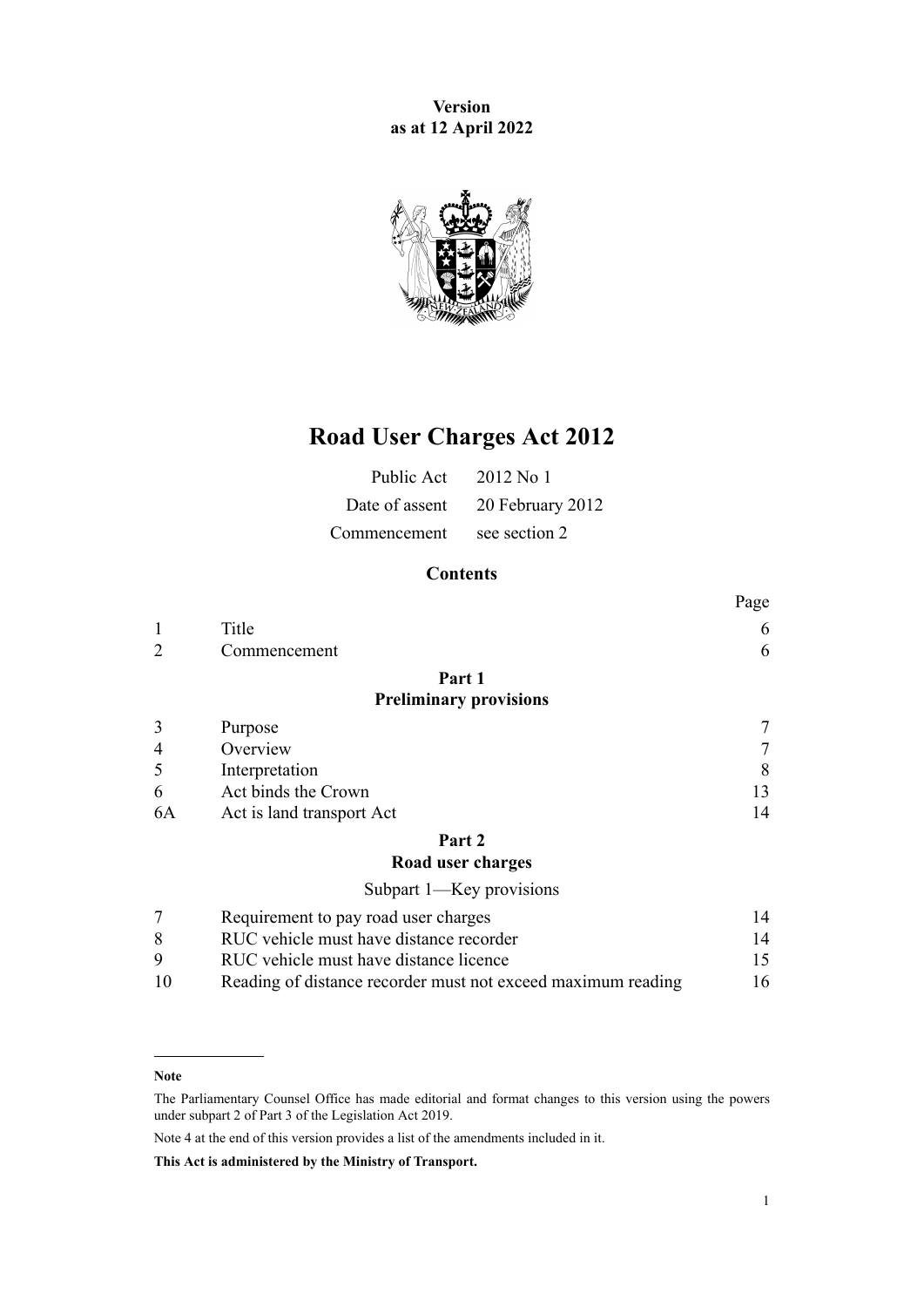|          | Road User Charges Act 2012                                                                                 | Version as at<br>12 April 2022 |
|----------|------------------------------------------------------------------------------------------------------------|--------------------------------|
| 11       | RUC vehicle must have RUC vehicle type and RUC weight                                                      | 17                             |
| 12       | RUC vehicles issued with permit must have distance licence for<br>RUC vehicle type H or additional licence | 17                             |
| 12A      | Agreement to pay road user charges in relation to combination of<br>vehicles                               | 18                             |
|          | Other offences relating to distance recorders                                                              |                                |
| 13       | Offences relating to distance recorders                                                                    | 18                             |
| 14       | Offence relating to interference with operation of distance recorder                                       | 19                             |
|          | Subpart 2-Issue and display of RUC licence                                                                 |                                |
| 15       | Application for RUC licence                                                                                | 19                             |
| 16       | Application must be accompanied by payment of road user charges                                            | 20                             |
| 17       | Issue of RUC licence                                                                                       | 20                             |
| 18       | Form of licence                                                                                            | 20                             |
| 19<br>20 | Display or carriage of RUC licence<br>Proof of purchase if RUC licence issued but not received by          | 20<br>21                       |
|          | operator                                                                                                   |                                |
| 21       | RUC licence must be produced on demand                                                                     | 21                             |
| 22       | Current distance licence to be provided to person who acquires                                             | 21                             |
|          | RUC vehicle                                                                                                |                                |
| 23       | Offences relating to altering or defacing RUC licence                                                      | 22                             |
| 24       | Offence of displaying anything on RUC vehicle likely to be<br>mistaken for RUC licence                     | 22                             |
| 25       | Offence of operating RUC vehicle on road with RUC licence<br>obscured                                      | 22                             |
|          | Subpart 3—Payment of road user charges                                                                     |                                |
| 26       | Road user charges are debt due to the Crown                                                                | 23                             |
| 27       | Issue of RUC licence may be conditional on payment                                                         | 23                             |
| 28       | Penalty for late payment                                                                                   | 23                             |
| 29       | Road user charges to be paid into national land transport fund                                             | 23                             |
|          | Subpart 4—Refund and waiver of road user charges                                                           |                                |
|          | Refund of road user charges                                                                                |                                |
| 30       | Refund of road user charges for off-road travel                                                            | 24                             |
| 31       | Refund of distance licence charge where new distance licence<br>issued                                     | 24                             |
| 32       | Surrender of RUC licence                                                                                   | 25                             |
| 33       | RUC collector may waive or refund road user charges if satisfied                                           | 26                             |
|          | charge is excessive                                                                                        |                                |
|          | Other provisions relating to refunds                                                                       |                                |
| 34       | Application for refund or waiver to be verified                                                            | 26                             |
| 35       | Further provisions relating to refunds                                                                     | 26                             |
| 36       | Cancellation of debts                                                                                      | 27                             |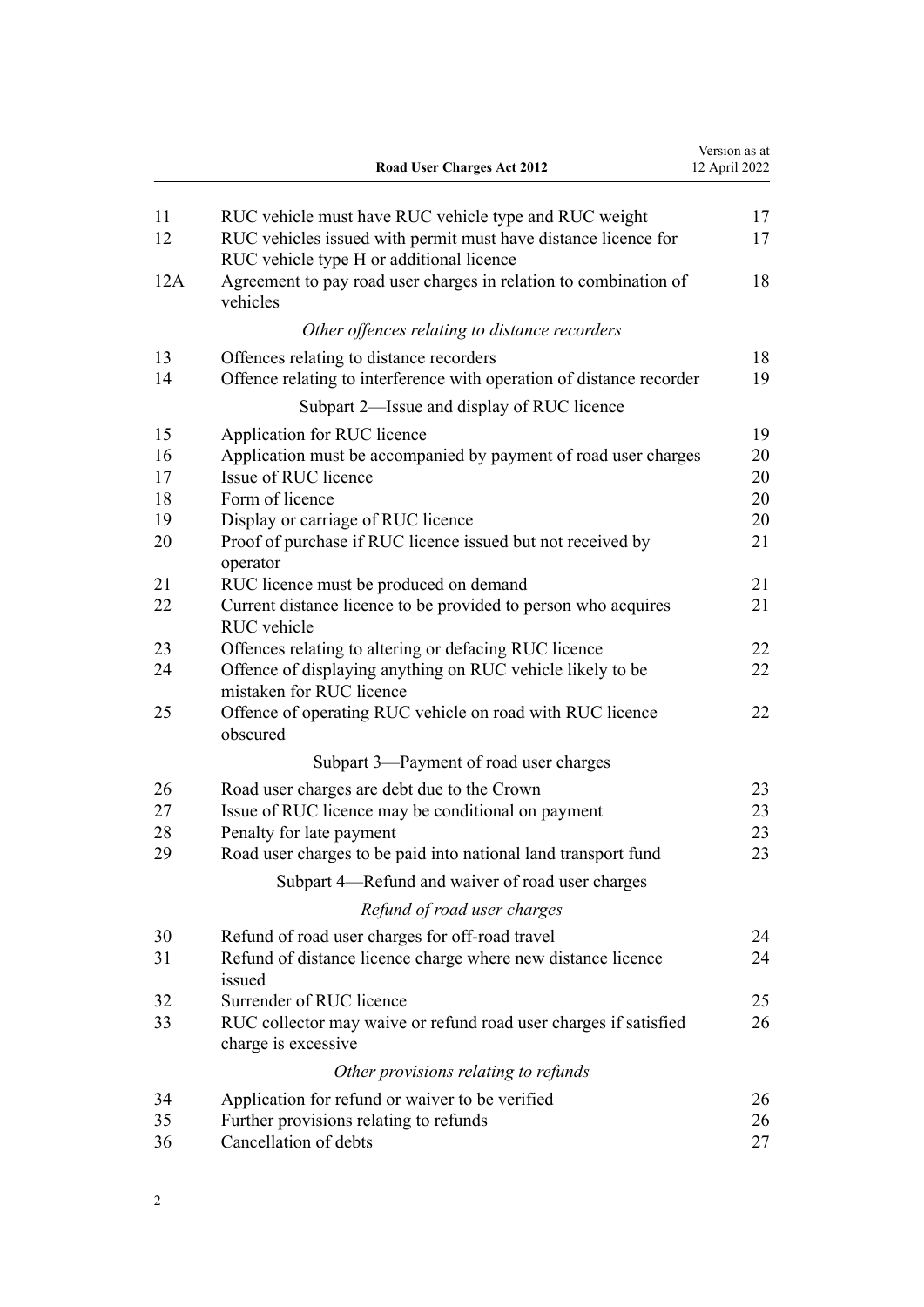| Version as at |
|---------------|
| 12 April 2022 |

| 12 April 2022 | <b>Road User Charges Act 2012</b> |
|---------------|-----------------------------------|
|               |                                   |

## [Subpart 5—Exemptions from requirement to pay road user charges](#page-27-0) *[Exemptions by Order in Council](#page-27-0)* [37](#page-27-0) [Exemption of light electric RUC vehicles by Order in Council](#page-27-0) [28](#page-27-0) [37A](#page-27-0) [Exemption of heavy electric RUC vehicles by Order in Council](#page-27-0) [28](#page-27-0) [38](#page-28-0) [Exemption of RUC vehicles unsuitable for regular road use by](#page-28-0) [Order in Council](#page-28-0) [29](#page-28-0) [38A](#page-28-0) [Exemption of RUC vehicles not required to be registered](#page-28-0) [29](#page-28-0) *[Exemptions granted by RUC collector](#page-29-0)* [39](#page-29-0) [RUC collector may exempt particular RUC vehicle unsuitable for](#page-29-0) [regular road use](#page-29-0) [30](#page-29-0) [40](#page-30-0) [Exemption relating to light RUC vehicle operated almost](#page-30-0) [exclusively off-road](#page-30-0) [31](#page-30-0) [41](#page-31-0) [Monitoring of exemption granted under section 40](#page-31-0) [32](#page-31-0) [42](#page-31-0) [Revocation and expiry of exemption granted under section 40](#page-31-0) [32](#page-31-0) *[Temporary reduction in rates of road user charges](#page-32-0)* [42A](#page-32-0) [Meaning of temporary reduction period](#page-32-0) [33](#page-32-0) [42B](#page-32-0) [Temporary reduction in rate of road user charges](#page-32-0) [33](#page-32-0) [42C](#page-33-0) [Road user charges that apply after end of temporary reduction](#page-33-0) [period](#page-33-0) [34](#page-33-0) *[Assessments for unpaid road user charges](#page-34-0)* [42D](#page-34-0) [When assessments may be issued](#page-34-0) [35](#page-34-0) [42E](#page-34-0) [How assessments are to be calculated](#page-34-0) [35](#page-34-0) [42F](#page-35-0) [When certain RUC licences are no longer valid](#page-35-0) [36](#page-35-0) [42G](#page-35-0) [Repeal](#page-35-0) [36](#page-35-0) [Subpart 6—Electronic system providers](#page-35-0) [43](#page-35-0) [RUC collector may approve electronic system provider](#page-35-0) [36](#page-35-0) [44](#page-36-0) [Obligation of electronic system provider to report tampering](#page-36-0) [37](#page-36-0) [45](#page-37-0) [Disclosure and management of RUC information by electronic](#page-37-0) [system provider](#page-37-0) [38](#page-37-0) *[Offences](#page-37-0)* [46](#page-37-0) [Offences relating to electronic system providers](#page-37-0) [38](#page-37-0) [47](#page-37-0) [Offences relating to electronic distance recorders](#page-37-0) [38](#page-37-0) [Subpart 7—Hubodometers](#page-38-0) [48](#page-38-0) [RUC collector may approve hubodometer](#page-38-0) [39](#page-38-0) [49](#page-38-0) [Restrictions on fitting of hubodometer](#page-38-0) [39](#page-38-0) [50](#page-39-0) [Removal and retention of hubodometer or licence by enforcement](#page-39-0) [officer](#page-39-0) [40](#page-39-0) [51](#page-39-0) [RUC collector may seize and retain hubodometer and licence](#page-39-0) [40](#page-39-0)

*[Offences](#page-40-0)* [52](#page-40-0) [Offences relating to hubodometers](#page-40-0) [41](#page-40-0)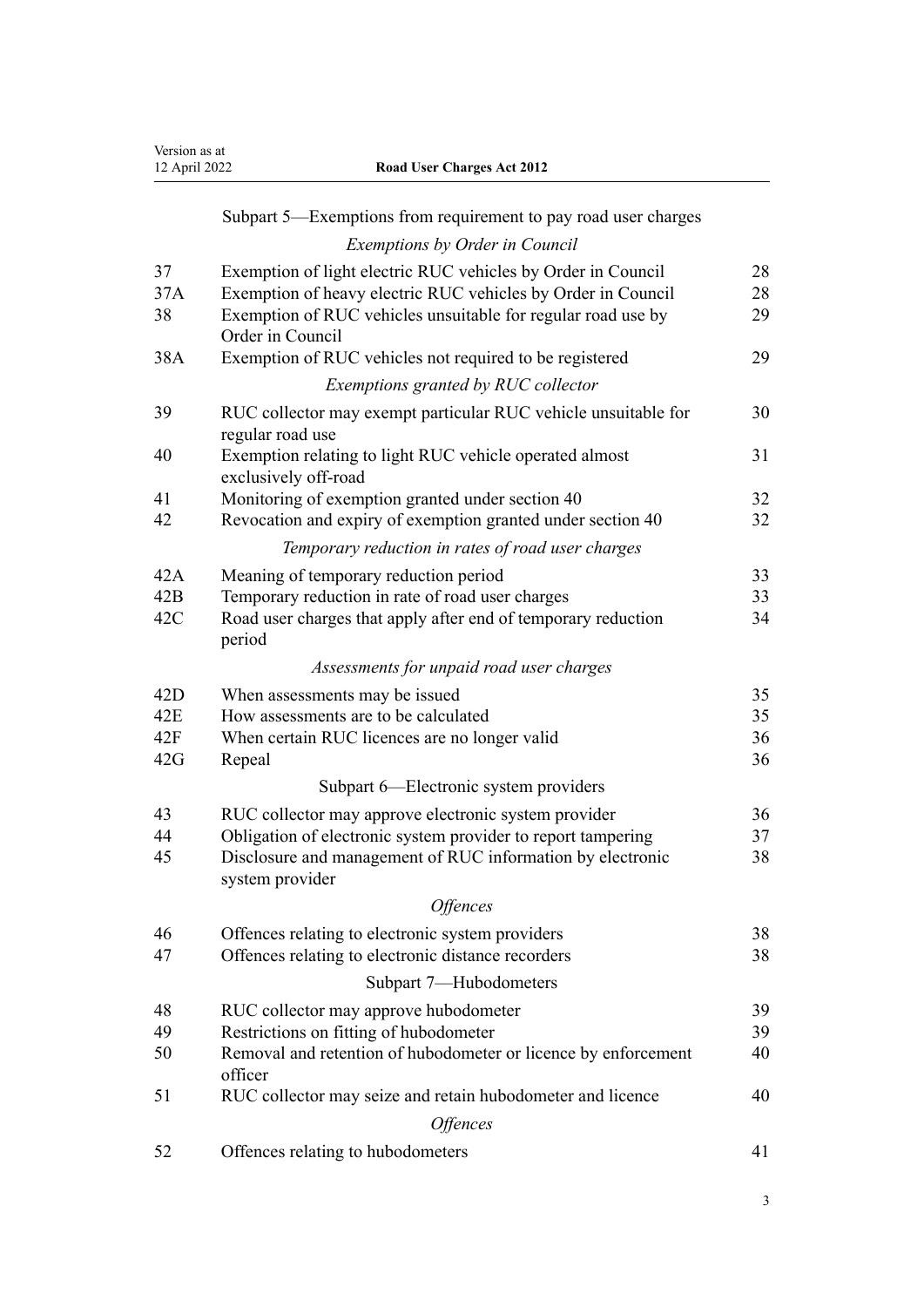|    | Road User Charges Act 2012                                                        | vüsiüli as at<br>12 April 2022 |
|----|-----------------------------------------------------------------------------------|--------------------------------|
|    | Part 3                                                                            |                                |
|    | Assessment of unpaid road user charges                                            |                                |
|    | Subpart 1—RUC collector may issue assessment for unpaid road<br>user charges      |                                |
| 53 | RUC collector may issue assessment for unpaid road user charges                   | 42                             |
|    | Amendment of assessment                                                           |                                |
| 54 | RUC collector may amend assessment                                                | 43                             |
|    | Review of assessment                                                              |                                |
| 55 | Review of assessment                                                              | 43                             |
|    | Penalties                                                                         |                                |
| 56 | Penalty for failure to pay after assessment                                       | 44                             |
| 57 | Penalty for failure to pay after receipt of notice under section<br>55(5)(a)      | 45                             |
| 58 | Penalty for failure to pay after issue of amended assessment or new<br>assessment | 45                             |
| 59 | RUC collector may cancel penalty                                                  | 46                             |
|    | Recovery of unpaid road user charges and penalties                                |                                |
| 60 | Recovery of unpaid road user charges and penalties                                | 46                             |
|    | Instalment arrangements                                                           |                                |
| 61 | Instalment arrangements                                                           | 46                             |
|    | Other provisions                                                                  |                                |
| 62 | Validity of assessments                                                           | 47                             |
| 63 | RUC collector may take information from vehicle management<br>system              | 48                             |
| 64 | Vehicle inspector to provide report to RUC collector                              | 48                             |
|    | Records                                                                           |                                |
| 65 | Certain persons must make and retain records                                      | 48                             |
| 66 | Inspection of records or other information                                        | 49                             |
| 67 | Access to business records held by third parties in relation to RUC<br>vehicle    | 50                             |
|    | Subpart 2—Appeal against review of assessment                                     |                                |
| 68 | Appeal to District Court against notice issued under section<br>55(5)(a)          | 51                             |
| 69 | Procedure for appeal                                                              | 51                             |
|    | Further appeals                                                                   |                                |
| 70 | Appeal to High Court on question of law                                           | 51                             |
| 71 | Further appeals to Court of Appeal or Supreme Court                               | 52                             |
| 72 | Notice issued under section $55(5)(a)$ to continue in force pending<br>appeal     | 52                             |

4

Version as at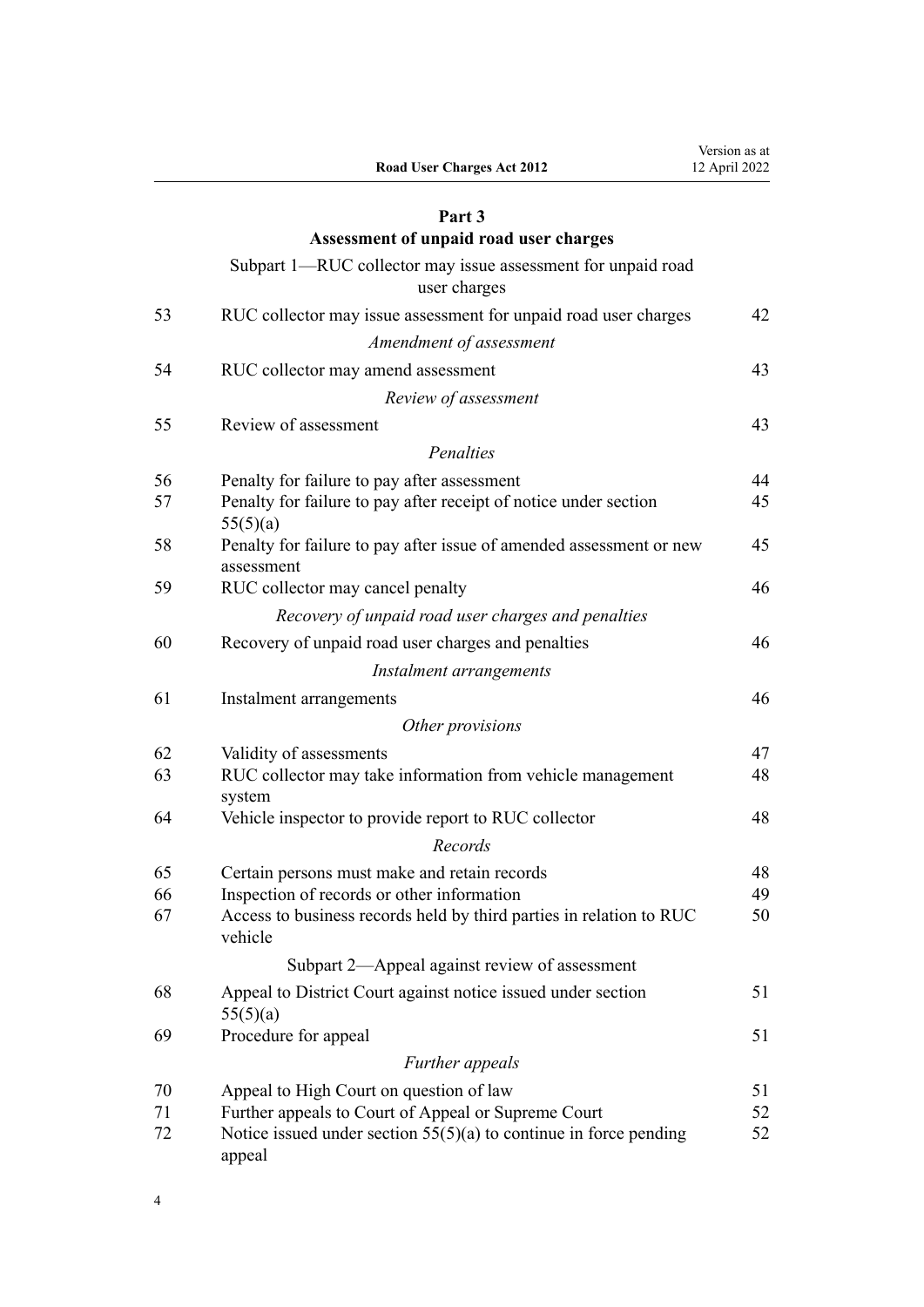| Version as at<br>12 April 2022 | <b>Road User Charges Act 2012</b>                                                                               |          |
|--------------------------------|-----------------------------------------------------------------------------------------------------------------|----------|
|                                |                                                                                                                 |          |
| 73<br>74                       | Obligation to pay penalty not suspended by appeal<br>RUC collector must refund overpayment of road user charges | 52<br>52 |
|                                | Part 4                                                                                                          |          |
|                                | <b>Enforcement and other matters</b>                                                                            |          |
|                                | Subpart 1-Enforcement                                                                                           |          |
| 75                             | Interpretation                                                                                                  | 53       |
|                                | Proceedings for offences generally                                                                              |          |
| 76                             | Proceedings for offences generally                                                                              | 53       |
| 77                             | Admissibility of certain statements                                                                             | 54       |
|                                | Defences                                                                                                        |          |
| 78                             | Defences                                                                                                        | 54       |
|                                | Search warrants                                                                                                 |          |
| 79                             | Power to issue search warrant in respect of alleged offence                                                     | 55       |
| 80                             | Offence relating to disclosing information acquired during<br>inspection                                        | 55       |
|                                | Infringement offences                                                                                           |          |
| 81                             | Infringement offences                                                                                           | 56       |
| 82                             | Issue of infringement notice and reminder notices                                                               | 56       |
| 83                             | Infringement fees                                                                                               | 56       |
| 84                             | Courts may impose appropriate fines for infringement offences                                                   | 56       |
|                                | Subpart 2—Other matters                                                                                         |          |
|                                | Regulations                                                                                                     |          |
| 85                             | Regulations specifying rates of road user charges                                                               | 57       |
| 85A                            | Regulations are confirmable instruments [Repealed]                                                              | 58       |
| 86                             | Licence for heavy RUC vehicle invalid 1 month after road user                                                   | 58       |
| 87                             | charges rate increased<br>Appointment of RUC collector                                                          | 58       |
| 88                             | Regulations relating to administration fees                                                                     | 58       |
| 89                             | Other regulations                                                                                               | 60       |
| 90                             | Transitional regulations                                                                                        | 62       |
|                                | RUC collector specifying rates of road user charges                                                             |          |
| 90A                            | RUC collector may, in certain cases, specify rate of road user<br>charges                                       | 63       |
| 90B                            | RUC collector to issue assessment for vehicles in respect of which<br>rate specified under section 90A          | 63       |
|                                | Delegations                                                                                                     |          |
| 91                             | Chief executive may delegate functions, duties, or powers to<br>person outside Ministry                         | 64       |
| 92                             | Further provisions relating to delegation                                                                       | 64       |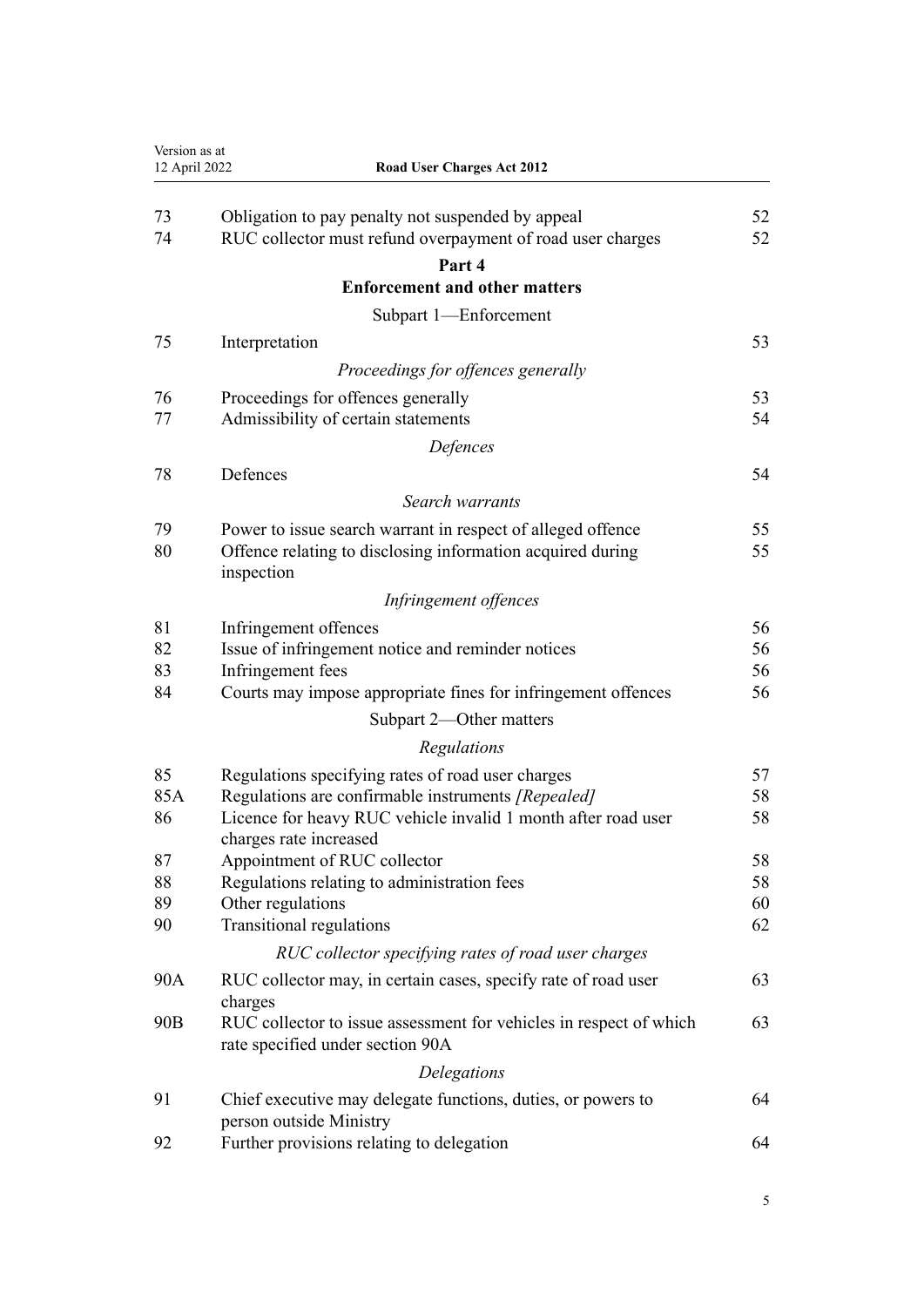<span id="page-5-0"></span>

| s 1 | <b>Road User Charges Act 2012</b>                                                                                           | Version as at<br>12 April 2022 |
|-----|-----------------------------------------------------------------------------------------------------------------------------|--------------------------------|
|     | Notice requirements                                                                                                         |                                |
| 93  | Notice requirements                                                                                                         | 65                             |
|     | Subpart 3—Consequential amendments, repeal and revocation, and<br>transitional and savings provisions                       |                                |
| 94  | Consequential amendments to other enactments                                                                                | 65                             |
| 95  | Repeal and revocation                                                                                                       | 65                             |
|     | Transitional and savings provisions                                                                                         |                                |
| 96  | Transitional and savings provisions relating to licences issued<br>under former Act                                         | 65                             |
| 97  | Transitional and savings provisions relating to electronic distance<br>recorders and hubodometers approved under former Act | 66                             |
| 98  | Other transitional and savings provisions                                                                                   | 66                             |
|     | <b>Schedule 1</b>                                                                                                           | 68                             |
|     | Duties relating to management of RUC information by<br>electronic system providers                                          |                                |
|     | <b>Schedule 2</b><br><b>Notice requirements</b>                                                                             | 70                             |
|     | <b>Schedule 3</b><br><b>Consequential amendments to other enactments</b>                                                    | 72                             |

## **The Parliament of New Zealand enacts as follows:**

### **1 Title**

This Act is the Road User Charges Act 2012.

## **2 Commencement**

- (1) This Act comes into force on a date to be appointed by the Governor-General by Order in Council.
- (2) One or more Orders in Council may be made appointing different dates for the commencement of different provisions and for different purposes.
- (3) To the extent that it is not brought into force under subsection (1) or (2), the rest of this Act comes into force on 1 August 2012.
- (4) An order under this section is secondary legislation (*see* [Part 3](http://legislation.govt.nz/pdflink.aspx?id=DLM7298343) of the Legis‐ lation Act 2019 for publication requirements).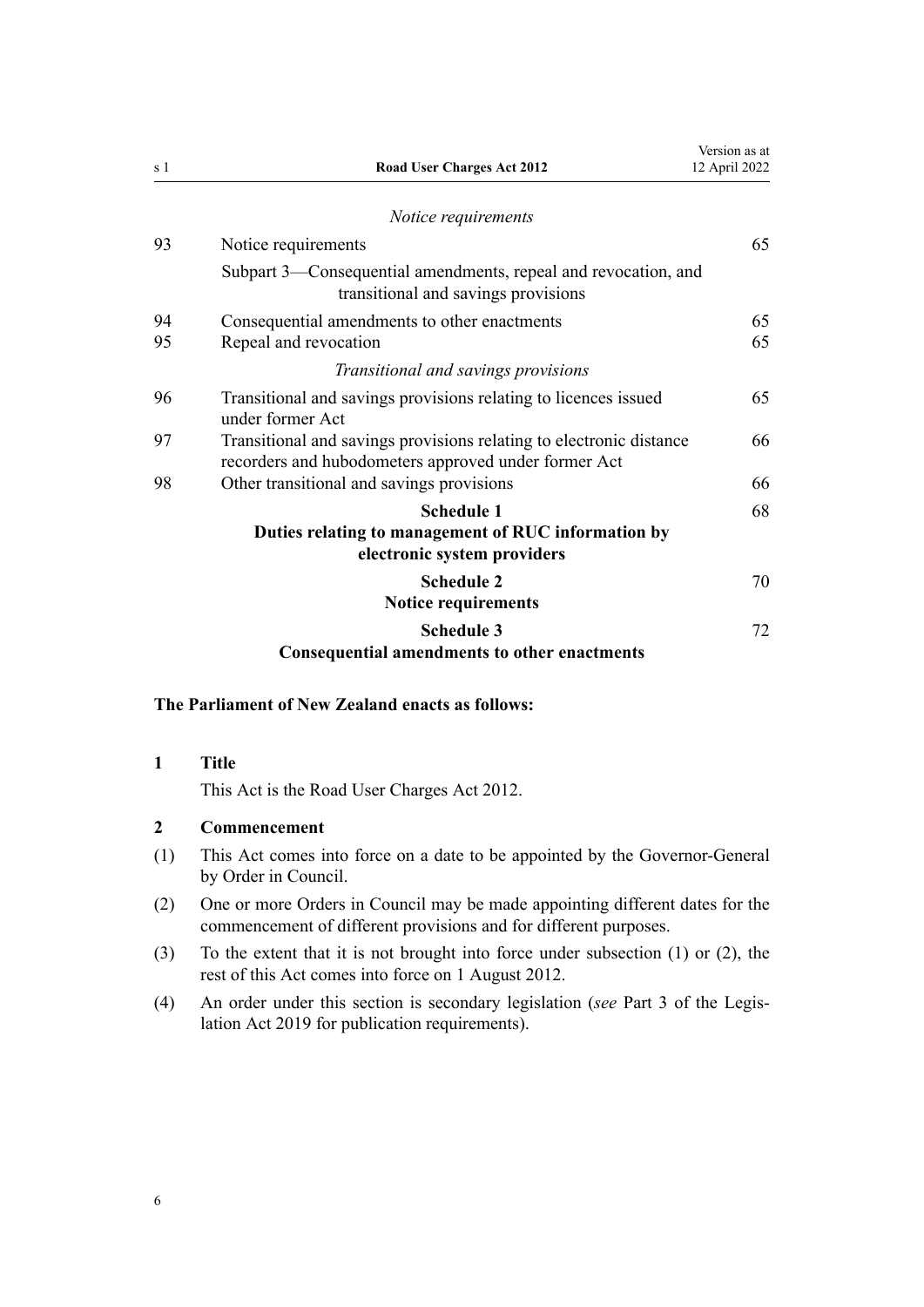<span id="page-6-0"></span>

| Legislation Act 2019 requirements for secondary legislation made under this section |                                                                                                  |                                    |  |
|-------------------------------------------------------------------------------------|--------------------------------------------------------------------------------------------------|------------------------------------|--|
| <b>Publication</b>                                                                  | PCO must publish it on the legislation website and notify LA19 s $69(1)(c)$<br>it in the Gazette |                                    |  |
| <b>Presentation</b>                                                                 | The Minister must present it to the House of<br>Representatives                                  | LA19 s 114, Sch 1<br>cl $32(1)(a)$ |  |
| <b>Disallowance</b>                                                                 | It may be disallowed by the House of Representatives                                             | LA19 ss 115, 116                   |  |
| This note is not part of the Act.                                                   |                                                                                                  |                                    |  |

Section 2(2): section 87 brought into force, on 15 June 2012, by [clause 2\(1\)](http://legislation.govt.nz/pdflink.aspx?id=DLM4503811) of the Road User Charges Act Commencement Order 2012 (SR 2012/137).

Section 2(2): the rest of this Act brought into force, on 1 August 2012, by [clause 2\(2\)](http://legislation.govt.nz/pdflink.aspx?id=DLM4503811) of the Road User Charges Act Commencement Order 2012 (SR 2012/137).

Section 2(4): inserted, on 28 October 2021, by [section 3](http://legislation.govt.nz/pdflink.aspx?id=LMS268932) of the Secondary Legislation Act 2021 (2021 No 7).

## **Part 1 Preliminary provisions**

#### **3 Purpose**

The purpose of this Act is to—

- (a) continue the road user charges system by imposing charges on RUC vehicles for their use of the roads that are in proportion to the costs that the vehicles generate:
- (b) modernise and simplify the road user charges system:
- (c) improve compliance with, and the recovery of, road user charges:
- (d) establish a framework for the electronic management of road user charges.

## **4 Overview**

- (1) This Act replaces the [Road User Charges Act 1977](http://legislation.govt.nz/pdflink.aspx?id=DLM18599).
- (2) Part 1 provides for the commencement of the Act, states the purpose of the Act, defines certain terms used in the Act, and contains other preliminary provisions.
- (3) [Part 2](#page-13-0) contains key provisions relating to—
	- (a) the requirement to pay road user charges; and
	- (b) the issue and display of a road user charges licence; and
	- (c) the payment and refund of road user charges; and
	- (d) exemptions from the requirement to pay road user charges; and
	- (e) other matters.
- (4) [Part 3](#page-41-0) relates to assessments of unpaid road user charges by the RUC collector and provides for appeals against those assessments.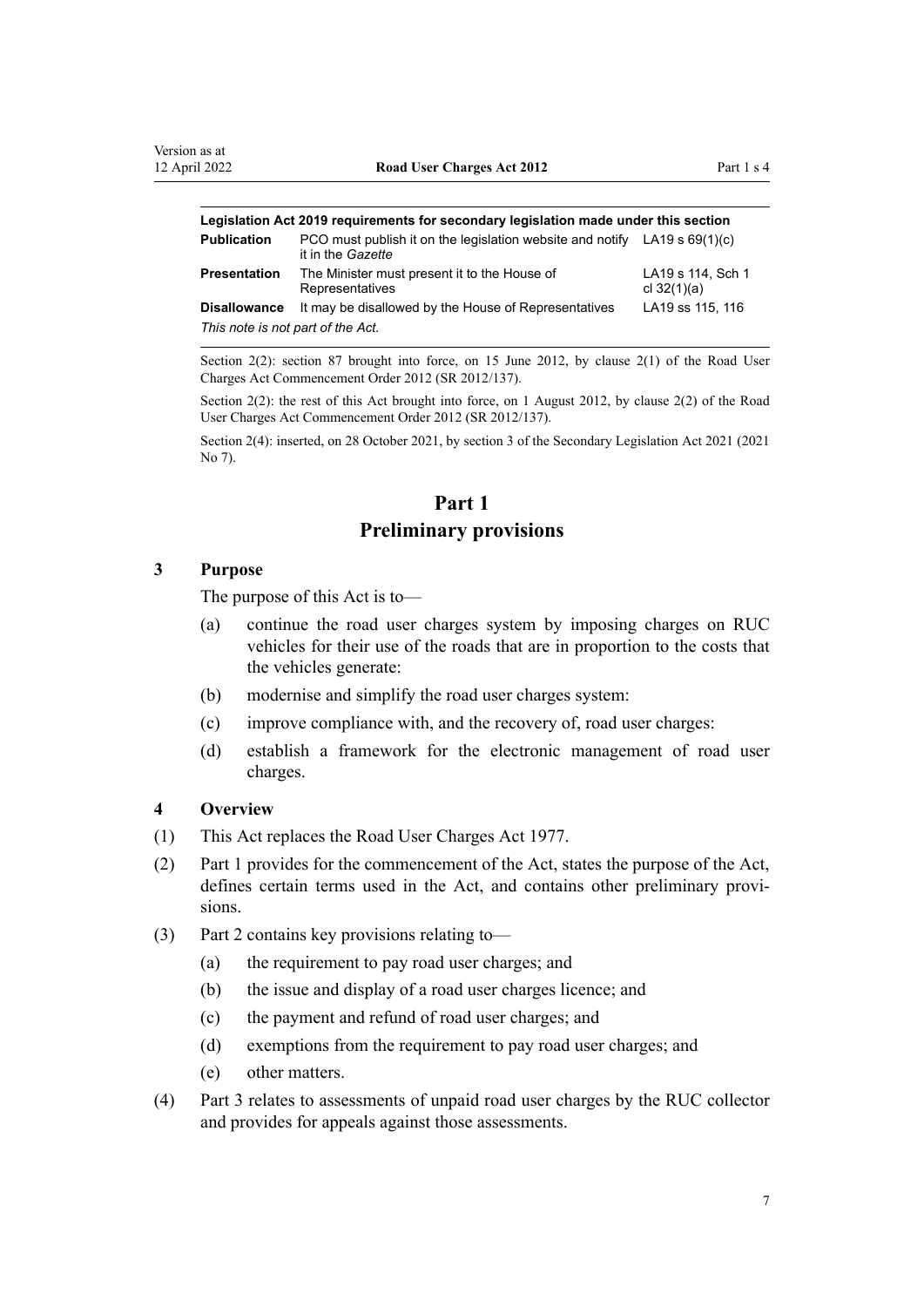<span id="page-7-0"></span>(5) [Part 4](#page-52-0) relates to the enforcement of road user charges, repeals the [Road User](http://legislation.govt.nz/pdflink.aspx?id=DLM18599) [Charges Act 1977,](http://legislation.govt.nz/pdflink.aspx?id=DLM18599) revokes the [Road User Charges Regulations 1978](http://legislation.govt.nz/pdflink.aspx?id=DLM61045), makes consequential amendments, and contains transitional provisions.

### **5 Interpretation**

(1) In this Act, unless the context otherwise requires,—

**additional licence** means an additional licence required under [section 12](#page-16-0)

**administration fee** means a fee prescribed by regulations made under [section](#page-57-0) [88](#page-57-0)

**Agency** means the New Zealand Transport Agency established under [section](http://legislation.govt.nz/pdflink.aspx?id=DLM228044) [93](http://legislation.govt.nz/pdflink.aspx?id=DLM228044) of the Land Transport Management Act 2003

**assessment** means an assessment for unpaid road user charges issued by the RUC collector under [section 53\(1\)](#page-41-0)

**chief executive** means the chief executive of the Ministry

**current**, in relation to a distance licence, means a licence where the maximum reading specified on the licence is more than the reading of the distance recorder fitted to the RUC vehicle

**distance licence** means a licence required under [section 9](#page-14-0)

**distance recorder**, in relation to a RUC vehicle, means—

- (a) a hubodometer; or
- (b) an electronic distance recorder; or
- (c) an odometer that—
	- (i) records in kilometres or miles; and
	- (ii) is of a nature and accuracy sufficient to provide a reliable record of the distance travelled by the RUC vehicle; or
- (d) any other kind of distance recorder approved by the RUC collector that—
	- (i) records in kilometres; and
	- (ii) is of a nature and accuracy sufficient to provide a reliable record of the distance travelled by the RUC vehicle

**electronic distance recorder** means a distance recorder provided by an elec‐ tronic system provider

**electronic licence** means a licence displayed electronically on, or in conjunction with, an electronic distance recorder

**electronic system** means a system involving the use of electronic equipment and other technology situated in, or fitted to, a RUC vehicle and elsewhere that has the capacity to measure, monitor, collect, store, display, analyse, communicate, and report information relating to—

(a) the identity, distance travelled by, and location of a RUC vehicle; and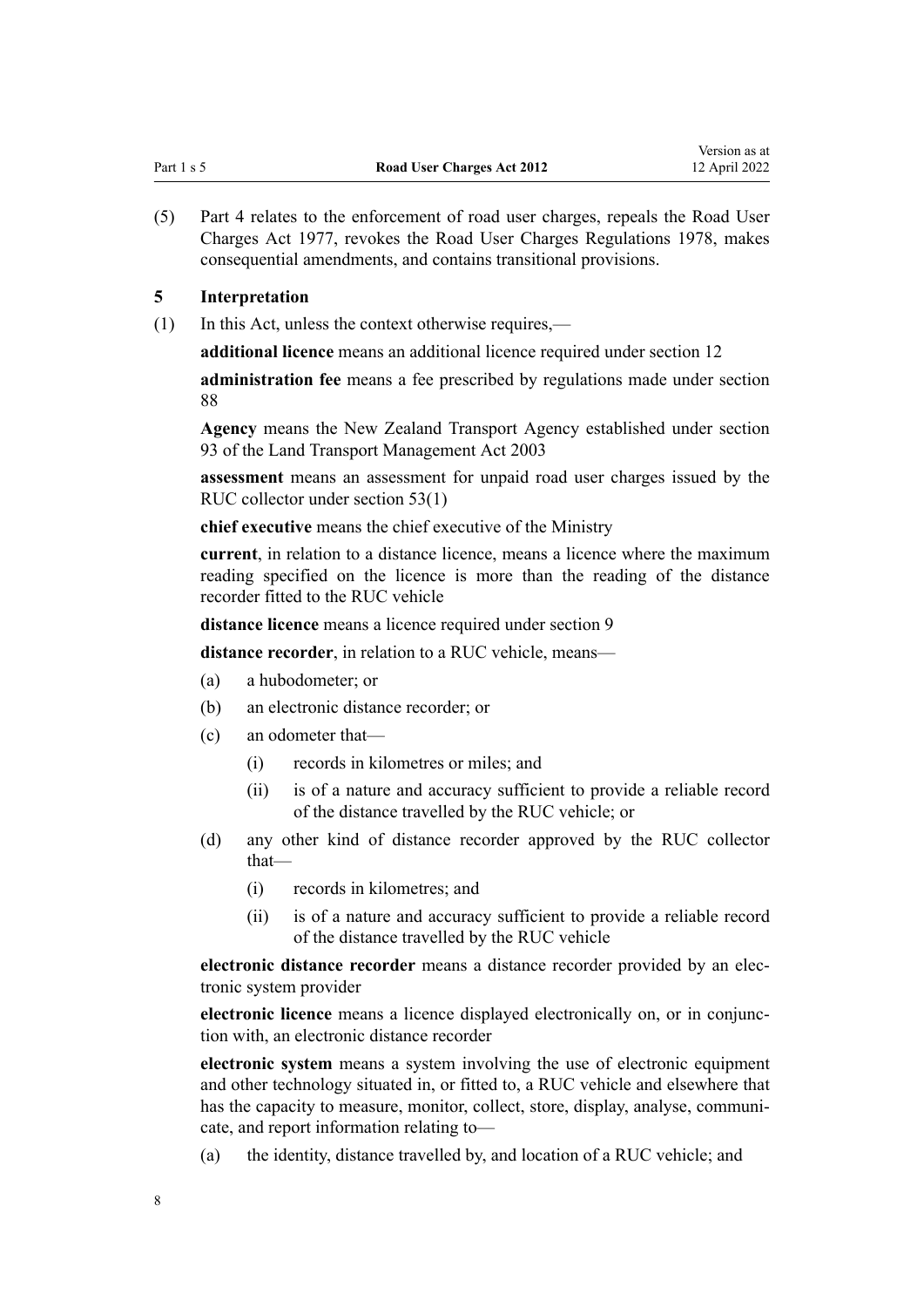- (b) the purchase and issue of an electronic licence for the RUC vehicle; and
- (c) the integrity, security, and normal operation of the system

**electronic system provider** means a person approved by the RUC collector under [section 43](#page-35-0) to—

- (a) provide electronic distance recorders; and
- (b) issue electronic licences

**enforcement officer** has the same meaning as in [section 2\(1\)](http://legislation.govt.nz/pdflink.aspx?id=DLM433619) of the Land Transport Act 1998

**evidence**, in relation to the registration of a RUC vehicle under an alternative payment scheme, means evidence as prescribed by regulations made under sec[tion 89](#page-59-0)

**exempt vehicle** means the following vehicles or classes of vehicle in respect of which road user charges are not payable:

- (a) a trailer with a gross vehicle mass of 3 500 kilograms or less:
- (b) any of the following for the period of the applicable exemption in respect of the vehicle or class of vehicle:
	- (i) light electric RUC vehicles exempted by an Order in Council made under [section 37](#page-27-0):
	- (ia) heavy electric RUC vehicles exempted by an Order in Council made under [section 37A](#page-27-0):
	- (ii) any 1 or more classes of RUC vehicles specified by an Order in Council made under [section 38](#page-28-0):
	- (iii) a particular RUC vehicle exempted by the RUC collector by notice in the *Gazette* under [section 39:](#page-29-0)
	- (iv) a light RUC vehicle exempted by the RUC collector under [section](#page-30-0) [40](#page-30-0)

**fail**, in relation to an electronic system,—

- (a) means a failure of the system to perform as intended in terms of accuracy, security, reliability, verifiability, or any other performance indicator; and
- (b) includes a permanent failure, a temporary failure, or the failure of the system on a particular occasion or in particular circumstances

**former Act** means the [Road User Charges Act 1977](http://legislation.govt.nz/pdflink.aspx?id=DLM18599)

**gross vehicle mass**, in relation to a RUC vehicle, has the same meaning as in [section 2\(1\)](http://legislation.govt.nz/pdflink.aspx?id=DLM433619) of the Land Transport Act 1998

**GST** means goods and services tax payable under the [Goods and Services Tax](http://legislation.govt.nz/pdflink.aspx?id=DLM81034) [Act 1985](http://legislation.govt.nz/pdflink.aspx?id=DLM81034)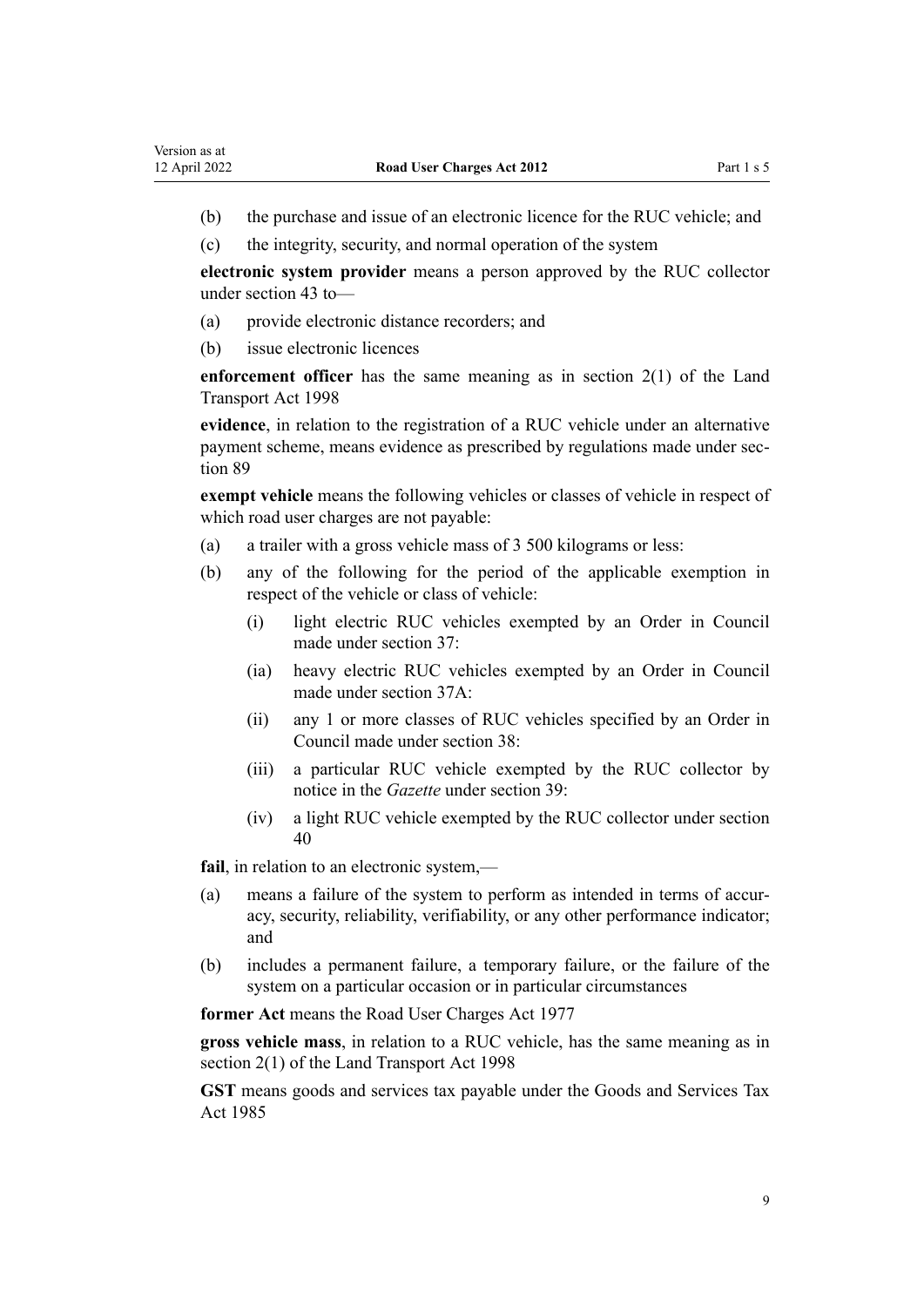**heavy electric RUC vehicle** means a RUC vehicle with—

- (a) a gross vehicle mass of more than 3 500 kilograms; and
- (b) motive power wholly or partly derived from an external source of electricity

**heavy RUC vehicle** means a motor vehicle or trailer with a gross vehicle mass of more than 3 500 kilograms

**hubodometer** means a distance recorder that—

- (a) is of a kind approved by the RUC collector under [section 48](#page-38-0); and
- (b) is fitted to the axle or wheel of a RUC vehicle in accordance with regulations made under [section 89](#page-59-0)

**light electric RUC vehicle** means a RUC vehicle with—

- (a) a gross vehicle mass of 3 500 kilograms or less; and
- (b) motive power wholly or partly derived from an external source of electricity

#### **light RUC vehicle**—

- (a) means a motor vehicle with a gross vehicle mass of 3 500 kilograms or less and with motive power that is not wholly derived from petrol; and
- (b) includes a light electric RUC vehicle

**mass** has the same meaning as in [section 2\(1\)](http://legislation.govt.nz/pdflink.aspx?id=DLM433619) of the Land Transport Act 1998

**maximum reading**, in relation to a licence, means a figure specified on the licence as the maximum reading

**minimum reading**, in relation to a licence, means a figure specified on the licence as the minimum reading

**Minister** means the Minister of the Crown who, under the authority of any warrant or with the authority of the Prime Minister, is for the time being responsible for the administration of this Act

**Ministry** means the department of State that, with the authority of the Prime Minister, is for the time being responsible for the administration of this Act

**motor spirits** has the same meaning as in [clause 23\(3\)](http://legislation.govt.nz/pdflink.aspx?id=DLM7040047) of Schedule 3 of the Customs and Excise Act 2018

**motor vehicle** has the same meaning as in [section 2\(1\)](http://legislation.govt.nz/pdflink.aspx?id=DLM433619) of the Land Transport Act 1998

**operate** and **operator** have the same meanings as in [section 2\(1\)](http://legislation.govt.nz/pdflink.aspx?id=DLM433619) of the Land Transport Act 1998

**owner** has the same meaning as in [section 2\(1\)](http://legislation.govt.nz/pdflink.aspx?id=DLM433619) of the Land Transport Act 1998

**permit** means a permit issued by a road controlling authority under section 5 of Part 1 of the VDAM Rule 2002 for a RUC vehicle that exceeds the mass limits prescribed in section 4 of that rule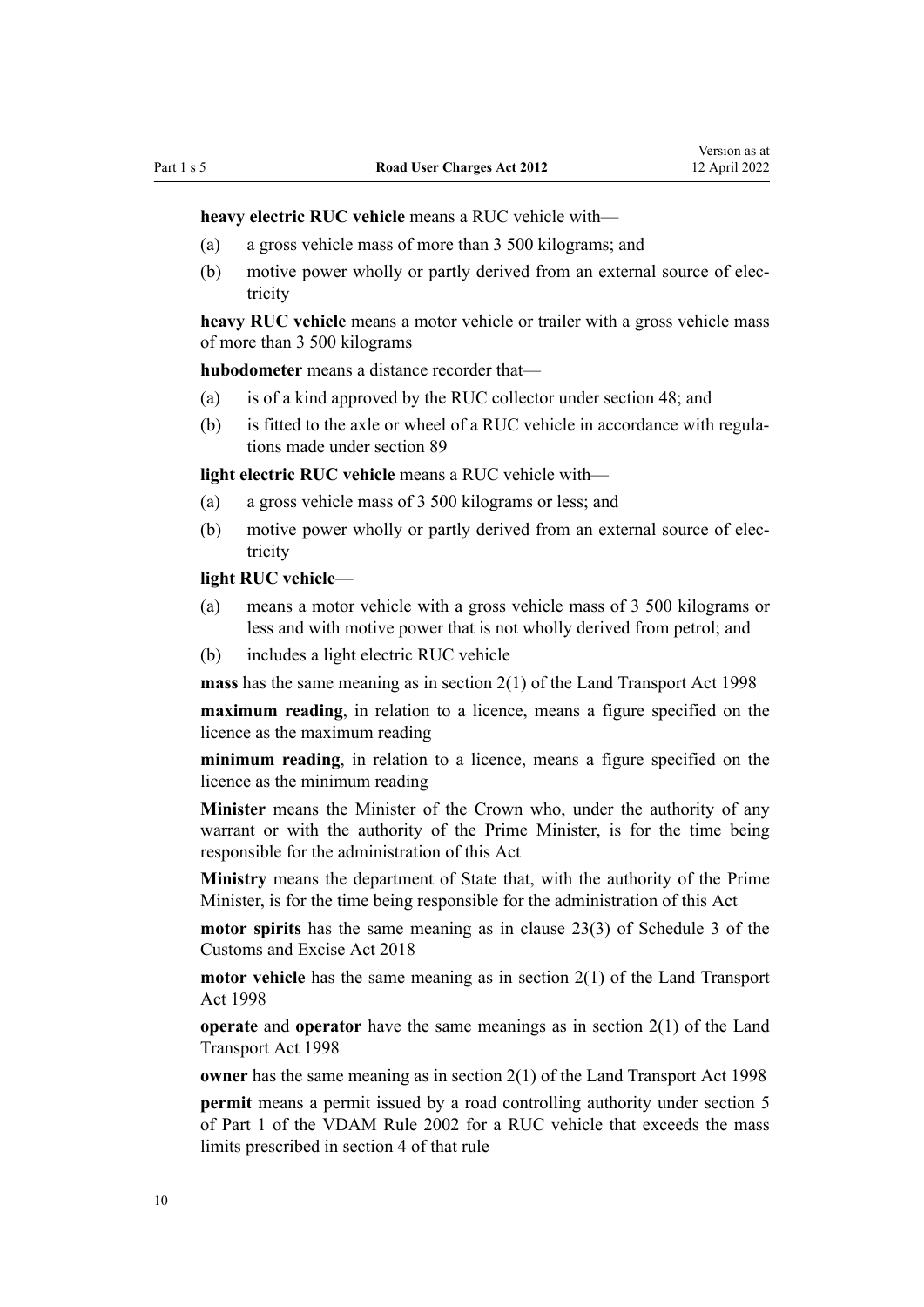#### **petrol**—

- (a) means any motor spirits (including motor spirits blended with other fuels) or compressed natural gas or liquefied petroleum gas on which excise duty or excise-equivalent duty is payable under the [Customs and](http://legislation.govt.nz/pdflink.aspx?id=DLM7038920) [Excise Act 2018](http://legislation.govt.nz/pdflink.aspx?id=DLM7038920); but
- (b) does not include diesel or electricity

**reading**, in relation to a distance recorder, means the reading of distance recor‐ ded on the distance recorder at any particular time

**records**, in relation to a RUC vehicle or RUC vehicles, means the following documents that relate to the use and maintenance of the vehicle or vehicles:

- (a) logbooks:
- (b) records relating to maintenance of the vehicle or vehicles:
- (c) invoices relating to expenditure on maintenance in relation to the vehicle or vehicles:
- (d) invoices relating to expenditure on fuel in relation to the vehicle or vehicles:
- (e) invoices relating to cartage by, or use of, the vehicle or vehicles:
- (f) any permits issued under section 5 of Part 1 of the VDAM Rule 2002 in relation to the vehicle or vehicles

**Registrar of Motor Vehicles** has the same meaning as **Registrar** in [section](http://legislation.govt.nz/pdflink.aspx?id=DLM2214228) [233\(1\)](http://legislation.govt.nz/pdflink.aspx?id=DLM2214228) of the Land Transport Act 1998

**registration plate** has the same meaning as in [section 233\(1\)](http://legislation.govt.nz/pdflink.aspx?id=DLM2214228) of the Land Transport Act 1998

**rental service licence** has the same meaning as in [section 2\(1\)](http://legislation.govt.nz/pdflink.aspx?id=DLM433619) of the Land Transport Act 1998

**road** includes—

- (a) a highway (whether or not it has been declared to be a State highway); and
- (b) a street

**road user charges** means charges payable under this Act in respect of the dis‐ tance travelled by a RUC vehicle on a road

**RUC collector** means—

- (a) the chief executive; or
- (b) the Agency, if appointed by an Order in Council made under [section 87](#page-57-0) to be the RUC collector for the purposes of this Act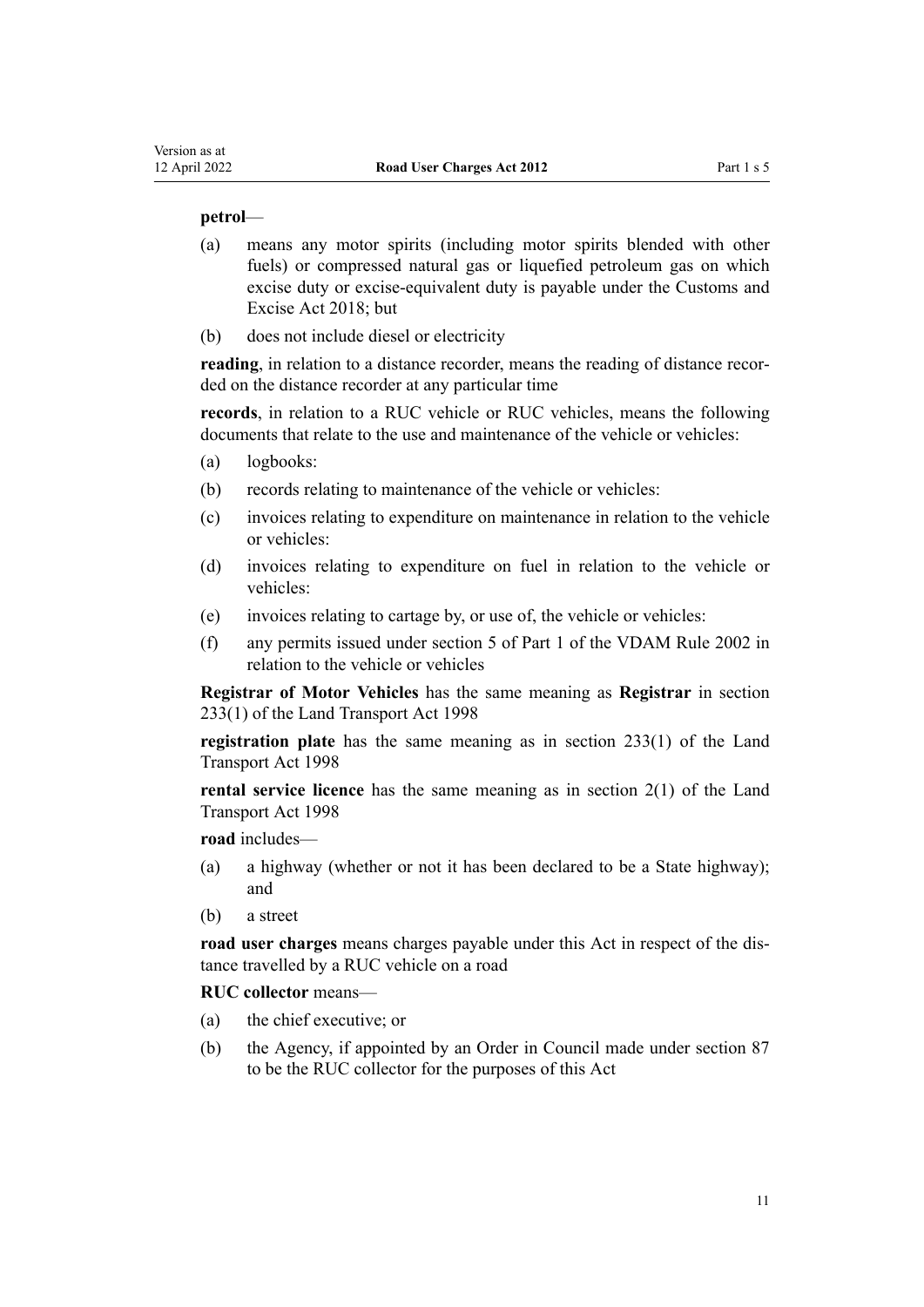#### **RUC information**—

- (a) means information that is generated or collected by an electronic system provider for any purpose relating to the provision, by the electronic system provider, of services relating to road user charges; and
- (b) includes information relating to—
	- (i) the identity and business address of a person who is operating a RUC vehicle and the name of the person who has purchased a RUC licence for a RUC vehicle:
	- (ii) the distance travelled by a RUC vehicle:
	- (iii) the location of a RUC vehicle for the purpose of verifying a refund for off-road travel:
	- (iv) the purchase of a RUC licence:
	- (v) a fault with an electronic distance recorder or tampering (includ‐ ing suspected tampering) with an electronic distance recorder

#### **RUC licence** or **licence**—

- (a) means a distance licence or an additional licence issued for a RUC vehicle; and
- (b) includes—
	- (i) an identical copy of a licence in a form approved by the RUC col‐ lector under [section 20\(2\):](#page-20-0)
	- (ii) an electronic licence

## **RUC vehicle**—

- (a) means—
	- (i) a heavy RUC vehicle; or
	- (ii) a light RUC vehicle; but
- (b) does not include an exempt vehicle for the period of the applicable exemption in respect of the vehicle

**RUC vehicle type**, in relation to a RUC vehicle, means the type prescribed by regulations made under [section 89](#page-59-0) as being the RUC vehicle type for the purposes of this Act

**RUC weight**, in relation to a RUC vehicle, means the lesser of the—

- (a) gross vehicle mass for the RUC vehicle; or
- (b) maximum allowable mass for the RUC vehicle under section 4.5(1) of Part 1 of the VDAM Rule 2002

**sale** has the same meaning as in [section 233\(1\)](http://legislation.govt.nz/pdflink.aspx?id=DLM2214228) of the Land Transport Act 1998 **State services** has the same meaning as in [section 5](http://legislation.govt.nz/pdflink.aspx?id=LMS356868) of the Public Service Act 2020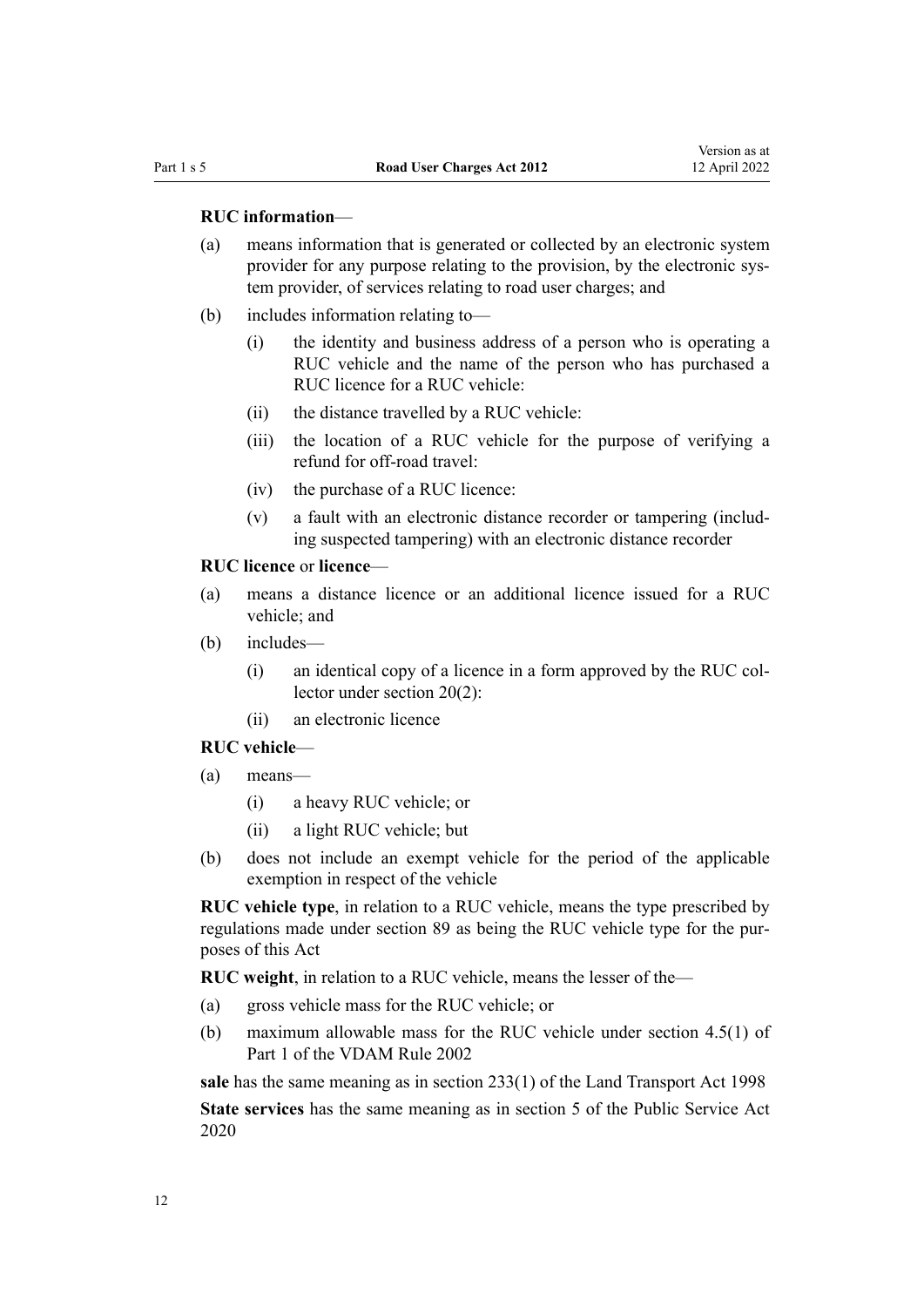<span id="page-12-0"></span>**trailer** has the same meaning as in [section 233\(1\)](http://legislation.govt.nz/pdflink.aspx?id=DLM2214228) of the Land Transport Act 1998

**transport service** has the same meaning as in [section 2\(1\)](http://legislation.govt.nz/pdflink.aspx?id=DLM433619) of the Land Trans‐ port Act 1998

**transport service licence** has the same meaning as in [section 2\(1\)](http://legislation.govt.nz/pdflink.aspx?id=DLM433619) of the Land Transport Act 1998

**VDAM Rule 2002** means Land Transport Rule: Vehicle Dimensions and Mass 2002

**vehicle inspection** means a warrant of fitness or certificate of fitness carried out under Land Transport Rule: Vehicle Standards Compliance 2002

**vehicle inspector** means a person appointed under Land Transport Rule: Vehicle Standards Compliance 2002 to carry out warrant of fitness or certifi‐ cate of fitness inspections and certifications

**vehicle management system**, in relation to a RUC vehicle, means an elec‐ tronic control system situated in the vehicle that—

- (a) receives inputs from the engine of the RUC vehicle; and
- (b) may receive inputs from other sources or systems of the RUC vehicle; and
- (c) controls 1 or more functions of the RUC vehicle; and
- (d) stores data relating to the operation of the RUC vehicle

**working day** means a day of the week except a Saturday, Sunday, or a public holiday (as specified in the [Holidays Act 2003\)](http://legislation.govt.nz/pdflink.aspx?id=DLM236386).

(2) For the purposes of this Act, a trailer (whether attached to another motor vehicle or not) must be treated as a separate RUC vehicle, except for the pur‐ pose of issuing an additional licence.

Section 5(1) **exempt vehicle** paragraph (b)(ia): inserted, on 1 July 2017, by [section 21\(1\)](http://legislation.govt.nz/pdflink.aspx?id=DLM7005050) of the Energy Innovation (Electric Vehicles and Other Matters) Amendment Act 2017 (2017 No 27).

Section 5(1) **gross vehicle mass**: amended, on 11 August 2017, by [section 110\(2\)](http://legislation.govt.nz/pdflink.aspx?id=DLM6960929) of the Land Trans‐ port Amendment Act 2017 (2017 No 34).

Section 5(1) **heavy electric RUC vehicle**: inserted, on 1 July 2017, by [section 21\(2\)](http://legislation.govt.nz/pdflink.aspx?id=DLM7005050) of the Energy Innovation (Electric Vehicles and Other Matters) Amendment Act 2017 (2017 No 27).

Section 5(1) **motor spirits**: amended, on 1 October 2018, by [section 443\(3\)](http://legislation.govt.nz/pdflink.aspx?id=DLM7039957) of the Customs and Excise Act 2018 (2018 No 4).

Section 5(1) **permit**: amended, on 5 December 2013, by [section 4](http://legislation.govt.nz/pdflink.aspx?id=DLM5624208) of the Road User Charges Amendment Act 2013 (2013 No 130).

Section 5(1) **petrol** paragraph (a): amended, on 1 October 2018, by [section 443\(3\)](http://legislation.govt.nz/pdflink.aspx?id=DLM7039957) of the Customs and Excise Act 2018 (2018 No 4).

Section 5(1) **State services**: amended, on 7 August 2020, by [section 135](http://legislation.govt.nz/pdflink.aspx?id=LMS176959) of the Public Service Act 2020 (2020 No 40).

#### **6 Act binds the Crown**

This Act binds the Crown.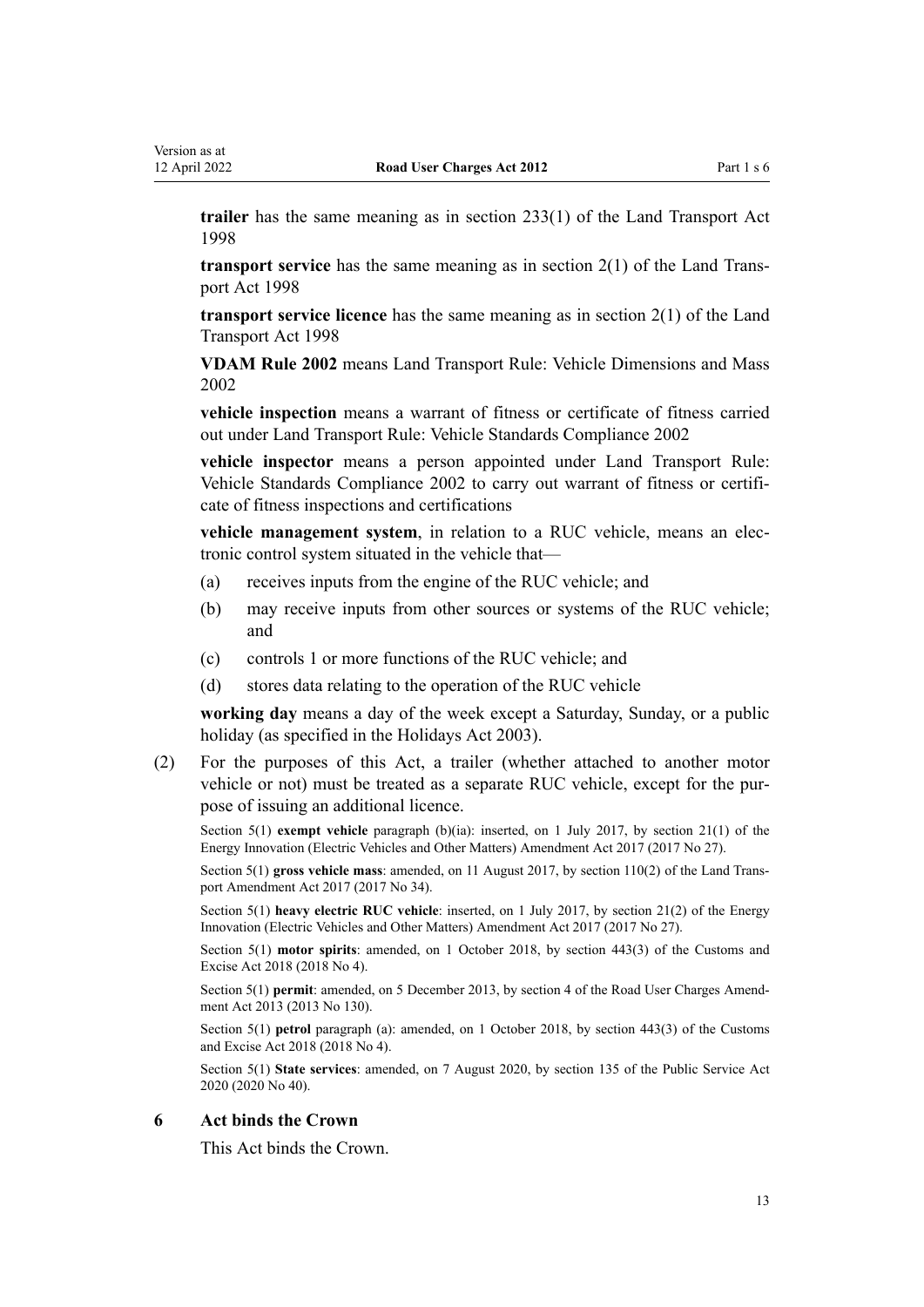#### <span id="page-13-0"></span>**6A Act is land transport Act**

- (1) This Act is a land transport Act under [section 2\(1\)](http://legislation.govt.nz/pdflink.aspx?id=DLM433619) of the Land Transport Act 1998.
- (2) This has the effect that—
	- (a) transport instruments may be made for the purposes of this Act under [section 168G](http://legislation.govt.nz/pdflink.aspx?id=LMS481883) of that Act; and
	- (b) enforceable undertakings may be given for the purposes of this Act in accordance with [section 112A](http://legislation.govt.nz/pdflink.aspx?id=LMS411520) of that Act; and
	- (c) a land transport record may be required to be created for the purposes of this Act in accordance with [section 200B](http://legislation.govt.nz/pdflink.aspx?id=LMS411536) of that Act.
- (3) This section is intended as a guide only and is not an exhaustive statement as to the effects of this Act being a land transport Act under that Act.

Section 6A: inserted, on 1 April 2021, by [section 59\(2\)](http://legislation.govt.nz/pdflink.aspx?id=LMS290405) of the Regulatory Systems (Transport) Amendment Act 2021 (2021 No 9).

## **Part 2**

## **Road user charges**

## Subpart 1—Key provisions

#### **7 Requirement to pay road user charges**

Road user charges are payable in respect of the operation of a RUC vehicle.

#### **8 RUC vehicle must have distance recorder**

- $(1)$  A person must not operate a RUC vehicle unless, at all times, the vehicle is fitted with a properly working distance recorder as specified in subsection (2), (3), or (4).
- (2) A heavy RUC vehicle must be fitted with either—
	- (a) an electronic distance recorder that—
		- (i) is provided by an electronic system provider; and
		- (ii) is fitted in accordance with regulations made under [section 89;](#page-59-0) and
		- (iii) accurately records the distance travelled by the RUC vehicle at all times; or
	- (b) a hubodometer that—
		- (i) is fitted in accordance with regulations made under [section 89;](#page-59-0) and
		- (ii) accurately records the distance travelled by the RUC vehicle at all times.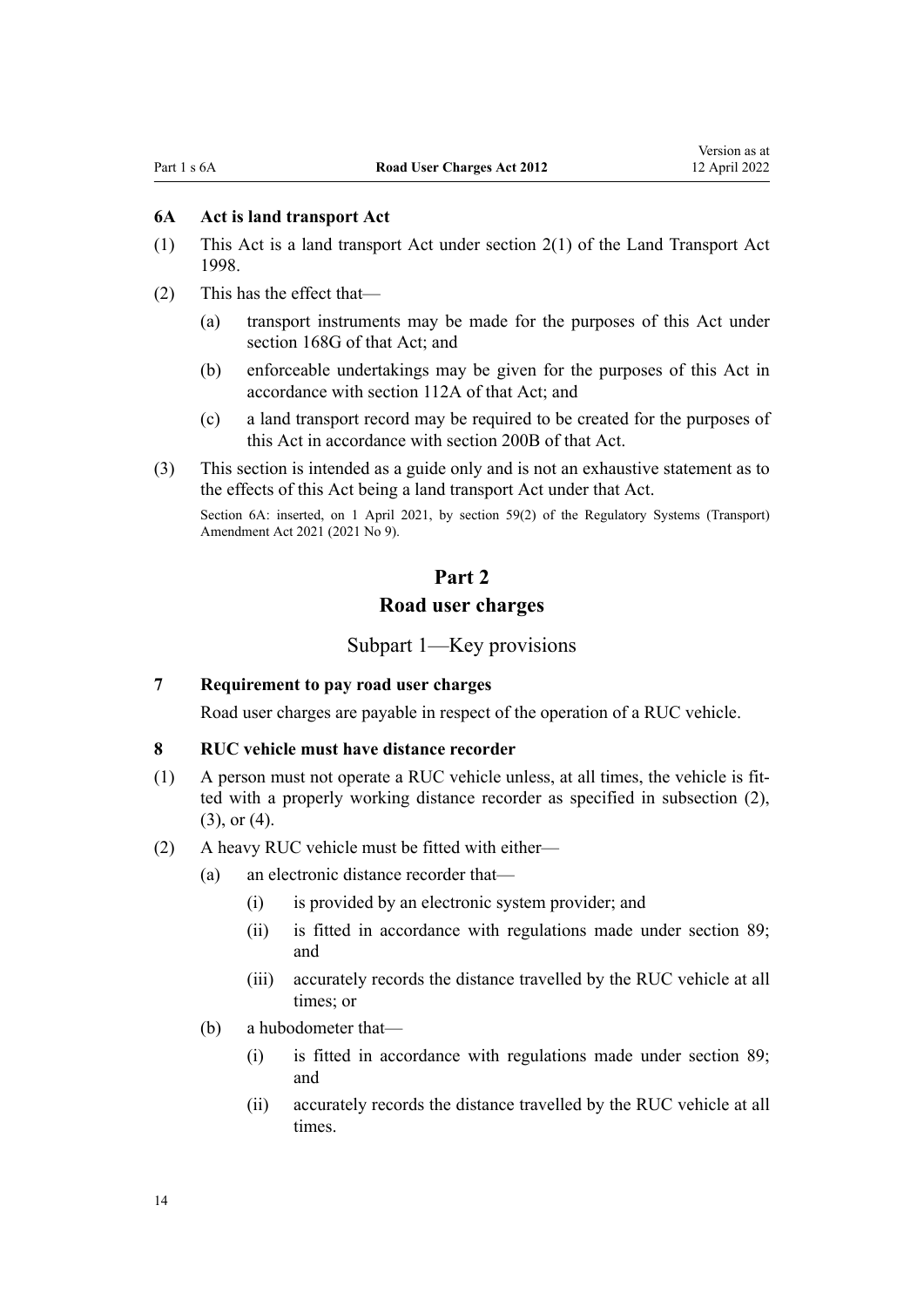- <span id="page-14-0"></span>(3) However, in the case of a heavy RUC vehicle that is not fitted with an elec‐ tronic distance recorder under subsection  $(2)(a)$ , the RUC collector may dispense with the requirement for the vehicle to be fitted with a hubodometer under subsection (2)(b), if the RUC collector is satisfied that—
	- (a) because of the construction of the heavy RUC vehicle it is impracticable to affix a hubodometer to the vehicle; and
	- (b) the heavy RUC vehicle is fitted with an odometer or another kind of distance recorder approved by the RUC collector.
- (4) A light RUC vehicle may be fitted with any kind of distance recorder that accurately records the distance travelled by the RUC vehicle at all times.
- (5) A person commits an offence if the person—
	- (a) operates a RUC vehicle where the RUC vehicle is not fitted with a prop‐ erly working distance recorder; or
	- (b) operates a RUC vehicle where the electronic distance recorder or hubod‐ ometer fitted to the RUC vehicle has not been provided by an electronic system provider or approved by the RUC collector (as the case may be); or
	- (c) operates a RUC vehicle where the hubodometer or electronic distance recorder fitted to the RUC vehicle is not fitted in accordance with regulations made under [section 89;](#page-59-0) or
	- (d) operates a RUC vehicle where the distance recorder fitted to the RUC vehicle is not accurately recording the distance travelled by the RUC vehicle.
- $(6)$  A person who commits an offence against subsection  $(5)$  is liable on conviction,—
	- (a) in the case of an individual, to a fine not exceeding  $$3,000$ :
	- (b) in the case of a body corporate, to a fine not exceeding \$15,000.

## **9 RUC vehicle must have distance licence**

- (1) A person must not operate a RUC vehicle on a road unless a distance licence has been issued for the vehicle.
- (2) The distance licence must specify—
	- (a) the minimum and maximum distances covered by the licence; and
	- (b) the number or any other distinguishing mark shown on the registration plates of the RUC vehicle; and
	- (c) the serial number (if any) of the distance recorder fitted to the RUC vehicle; and
	- (d) the RUC vehicle type of the RUC vehicle; and
	- (e) any other information that is required to be specified on the licence by regulations made under [section 89.](#page-59-0)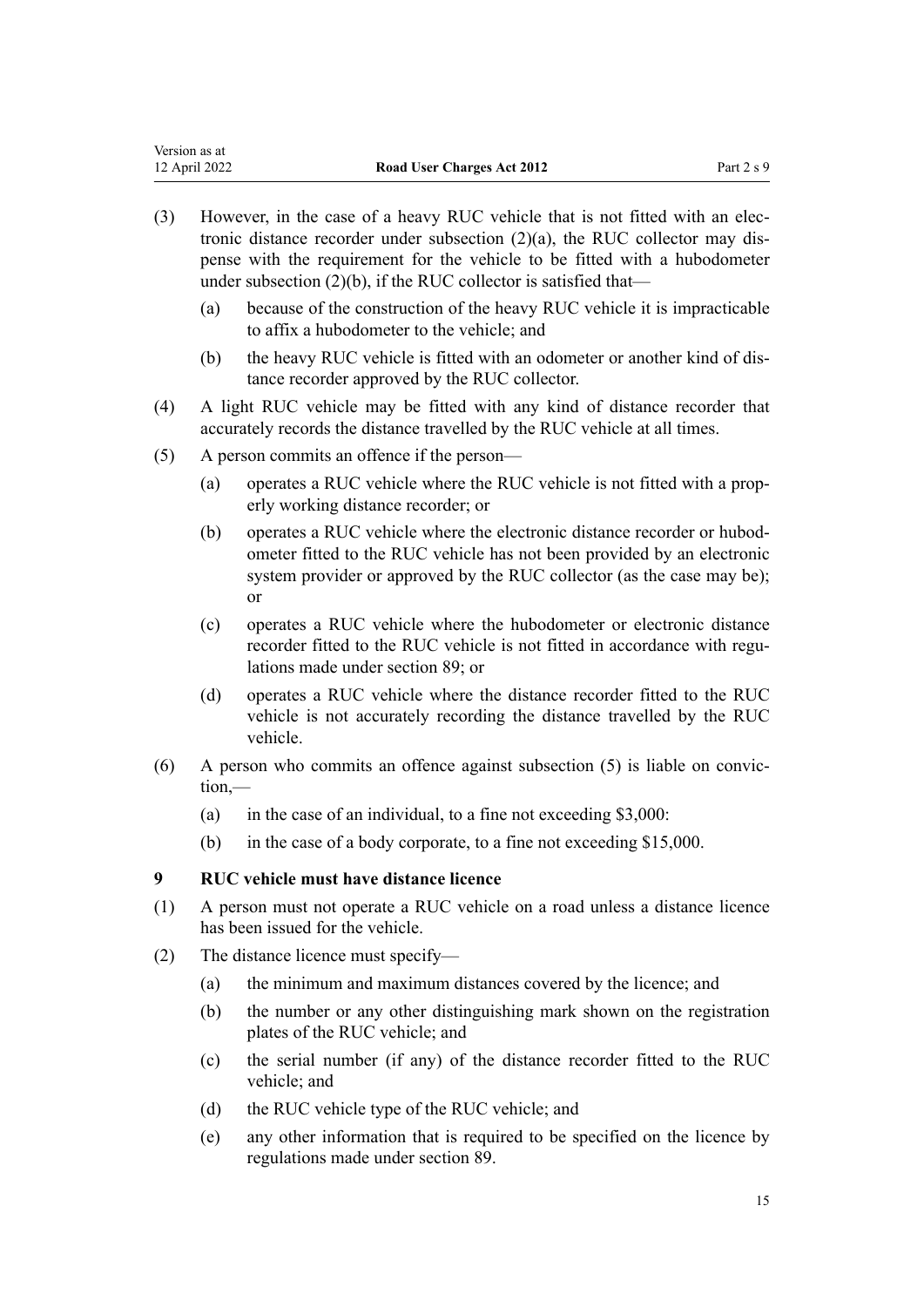- <span id="page-15-0"></span>(3) However, subsection (1) does not apply if there is evidence that the RUC vehicle is registered under an appropriate alternative payment scheme.
- (4) A person commits an offence if the person, without reasonable excuse,—
	- (a) operates a RUC vehicle on a road where the vehicle does not have—
		- (i) a distance licence that complies with subsection (2); or
		- (ii) evidence of registration under an appropriate alternative payment scheme; or
	- (b) operates a heavy RUC vehicle where the distance licence issued for the vehicle has expired in accordance with this Act.
- (4A) For the purposes of subsection (4), a person has a reasonable excuse if—
	- (a) a RUC licence is displayed or carried on the RUC vehicle concerned; and
	- (b) the RUC licence is not the correct licence for the vehicle's RUC vehicle type and RUC weight; but
	- (c) having regard to the RUC licence displayed or carried, sufficient pay‐ ment has been made to cover the RUC charges that applied to the vehicle at the time of the offence.
- (4B) Subsection (4A) does not limit what constitutes a reasonable excuse for the purposes of subsection (4).
- (5) A person who commits an offence against subsection (4) is liable on convic‐ tion,—
	- (a) in the case of an individual, to a fine not exceeding \$3,000:
	- (b) in the case of a body corporate, to a fine not exceeding \$15,000.

Compare: 1977 No 124 s 5

Section 9(4A): inserted, on 23 April 2014, by [section 4](http://legislation.govt.nz/pdflink.aspx?id=DLM6040508) of the Road User Charges Amendment Act 2014 (2014 No 23).

Section 9(4B): inserted, on 23 April 2014, by [section 4](http://legislation.govt.nz/pdflink.aspx?id=DLM6040508) of the Road User Charges Amendment Act 2014 (2014 No 23).

#### **10 Reading of distance recorder must not exceed maximum reading**

- (1) For the purposes of this Act, the reading of the distance recorder fitted to a RUC vehicle must be more than the minimum reading, but not more than the maximum reading, specified in the distance licence for the RUC vehicle.
- (2) A person commits an offence if the person operates a RUC vehicle on a road where the reading of the distance recorder fitted to the vehicle exceeds the maximum reading specified in the distance licence for the vehicle by more than 500 kilometres.
- (3) A person who commits an offence against subsection (2) is liable on convic‐ tion,—
	- (a) in the case of an individual, to a fine not exceeding  $$3,000$ :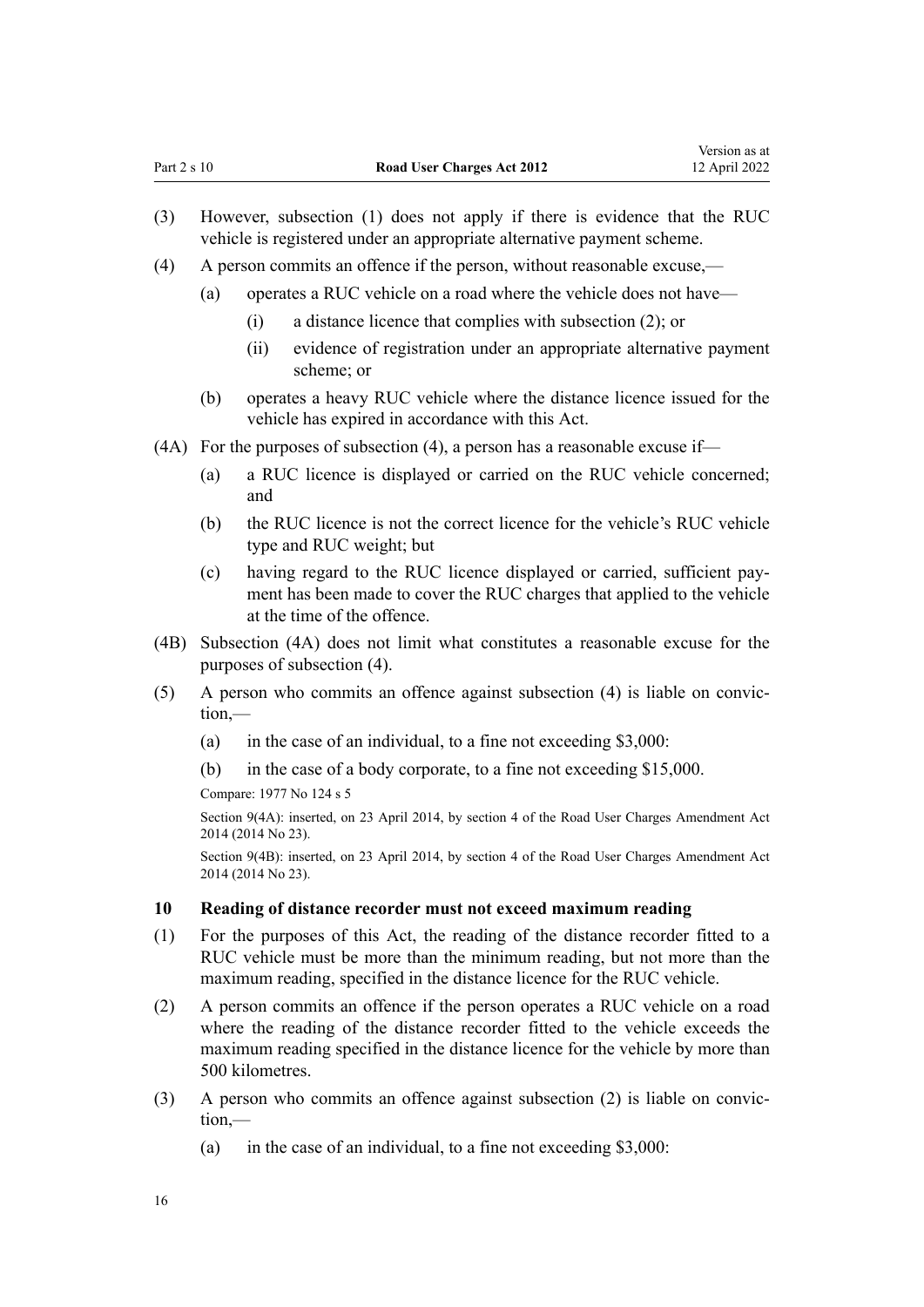<span id="page-16-0"></span>(b) in the case of a body corporate, to a fine not exceeding \$15,000.

## **11 RUC vehicle must have RUC vehicle type and RUC weight**

The Agency must—

- (a) assign a RUC vehicle type and RUC weight to a RUC vehicle; and
- (b) record the RUC vehicle type and RUC weight assigned to the RUC vehicle on a land transport register.

## **12 RUC vehicles issued with permit must have distance licence for RUC vehicle type H or additional licence**

- (1) This section applies to the following RUC vehicles:
	- (a) a single heavy RUC vehicle issued with a permit:
	- (b) a heavy RUC vehicle towing 1 or more trailers (a **towing vehicle**) issued with a permit that covers both the towing vehicle and the trailer or trailers.
- (2) A RUC vehicle to which this section applies must—
	- (a) have a distance licence (as required by [section 9](#page-14-0)) specifically for RUC vehicle type H; or
	- (b) have an additional licence as well as the distance licence required by section 9.
- (3) However, subsection (2) does not apply if there is evidence that the RUC vehicle is registered under an appropriate alternative payment scheme.
- (4) An additional licence specified in subsection (2)(b) must—
	- (a) cover the difference between—
		- (i) the maximum allowable mass under section 4.5(1) of Part 1 of the VDAM Rule 2002 for the RUC vehicle and any trailers towed by the RUC vehicle; and
		- (ii) the maximum mass specified in the permit under which the RUC vehicle is operating; and
	- (b) contain the information prescribed by regulations made under [section 89](#page-59-0) and be displayed in accordance with regulations made under that section.
- (5) A person commits an offence if the person, without reasonable excuse, operates a RUC vehicle to which this section applies on a road without a distance licence specifically for RUC vehicle type H, or an additional licence, or in accordance with an agreement under [section 12A](#page-17-0), or without evidence of being registered under an alternative payment scheme (as the case may be).
- (6) A person who commits an offence against subsection (5) is liable on convic‐ tion,—
	- (a) in the case of an individual, to a fine not exceeding  $$3,000$ :
	- (b) in the case of a body corporate, to a fine not exceeding \$15,000.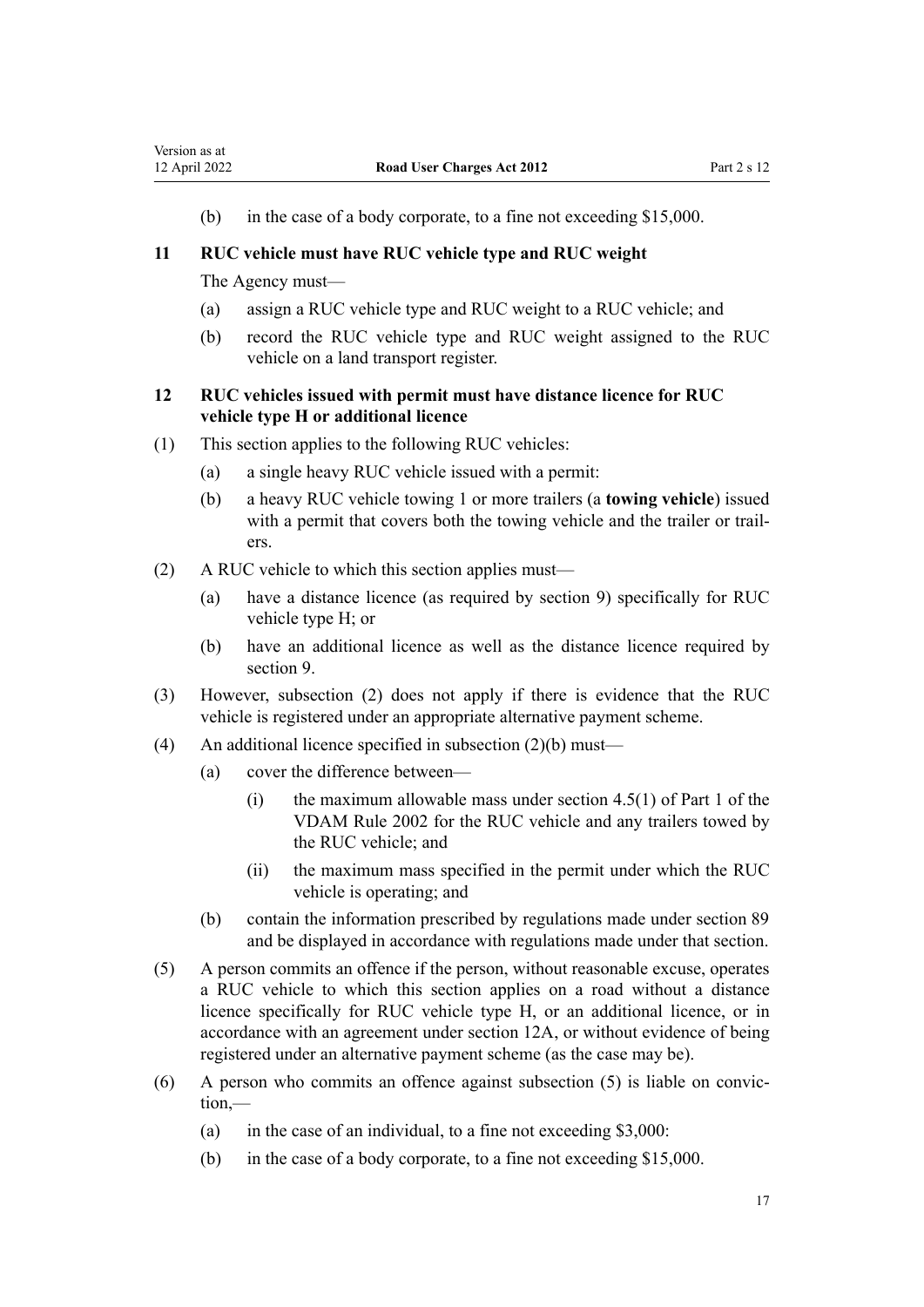<span id="page-17-0"></span>Section  $12(4)(a)(i)$ : replaced, on 5 December 2013, by [section 5](http://legislation.govt.nz/pdflink.aspx?id=DLM5624210) of the Road User Charges Amendment Act 2013 (2013 No 130).

Section 12(5): amended, on 23 April 2014, by [section 5](http://legislation.govt.nz/pdflink.aspx?id=DLM6040509) of the Road User Charges Amendment Act 2014 (2014 No 23).

#### **12A Agreement to pay road user charges in relation to combination of vehicles**

- (1) This section specifies the requirements for an agreement to pay road user charges for the purposes of [section 12\(5\).](#page-16-0)
- (2) The requirements are that—
	- (a) the agreement is between the owner or operator of the vehicles concerned and the RUC collector; and
	- (b) the agreement relates to 2 or more vehicles (identified in the agreement by their registration numbers) combined to operate together temporarily; and
	- (c) each vehicle concerned has a distance licence; and
	- (d) any permit required under the [Land Transport Act 1998](http://legislation.govt.nz/pdflink.aspx?id=DLM433612) in relation to the combined operation of the vehicles has been issued; and
	- (e) under the agreement, the owner or operator agrees that (to the extent that all relevant information is not included in the agreement) the owner or operator will provide the information to the RUC collector under [section](#page-41-0) [53\(2\)](#page-41-0) as soon as practicable after the information becomes available.

Section 12A: inserted, on 23 April 2014, by [section 6](http://legislation.govt.nz/pdflink.aspx?id=DLM6040510) of the Road User Charges Amendment Act 2014 (2014 No 23).

#### *Other offences relating to distance recorders*

#### **13 Offences relating to distance recorders**

- (1) A person commits an offence if the person—
	- (a) operates a RUC vehicle on a road if the person knows, or ought to have known, that the distance recorder fitted to the vehicle, or any equipment that is required for the operation of the distance recorder fitted to the vehicle, has been altered or damaged in a manner that affects, or is likely to affect, the accuracy of the distance recorder; or
	- (b) operates a RUC vehicle on a road if the person knows, or ought to have known, that the distance recorder fitted to the vehicle has been tampered with in a manner that affects, or is likely to affect, the accuracy of the distance recorder; or
	- (c) wilfully alters, damages, or tampers with a distance recorder fitted to a RUC vehicle, or any equipment that is required for the operation of the distance recorder fitted to the vehicle, in a manner that affects, or is likely to affect, the accuracy of the distance recorder; or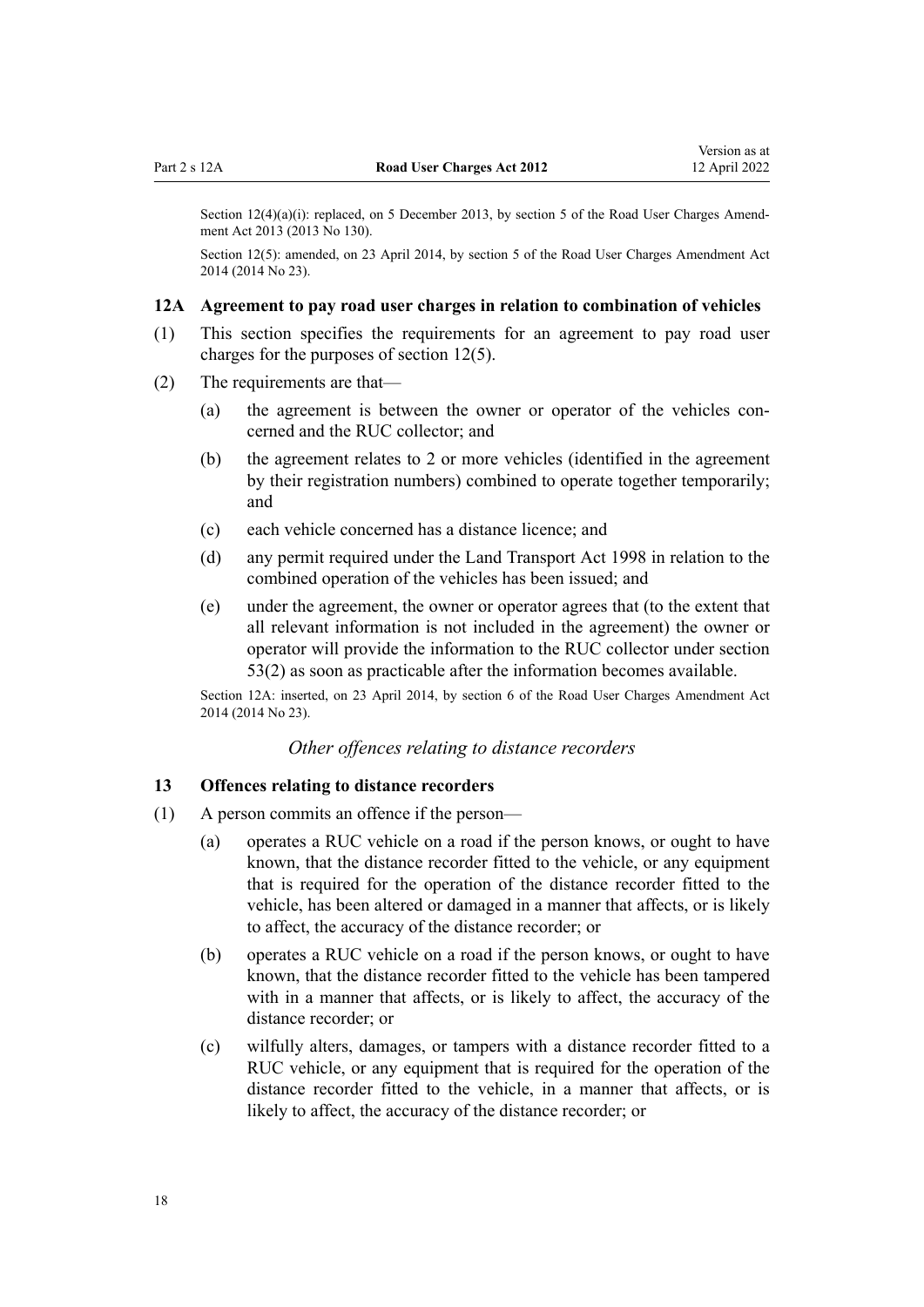- <span id="page-18-0"></span>(d) operates a RUC vehicle on a road if the person knows, or ought to have known, that the distance recorder fitted to the RUC vehicle has been modified or repaired except as authorised by this Act or by regulations made under [section 89;](#page-59-0) or
- (e) modifies or repairs, or attempts to modify or repair, any part of a dis‐ tance recorder fitted to a RUC vehicle except as authorised by this Act or by regulations made under [section 89.](#page-59-0)
- $(2)$  A person who commits an offence against subsection  $(1)$  is liable on conviction,—
	- (a) in the case of an individual, to a fine not exceeding \$15,000:

(b) in the case of a body corporate, to a fine not exceeding \$75,000. Compare: 1977 No 124 [s 23\(1\)\(fc\), \(g\)](http://legislation.govt.nz/pdflink.aspx?id=DLM19625)

## **14 Offence relating to interference with operation of distance recorder**

- (1) A person commits an offence if the person—
	- (a) operates any equipment in a RUC vehicle if the person knows, or ought to have known, the equipment will interfere with, or is likely to interfere with, the accurate operation of the distance recorder fitted to the vehicle:
	- (b) installs any equipment in a RUC vehicle that is designed to interfere with the accurate operation of the distance recorder fitted to the vehicle:
	- (c) possesses any equipment in a RUC vehicle that is designed to interfere with the accurate operation of the distance recorder fitted to the vehicle.
- (2) A person who commits an offence against subsection  $(1)(a)$  or (b) is liable on conviction,—
	- (a) in the case of an individual, to a fine not exceeding  $$15,000$ :
	- (b) in the case of a body corporate, to a fine not exceeding \$75,000.
- (3) A person who commits an offence against subsection (1)(c) is liable on conviction,—
	- (a) in the case of an individual, to a fine not exceeding \$3,000:
	- (b) in the case of a body corporate, to a fine not exceeding \$15,000.

## Subpart 2—Issue and display of RUC licence

## **15 Application for RUC licence**

- (1) An application for a RUC licence must—
	- (a) be made in the manner specified by the RUC collector; and
	- (b) contain the information prescribed by regulations made under [section 89.](#page-59-0)
- (2) A person commits an offence in respect of an application made under subsec‐ tion (1), if the person provides information that the person knows, or ought to have known, is incorrect in a material particular.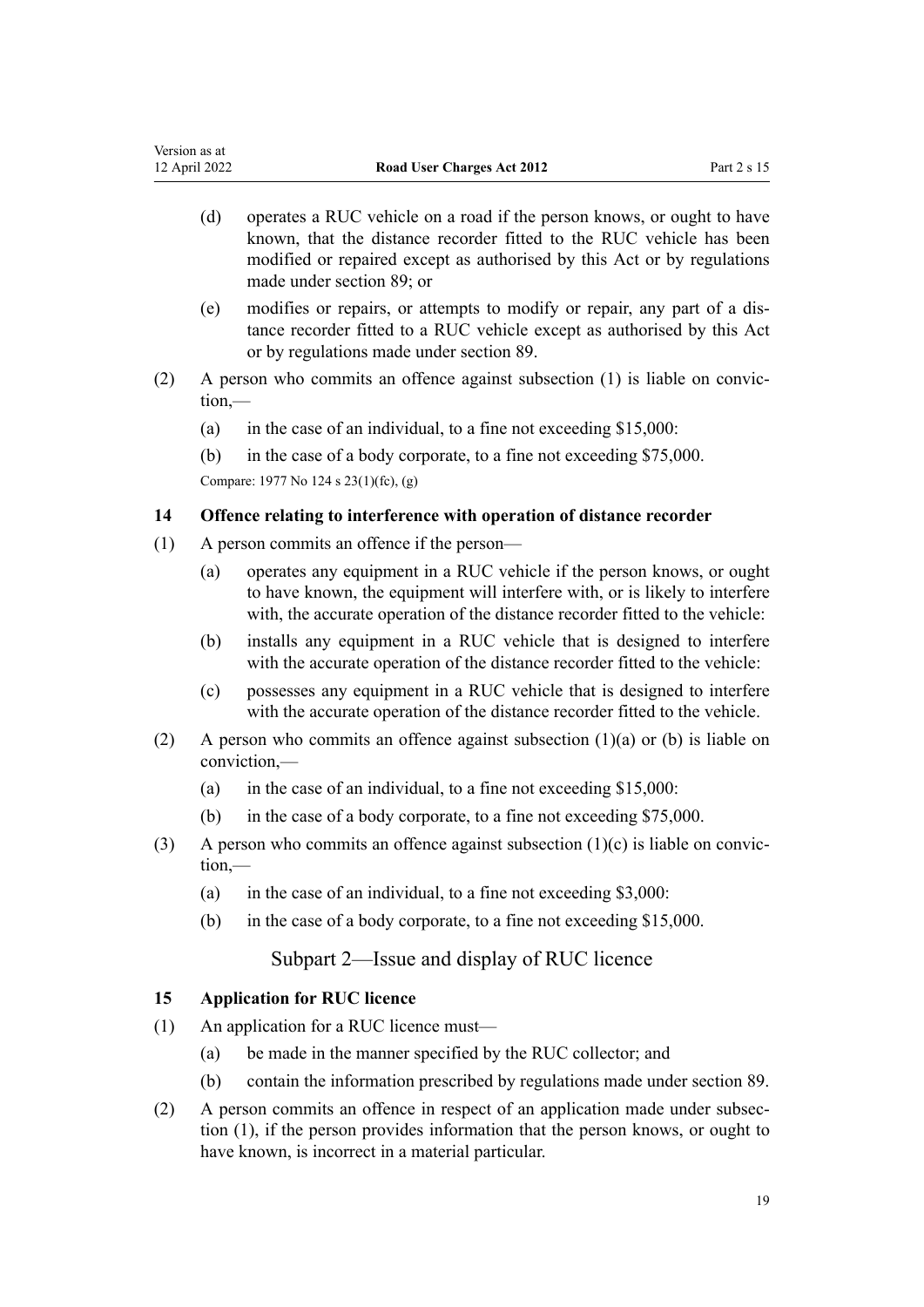- <span id="page-19-0"></span>(3) A person who commits an offence against subsection (2) is liable on convic‐ tion,—
	- (a) in the case of an individual, to a fine not exceeding  $$15,000$ :
	- (b) in the case of a body corporate, to a fine not exceeding \$75,000. Compare: 1977 No 124 [s 8\(1\), \(3\)](http://legislation.govt.nz/pdflink.aspx?id=DLM19119)

#### **16 Application must be accompanied by payment of road user charges**

- (1) An application for a RUC licence under [section 15](#page-18-0) must be accompanied by—
	- (a) payment of the appropriate road user charges for the licence calculated in accordance with regulations made under [section 85;](#page-56-0) and
	- (b) the administration fee (if any) for the licence.
- (2) However, subsection (1) does not apply if—
	- (a) there is evidence that the RUC vehicle to which the application relates is registered under an appropriate alternative payment scheme; or
	- (b) the licence has been issued, in accordance with regulations made under [section 89](#page-59-0), despite the road user charges (or part of the road user charges) payable for the licence not having been paid.

Compare: 1977 No 124 [s 9\(1\)](http://legislation.govt.nz/pdflink.aspx?id=DLM19124)

#### **17 Issue of RUC licence**

- (1) RUC licences may be issued by the RUC collector in the manner that the RUC collector thinks fit.
- (2) A distance licence must not relate to more than 1 RUC vehicle. Compare: 1977 No 124 [s 10\(1\)–\(3\)](http://legislation.govt.nz/pdflink.aspx?id=DLM19126)

#### **18 Form of licence**

- (1) The RUC collector may approve RUC licences in printed format or to be dis‐ played electronically.
- (2) A RUC licence approved under subsection (1) must—
	- (a) contain the information prescribed by regulations made under [section](#page-59-0) [89:](#page-59-0)
	- (b) be notified in the *Gazette*.
- (3) After approving a licence under subsection (1), the RUC collector must publish a copy of the licence, or in the case of an electronic licence, a facsimile of the display of the licence, on an Internet site maintained by, or on behalf of, the RUC collector.

#### **19 Display or carriage of RUC licence**

(1) A RUC licence must be displayed or carried in accordance with regulations made under [section 89.](#page-59-0)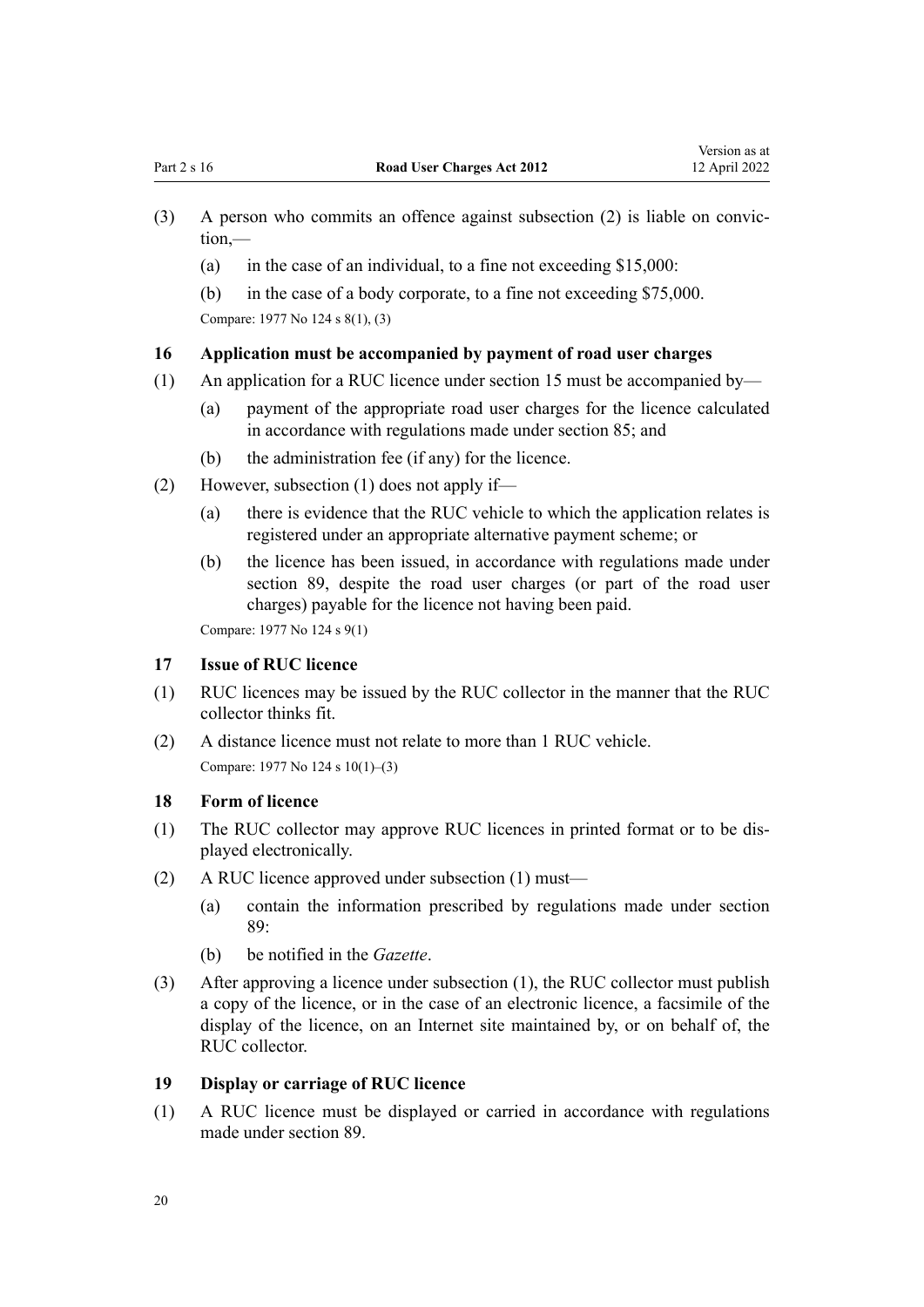- <span id="page-20-0"></span>(2) A person commits an offence if the person operates a RUC vehicle on a road without displaying or carrying a RUC licence for the vehicle in accordance with subsection  $(1)$ .
- (3) A person who commits an offence against subsection (2) is liable on convic‐ tion,—
	- (a) in the case of an individual, to a fine not exceeding  $$1,000$ :
	- (b) in the case of a body corporate, to a fine not exceeding \$5,000.

Compare: 1977 No 124 [s 19\(1\)](http://legislation.govt.nz/pdflink.aspx?id=DLM19183)

Section 19 heading: amended, on 23 April 2014, by [section 7\(1\)](http://legislation.govt.nz/pdflink.aspx?id=DLM6040512) of the Road User Charges Amendment Act 2014 (2014 No 23).

Section 19(1): amended, on 23 April 2014, by [section 7\(2\)](http://legislation.govt.nz/pdflink.aspx?id=DLM6040512) of the Road User Charges Amendment Act 2014 (2014 No 23).

Section 19(2): amended, on 23 April 2014, by [section 7\(3\)](http://legislation.govt.nz/pdflink.aspx?id=DLM6040512) of the Road User Charges Amendment Act 2014 (2014 No 23).

## **20 Proof of purchase if RUC licence issued but not received by operator**

- (1) This section applies if a RUC licence has been issued for a RUC vehicle under [section 17](#page-19-0) but the operator of the vehicle has not received the licence.
- (2) Until the close of 7 days after the date on which the RUC licence was issued, an identical copy of the licence in a form approved by the RUC collector is suf‐ ficient evidence of the issue of the licence.

Compare: 1977 No 124 [s 19\(3\)](http://legislation.govt.nz/pdflink.aspx?id=DLM19183)

### **21 RUC licence must be produced on demand**

- (1) The owner or operator of a RUC vehicle for which a RUC licence has been issued must produce the licence immediately on demand by an enforcement officer.
- (2) The owner or operator of a RUC vehicle commits an offence if the owner or operator fails to comply with subsection (1).
- (3) An owner or operator of a RUC vehicle who commits an offence against sub‐ section (2) is liable on conviction,—
	- (a) in the case of an individual, to a fine not exceeding \$3,000:
	- (b) in the case of a body corporate, to a fine not exceeding \$15,000.

Compare: 1977 No 124 [s 19\(2\)](http://legislation.govt.nz/pdflink.aspx?id=DLM19183)

## **22 Current distance licence to be provided to person who acquires RUC vehicle**

(1) In order to prevent a seller of a RUC vehicle from passing on that person's liability for road user charges to the person who acquires the RUC vehicle, the seller must provide to the acquirer of the vehicle on, or before, the date of delivery of the vehicle a distance licence for the RUC vehicle that will be current when the vehicle is delivered.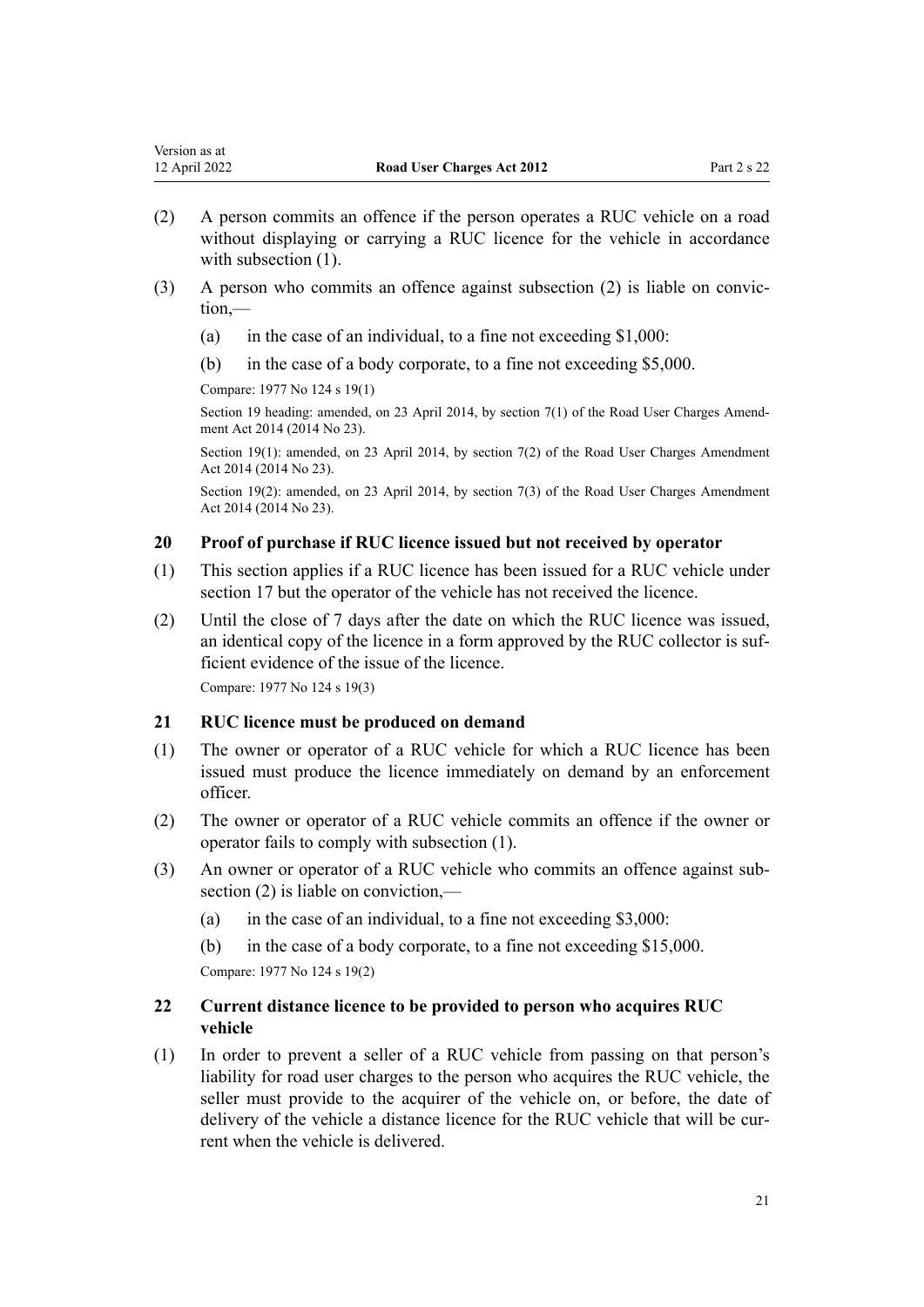- <span id="page-21-0"></span>(2) Subsection (1) is in addition to any provision in any other enactment that requires a person to produce any other document before the sale of the RUC vehicle.
- (3) A person commits an offence if the person fails to comply with subsection (1).
- $(4)$  A person who commits an offence against subsection  $(3)$  is liable on conviction,—
	- (a) in the case of an individual, to a fine not exceeding \$15,000:
	- (b) in the case of a body corporate, to a fine not exceeding \$75,000.

Compare: 1977 No 124 [s 10A](http://legislation.govt.nz/pdflink.aspx?id=DLM19128)

## **23 Offences relating to altering or defacing RUC licence**

- (1) A person commits an offence if the person—
	- (a) alters or defaces a RUC licence; or
	- (b) operates a RUC vehicle on a road where the RUC licence for the vehicle is altered or defaced.
- (2) A person who commits an offence against subsection  $(1)$  is liable on conviction,—
	- (a) in the case of an individual, to a fine not exceeding  $$15,000$ :
	- (b) in the case of a body corporate, to a fine not exceeding \$75,000.

Compare: 1977 No 124 [s 23\(1\)\(b\)–\(e\)](http://legislation.govt.nz/pdflink.aspx?id=DLM19625)

## **24 Offence of displaying anything on RUC vehicle likely to be mistaken for RUC licence**

- (1) A person commits an offence if the person, without reasonable excuse, dis‐ plays, or causes to be displayed, on a RUC vehicle anything (not being a RUC licence) that is likely to be mistaken for a RUC licence.
- (2) A person who commits an offence against subsection (1) is liable on convic‐ tion,—
	- (a) in the case of an individual, to a fine not exceeding  $$3,000$ :
	- (b) in the case of a body corporate, to a fine not exceeding \$15,000.

#### **25 Offence of operating RUC vehicle on road with RUC licence obscured**

- (1) A person commits an offence if the person operates a RUC vehicle on a road with a RUC licence for the vehicle that is obscured or not easily distinguishable.
- (2) A person who commits an offence against subsection (1) is liable on convic‐ tion,—
	- (a) in the case of an individual, to a fine not exceeding  $$1,000$ :
	- (b) in the case of a body corporate, to a fine not exceeding \$5,000.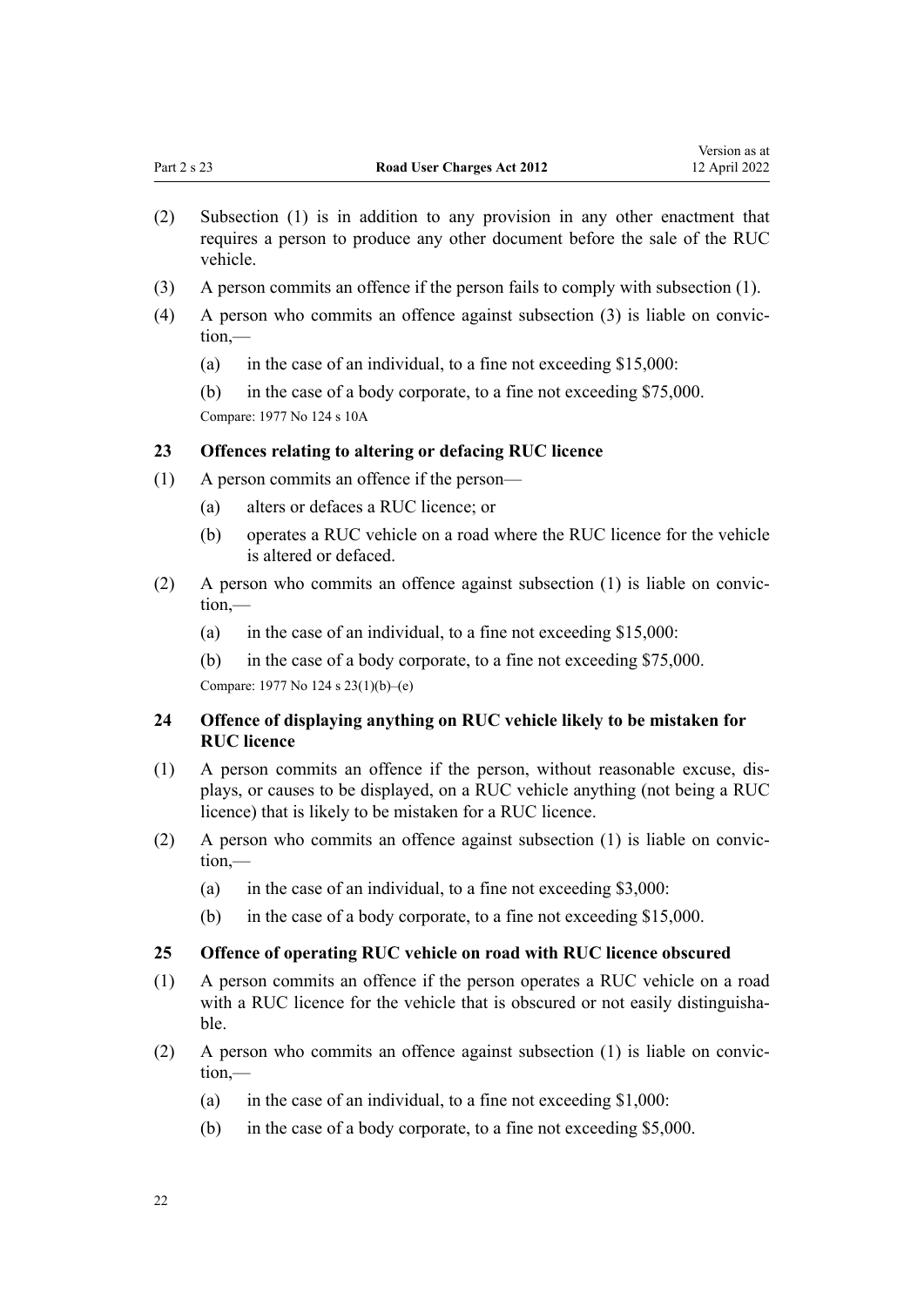## Subpart 3—Payment of road user charges

#### <span id="page-22-0"></span>**26 Road user charges are debt due to the Crown**

If a RUC licence is issued under [section 17,](#page-19-0) the amount of road user charges and the administration fee (if any) payable for the licence are, until paid in full to the RUC collector,-

- (a) a debt due to the Crown by the applicant for the RUC licence; and
- (b) recoverable by the RUC collector in a court of competent jurisdiction.

Compare: 1977 No 124 [s 9\(2\)](http://legislation.govt.nz/pdflink.aspx?id=DLM19124)

## **27 Issue of RUC licence may be conditional on payment**

If an applicant has a history of failing to pay the appropriate amount of road user charges at the time of making an application for a RUC licence, the issue of the licence may be made conditional on the applicant—

- (a) paying the amount due for the licence by a method that is acceptable to the RUC collector; or
- (b) giving an appropriate security in respect of that amount.

Compare: 1977 No 124 [s 10\(7\)](http://legislation.govt.nz/pdflink.aspx?id=DLM19126)

#### **28 Penalty for late payment**

- (1) If any road user charges for a licence remain unpaid 3 months after the date on which they are payable, the person liable to pay the road user charges must pay an additional amount (a **penalty**) equal to 10% of the unpaid amount.
- (2) The RUC collector may recover the penalty from the person who owes the pen‐ alty in a court of competent jurisdiction.
- (3) A person liable to pay a penalty may apply in writing to the RUC collector for the whole, or any part, of the penalty to be cancelled.
- (4) The RUC collector may, if the RUC collector thinks it is appropriate in the cir‐ cumstances of the case,—
	- (a) cancel the whole, or any part, of the penalty; or
	- (b) refund to the person who paid the penalty (either in whole or in part) the amount of the penalty, with or without the cancellation of any part of the penalty that has not been paid.
- (5) A penalty under this section is in addition to any other penalty to which the person may be liable under this Act.

Compare: 1977 No 124 [s 21A](http://legislation.govt.nz/pdflink.aspx?id=DLM19198)

#### **29 Road user charges to be paid into national land transport fund**

The following must be paid into a Crown bank account and treated as land transport revenue for the purposes of the [Land Transport Management Act](http://legislation.govt.nz/pdflink.aspx?id=DLM226229) [2003](http://legislation.govt.nz/pdflink.aspx?id=DLM226229):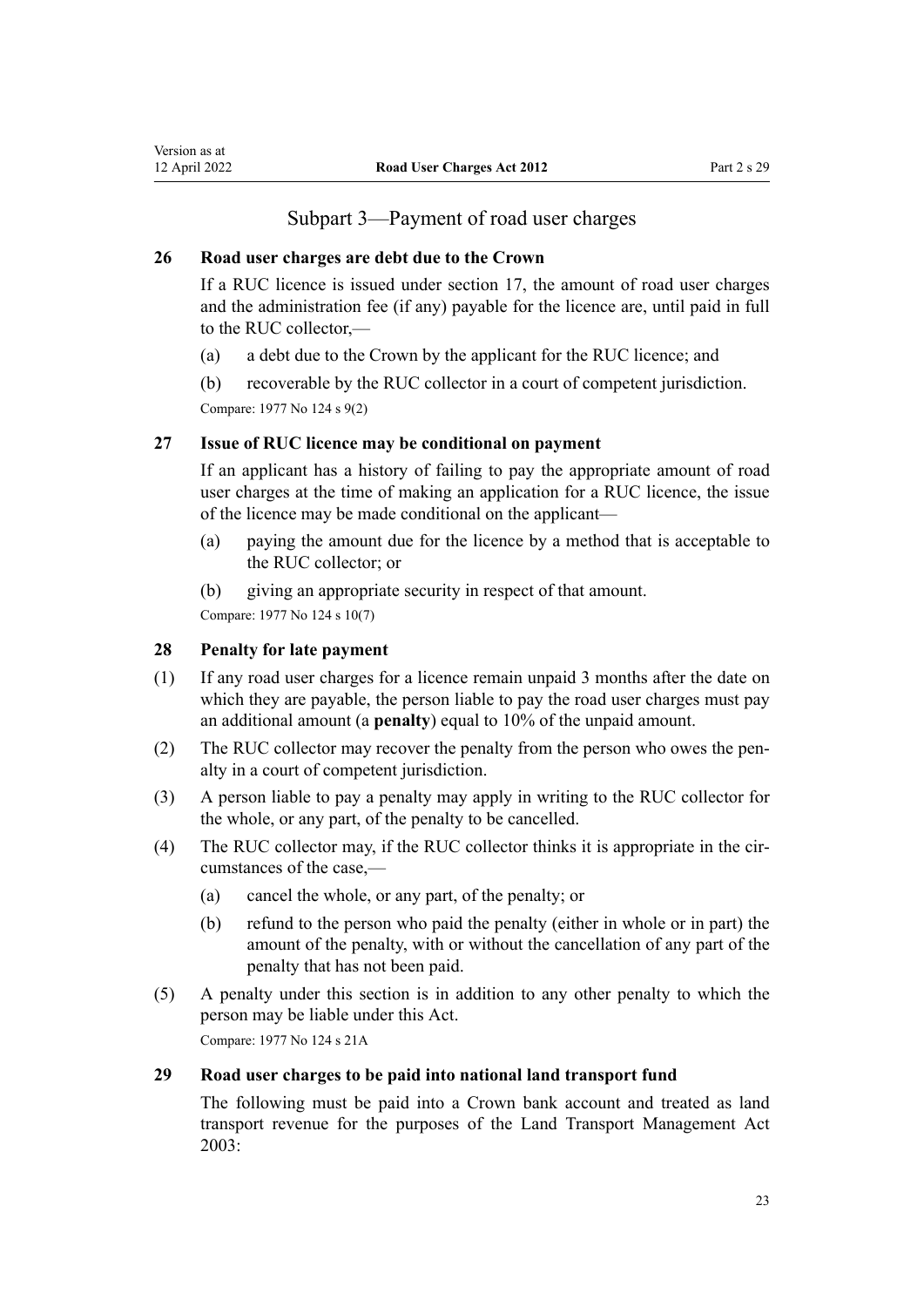- <span id="page-23-0"></span>(a) all road user charges (except a refund made under subpart 4 and GST payable in respect of a licence):
- (b) a penalty imposed under this Act:
- (c) any unpaid road user charges assessed as payable under [section 53](#page-41-0) (except GST payable in respect of those charges).

Compare: 1977 No 124 [s 22](http://legislation.govt.nz/pdflink.aspx?id=DLM19606)

## Subpart 4—Refund and waiver of road user charges

## *Refund of road user charges*

#### **30 Refund of road user charges for off-road travel**

- (1) A person may apply to the RUC collector for the refund of the appropriate amount of road user charges paid by the person for a RUC vehicle if—
	- (a) the distance recorder fitted to the RUC vehicle has recorded distance travelled by the RUC vehicle while it was not on a road or was on a road that the RUC collector is satisfied is not maintained by public funds (**offroad travel**); and
	- (b) a distance licence relating to the RUC vehicle was current at the time.
- (2) An application under subsection (1) must—
	- (a) be in a form prescribed by the RUC collector; and
	- (b) contain the information required by the RUC collector to substantiate the application and enable the refund to be made.
- (3) The RUC collector must, as soon as practicable after being satisfied as to the accuracy of the application and the quality of the information provided to sub‐ stantiate the application, refund (or cause to be refunded) the appropriate amount of road user charges calculated in accordance with the following for‐ mula:

 $a \times b = c$ 

where—

- a is the distance recorded by the distance recorder fitted to the RUC vehicle relating to off-road travel
- b is the road user charges per kilometre rate at the time the licence was purchased
- c is the amount of the refund.

Compare: 1977 No 124 [s 16](http://legislation.govt.nz/pdflink.aspx?id=DLM19144)

## **31 Refund of distance licence charge where new distance licence issued**

If 2 distance licences that relate to the same RUC vehicle both apply to a com‐ mon distance, the RUC collector must, as soon as practicable after issuing the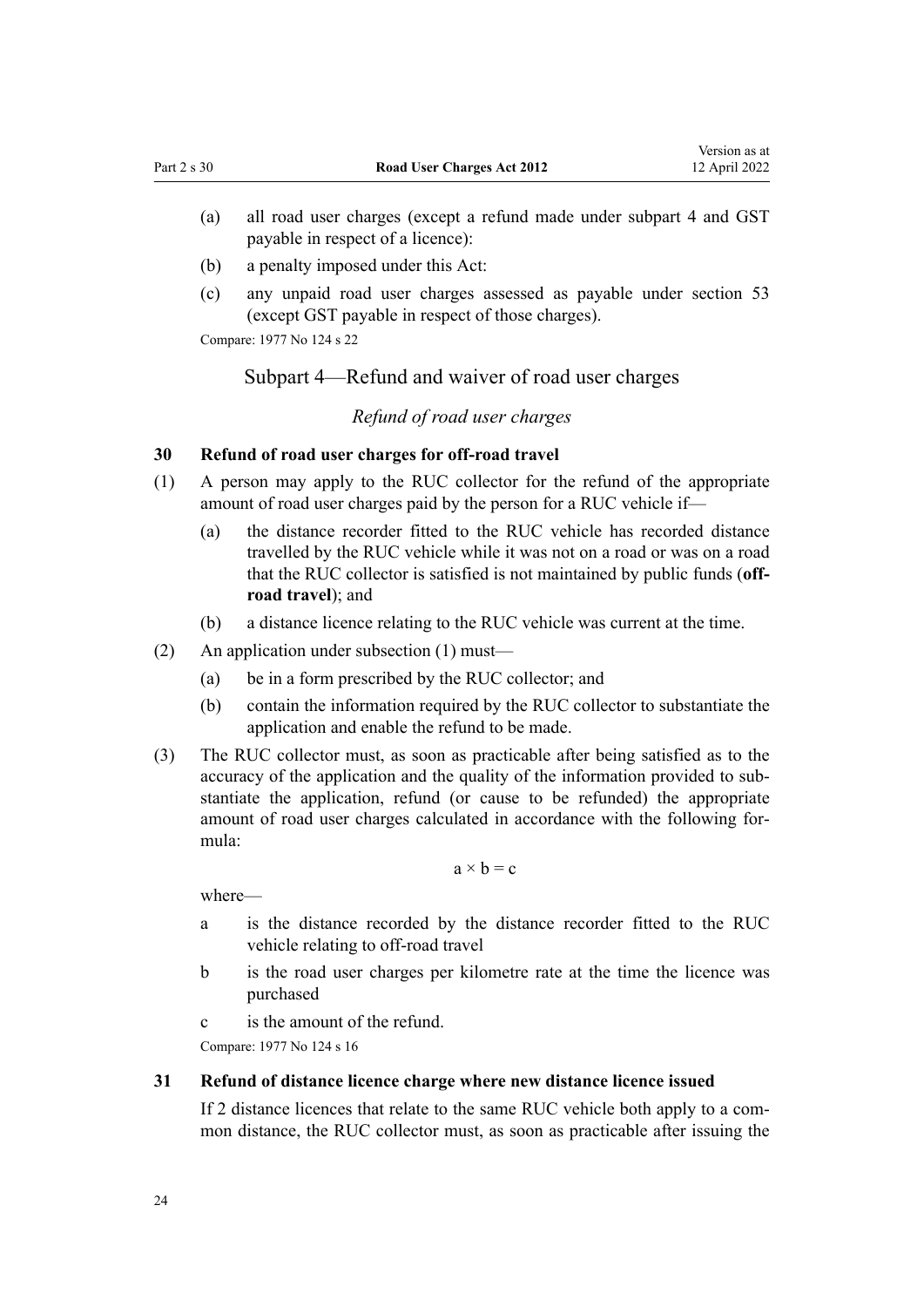<span id="page-24-0"></span>second licence refund (or cause to be refunded) to the holder of that licence an amount calculated according to the following formula:

 $a \times b = c$ 

where—

- a is the distance in kilometres common to both licences
- b is the road user charges per kilometre rate for the licence issued first
- c is the amount of the refund.

Compare: 1977 No 124 [s 15](http://legislation.govt.nz/pdflink.aspx?id=DLM19140)

## **32 Surrender of RUC licence**

- (1) This section applies if—
	- (a) a RUC vehicle has had its registration cancelled in accordance with [Part](http://legislation.govt.nz/pdflink.aspx?id=DLM2214226) [17](http://legislation.govt.nz/pdflink.aspx?id=DLM2214226) of the Land Transport Act 1998; or
	- (b) the RUC collector is satisfied, in respect of a RUC licence for a RUC vehicle, that—
		- (i) a mistake has been made in the application for the licence; or
		- (ii) the distance recorder, or a registration plate, specified on the RUC licence has been removed from the RUC vehicle and a replace‐ ment RUC licence has been purchased; or
	- (c) the RUC collector is satisfied, in respect of the licence relating to a RUC vehicle, that for any other reason this section should apply.
- (2) The holder of the RUC licence may surrender the licence to the RUC collector.
- (3) The RUC collector must, as soon as practicable after being satisfied that sub‐ section (1) applies in relation to a RUC licence, refund (or cause to be refunded) to the holder of the licence the amount of road user charges paid for the licence calculated in accordance with the following formula:

$$
(a - b) \times c = d
$$

where—

- a is the maximum reading specified on the licence
- b is the reading of the RUC vehicle's distance recorder at the time the application is made
- c is the road user charges per kilometre rate at the time the licence was purchased
- d is the amount of the refund.

Compare: 1977 No 124 [s 17](http://legislation.govt.nz/pdflink.aspx?id=DLM19149)

Section 32(3): amended, on 23 April 2014, by [section 8](http://legislation.govt.nz/pdflink.aspx?id=DLM6040513) of the Road User Charges Amendment Act 2014 (2014 No 23).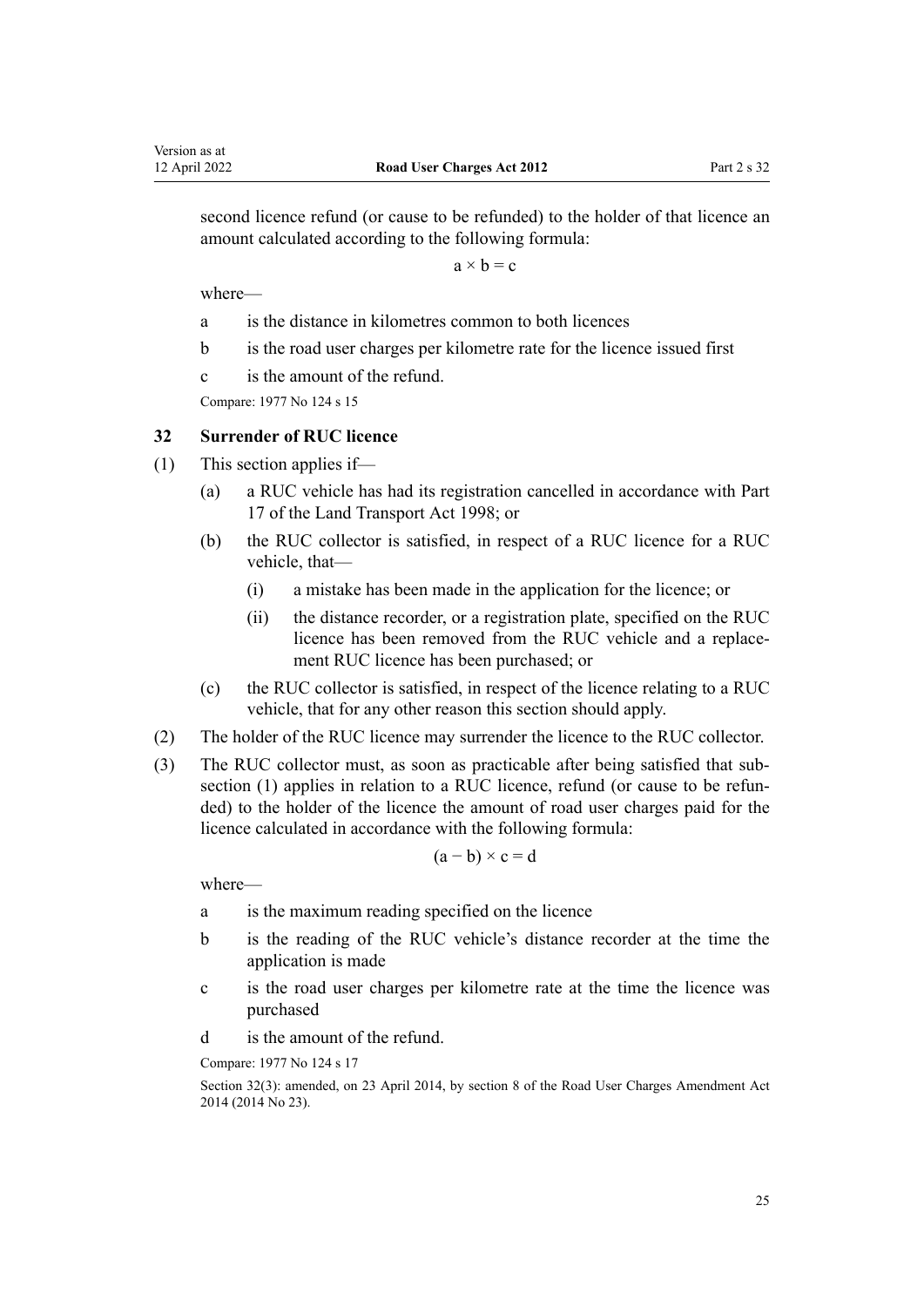## <span id="page-25-0"></span>**33 RUC collector may waive or refund road user charges if satisfied charge is excessive**

- (1) This section applies if, on application by the owner of a RUC vehicle, the RUC collector is of the opinion that the RUC vehicle type for the RUC vehicle will, or is likely to, result in payment of road user charges that are excessive in the circumstances.
- (2) The RUC collector may, in the RUC collector's absolute discretion, waive part of the road user charges payable for the RUC licence for the RUC vehicle.
- (3) In forming an opinion under subsection (1), the RUC collector may only have regard to the road wear that is likely to be caused by the RUC vehicle.
- (4) If, in respect of an application under subsection (1), the owner has paid all of the road user charges for the licence, the RUC collector may refund that part of the road user charges for the licence considered to be excessive. Compare: 1977 No 124 [s 9\(3\)](http://legislation.govt.nz/pdflink.aspx?id=DLM19124)

## *Other provisions relating to refunds*

### **34 Application for refund or waiver to be verified**

- (1) The RUC collector may, before or after a refund or waiver of road user charges is made in accordance with any of [sections 30 to 33](#page-23-0), require the applicant to produce for inspection any document or other information in the applicant's possession or control that the RUC collector considers relevant to the application for refund or waiver.
- (2) The RUC collector may take extracts from, make copies of, or remove any documents or other information produced under subsection (1) for the purpose of copying them.
- (3) If any document or other information is removed under subsection (2), the RUC collector must return the document or other information as soon as practicable to the applicant.
- (4) The RUC collector may require the applicant for a refund or waiver to verify any information contained in any document or other information produced by the applicant under subsection (1) and may—
	- (a) refuse to act on any information that is not verified to the RUC collec‐ tor's satisfaction; and
	- (b) recover any refund or cancel any waiver if the refund or waiver was made in reliance on incorrect or unverified information.

Compare: 1977 No 124 [ss 17A,](http://legislation.govt.nz/pdflink.aspx?id=DLM19162) [23\(1\)\(ea\)](http://legislation.govt.nz/pdflink.aspx?id=DLM19625)

## **35 Further provisions relating to refunds**

- (1) Despite any other provision of this Act,—
	- (a) no refund may be made for an amount that is less than \$20: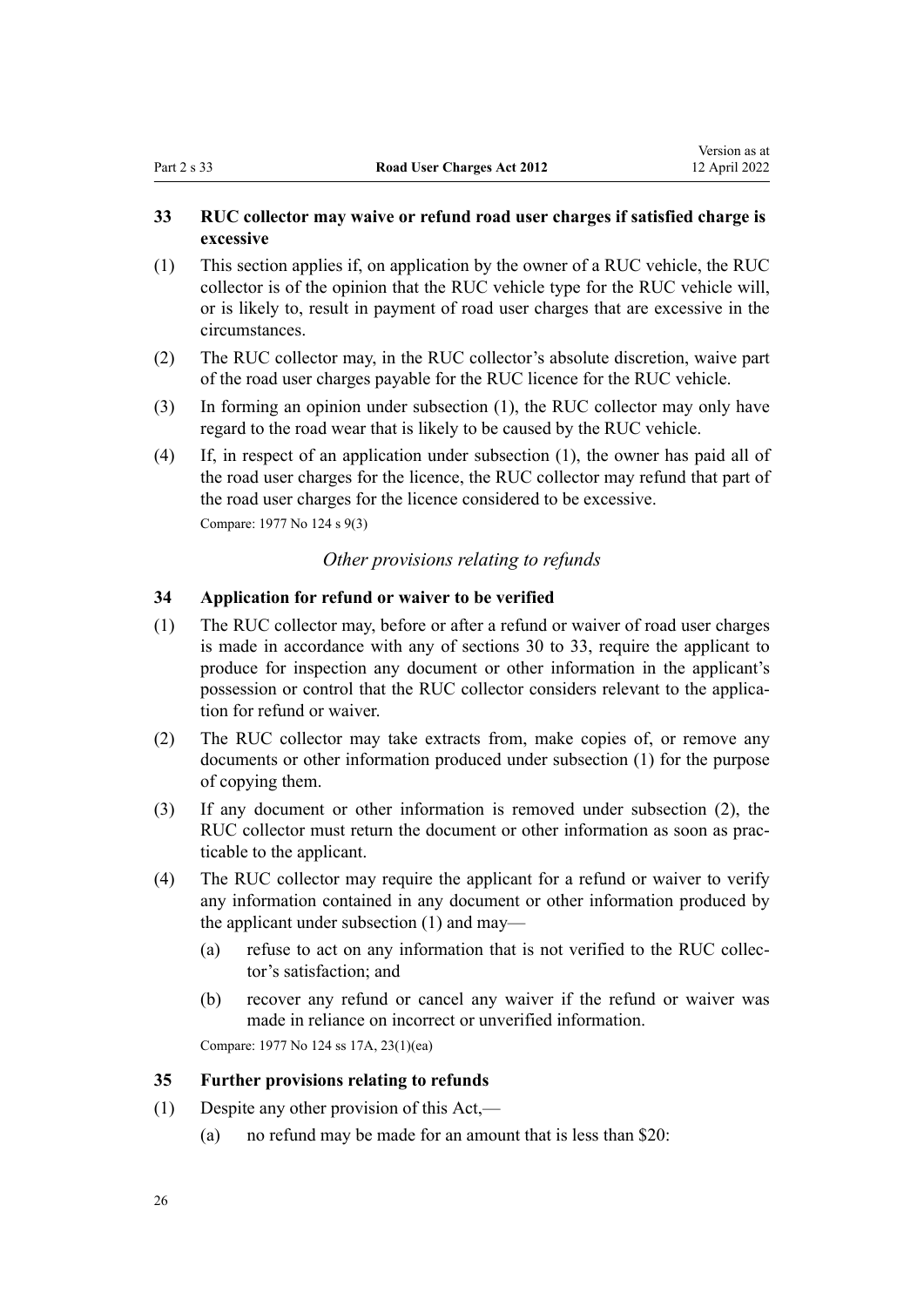- <span id="page-26-0"></span>(b) in calculating the amount of a refund payable for a licence, the RUC collector must allow for—
	- (i) any refund paid or payable for the licence under any other provi‐ sion of this Act:
	- (ii) any debt due by the applicant to the Crown for road user charges under this Act:
- (c) if an application for a refund is based wholly or in part on an alleged hubodometer failure,—
	- (i) the RUC collector may, by notice in writing, require the operator of the RUC vehicle to which the hubodometer relates to produce the hubodometer for inspection at a place appointed for the purpose by the RUC collector; and
	- (ii) the hubodometer must be retained by the applicant until the RUC collector has made a decision regarding the refund; and
	- (iii) no refund may be given if the hubodometer cannot be produced on demand:
- (d) all money refunded or waived in error, whether of fact or of law, under any provision of this Act is recoverable by the RUC collector as a debt due to the Crown:
- (e) if a refund is calculated by reference to the road user charges per kilo‐ metre for the licence and that rate of charge has been altered in the period between the time the licence was purchased and the time of making the application for a refund, the refund must be calculated by refer‐ ence to the rate of charge that applied at the time the licence was purchased.
- (2) Road user charges must not be refunded under [section 30,](#page-23-0) [31,](#page-23-0) or [32](#page-24-0) after the expiry of 2 years from the date of issue of the licence for which the application for a refund is made, unless—
	- (a) the application is made to the RUC collector before the expiry of that 2 year period; or
	- (b) the RUC collector otherwise determines in any particular case.
- (3) Only 1 refund application per RUC licence may be made under [section 30](#page-23-0), unless the RUC collector otherwise determines in any particular case. Compare: 1977 No 124 [s 18\(a\)–\(c\), \(cb\)–\(e\)](#page-19-0)

### **36 Cancellation of debts**

If the RUC collector is satisfied that the person held liable for a debt relating to unpaid road user charges was not the person responsible for incurring the debt, the RUC collector may cancel the person's liability for all or part of the debt.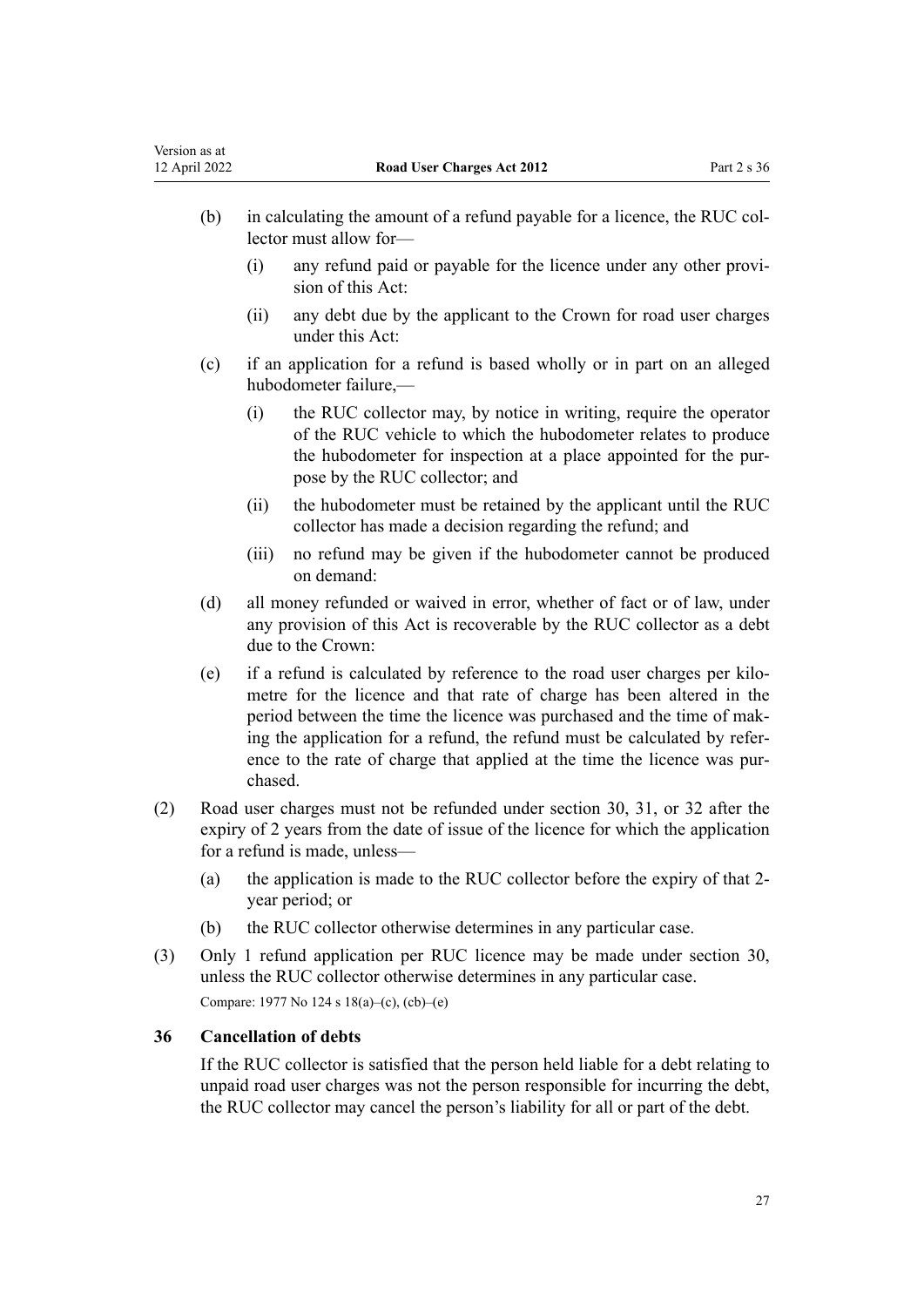## <span id="page-27-0"></span>Subpart 5—Exemptions from requirement to pay road user charges

#### *Exemptions by Order in Council*

#### **37 Exemption of light electric RUC vehicles by Order in Council**

- (1) The Governor-General may, by Order in Council, specify the period during which road user charges are not payable in respect of light electric RUC vehicles.
- (2) An order made under subsection (1)—
	- (a) must specify the date on which the exemption expires; and
	- (b) may, from time to time, be amended to provide for a later date.
- (3) An order under this section is secondary legislation (*see* [Part 3](http://legislation.govt.nz/pdflink.aspx?id=DLM7298343) of the Legis‐ lation Act 2019 for publication requirements).

Compare: 1977 No 124 [s 24\(1\)\(ga\), \(1A\)](http://legislation.govt.nz/pdflink.aspx?id=DLM19667)

| Legislation Act 2019 requirements for secondary legislation made under this section |                                                                                                  |                                    |  |
|-------------------------------------------------------------------------------------|--------------------------------------------------------------------------------------------------|------------------------------------|--|
| <b>Publication</b>                                                                  | PCO must publish it on the legislation website and notify LA19 s $69(1)(c)$<br>it in the Gazette |                                    |  |
| <b>Presentation</b>                                                                 | The Minister must present it to the House of<br>Representatives                                  | LA19 s 114, Sch 1<br>cl $32(1)(a)$ |  |
| <b>Disallowance</b>                                                                 | It may be disallowed by the House of Representatives                                             | LA19 ss 115, 116                   |  |
| This note is not part of the Act.                                                   |                                                                                                  |                                    |  |

Section 37(3): inserted, on 28 October 2021, by [section 3](http://legislation.govt.nz/pdflink.aspx?id=LMS268932) of the Secondary Legislation Act 2021 (2021 No 7).

#### **37A Exemption of heavy electric RUC vehicles by Order in Council**

- (1) The Governor-General may, by Order in Council made on the recommendation of the Minister, specify the period during which road user charges are not pay‐ able in respect of heavy electric RUC vehicles.
- (2) The Minister must not recommend the making of an order under this section unless the Minister is satisfied that the purpose of the exemption is to encourage and support the uptake of heavy electric RUC vehicles.
- (3) An order made under this section must specify the date on which the period of exemption ends, and that date must be no later than,—
	- (a) in the case of the first order made under this section, 31 December 2025; and
	- (b) in the case of any subsequent order made under this section, the date that is 5 years after the date on which the period of exemption starts.
- (4) An order under this section is secondary legislation (*see* [Part 3](http://legislation.govt.nz/pdflink.aspx?id=DLM7298343) of the Legis‐ lation Act 2019 for publication requirements).

**Legislation Act 2019 requirements for secondary legislation made under this section Publication** PCO must publish it on the legislation website and notify LA19 [s 69\(1\)\(c\)](http://legislation.govt.nz/pdflink.aspx?id=DLM7298353) it in the *Gazette*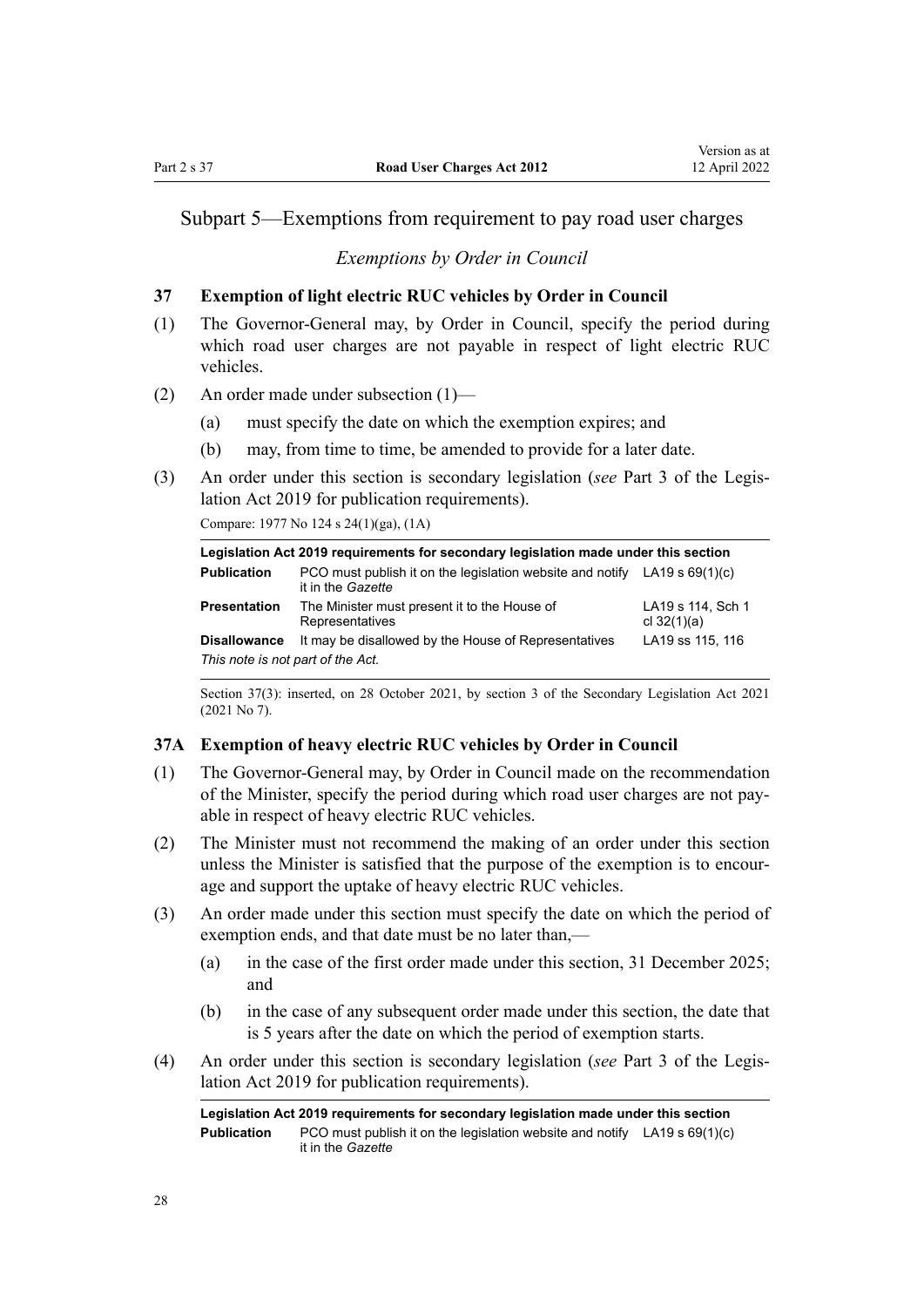<span id="page-28-0"></span>

| <b>Presentation</b>               | The Minister must present it to the House of<br>Representatives | LA19 s 114, Sch 1<br>cl $32(1)(a)$ |  |
|-----------------------------------|-----------------------------------------------------------------|------------------------------------|--|
| Disallowance                      | It may be disallowed by the House of Representatives            | LA19 ss 115, 116                   |  |
| This note is not part of the Act. |                                                                 |                                    |  |

Section 37A: inserted, on 1 July 2017, by [section 22](http://legislation.govt.nz/pdflink.aspx?id=DLM7005054) of the Energy Innovation (Electric Vehicles and Other Matters) Amendment Act 2017 (2017 No 27).

Section 37A(4): inserted, on 28 October 2021, by [section 3](http://legislation.govt.nz/pdflink.aspx?id=LMS268932) of the Secondary Legislation Act 2021 (2021 No 7).

## **38 Exemption of RUC vehicles unsuitable for regular road use by Order in Council**

- (1) The Governor-General may, by Order in Council made on the recommendation of the Minister, specify any 1 or more classes of RUC vehicles in respect of which road user charges are not payable.
- (2) The Minister must not recommend the making of an order under subsection (1) unless the Minister is satisfied that—
	- (a) the exemption is necessary because the purpose or design of the class of RUC vehicle means that the class of vehicle is unsuitable for regular road use; and
	- (b) requiring road user charges to be paid in respect of the class of RUC vehicle would impose compliance costs that are disproportionate to the likely amount of road use by the class of vehicle.
- (3) An order under this section is secondary legislation (*see* [Part 3](http://legislation.govt.nz/pdflink.aspx?id=DLM7298343) of the Legis‐ lation Act 2019 for publication requirements).

Compare: 1977 No 124 [s 24\(1\)\(ga\)](http://legislation.govt.nz/pdflink.aspx?id=DLM19667)

| Legislation Act 2019 requirements for secondary legislation made under this section |                                                                                                  |                                    |  |
|-------------------------------------------------------------------------------------|--------------------------------------------------------------------------------------------------|------------------------------------|--|
| <b>Publication</b>                                                                  | PCO must publish it on the legislation website and notify $LA19 s 69(1)(c)$<br>it in the Gazette |                                    |  |
| <b>Presentation</b>                                                                 | The Minister must present it to the House of<br>Representatives                                  | LA19 s 114, Sch 1<br>cl $32(1)(a)$ |  |
| <b>Disallowance</b><br>This note is not part of the Act.                            | It may be disallowed by the House of Representatives                                             | LA19 ss 115, 116                   |  |

Section 38(3): inserted, on 28 October 2021, by [section 3](http://legislation.govt.nz/pdflink.aspx?id=LMS268932) of the Secondary Legislation Act 2021 (2021 No 7).

### **38A Exemption of RUC vehicles not required to be registered**

- (1) The Governor-General may, by Order in Council made on the recommendation of the Minister, specify the following RUC vehicles as vehicles in respect of which road user charges are not payable:
	- (a) all RUC vehicles that are exempt from registration under the [Land](http://legislation.govt.nz/pdflink.aspx?id=DLM433612) [Transport Act 1998;](http://legislation.govt.nz/pdflink.aspx?id=DLM433612) or
	- (b) 1 or more classes of RUC vehicles that are exempt from registration under the [Land Transport Act 1998](http://legislation.govt.nz/pdflink.aspx?id=DLM433612).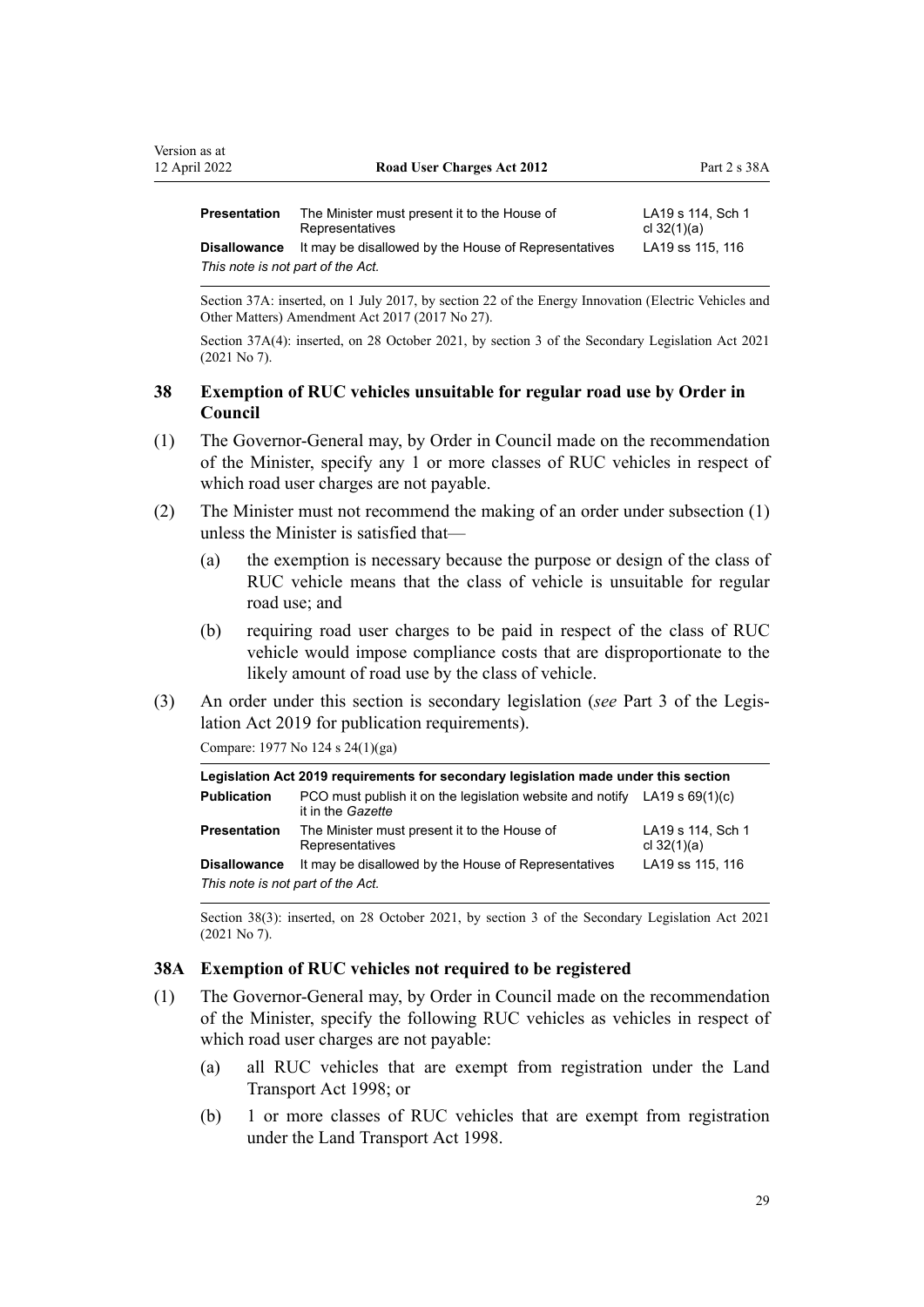Version as at

- <span id="page-29-0"></span>(2) For the purposes of subsection (1), vehicles that are operated in circumstances in which no liability arises from their not being registered are to be treated as vehicles that are exempt from registration under the [Land Transport Act 1998](http://legislation.govt.nz/pdflink.aspx?id=DLM433612).
- (3) An order under this section is secondary legislation (*see* [Part 3](http://legislation.govt.nz/pdflink.aspx?id=DLM7298343) of the Legis‐ lation Act 2019 for publication requirements).

| Legislation Act 2019 requirements for secondary legislation made under this section |                                                                                                  |                                    |  |  |
|-------------------------------------------------------------------------------------|--------------------------------------------------------------------------------------------------|------------------------------------|--|--|
| <b>Publication</b>                                                                  | PCO must publish it on the legislation website and notify LA19 s $69(1)(c)$<br>it in the Gazette |                                    |  |  |
| <b>Presentation</b>                                                                 | The Minister must present it to the House of<br>Representatives                                  | LA19 s 114, Sch 1<br>cl $32(1)(a)$ |  |  |
| <b>Disallowance</b>                                                                 | It may be disallowed by the House of Representatives                                             | LA19 ss 115, 116                   |  |  |
| This note is not part of the Act.                                                   |                                                                                                  |                                    |  |  |

Section 38A: inserted, on 23 April 2014, by [section 9](http://legislation.govt.nz/pdflink.aspx?id=DLM6040514) of the Road User Charges Amendment Act 2014 (2014 No 23).

Section 38A(3): inserted, on 28 October 2021, by [section 3](http://legislation.govt.nz/pdflink.aspx?id=LMS268932) of the Secondary Legislation Act 2021 (2021 No 7).

## *Exemptions granted by RUC collector*

## **39 RUC collector may exempt particular RUC vehicle unsuitable for regular road use**

- (1) The RUC collector may, by notice in the *Gazette*, grant an exemption from the requirement to pay road user charges in respect of any particular RUC vehicle specified in the notice.
- (2) The RUC collector must not grant an exemption under subsection (1) unless the RUC collector is satisfied that—
	- (a) the exemption is necessary because the purpose or design of the particular RUC vehicle means that it is unsuitable for regular road use; and
	- (b) requiring road user charges to be paid in respect of the particular RUC vehicle would impose compliance costs that are disproportionate to the likely amount of road use by the RUC vehicle.
- (3) An exemption granted under subsection (1)—
	- (a) expires on the date that is 5 years after the date on which the notice granting it was made; and
	- (b) must state—
		- (i) the registration number of the particular RUC vehicle (or any other alternative unique identifier for the vehicle) and the make and model (if known) of the vehicle; and
		- (ii) the reason for the exemption (including why the exemption is appropriate).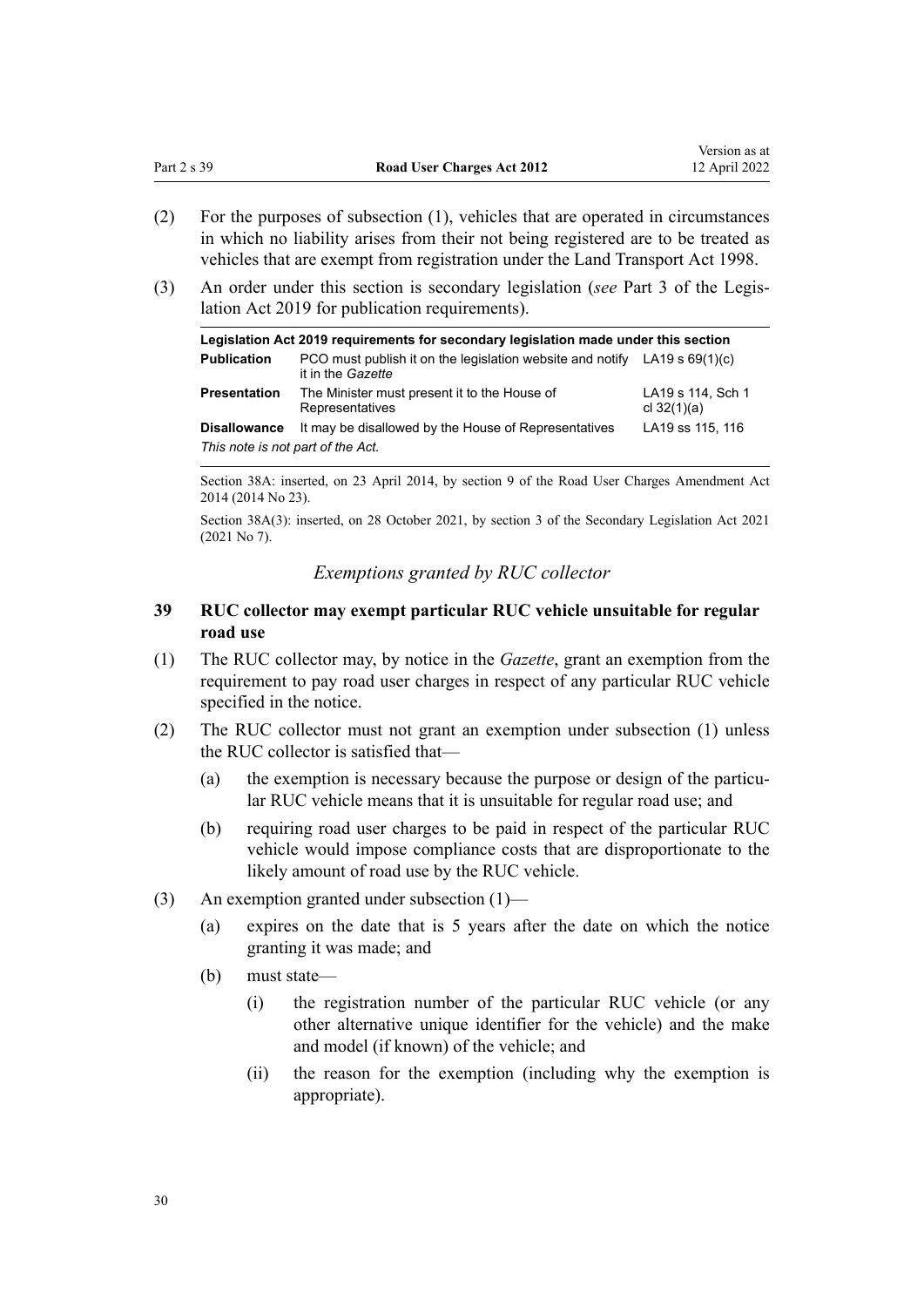## <span id="page-30-0"></span>**40 Exemption relating to light RUC vehicle operated almost exclusively offroad**

- (1) An owner or operator of a light RUC vehicle may apply to the RUC collector for an exemption from the requirement to pay road user charges in respect of the light RUC vehicle to which the application relates.
- (2) An application under subsection (1) must—
	- (a) be made in the manner specified by the RUC collector; and
	- (b) contain the information prescribed by regulations made under [section](#page-59-0) [89;](#page-59-0) and
	- (c) be accompanied by the prescribed fee (if any).
- (3) The RUC collector may grant an exemption in respect of an application made under subsection (1) if the RUC collector is satisfied that the light RUC vehicle to which the application relates—
	- (a) is, under regulations made under [section 89\(l\),](#page-59-0) a light RUC vehicle for which an exemption may be granted; and
	- (b) will be operated almost exclusively off-road; and
	- (c) satisfies any other criteria prescribed by regulations made under [section](#page-59-0) [89](#page-59-0) in order to qualify for the exemption.
- (4) An exemption granted under subsection (3) may be subject to any terms and conditions prescribed by regulations made under [section 89.](#page-59-0)
- (5) A person commits an offence in respect of an application for an exemption under subsection (1) if the person provides information that the person knows, or ought to have known, is incorrect in a material particular.
- (6) A person who commits an offence against subsection (5) is liable on convic‐ tion,—
	- (a) in the case of an individual, to a fine not exceeding \$15,000:
	- (b) in the case of a body corporate, to a fine not exceeding \$75,000.
- (7) A person commits an offence who operates, or permits to be operated, a light RUC vehicle in breach of any condition of an exemption granted under this section in relation to the vehicle.
- (8) A person who commits an offence against subsection (7) is liable on convic‐ tion,—
	- (a) in the case of an individual, to a fine not exceeding  $$1,000$ :
	- (b) in the case of a body corporate, to a fine not exceeding \$5,000.

Section 40(3)(a): replaced, on 23 April 2014, by [section 10\(1\)](http://legislation.govt.nz/pdflink.aspx?id=DLM6040516) of the Road User Charges Amendment Act 2014 (2014 No 23).

Section 40(6): amended, on 23 April 2014, by [section 10\(2\)](http://legislation.govt.nz/pdflink.aspx?id=DLM6040516) of the Road User Charges Amendment Act 2014 (2014 No 23).

Section 40(7): inserted, on 23 April 2014, by [section 10\(3\)](http://legislation.govt.nz/pdflink.aspx?id=DLM6040516) of the Road User Charges Amendment Act 2014 (2014 No 23).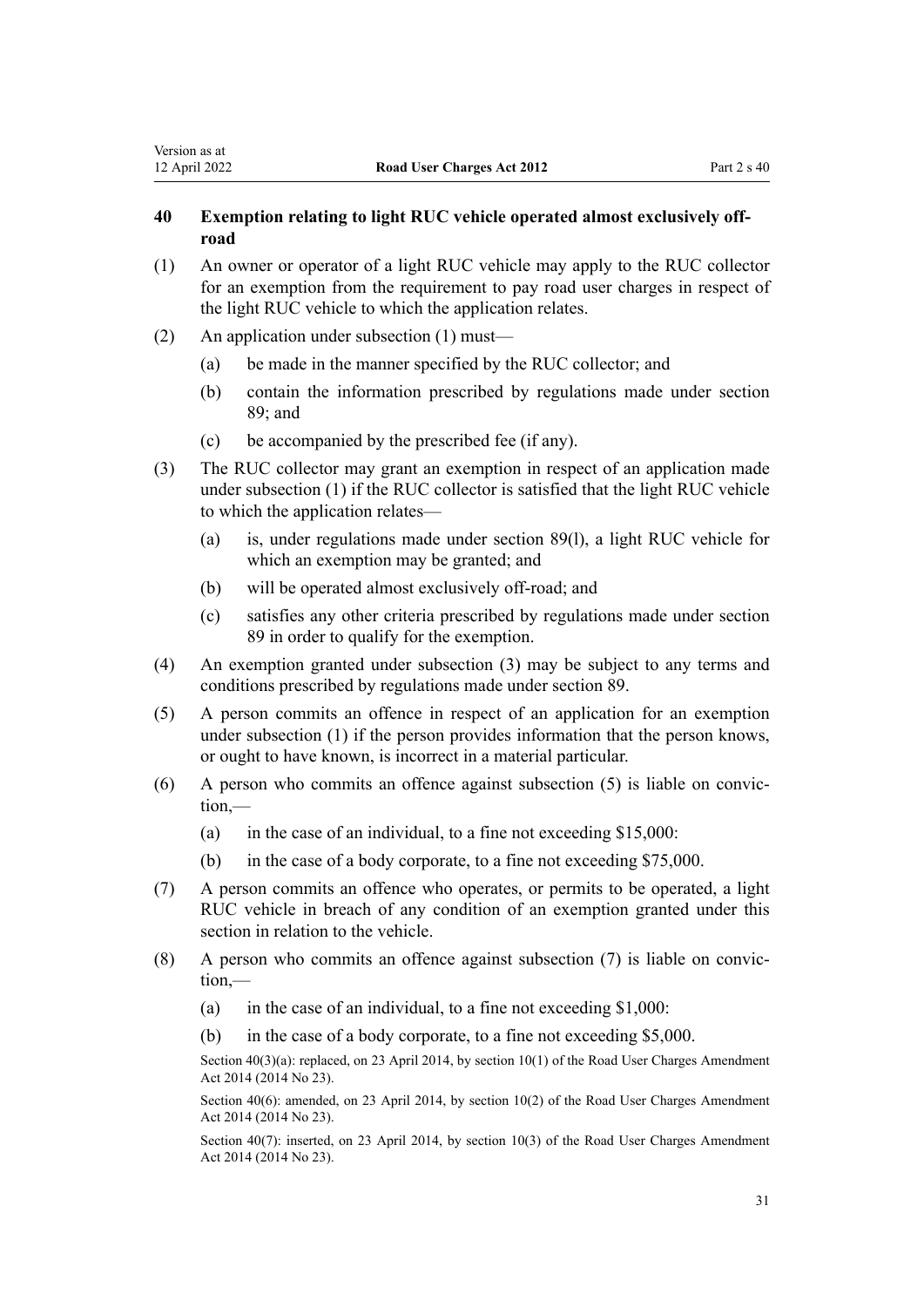<span id="page-31-0"></span>Section 40(8): inserted, on 23 April 2014, by [section 10\(3\)](http://legislation.govt.nz/pdflink.aspx?id=DLM6040516) of the Road User Charges Amendment Act 2014 (2014 No 23).

### **41 Monitoring of exemption granted under section 40**

If an exemption is granted in respect of a light RUC vehicle under [section 40](#page-30-0), the RUC collector may monitor the ongoing operation of the vehicle in accord‐ ance with any prescribed terms and conditions of the exemption to determine whether the vehicle is being operated—

- (a) almost exclusively off-road; and
- (b) in accordance with the terms and conditions of the exemption.

### **42 Revocation and expiry of exemption granted under section 40**

- (1) The RUC collector may, by notice in writing to the holder of the exemption, revoke an exemption granted under [section 40](#page-30-0) if the RUC collector is satisfied that—
	- (a) the holder of the exemption has supplied information that is incorrect in a material particular in respect of the application for the exemption; or
	- (b) the light RUC vehicle to which the exemption relates has not been, or is not being, operated in accordance with any terms and conditions of the relevant exemption.
- (2) If the holder of an exemption granted under [section 40](#page-30-0) sells the vehicle to which the exemption relates, the exemption in respect of the vehicle expires on the date on which the Registrar of Motor Vehicles first receives notification of the particulars of the sale in accordance with [section 247](http://legislation.govt.nz/pdflink.aspx?id=DLM3701446) of the Land Transport Act 1998 from either—
	- (a) the seller of the vehicle; or
	- (b) the person who acquires the vehicle.
- (3) If an exemption is revoked under subsection (1), the RUC collector—
	- (a) must notify the owner or operator of the light RUC vehicle of the date on which the revocation takes effect; and
	- (b) may issue an assessment under [section 53\(1\)](#page-41-0) to the owner or operator of the light RUC vehicle for any unpaid road user charges for any distance travelled by the vehicle that exceeds the distance permitted under any terms and conditions of the exemption.
- (4) To avoid doubt, the RUC collector may not issue an assessment under [section](#page-41-0) [53\(1\)](#page-41-0) until after the date on which the revocation takes effect.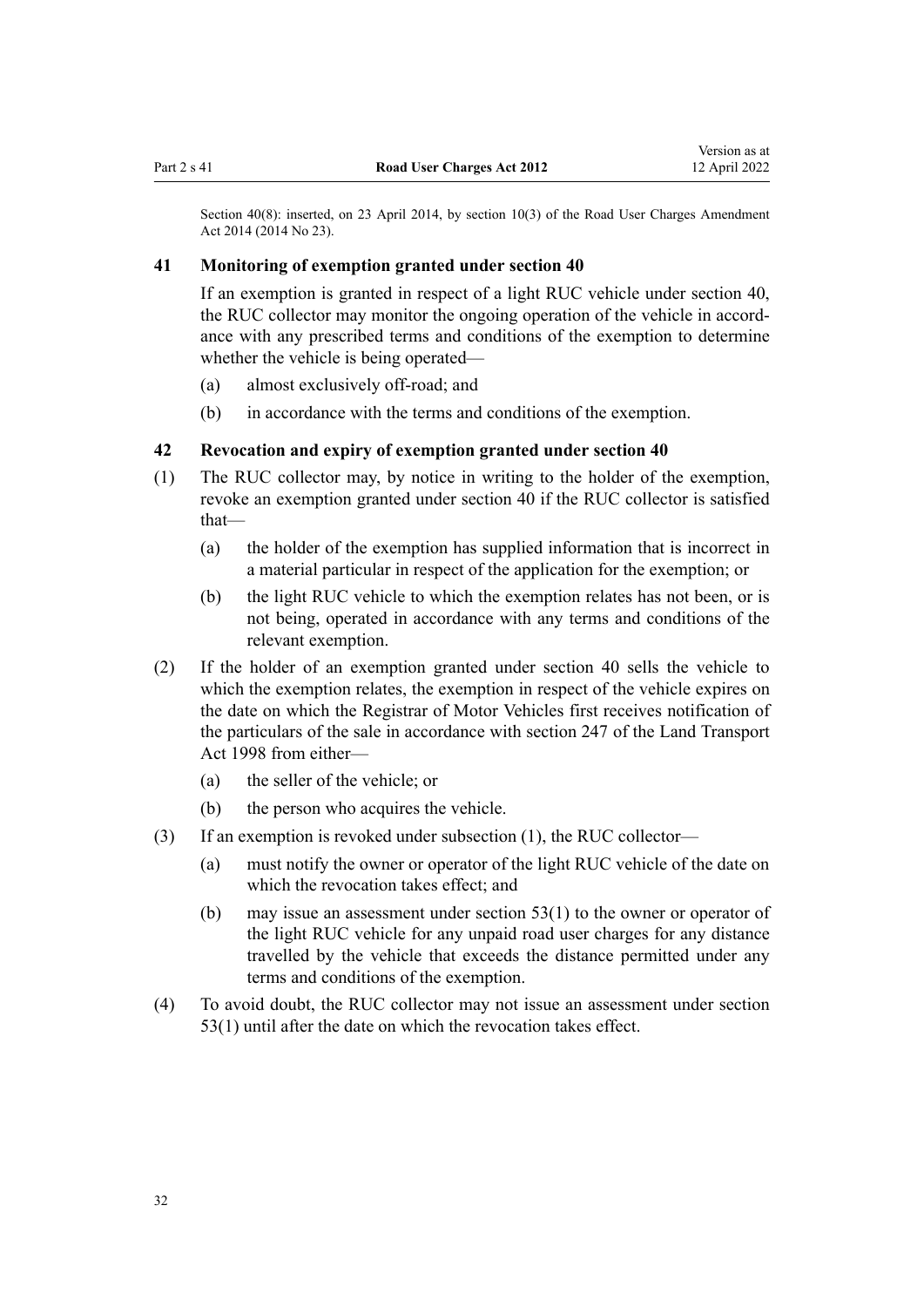#### *Temporary reduction in rates of road user charges*

Heading: inserted, on 12 April 2022, by [section 4](http://legislation.govt.nz/pdflink.aspx?id=LMS673289) of the Road User Charges (Temporary RUC Reduction Scheme) Amendment Act 2022 (2022 No 13).

#### **42A Meaning of temporary reduction period**

- (1) In sections 42B to 42G, unless the context otherwise requires, **temporary reduction period** means the period—
	- (a) beginning on 21 April 2022; and
	- (b) ending on—

<span id="page-32-0"></span>Version as at<br>12 April 2022

- (i) the date specified by an Order in Council made not later than 21 July 2022; or
- (ii) if no order is made under subsection (2), 21 July 2022.
- (2) The Governor-General may, by Order in Council, shorten or extend the tempor‐ ary reduction period to a date specified in the order.
- (3) An order under subsection (2) is secondary legislation (*see* [Part 3](http://legislation.govt.nz/pdflink.aspx?id=DLM7298343) of the Legis‐ lation Act 2019 for publication requirements).

| Legislation Act 2019 requirements for secondary legislation made under this section |                                                                                                  |                  |  |  |
|-------------------------------------------------------------------------------------|--------------------------------------------------------------------------------------------------|------------------|--|--|
| <b>Publication</b>                                                                  | PCO must publish it on the legislation website and notify LA19 s $69(1)(c)$<br>it in the Gazette |                  |  |  |
| <b>Presentation</b>                                                                 | The Minister must present it to the House of<br>Representatives                                  | LA19 s 114       |  |  |
| <b>Disallowance</b><br>This note is not part of the Act.                            | It may be disallowed by the House of Representatives                                             | LA19 ss 115, 116 |  |  |

Section 42A: inserted, on 12 April 2022, by [section 4](http://legislation.govt.nz/pdflink.aspx?id=LMS673289) of the Road User Charges (Temporary RUC Reduction Scheme) Amendment Act 2022 (2022 No 13).

## **42B Temporary reduction in rate of road user charges**

- (1) Subsection (2) applies to the purchase of a RUC licence in relation to applica‐ tions received by the RUC collector during the temporary reduction period.
- (2) The RUC collector must apply the discounted rate.
- (3) In this section and [sections 42C to 42F,](#page-33-0)—

#### **discounted rate** means—

- (a) a 36% discount applied to the normal rate; or
- (b) a lower discount, as set by Order in Council under subsection (6), applied to the normal rate.

**normal rate** means the GST-inclusive rate—

- (a) applying immediately before the commencement of the temporary reduction period; and
- (b) specified for the RUC licence—
	- (i) in the [Road User Charges \(Rates\) Regulations 2015;](http://legislation.govt.nz/pdflink.aspx?id=DLM6465720) or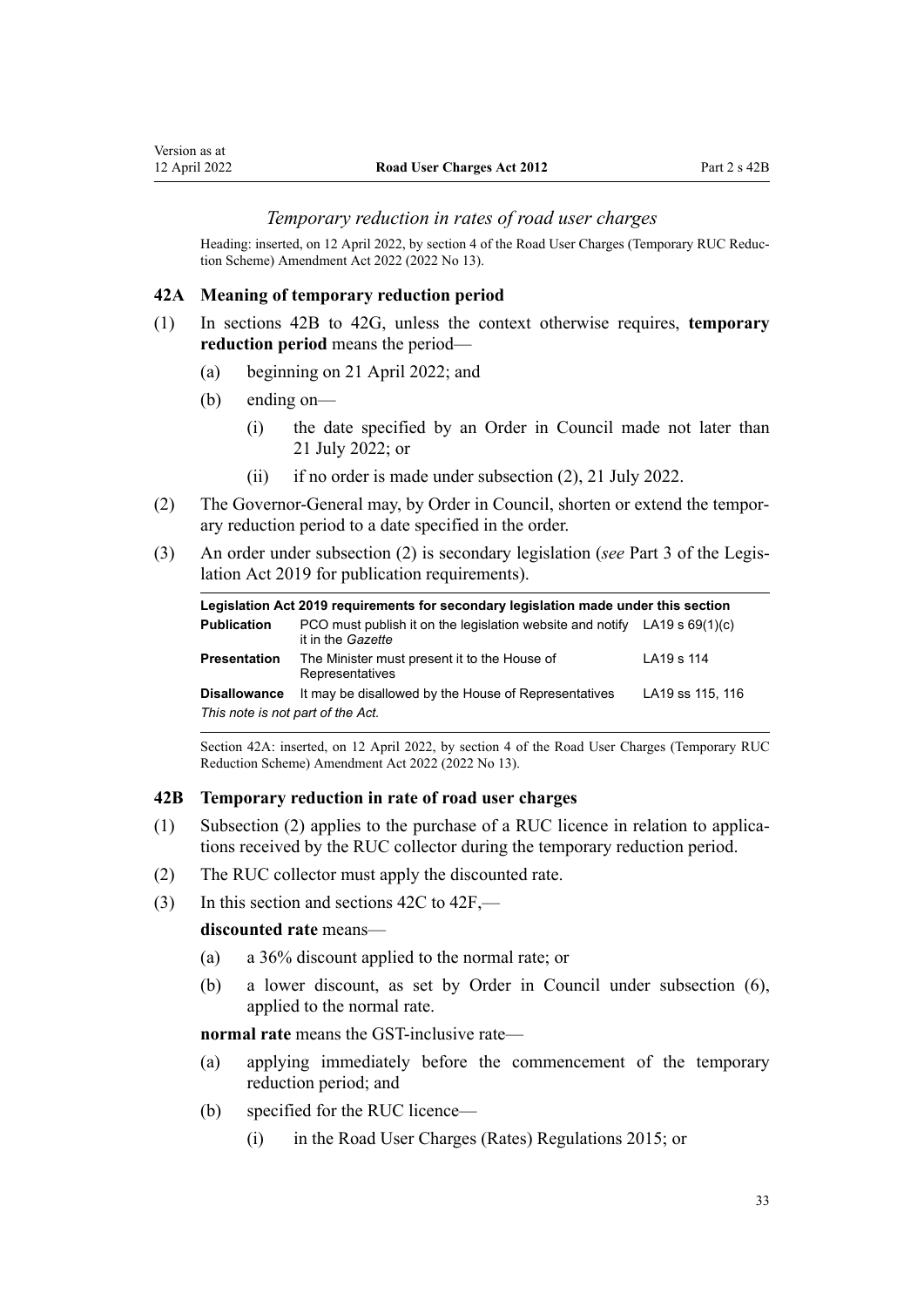- (ii) by notice given under section  $90A(2)$ .
- <span id="page-33-0"></span>(4) For the purpose of applying the discount to the normal rate, the amount calculated must be rounded up or down to the nearest dollar or cent as follows:
	- (a) for distance licences,—
		- (i) an amount of less than 50 cents must be rounded down to the nearest dollar:
		- (ii) an amount of 50 cents or more must be rounded up to the nearest dollar:
	- (b) for additional licences,—
		- (i) an amount of less than 0.5 cents must be rounded down to the nearest cent:
		- (ii) an amount of 0.5 cents or more must be rounded up to the nearest cent.
- (5) The discounted rate must be treated as being calculated in accordance with regulations made under [section 85.](#page-56-0)
- (6) If the temporary reduction period is extended by an Order in Council under [section 42A\(2\),](#page-32-0) the Governor-General may, by Order in Council, reduce the discount specified in paragraph (a) of the definition of discounted rate set out in subsection (3).
- (7) An order under subsection (6) is secondary legislation (*see* [Part 3](http://legislation.govt.nz/pdflink.aspx?id=DLM7298343) of the Legis‐ lation Act 2019 for publication requirements).

| Legislation Act 2019 requirements for secondary legislation made under this section |                                                                                                  |                  |  |  |
|-------------------------------------------------------------------------------------|--------------------------------------------------------------------------------------------------|------------------|--|--|
| <b>Publication</b>                                                                  | PCO must publish it on the legislation website and notify LA19 s $69(1)(c)$<br>it in the Gazette |                  |  |  |
| <b>Presentation</b>                                                                 | The Minister must present it to the House of<br>Representatives                                  | LA19 s 114       |  |  |
| <b>Disallowance</b><br>This note is not part of the Act.                            | It may be disallowed by the House of Representatives                                             | LA19 ss 115, 116 |  |  |

Section 42B: inserted, on 12 April 2022, by [section 4](http://legislation.govt.nz/pdflink.aspx?id=LMS673289) of the Road User Charges (Temporary RUC Reduction Scheme) Amendment Act 2022 (2022 No 13).

#### **42C Road user charges that apply after end of temporary reduction period**

The normal rate of road user charges applies to the purchase of a RUC licence in relation to applications received after the last day of the temporary reduction period.

Section 42C: inserted, on 12 April 2022, by [section 4](http://legislation.govt.nz/pdflink.aspx?id=LMS673289) of the Road User Charges (Temporary RUC Reduction Scheme) Amendment Act 2022 (2022 No 13).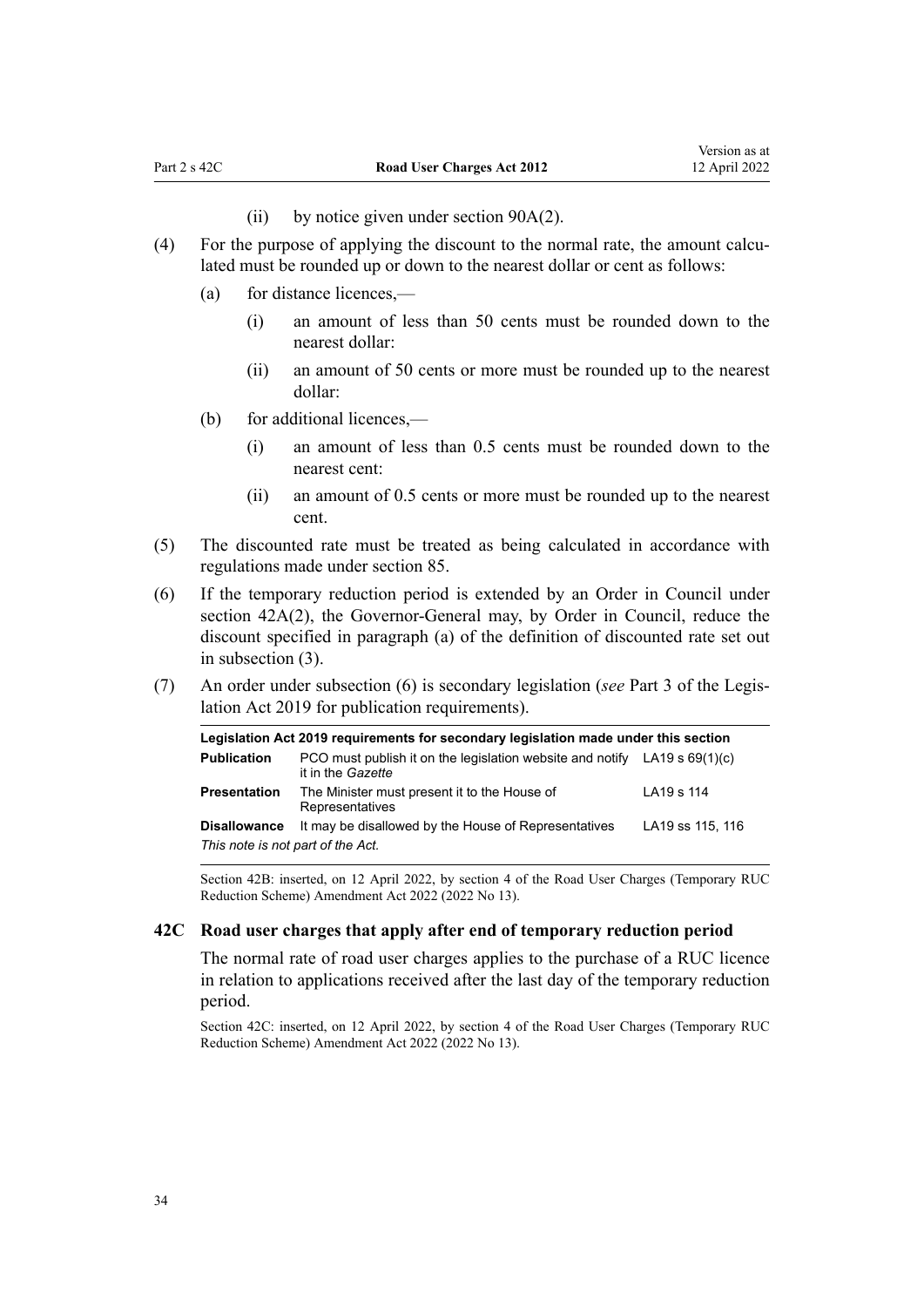#### *Assessments for unpaid road user charges*

<span id="page-34-0"></span>Heading: inserted, on 12 April 2022, by [section 4](http://legislation.govt.nz/pdflink.aspx?id=LMS673289) of the Road User Charges (Temporary RUC Reduc‐ tion Scheme) Amendment Act 2022 (2022 No 13).

#### **42D When assessments may be issued**

- (1) The RUC collector may issue an assessment for unpaid road user charges to the owner or operator of a RUC vehicle.
- (2) Subsection (1) applies if the collector forms the opinion that the owner or oper‐ ator has, during the temporary reduction period, purchased RUC for that vehicle for distances that are excessive or unreasonable or are an abuse of the temporary reduction scheme.
- (3) In forming an opinion under subsection (2), the RUC collector may consider matters such as the following:
	- (a) the objective of the temporary reduction scheme, which is to provide a discount to the owner or operator of a RUC vehicle that is approximately equivalent to the discount on the excise and excise-equivalent duty on motor spirits provided for the owners and operators of vehicles that are not RUC vehicles under the Excise and Excise-equivalent Duties Table (Temporary Reduction of Motor Spirits Duty) Amendment Order 2022:
	- (b) whether, during the temporary reduction period, the owner or operator of a RUC vehicle has purchased RUC licences consistent with the guidance issued by the RUC collector as to what is considered to be reasonable, having regard to the type and use of the RUC vehicle and any other rele‐ vant circumstances:
	- (c) any other matter that the RUC collector considers relevant in the circum‐ stances.
- (4) [Part 3](#page-41-0) (other than [sections 53\(4\)](#page-41-0) and [55\(6\)](#page-42-0)) applies, as far as it is relevant, to the assessment and collection of unpaid road user charges by the RUC collector under this section.
- (5) In this section, **temporary reduction scheme** means the scheme for discount‐ ing road user charges—
	- (a) for the period specified in section  $42A(1)$ ; and
	- (b) in accordance with the discounted rate prescribed in accordance with [section 42B.](#page-32-0)

Section 42D: inserted, on 12 April 2022, by [section 4](http://legislation.govt.nz/pdflink.aspx?id=LMS673289) of the Road User Charges (Temporary RUC Reduction Scheme) Amendment Act 2022 (2022 No 13).

#### **42E How assessments are to be calculated**

For the purpose of section 42D(1), unpaid user charges must be calculated in accordance with the following formula:

$$
(a - b) \times (c - d) = e
$$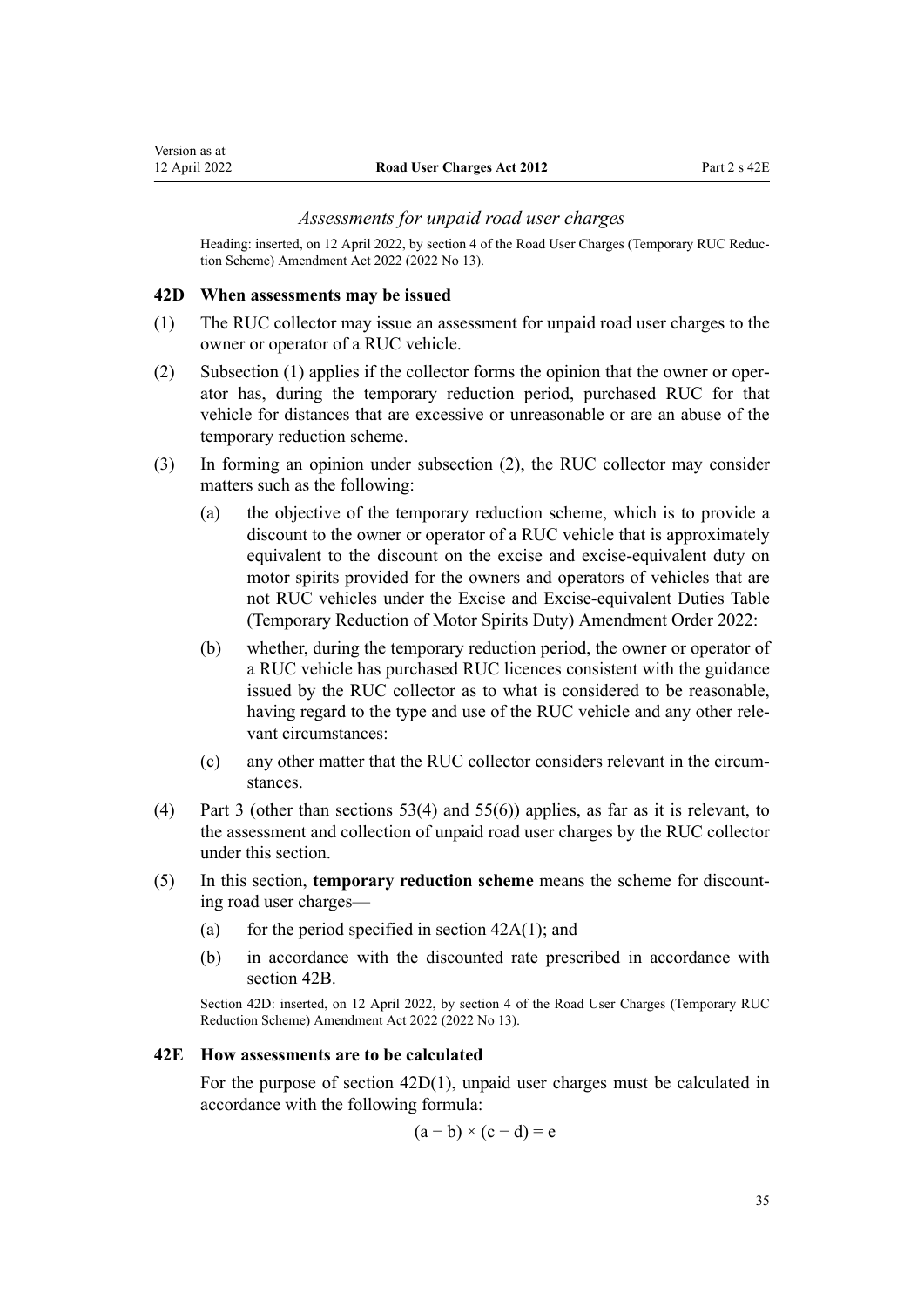<span id="page-35-0"></span>where—

- a is the distance covered by RUC licences purchased at the discounted rate
- b is the distance covered by RUC licences that the RUC collector considers would have been reasonable to purchase for the RUC vehicle dur‐ ing the temporary reduction period
- c is the normal rate
- d is the discounted rate that applied at the date of purchase
- e is the amount of the assessment of unpaid road user charges.

Section 42E: inserted, on 12 April 2022, by [section 4](http://legislation.govt.nz/pdflink.aspx?id=LMS673289) of the Road User Charges (Temporary RUC Reduction Scheme) Amendment Act 2022 (2022 No 13).

#### **42F When certain RUC licences are no longer valid**

In the case of a RUC licence issued at the discounted rate for a heavy RUC vehicle, [section 86\(2\)](#page-57-0) applies as if that provision applied to the increase from the discounted rate to the normal rate.

Section 42F: inserted, on 12 April 2022, by [section 4](http://legislation.govt.nz/pdflink.aspx?id=LMS673289) of the Road User Charges (Temporary RUC Reduction Scheme) Amendment Act 2022 (2022 No 13).

#### **42G Repeal**

- (1) [Sections 42A to 42F,](#page-32-0) the cross-headings above [sections 42A](#page-32-0) and [42D](#page-34-0), and this section are repealed on the date that is 12 months after the end of the temporary reduction period.
- (2) Those repeals do not affect the completion of anything done or yet to be done under [sections 42A to 42E](#page-32-0).
- (3) Subsection (2) does not limit [section 33](http://legislation.govt.nz/pdflink.aspx?id=DLM7298283) of the Legislation Act 2019.

Section 42G: inserted, on 12 April 2022, by [section 4](http://legislation.govt.nz/pdflink.aspx?id=LMS673289) of the Road User Charges (Temporary RUC Reduction Scheme) Amendment Act 2022 (2022 No 13).

Subpart 6—Electronic system providers

#### **43 RUC collector may approve electronic system provider**

- (1) The RUC collector may, on application in writing, approve an electronic sys‐ tem provider to—
	- (a) provide electronic distance recorders; and
	- (b) issue electronic licences.
- (2) Before granting an approval under subsection (1), the RUC collector must be satisfied that—
	- (a) the applicant's electronic system is secure and reliable; and
	- (b) any electronic distance recorder provided by the applicant—
		- (i) is fit for the purpose; and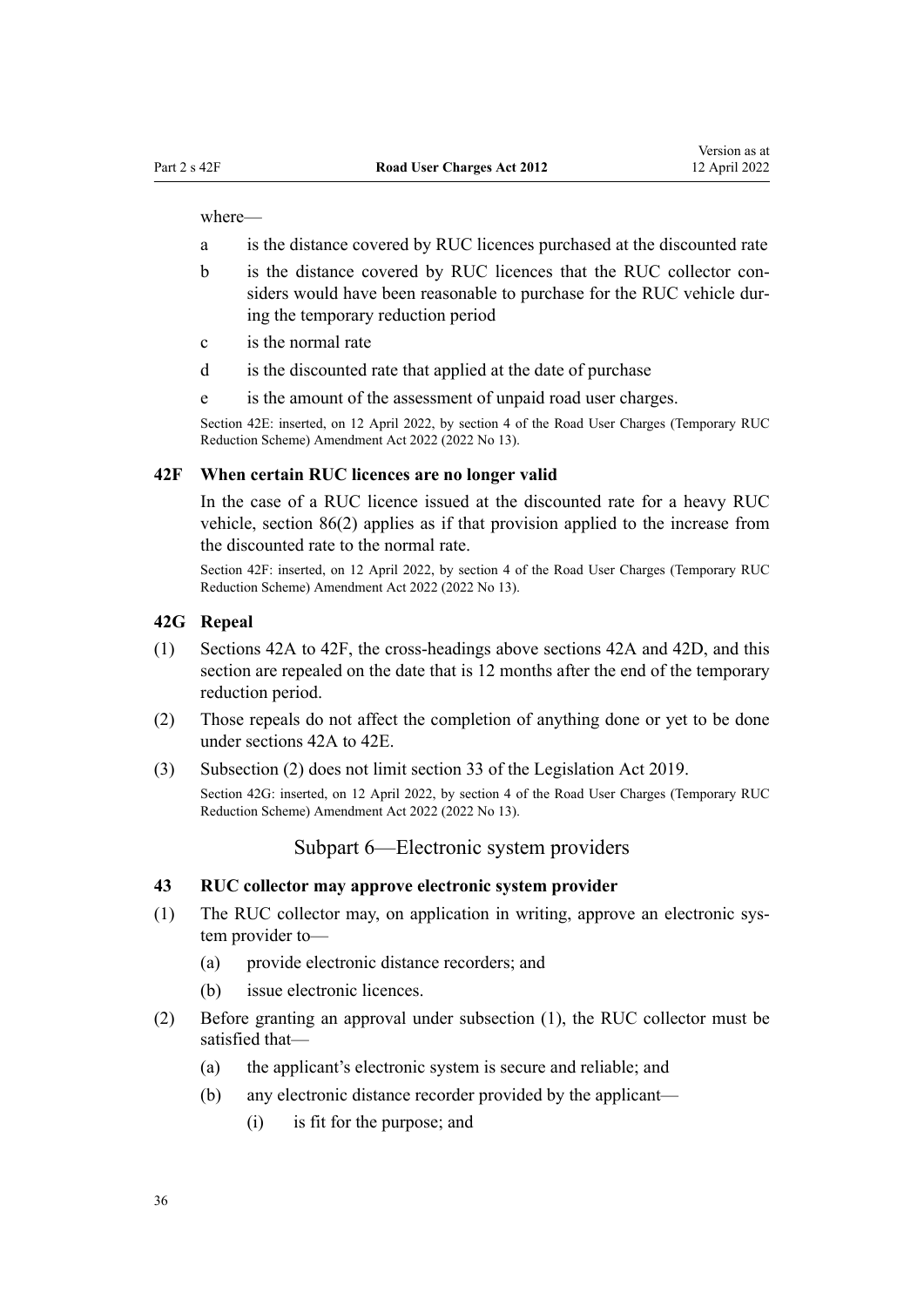- (ii) meets any requirements specified in regulations made under sec[tion 89](#page-59-0).
- <span id="page-36-0"></span>(3) An approval under subsection (1)—
	- (a) must be notified in the *Gazette*; and
	- (b) may be on the terms and conditions that the RUC collector thinks fit; and
	- (c) may be varied or revoked by the RUC collector by notice in writing to the electronic system provider concerned.
- (4) The RUC collector may, by notice in the *Gazette*, issue a code of practice to assist electronic system providers in complying with the requirement in subsec‐ tion (2)(b)(i) for an electronic distance recorder to be fit for the purpose.
- (5) If a code of practice is issued under subsection (4), the RUC collector must make a copy of the code of practice available on an Internet site maintained by, or on behalf of, the RUC collector.

# **44 Obligation of electronic system provider to report tampering**

- (1) An electronic system provider who knows, or has reasonable grounds to sus‐ pect, that any electronic system has been, or may have been, tampered with must, within 5 working days of becoming aware of the tampering or suspected tampering, report the matter to the RUC collector.
- (2) A report under subsection (1) must—
	- (a) be made in the form approved by the RUC collector for the purpose; and
	- (b) contain any information required by the terms and conditions of the elec‐ tronic system provider's approval under [section 43\(3\)\(b\).](#page-35-0)
- (3) If an electronic system provider has made a report to the RUC collector under subsection (1), the electronic system provider must not disclose to any person other than the RUC collector—
	- (a) that the electronic system provider has made that report; or
	- (b) any information from which the person to whom the disclosure is made could reasonably infer that the electronic system provider has made that report.
- (4) In this section, **tamper**, in relation to an electronic system, means—
	- (a) engage in conduct that results in, or is likely to result in,—
		- (i) the system being altered; or
		- (ii) the system or any part of the system being used in a way that is not in accordance with the terms and conditions of the electronic system provider's approval under [section 43](#page-35-0); or
		- (iii) any road user charges data that the system uses internally being altered; or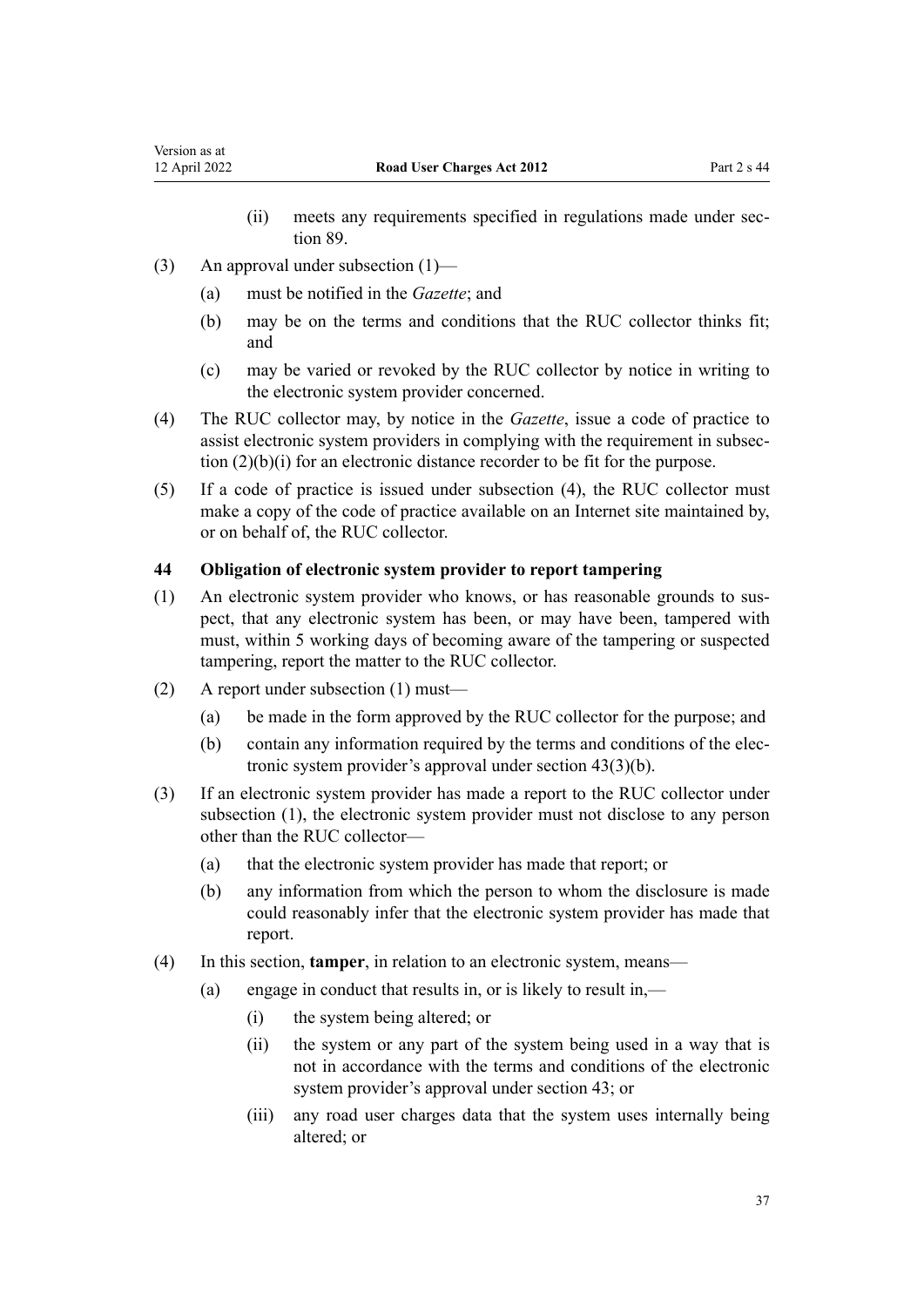- <span id="page-37-0"></span>(b) engage in conduct with the intention of causing the electronic system to—
	- (i) fail to collect RUC information; or
	- (ii) fail to record distances travelled by a RUC vehicle correctly; or
	- (iii) fail to store or report RUC information or to store or report RUC information correctly.

# **45 Disclosure and management of RUC information by electronic system provider**

- (1) This section applies if a person has failed to produce records or other informa‐ tion under [section 66\(1\)](#page-48-0) in relation to a RUC vehicle, or if the RUC collector has reasonable grounds to believe that the records or other information produced is false, inaccurate, or misleading.
- (2) An electronic system provider must, on written request by the RUC collector, disclose any RUC information to the RUC collector that is, or may be, required for the purposes of issuing an assessment under [section 53\(1\)](#page-41-0).
- (3) The provisions in [Schedule 1](#page-67-0) apply to the management of RUC information by an electronic system provider.

### *Offences*

## **46 Offences relating to electronic system providers**

- (1) An electronic system provider commits an offence if the electronic system pro‐ vider,—
	- (a) without reasonable excuse, fails to report to the RUC collector any tam‐ pering or suspected tampering with an electronic system as required by section  $44(1)$ ; or
	- (b) knowingly provides false or misleading information to the RUC col‐ lector.
- (2) An electronic system provider who commits an offence against subsection (1) is liable on conviction to a fine not exceeding \$75,000.

### **47 Offences relating to electronic distance recorders**

- (1) A person commits an offence if the person operates a RUC vehicle on a road while displaying a thing (not being an electronic distance recorder) that the operator knows, or ought to have known, is likely to be mistaken for an elec‐ tronic distance recorder.
- $(2)$  A person who commits an offence against subsection  $(1)$  is liable on conviction,—
	- (a) in the case of an individual, to a fine not exceeding  $$15,000$ :
	- (b) in the case of a body corporate, to a fine not exceeding \$75,000.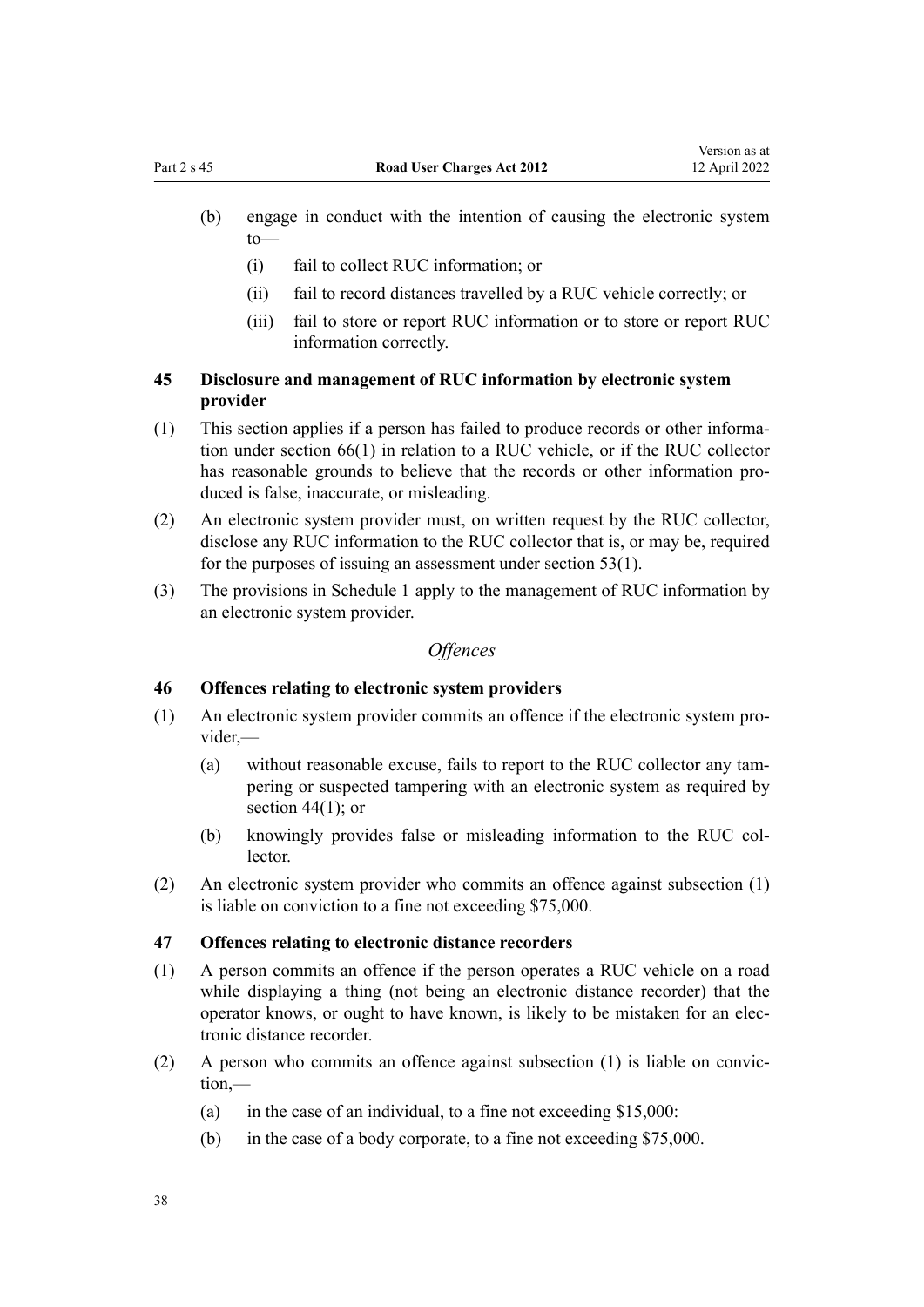# Subpart 7—Hubodometers

### <span id="page-38-0"></span>**48 RUC collector may approve hubodometer**

- (1) The RUC collector may approve hubodometers for the purposes of this Act.
- (2) An approval under subsection (1) may be on the terms and conditions that the RUC collector thinks fit.
- (3) The RUC collector must maintain a list of hubodometers approved under sub‐ section (1) on an Internet site maintained by, or on behalf of, the RUC collector.
- (4) An approval under this section is secondary legislation (*see* [Part 3](http://legislation.govt.nz/pdflink.aspx?id=DLM7298343) of the Legis‐ lation Act 2019 for publication requirements).

| Legislation Act 2019 requirements for secondary legislation made under this section |                                                                                                                                                                            |                                          |  |
|-------------------------------------------------------------------------------------|----------------------------------------------------------------------------------------------------------------------------------------------------------------------------|------------------------------------------|--|
| <b>Publication</b>                                                                  | The maker must:<br>• notify it in the Gazette                                                                                                                              | LA19 ss 73, 74 $(1)(a)$ ,<br>Sch 1 cl 14 |  |
|                                                                                     | • comply with subsection (3)                                                                                                                                               |                                          |  |
| <b>Presentation</b>                                                                 | It is not required to be presented to the House of<br>Representatives because a transitional exemption applies cl 32(1)(a)<br>under Schedule 1 of the Legislation Act 2019 | LA19 s 114, Sch 1                        |  |
| <b>Disallowance</b>                                                                 | It may be disallowed by the House of Representatives                                                                                                                       | LA19 ss 115, 116                         |  |
| This note is not part of the Act.                                                   |                                                                                                                                                                            |                                          |  |

Section 48(2): replaced, on 28 October 2021, by [section 3](http://legislation.govt.nz/pdflink.aspx?id=LMS268932) of the Secondary Legislation Act 2021 (2021 No 7).

Section 48(4): inserted, on 28 October 2021, by [section 3](http://legislation.govt.nz/pdflink.aspx?id=LMS268932) of the Secondary Legislation Act 2021 (2021 No 7).

## **49 Restrictions on fitting of hubodometer**

- (1) A person must not, without the consent of the RUC collector, fit a hubodometer to a RUC vehicle for the purposes of this Act if the person knows, or ought to have known, that—
	- (a) the hubodometer has previously been fitted to the RUC vehicle; and
	- (b) the RUC vehicle has been operated after the removal, loss, or displacement of the hubodometer from the RUC vehicle.
- (2) A person must not, without the consent of the RUC collector, fit a hubodometer to a RUC vehicle for the purposes of this Act if the person knows, or ought to have known, that—
	- (a) the hubodometer has previously been fitted to another motor vehicle for the purposes of this Act; and
	- (b) the other motor vehicle is still registered under [section 242](http://legislation.govt.nz/pdflink.aspx?id=DLM3701427) of the Land Transport Act 1998.
- (3) A person commits an offence if the person contravenes subsection (1) or (2).
- $(4)$  A person who commits an offence against subsection  $(3)$  is liable on conviction,—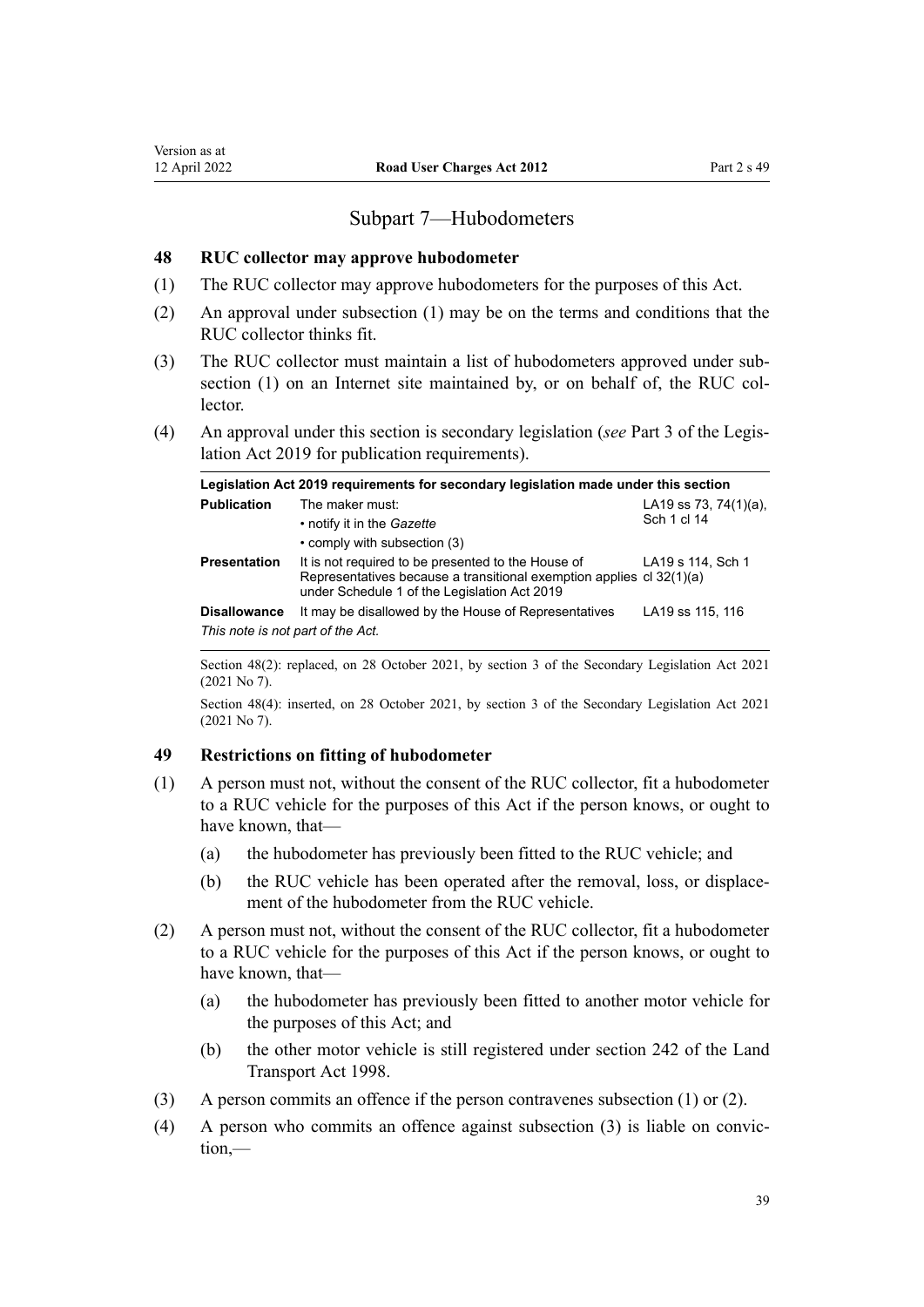- <span id="page-39-0"></span>(a) in the case of an individual, to a fine not exceeding \$15,000:
- (b) in the case of a body corporate, to a fine not exceeding \$75,000.

Compare: 1977 No 124 [ss 22A,](http://legislation.govt.nz/pdflink.aspx?id=DLM19615) [23\(1\)\(fa\)](http://legislation.govt.nz/pdflink.aspx?id=DLM19625)

#### **50 Removal and retention of hubodometer or licence by enforcement officer**

- (1) An enforcement officer may for the purposes of any criminal proceedings remove, or require the removal of, a hubodometer from a RUC vehicle for the purpose of inspection to determine whether the hubodometer—
	- (a) has been tampered with or modified; or
	- (b) is faulty or inaccurate; or
	- (c) has an obscured distance reading; or
	- (d) does not have a serial number, has an obscured serial number, or has a serial number that is identical to that of another hubodometer of the same make.
- (2) An enforcement officer may seize and retain—
	- (a) a hubodometer removed from a RUC vehicle under subsection (1) if the enforcement officer has reasonable grounds to believe that any of the circumstances in that subsection apply:
	- (b) a licence displayed on a RUC vehicle, or produced to the enforcement officer by the operator of the vehicle, if the enforcement officer has reasonable grounds to believe that the licence—
		- (i) has been altered or forged; or
		- (ii) does not comply with section  $9(2)$  or  $10(1)$ ; or
		- (iii) has expired in accordance with this Act; or
		- (iv) is otherwise invalid.
- (3) If a hubodometer or licence is seized and retained by an enforcement officer under subsection (2), the operator of the RUC vehicle from which the hubodometer or licence was removed may cause the RUC vehicle to be moved for a distance not exceeding 500 kilometres as may be necessary for the purpose of obtaining a replacement hubodometer or licence (or both).
- (4) An enforcement officer who believes on reasonable grounds that a hubodome‐ ter fitted to a RUC vehicle does not comply with any requirements of this Act or regulations made under [section 89](#page-59-0) may give the owner or operator of the RUC vehicle a notice stating that the vehicle must be fitted, within a distance not exceeding 1 000 kilometres, with a replacement hubodometer that accurately records the distance travelled by the vehicle.

#### **51 RUC collector may seize and retain hubodometer and licence**

For the purposes of issuing an assessment under [section 53\(1\)](#page-41-0), the RUC collector may seize and retain—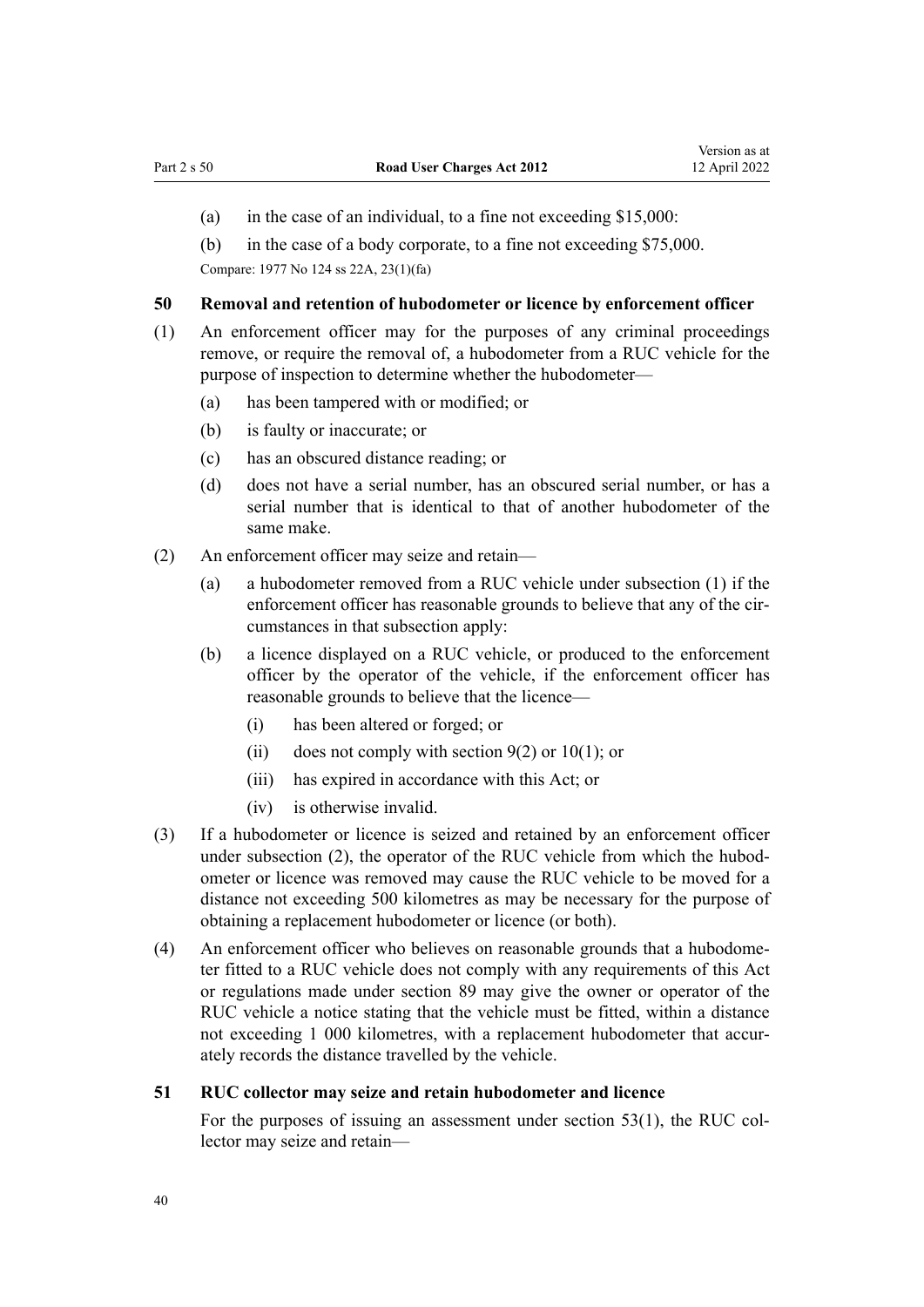- (a) a hubodometer fitted to a RUC vehicle, or a hubodometer removed from a RUC vehicle by an enforcement officer under [section 50,](#page-39-0) if the RUC collector has reasonable grounds to believe that the hubodometer—
	- (i) has been tampered with or modified; or
	- (ii) is faulty or inaccurate; or
	- (iii) has an obscured distance reading; or
	- (iv) does not have a serial number, has an obscured serial number, or has a serial number that is identical to that of another hubodometer of the same make; and
- (b) a RUC licence displayed on a RUC vehicle, or produced to an enforcement officer under [section 21](#page-20-0), if the RUC collector has reasonable grounds to believe that the licence—
	- (i) has been altered or forged; or
	- (ii) has expired in accordance with this Act; or
	- (iii) is otherwise invalid.

Compare: 1962 No 135 [s 69D](http://legislation.govt.nz/pdflink.aspx?id=DLM343725)

# *Offences*

# **52 Offences relating to hubodometers**

- (1) A person commits an offence if the person—
	- (a) operates a RUC vehicle on a road where the hubodometer fitted to the vehicle does not have a serial number, has an obscured serial number, or has a serial number that is identical to that of another hubodometer of the same make; or
	- (b) operates a RUC vehicle on a road where the distance reading of the hubodometer fitted to the vehicle is obscured; or
	- (c) operates, without the prior written consent of the RUC collector, a RUC vehicle on a road where the hubodometer fitted to the vehicle is underrecording the distance travelled because it is designed for a different tyre size than the tyre fitted to the wheel on which the hubodometer is fitted.
- (2) A person who commits an offence against subsection (1) is liable on convic‐ tion,—
	- (a) in the case of an individual, to a fine not exceeding \$3,000:
	- (b) in the case of a body corporate, to a fine not exceeding \$15,000.

Compare: 1977 No 124 [s 23\(1\)\(fb\)](http://legislation.govt.nz/pdflink.aspx?id=DLM19625)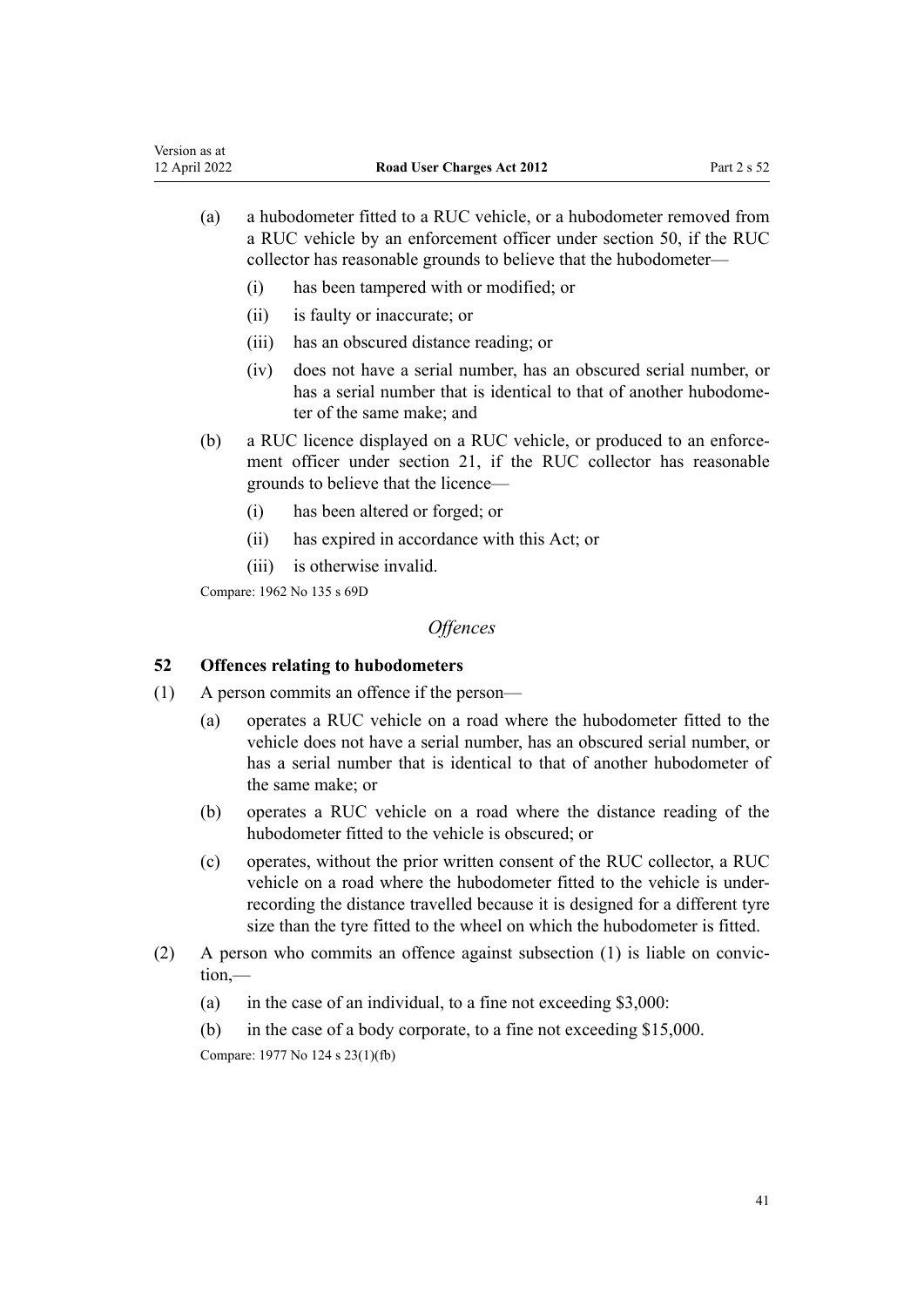# **Part 3**

# **Assessment of unpaid road user charges**

<span id="page-41-0"></span>Subpart 1—RUC collector may issue assessment for unpaid road user charges

# **53 RUC collector may issue assessment for unpaid road user charges**

- (1) If the RUC collector forms the opinion that the owner or operator of a RUC vehicle is liable for any unpaid road user charges in respect of the RUC vehicle, the RUC collector may issue an assessment to the owner or operator for the amount of unpaid road user charges (including GST payable in respect of those charges).
- (2) In forming an opinion under subsection (1), the RUC collector may use—
	- (a) any information provided voluntarily by the owner or operator of the RUC vehicle; or
	- (b) any RUC information disclosed to the RUC collector by an electronic system provider under [section 45\(2\)](#page-37-0); or
	- (c) any information down-loaded from the RUC vehicle's vehicle manage‐ ment system and retained under [section 63](#page-47-0); or
	- (d) any distance recorder information reported to the RUC collector by a vehicle inspector following an inspection of the RUC vehicle under sec[tion 64](#page-47-0) or provided by an enforcement officer; or
	- (e) any information provided during an inspection of records under [section](#page-48-0) [66](#page-48-0) or business records under [section 67](#page-49-0) relating to the RUC vehicle; or
	- (f) any information already held by the RUC collector relating to the RUC vehicle.
- (3) The RUC collector must inform the owner or operator of the RUC vehicle who is issued with an assessment of—
	- (a) the reasons for the assessment; and
	- (b) how the assessment was calculated (including calculations for each individual RUC vehicle); and
	- (c) the right to seek a review of the assessment under [section 55](#page-42-0).
- (4) For the purposes of subsection  $(3)(b)$ , the assessment must be calculated using the rate of road user charges in force on the date on which the assessment is issued.
- (5) The owner or operator of a RUC vehicle who is issued with an assessment must—
	- (a) pay the unpaid road user charges specified in the assessment within 2 months of the date specified on the assessment, unless the owner or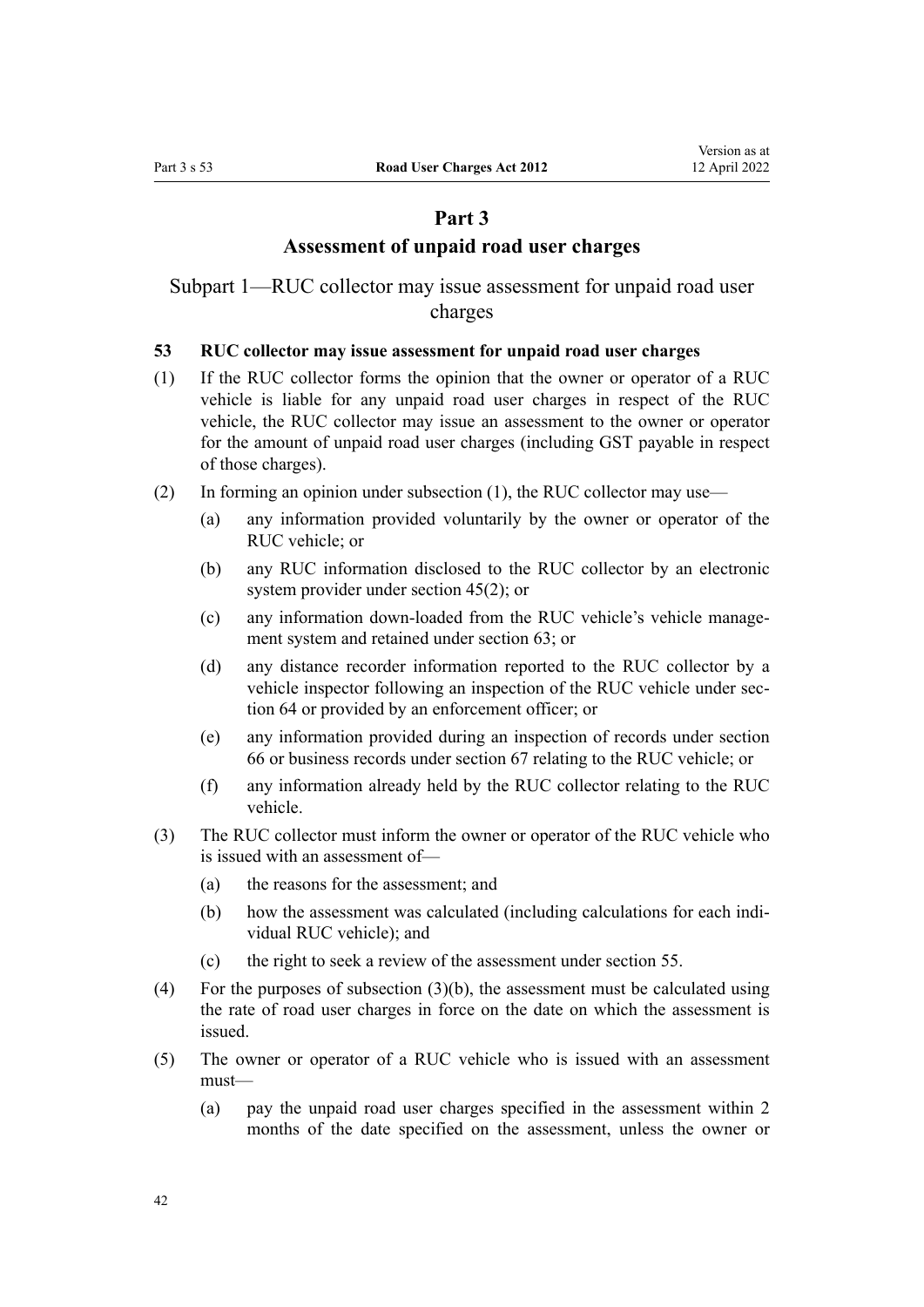operator has entered into an instalment arrangement under [section 61](#page-45-0) in respect of the unpaid amount; or

- (b) apply to the RUC collector, within 20 working days of the date specified on the assessment, for a review of the assessment under section 55.
- (6) An owner or operator of a RUC vehicle who is issued with an assessment is not required to pay any unpaid road user charges for any period more than 6 years immediately before the date specified on the assessment.

## *Amendment of assessment*

### **54 RUC collector may amend assessment**

<span id="page-42-0"></span>Version as at<br>12 April 2022

- (1) The RUC collector may, at any time, amend an assessment issued under [section](#page-41-0) [53\(1\)](#page-41-0), if the RUC collector considers it necessary in order to ensure that the assessment is correct, even though any amount of unpaid road user charges specified in the assessment may have been paid.
- (2) If an amended assessment has the effect of—
	- (a) reducing or cancelling any liability for unpaid road user charges, the RUC collector must give notice of that reduction or cancellation to the owner or operator liable to pay the unpaid road user charges:
	- (b) imposing any fresh liability or increasing any existing liability for unpaid road user charges, the RUC collector must issue a new assessment under [section 53\(1\)](#page-41-0) to the owner or operator liable to pay the unpaid road user charges.
- (3) If an amended assessment has the effect of reducing or cancelling any liability of the owner or operator that has already been paid, the RUC collector must, within 5 working days of the date specified on the notice issued under subsection  $(2)(a)$ , refund the difference between–
	- (a) the amount specified in the original assessment issued to the operator under [section 53\(1\);](#page-41-0) and
	- (b) the amount specified in the amended assessment under subsection (1).
- (4) To avoid doubt, the amount to be refunded under subsection (3) includes—
	- (a) any penalty that has already been paid in relation to the original assess‐ ment under [section 56](#page-43-0):
	- (b) any interest paid in relation to that amount, if an instalment arrangement has been entered into under [section 61](#page-45-0).

Compare: 1994 No 166 [s 113](http://legislation.govt.nz/pdflink.aspx?id=DLM354948)

## *Review of assessment*

#### **55 Review of assessment**

(1) The owner or operator of a RUC vehicle who is issued with an assessment under [section 53\(1\)](#page-41-0), or a person authorised by the owner or operator in writing,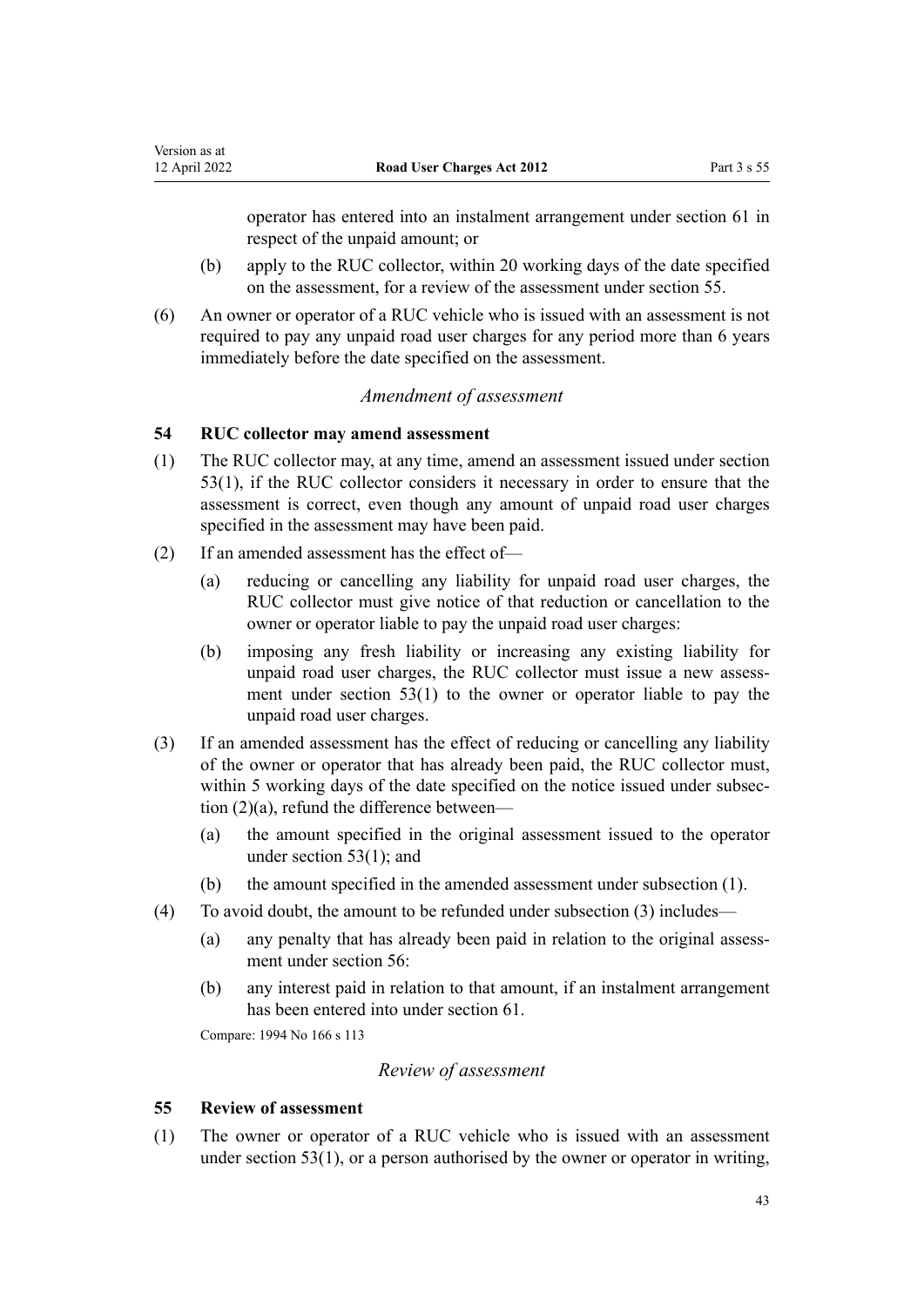<span id="page-43-0"></span>may apply to the RUC collector for a review of the assessment on the grounds that—

- (a) the assessment is incorrect in a material particular; or
- (b) the owner or operator of the RUC vehicle was not the person responsible for incurring the unpaid road user charges.
- (2) An application for review must—
	- (a) be in writing; and
	- (b) include the full name, telephone number, and address of the applicant; and
	- (c) if the applicant is not the owner or operator to whom the assessment was issued, include a written authorisation from the owner or operator for the applicant to act on the owner or operator's behalf; and
	- (d) specify the grounds for review; and
	- (e) provide any evidence that may be required to substantiate the grounds for review.
- (3) If the RUC collector receives an application for a review, the RUC collector must, within 3 working days of receiving the application, confirm receipt of the application and specify the date on which the application was received.
- (4) The RUC collector must, within 20 working days of receiving an application for a review (or any longer period that the RUC collector considers to be necessary or appropriate), arrange for an appropriately qualified independent person to review the assessment within a time specified by the RUC collector, taking into account any evidence provided under subsection (2)(e) by the applicant.
- (5) If, following a review under subsection (4), the RUC collector—
	- (a) confirms, reduces, or cancels the assessment of any unpaid road user charges, the RUC collector must give, within 10 working days of the decision, notice of that confirmation, reduction, or cancellation to the person who applied for the review:
	- (b) increases the amount of the original assessment of unpaid road user charges, the RUC collector must issue a new assessment under [section](#page-41-0) [53\(1\)](#page-41-0) to the owner or operator of the RUC vehicle.
- (6) For the purposes of subsection  $(5)(b)$ , the new assessment must be calculated using the rate of road user charges in force on the date on which the original assessment was issued.

# *Penalties*

# **56 Penalty for failure to pay after assessment**

 $(1)$  A person who fails to pay any unpaid road user charges specified in an assessment issued under [section 53\(1\)](#page-41-0) must pay an additional amount (a **penalty**) as follows: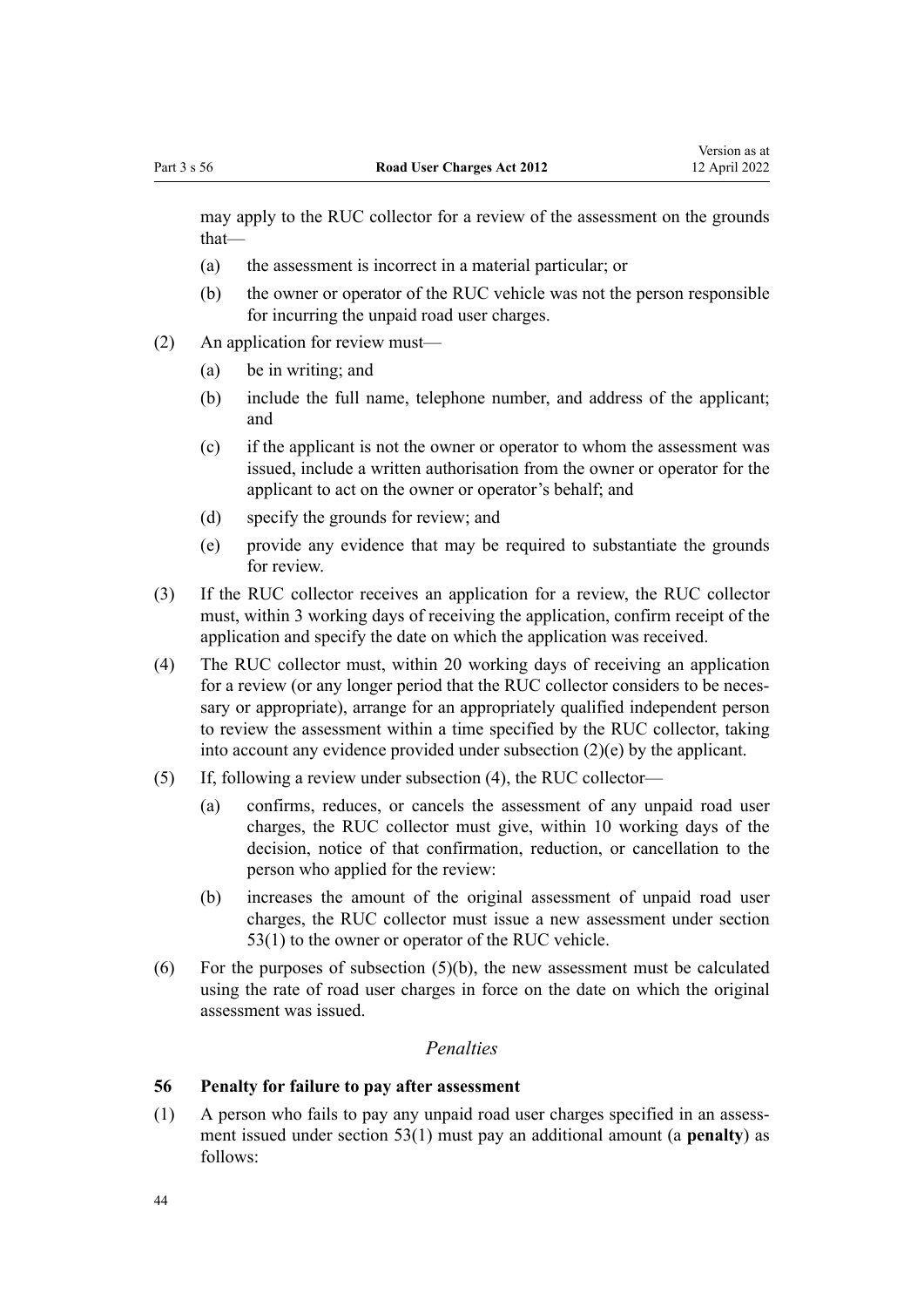- <span id="page-44-0"></span>(a) for an amount that remains unpaid 2 months after the date specified on the assessment, 10% of the unpaid amount; and
- (b) for an amount that remains unpaid after 3 months after the date specified on the assessment, 10% of the unpaid amount and the penalty imposed under paragraph (a).
- (2) However, subsection (1) does not apply if—
	- (a) the person has applied for a review of the assessment under [section 55;](#page-42-0) or
	- (b) the person has entered into an instalment arrangement under [section 61](#page-45-0) and the RUC collector is satisfied that the person is meeting the person's obligations under the arrangement.

# **57 Penalty for failure to pay after receipt of notice under section 55(5)(a)**

- (1) This section applies to a person who—
	- (a) has received a notice under section  $55(5)(a)$  confirming or reducing the amount of the person's liability for unpaid road user charges following a review under that section; and
	- (b) fails to pay the amount of unpaid road user charges specified in the notice.
- (2) The person must pay an additional amount (a **penalty**) as follows:
	- (a) for an amount that remains unpaid after 1 month of the date specified on the notice given under section  $55(5)(a)$ ,  $10\%$  of the unpaid amount; and
	- (b) for an amount that remains unpaid after 2 months of the date specified on the notice given under section  $55(5)(a)$ ,  $10\%$  of the unpaid amount and the penalty imposed under paragraph (a).
- (3) However, subsection (2) does not apply if the person has entered into an instal‐ ment arrangement under [section 61](#page-45-0) and the RUC collector is satisfied that the person is meeting the person's obligations under the arrangement.

Section 57(1)(a): amended, on 23 April 2014, by [section 11\(1\)](http://legislation.govt.nz/pdflink.aspx?id=DLM6040517) of the Road User Charges Amendment Act 2014 (2014 No 23).

Section 57(3): inserted, on 23 April 2014, by [section 11\(2\)](http://legislation.govt.nz/pdflink.aspx?id=DLM6040517) of the Road User Charges Amendment Act 2014 (2014 No 23).

# **58 Penalty for failure to pay after issue of amended assessment or new assessment**

- (1) This section applies to a person who—
	- (a) has been issued with—
		- (i) an amended assessment for unpaid road user charges as provided in section  $54(2)(b)$ ; or
		- (ii) a new assessment for unpaid road user charges following a review as provided in [section 55\(5\)\(b\)](#page-42-0); and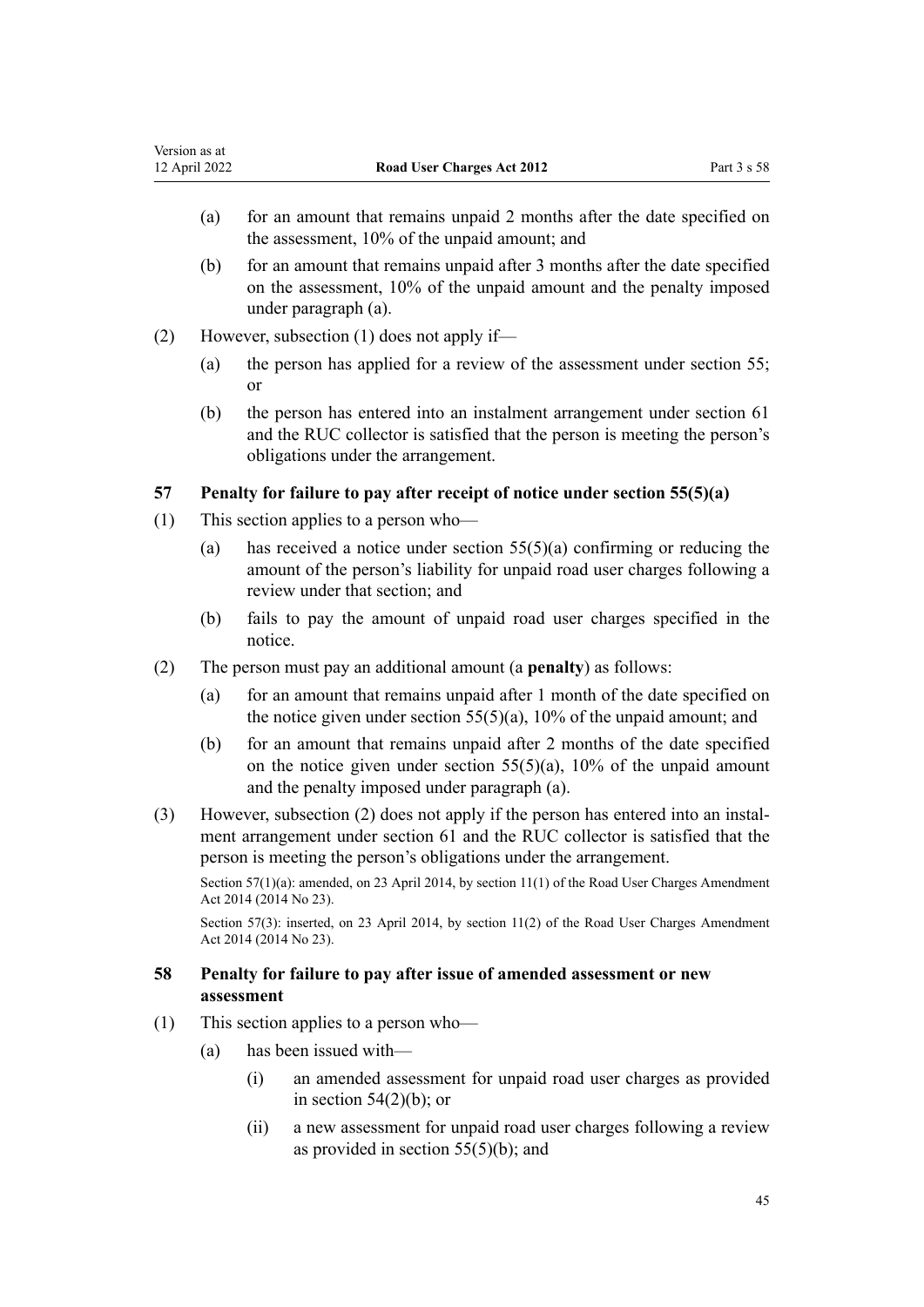- <span id="page-45-0"></span>(b) fails to pay the amount of unpaid road user charges specified in the amended assessment or new assessment (as the case may be).
- (2) The person must pay an additional amount (a **penalty**) as follows:
	- (a) for an amount that remains unpaid after 2 months of the date specified on the amended assessment or new assessment, 10% of the unpaid amount; and
	- (b) for an amount that remains unpaid after 3 months of the date specified on the amended assessment or new assessment, 10% of the unpaid amount and the penalty imposed under paragraph (a).
- (3) However, subsection (2) does not apply if—
	- (a) the person has applied for a review of the assessment under [section 55;](#page-42-0) or
	- (b) the person has entered into an instalment arrangement under section 61 and the RUC collector is satisfied that the person is meeting the person's obligations under the arrangement.

# **59 RUC collector may cancel penalty**

- (1) A person who has become liable to pay a penalty under [section 56](#page-43-0), [57](#page-44-0), or [58](#page-44-0) may apply in writing to the RUC collector for the whole, or any part, of the penalty to be cancelled.
- (2) The RUC collector may, if the RUC collector thinks it is appropriate in the circumstances of the case,—
	- (a) cancel the whole, or any part, of the penalty:
	- (b) refund to the person who has paid the penalty, the whole or any part of the penalty that has been paid.

# *Recovery of unpaid road user charges and penalties*

# **60 Recovery of unpaid road user charges and penalties**

An amount of unpaid road user charges specified by the RUC collector in the assessment issued under [section 53\(1\)](#page-41-0) and any penalty imposed in relation to that amount under [section 56,](#page-43-0) [57,](#page-44-0) or [58](#page-44-0) are—

- (a) a debt due to the Crown; and
- (b) recoverable by the RUC collector in a court of competent jurisdiction.

# *Instalment arrangements*

## **61 Instalment arrangements**

(1) A person issued with an assessment under [section 53\(1\)](#page-41-0) may request the RUC collector to enter into an arrangement where the person agrees to pay the amount specified in the assessment by instalment (an **instalment arrange‐ ment**).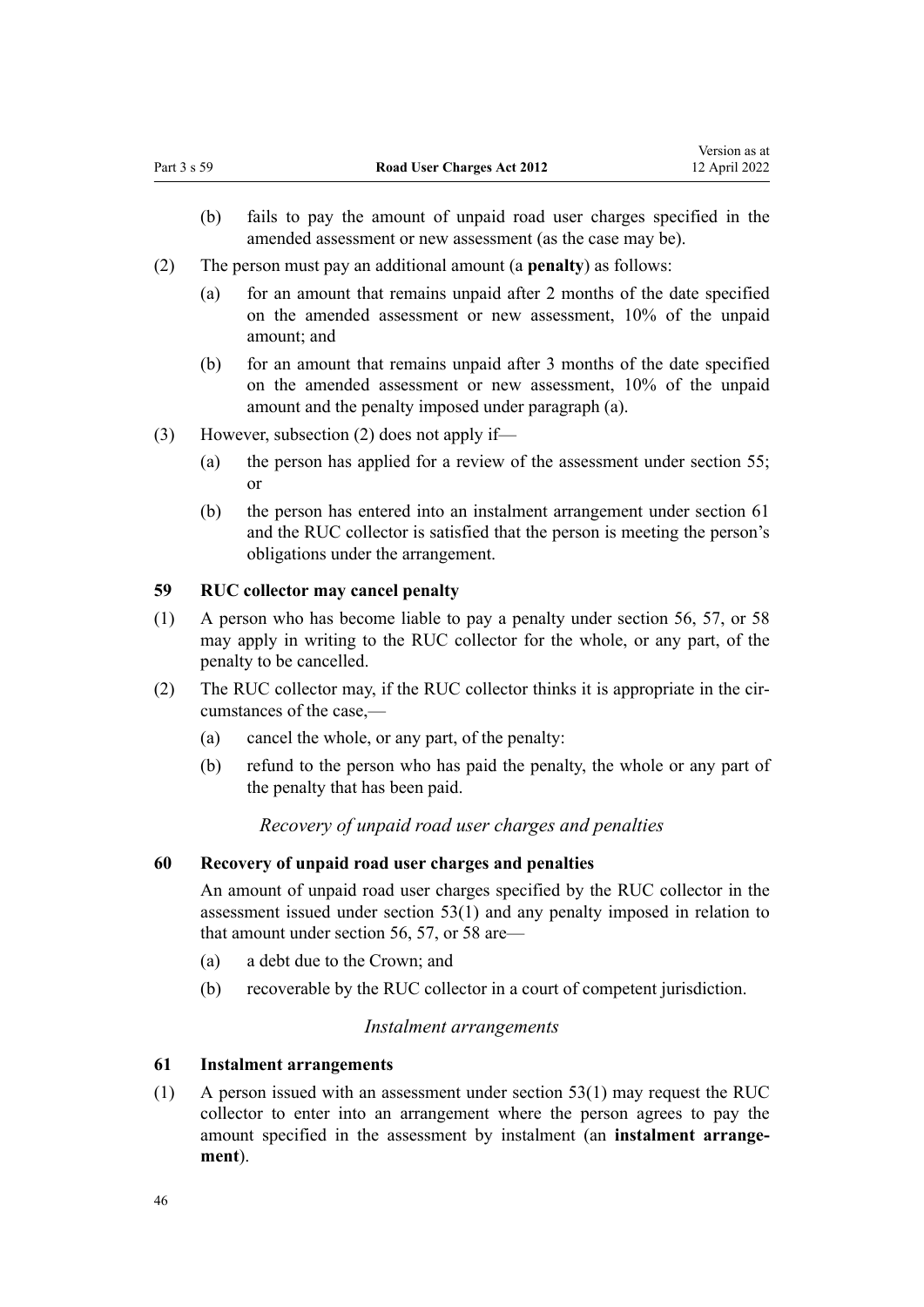- (2) On receiving a request under subsection (1), the RUC collector may—
	- (a) accept the request if the RUC collector considers it necessary or desirable to do so in order to maximise recovery of unpaid road user charges; or
	- (b) seek further information from the person who made the request; or
	- (c) make a counter-offer to the person who made the request; or
	- (d) refuse the request.
- (3) The RUC collector may refuse a request for an instalment arrangement under subsection (2)(d) if the RUC collector is satisfied on reasonable grounds that—
	- (a) entering into an instalment arrangement would not maximise the recovery of unpaid road user charges from the person; or
	- (b) the person who made the request is able to pay all of the unpaid road user charges immediately; or
	- (c) the request is frivolous or vexatious; or
	- (d) the person who made the request has not met the person's obligations under a previous instalment arrangement.
- (4) The RUC collector may cancel an instalment arrangement with a person if—
	- (a) it was entered into on the basis of false or misleading information provi‐ ded by the person; or
	- (b) the person is not meeting the person's obligations under the arrangement.
- (5) To avoid doubt, if an instalment arrangement is cancelled under subsection (4) the amount of any outstanding unpaid road user charges at the time of cancellation—
	- (a) remains in force; and
	- (b) may be recovered by the RUC collector in accordance with [section 60](#page-45-0).
- (6) A person who has entered into an instalment arrangement with the RUC col‐ lector under subsection (1) may request a renegotiation of the arrangement at any time and, if a request for renegotiation of the instalment arrangement is made, subsection (2) applies to that request.
- (7) An interest charge may be applied to any payments made under an instalment arrangement entered into under this section at the rate determined under [section](http://legislation.govt.nz/pdflink.aspx?id=DLM355143) [120E\(1\)\(a\)](http://legislation.govt.nz/pdflink.aspx?id=DLM355143) of the Tax Administration Act 1994.

# *Other provisions*

# **62 Validity of assessments**

An assessment made by the RUC collector under [section 53\(1\)](#page-41-0) is not invalid merely because of a failure by the RUC collector to comply with—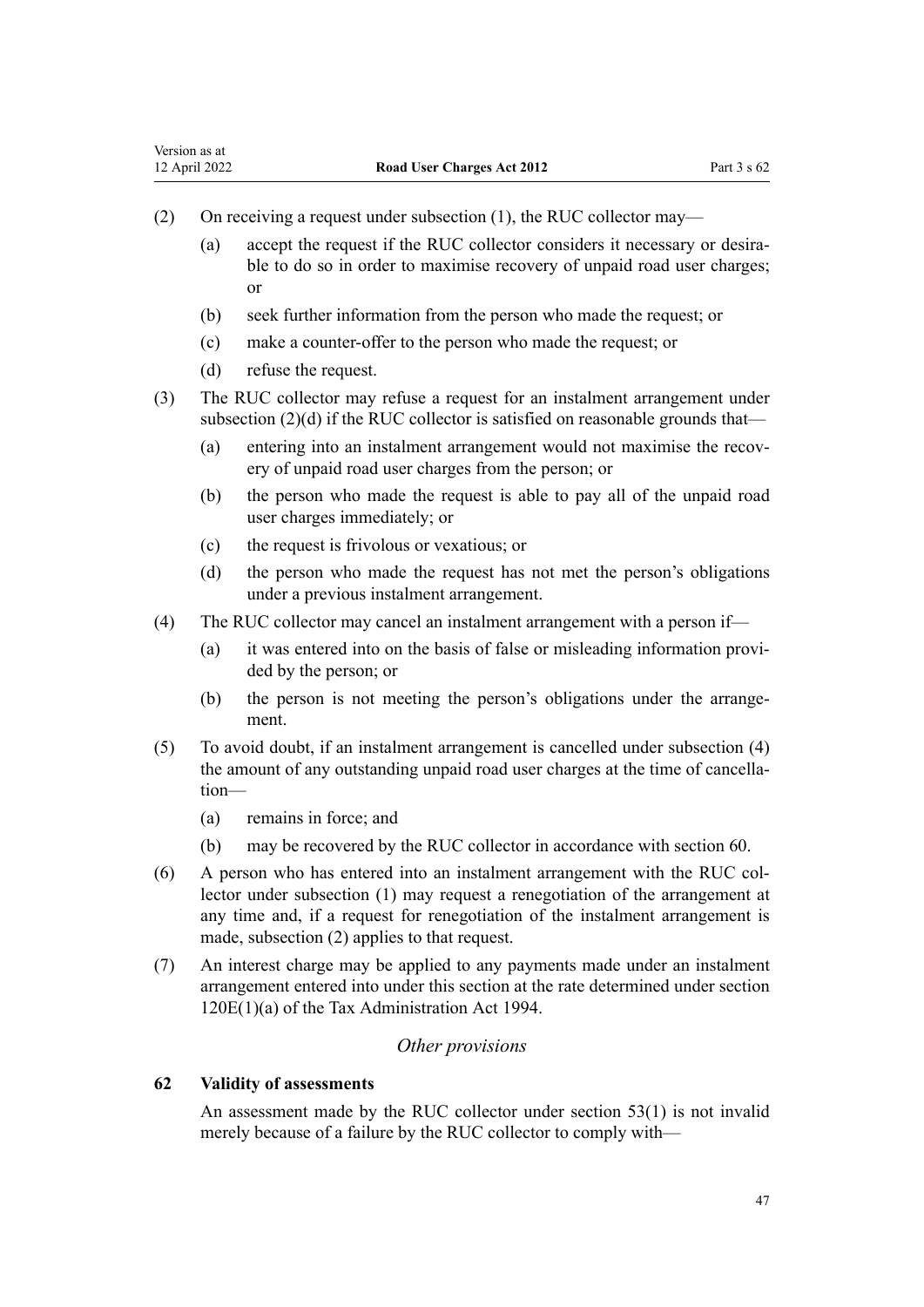- <span id="page-47-0"></span>(a) section  $54(3)$ ; or
- (b) [section 55\(3\) and \(4\)](#page-42-0).

Compare: 1994 No 166 [s 114](http://legislation.govt.nz/pdflink.aspx?id=DLM354955)

### **63 RUC collector may take information from vehicle management system**

For the purpose of issuing an assessment under [section 53\(1\)](#page-41-0), the RUC collector may—

- (a) apply an electronic device to a RUC vehicle to down-load information from the vehicle's vehicle management system; and
- (b) retain information taken from the vehicle management system, but only as far as the information relates to the distance travelled by the RUC vehicle.

#### **64 Vehicle inspector to provide report to RUC collector**

Following a vehicle inspection of a RUC vehicle, the vehicle inspector must report the reading on the vehicle's distance recorder to the RUC collector.

### *Records*

### **65 Certain persons must make and retain records**

- (1) This section applies to a person who holds, or has held, a transport service licence (other than a rental service licence).
- (2) The person must—
	- (a) keep records in relation to each RUC vehicle that the person owns or operates; and
	- (b) retain those records for the purposes of this Act,—
		- (i) in the case of an entry in a logbook in respect of a RUC vehicle or RUC vehicles, for a period of 1 year from the date of entry:
		- (ii) in the case of any permit issued under section 5 of Part 1 of the VDAM Rule 2002 in respect of the RUC vehicle or vehicles, 1 year from the date of expiry of the permit:
		- (iii) in the case of records for maintenance in respect of the RUC vehicle or RUC vehicles, 2 years from the date of the record:
		- (iv) in the case of invoices for fuel and maintenance in respect of the RUC vehicle or RUC vehicles, for a period of 6 years from the date of the invoice:
		- (v) in the case of invoices relating to cartage by, or use of, the RUC vehicle or RUC vehicles, 6 years from the date of the invoice; and
	- (c) produce the records for inspection if required by the RUC collector under [section 66](#page-48-0).
- (3) Records required to be kept under subsection (2)—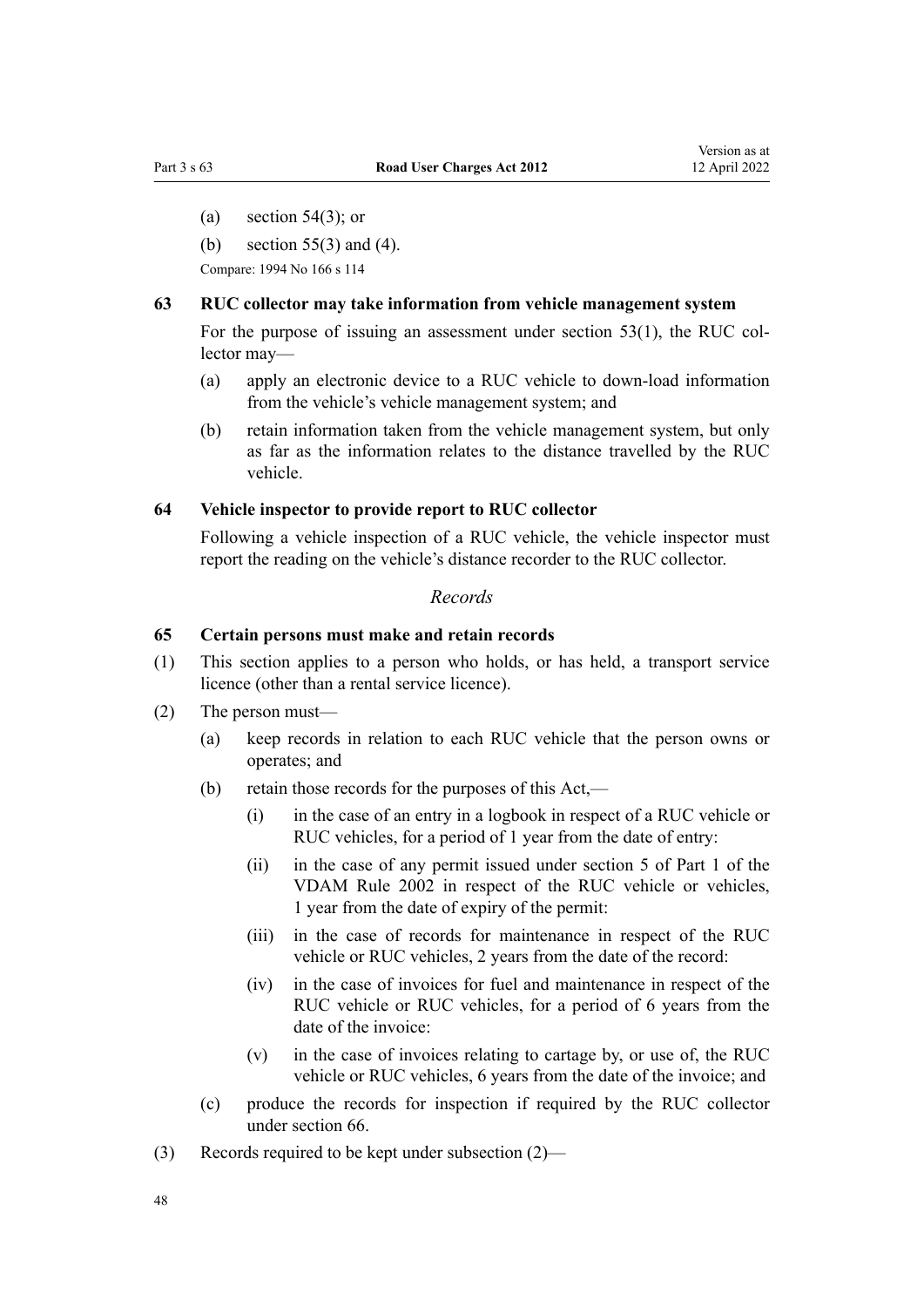- <span id="page-48-0"></span>(a) may be used as evidence in a prosecution relating to compliance with requirements in relation to heavy vehicles or heavy traffic in the [Land](http://legislation.govt.nz/pdflink.aspx?id=DLM433612) [Transport Act 1998](http://legislation.govt.nz/pdflink.aspx?id=DLM433612) or in regulations or rules made under that Act; but
- (b) may not be used as evidence in a prosecution for a work time or logbook offence under the [Land Transport Act 1998,](http://legislation.govt.nz/pdflink.aspx?id=DLM433612) except as provided for under [Part 4B](http://legislation.govt.nz/pdflink.aspx?id=DLM434620) of that Act.
- (4) A person commits an offence if the person, without reasonable excuse, fails to comply with subsection (2).
- (5) A person who commits an offence against subsection (4) is liable on convic‐ tion,—
	- (a) in the case of an individual, to a fine not exceeding  $$25,000$ :
	- (b) in the case of a body corporate, to a fine not exceeding \$100,000.

Section 65(3): replaced, on 11 August 2017, by [section 110\(2\)](http://legislation.govt.nz/pdflink.aspx?id=DLM6960929) of the Land Transport Amendment Act 2017 (2017 No 34).

# **66 Inspection of records or other information**

- (1) For the purpose of issuing an assessment under [section 53\(1\),](#page-41-0) or otherwise ascertaining whether the provisions of this Act have been, or are being, complied with by any person to whom this Act applies, the RUC collector may require that person to produce for inspection any records or other information in that person's possession or control (including records required to be kept by a transport service operator under [section 65\)](#page-47-0) that are relevant to the use and maintenance of a RUC vehicle.
- (2) The RUC collector may, in relation to any records or other information pro‐ duced under subsection (1),—
	- (a) take extracts from the records or other information:
	- (b) make copies of the records or other information at the place of inspection:
	- (c) remove the records or other information if the RUC collector is satisfied that it is impracticable to copy the records or other information at the place of inspection.
- (3) If the RUC collector removes any records or other information under subsec‐ tion (2)(c), the RUC collector must—
	- (a) issue a receipt for the records or other information to the person from whom the records or other information was taken; and
	- (b) return the records or other information as soon as practicable; and
	- (c) for as long as the records or other information is held by the RUC collector, allow the person from whom the records or other information was taken, at any reasonable time, to inspect, and obtain copies of, the records or other information at the premises where the records or other information is held.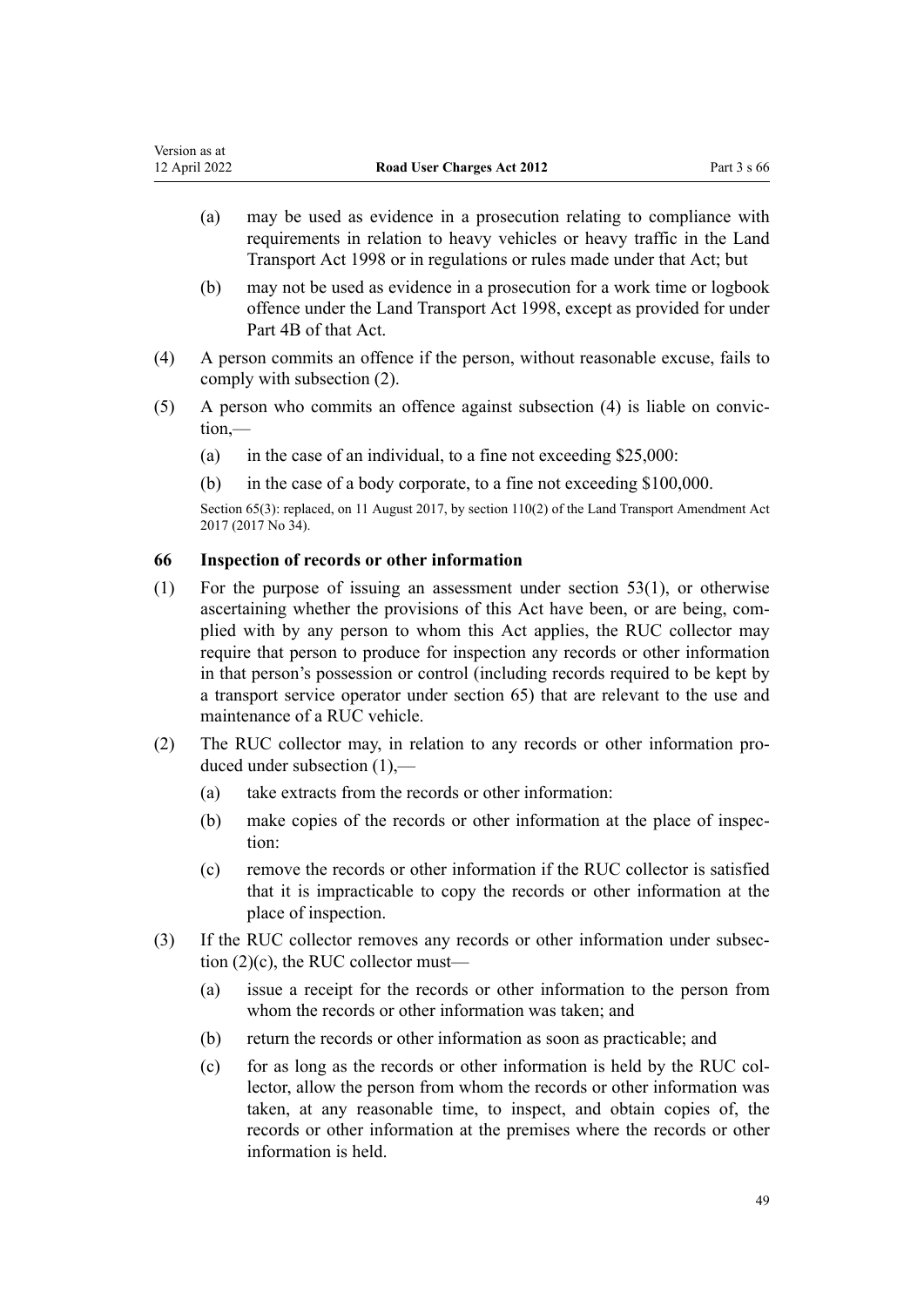- <span id="page-49-0"></span>(4) A person commits an offence if the person knowingly produces false records or information under subsection (1).
- (5) A person who commits an offence against subsection (4) is liable on convic‐ tion,—
	- (a) in the case of an individual, to a fine not exceeding  $$15,000$ :
	- (b) in the case of a body corporate, to a fine not exceeding \$75,000.

#### **67 Access to business records held by third parties in relation to RUC vehicle**

- (1) This section applies if a person has failed to produce records or other informa‐ tion under [section 66\(1\)](#page-48-0) in relation to a RUC vehicle, or if the RUC collector has reasonable grounds to believe that the records or other information produced is false, inaccurate, or misleading.
- (2) The RUC collector may require any person who has serviced, maintained, sup‐ plied, or contracted for the use of the RUC vehicle to produce that person's business records in relation to that RUC vehicle for the purpose of—
	- (a) verifying the records or other information produced under [section 66\(1\);](#page-48-0) or
	- (b) establishing the RUC vehicle's use and maintenance history.
- (3) The RUC collector may, in relation to any business records produced under subsection  $(2)$ ,—
	- (a) take extracts from the business records:
	- (b) make copies of the business records at the place of inspection:
	- (c) remove the business records if the RUC collector is satisfied that it is impracticable to copy the records at the place of inspection.
- (4) The RUC collector may retain any business records produced under subsection (2), and, if any records are retained, the RUC collector must—
	- (a) issue a receipt for the business records to the person from whom the records were taken; and
	- (b) return the business records as soon as practicable; and
	- (c) for as long as the business records are held by the RUC collector, allow the person from whom the business records were taken, at any reasonable time, to inspect and obtain copies of the records at the premises where the records are held.
- (5) A person commits an offence if the person, without reasonable excuse, fails to comply with subsection (2).
- (6) A person who commits an offence against subsection (5) is liable on conviction to a fine not exceeding \$15,000.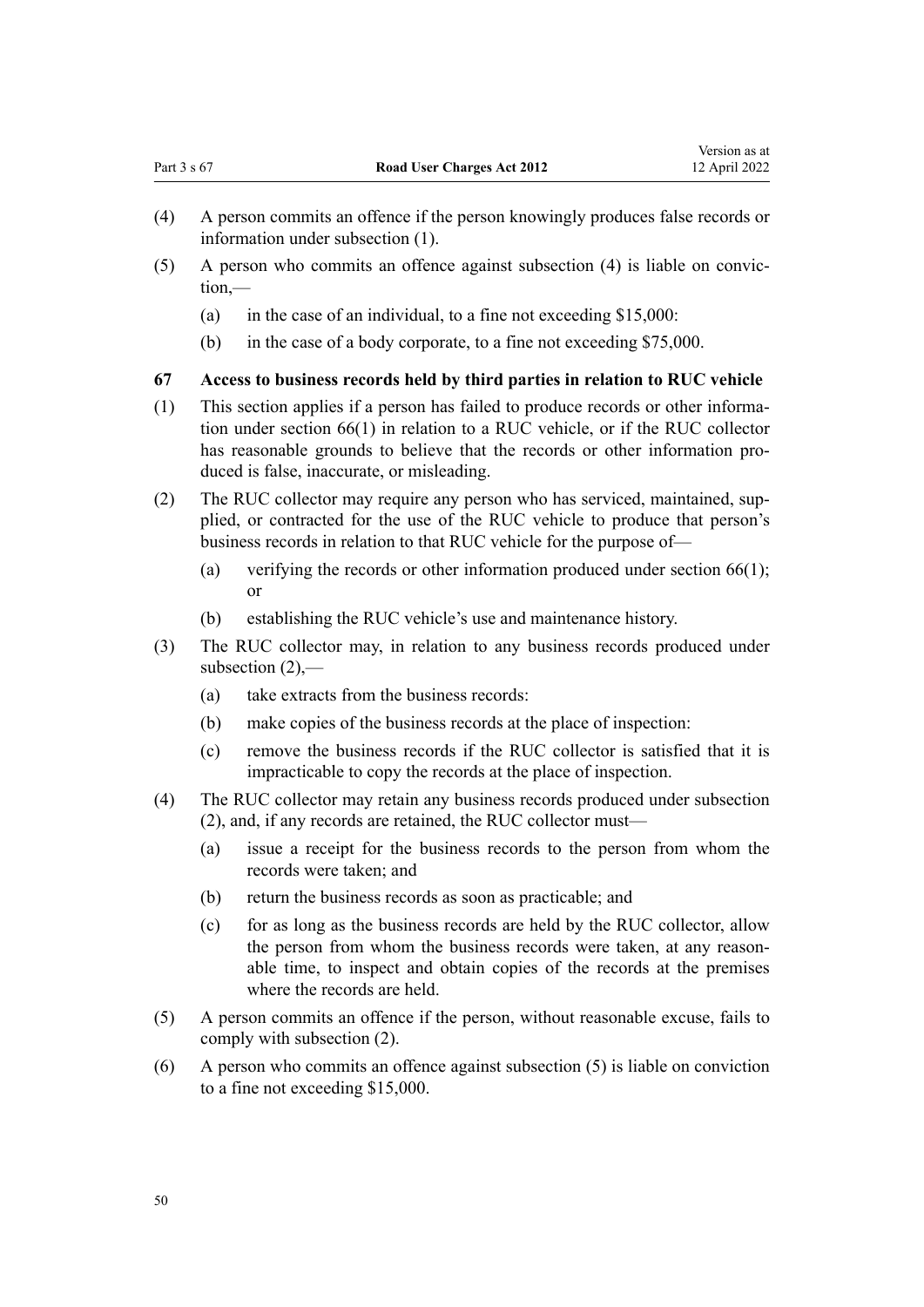# Subpart 2—Appeal against review of assessment

# <span id="page-50-0"></span>**68 Appeal to District Court against notice issued under section 55(5)(a)**

- (1) A person may appeal to the District Court against a notice issued by the RUC collector under section  $55(5)(a)$  that confirms or reduces an assessment of unpaid road user charges.
- (2) If an appeal is made under subsection (1), the District Court must determine whether the notice issued by the RUC collector is appropriate.

Section 68(1): amended, on 1 March 2017, by [section 261](http://legislation.govt.nz/pdflink.aspx?id=DLM6942680) of the District Court Act 2016 (2016) No 49).

## **69 Procedure for appeal**

- (1) An appeal under section 68 must be brought no later than 28 days after the date on which the appellant was notified under this Act of the review decision appealed against.
- (2) In considering an appeal,—
	- (a) the District Court may hear all evidence tendered and representations made by, or on behalf of, any party to the appeal that the Court considers relevant to the appeal, whether or not that evidence would be otherwise admissible in the Court; and
	- (b) the Court may—
		- (i) confirm, reverse, or modify the decision appealed against, and make the orders and give the directions to the RUC collector that may be necessary to give effect to the court's decision; or
		- (ii) refer the matter back to the RUC collector with directions to reconsider the whole or any part of the matter.
- (3) Except as provided in this section, the appeal must be made and determined in accordance with the [District Court Act 2016](http://legislation.govt.nz/pdflink.aspx?id=DLM6942200) and the [District Court Rules 2014.](http://legislation.govt.nz/pdflink.aspx?id=DLM6129566)
- (4) Subject to sections 70 and [71,](#page-51-0) the decision of the District Court on an appeal under section 68 is final.

```
Compare: 1989 No 74 s 59
```
Section 69(2)(a): amended, on 1 March 2017, by [section 261](http://legislation.govt.nz/pdflink.aspx?id=DLM6942680) of the District Court Act 2016 (2016) No 49).

Section 69(3): amended, on 1 March 2017, by [section 261](http://legislation.govt.nz/pdflink.aspx?id=DLM6942680) of the District Court Act 2016 (2016) No 49).

# *Further appeals*

# **70 Appeal to High Court on question of law**

(1) A party to an appeal under section 68 who is dissatisfied with the decision of the District Court on the ground that it is wrong in law may appeal to the High Court on that question of law.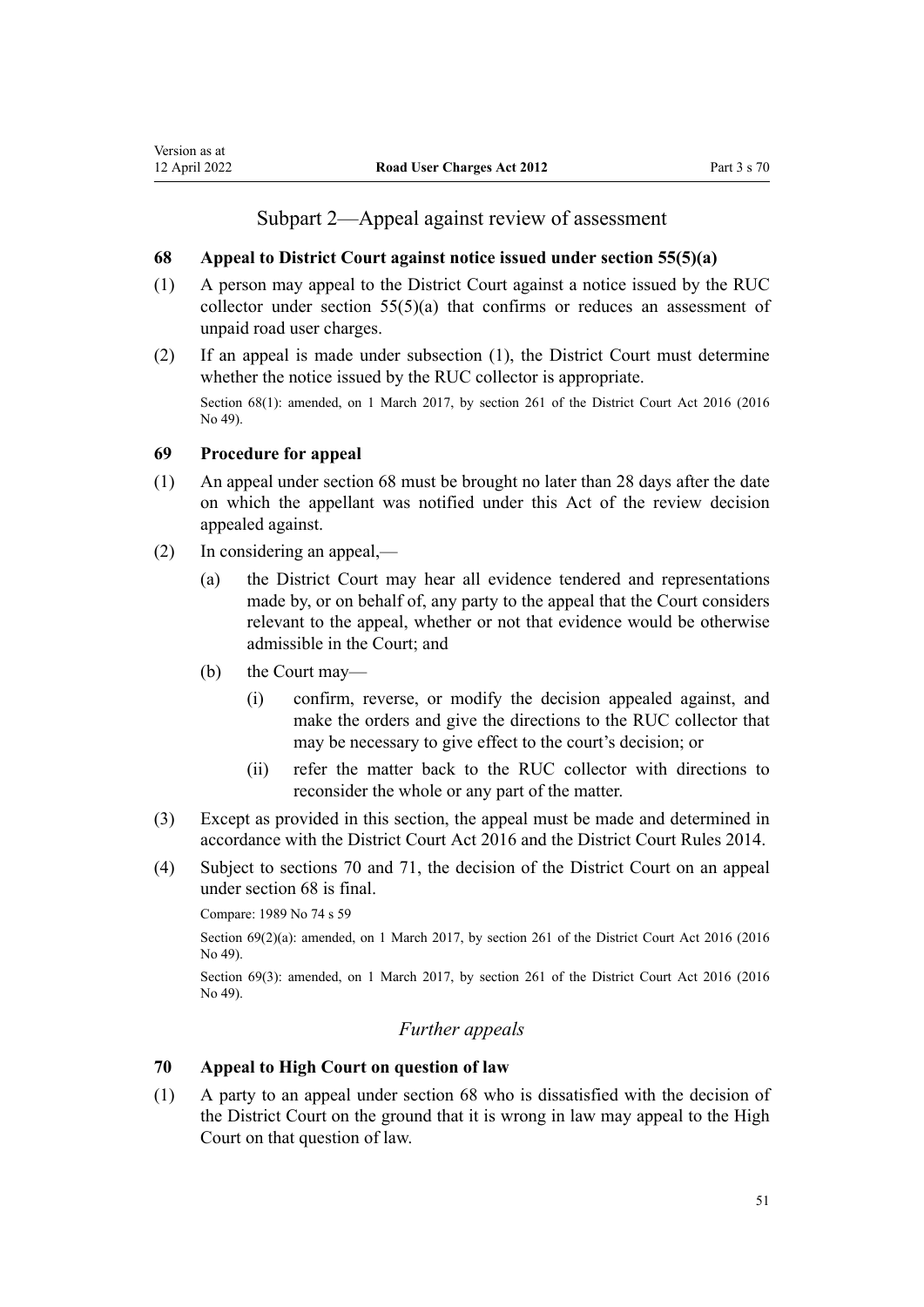<span id="page-51-0"></span>(2) The [High Court Rules 2016](http://legislation.govt.nz/pdflink.aspx?id=DLM6959800) and [sections 126 to 130](http://legislation.govt.nz/pdflink.aspx?id=DLM6942449) of the District Court Act 2016, with all necessary modifications, apply to an appeal under subsection (1) as if it were an appeal under [section 124](http://legislation.govt.nz/pdflink.aspx?id=DLM6942447) of that Act.

Compare: 1989 No 74 [s 60](http://legislation.govt.nz/pdflink.aspx?id=DLM172694)

Section 70(2): replaced, on 1 March 2017, by [section 261](http://legislation.govt.nz/pdflink.aspx?id=DLM6942680) of the District Court Act 2016 (2016 No 49).

# **71 Further appeals to Court of Appeal or Supreme Court**

- (1) With the leave of the court appealed to, a party to an appeal under [section 70](#page-50-0) may appeal to the Court of Appeal or the Supreme Court against any decision of the High Court in the appeal.
- (2) On an appeal under this section, the Court of Appeal or the Supreme Court has the same power to adjudicate on the proceedings as the High Court had.
- (3) Subsection (1) is subject to [section 75](http://legislation.govt.nz/pdflink.aspx?id=DLM5759414) of the Senior Courts Act 2016 (which provides that the Supreme Court must not give leave to appeal directly to it against a decision made in a court other than the Court of Appeal unless it is satisfied that there are exceptional circumstances that justify taking the proposed appeal directly to the Supreme Court).

Section 71(3): amended, on 1 March 2017, by [section 183\(b\)](http://legislation.govt.nz/pdflink.aspx?id=DLM5759564) of the Senior Courts Act 2016 (2016 No 48).

## **72 Notice issued under section 55(5)(a) to continue in force pending appeal**

A notice issued by the RUC collector under [section 55\(5\)\(a\)](#page-42-0) confirming or reducing an amount of unpaid road user charges continues in force pending the determination of the appeal under [section 68,](#page-50-0) [70,](#page-50-0) or 71, and no person is excused from complying with a provision of this Act on the grounds that an appeal is pending.

## **73 Obligation to pay penalty not suspended by appeal**

The obligation to pay and the right to receive and recover a penalty imposed under [section 56](#page-43-0), [57](#page-44-0), or [58](#page-44-0) are not suspended by any appeal under this subpart.

# **74 RUC collector must refund overpayment of road user charges**

- (1) If a person has received a notice under section  $55(5)(a)$  that reduces or cancels the person's liability for unpaid road user charges or the person is successful in an appeal under [section 68,](#page-50-0) [70,](#page-50-0) or 71, the RUC collector must refund to the person—
	- (a) any amount of road user charges that the person has paid but was not required to pay (an **overpayment**); and
	- (b) the amount of any penalty paid in respect of the overpayment.
- (2) The RUC collector must pay interest on any refunded overpayment and any refunded penalty at a rate to be determined under [section 120E\(1\) to \(3\)](http://legislation.govt.nz/pdflink.aspx?id=DLM355143) of the Tax Administration Act 1994.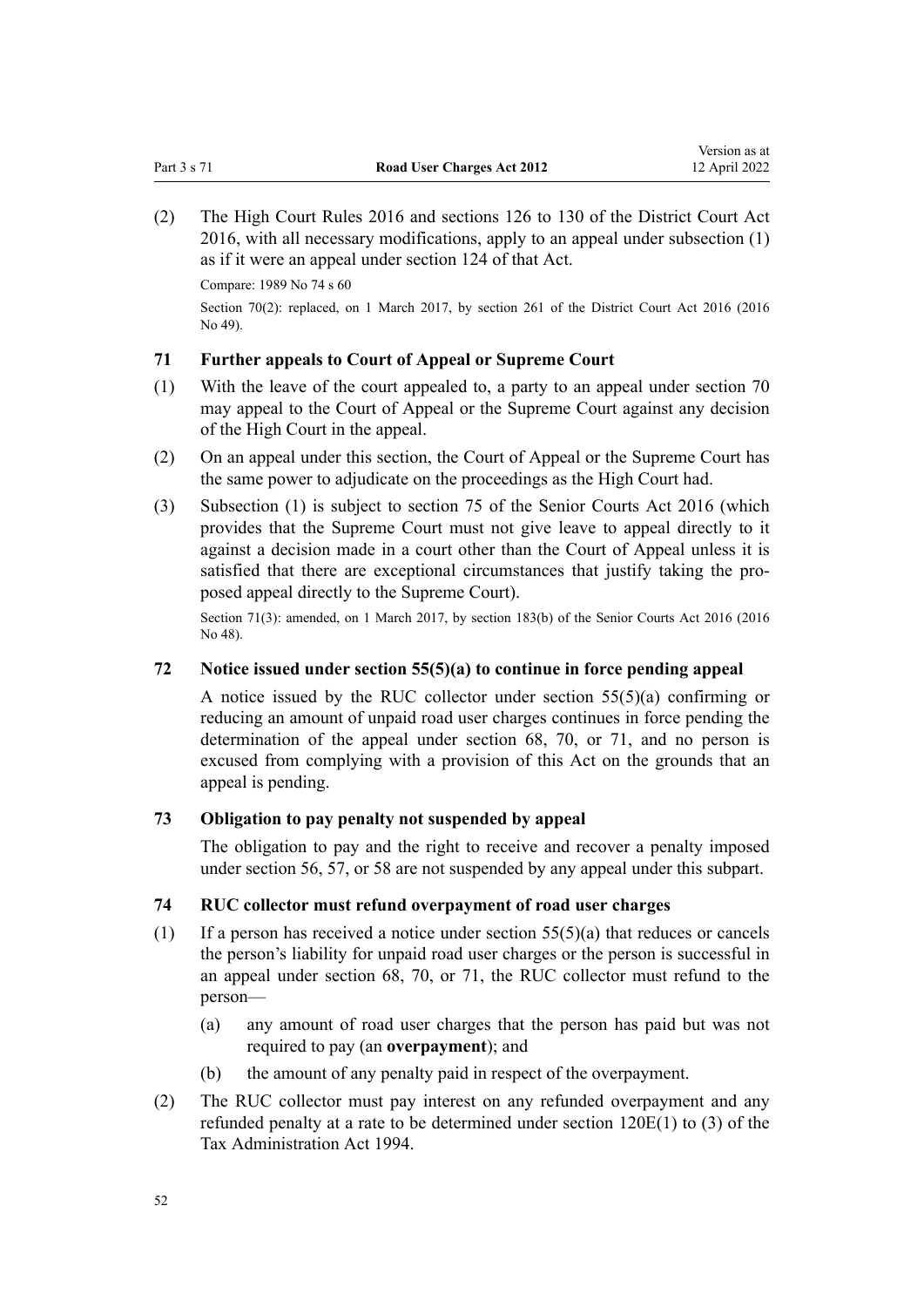| Version as at |                                   |             |
|---------------|-----------------------------------|-------------|
| 12 April 2022 | <b>Road User Charges Act 2012</b> | Part 4 s 76 |

- (3) For the purpose of establishing the applicable interest rate under subsection (2), the formula in [section 120E\(1\)](http://legislation.govt.nz/pdflink.aspx?id=DLM355143) of the Tax Administration Act 1994 applies with the following modifications:
	- (a) t is the refunded overpayment and any refunded penalty; and
	- (b) r is the RUC collector's paying rate, which is deemed to be the same as the Commissioner's paying rate as defined in [section 120C\(1\)](http://legislation.govt.nz/pdflink.aspx?id=DLM354996) of the Tax Administration Act 1994.

# **Part 4 Enforcement and other matters**

Subpart 1—Enforcement

# **75 Interpretation**

In this subpart,—

**infringement fee**, in relation to an infringement offence, means the amount prescribed by regulations made under [section 89](#page-59-0) as the infringement fee for the offence

**infringement notice** means an infringement notice issued under [section 139\(1\)](http://legislation.govt.nz/pdflink.aspx?id=DLM435155) of the Land Transport Act 1998 in respect of an infringement offence under this Act

## **infringement offence** means—

- (a) an offence against section  $10(2)$ :
- (b) an offence against any other provision of this Act that is prescribed as an infringement offence for the purposes of this Act by regulations made under [section 89](#page-59-0)

**specified offence** means an offence against this Act where a person is liable on conviction,—

- (a) in the case of an individual, to a fine of \$15,000 or more:
- (b) in the case of a body corporate, to a fine of \$75,000 or more.

*Proceedings for offences generally*

# **76 Proceedings for offences generally**

- (1) *[Repealed]*
- (2) Despite [section 25](http://legislation.govt.nz/pdflink.aspx?id=DLM3360067) of the Criminal Procedure Act 2011, the limitation period for—
	- (a) a specified offence ends on the date that is 5 years after the date on which the offence was committed: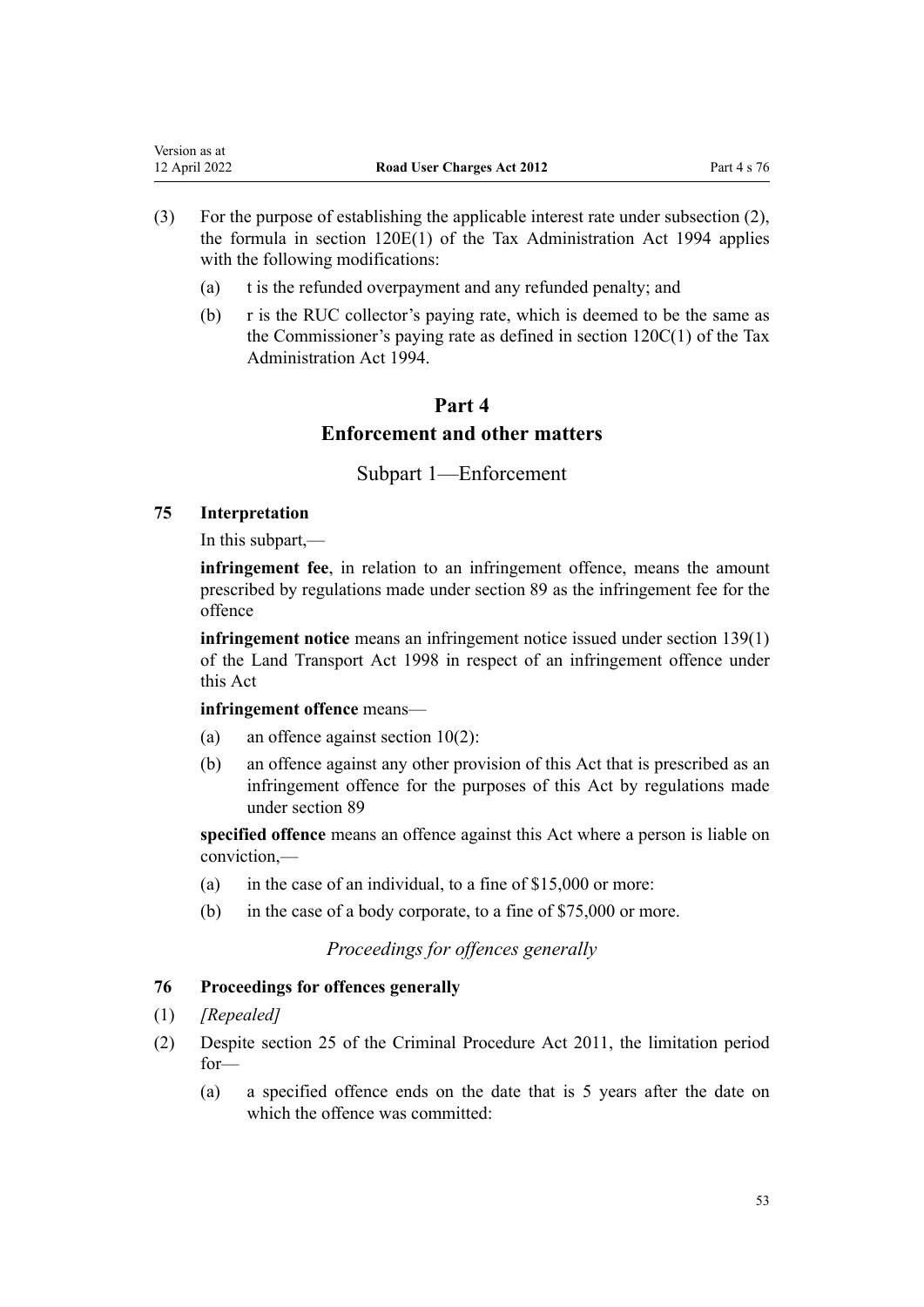(b) for any other offence against this Act ends on the date that is 1 year after the date on which the offence was committed.

Section 76(1): repealed, on 4 October 2013, by regulation  $3(1)$  of the Criminal Procedure (Consequential Amendments) Regulations 2013 (SR 2013/409).

Section 76(2): amended, on 4 October 2013, by [regulation 3\(1\)](http://legislation.govt.nz/pdflink.aspx?id=DLM5642106) of the Criminal Procedure (Consequential Amendments) Regulations 2013 (SR 2013/409).

Section  $76(2)(a)$ : amended, on 4 October 2013, by regulation  $3(1)$  of the Criminal Procedure (Consequential Amendments) Regulations 2013 (SR 2013/409).

Section 76(2)(b): amended, on 4 October 2013, by [regulation 3\(1\)](http://legislation.govt.nz/pdflink.aspx?id=DLM5642106) of the Criminal Procedure (Consequential Amendments) Regulations 2013 (SR 2013/409).

#### **77 Admissibility of certain statements**

- (1) Despite any enactment or rule of law, a statement referred to in subsection (2) made to an enforcement officer by the driver of a RUC vehicle—
	- (a) may be given in evidence by the enforcement officer; and
	- (b) is admissible in any proceedings for an offence against this Act as evidence of the offence.

#### (2) The statements are—

- (a) the identity of the driver's employer:
- (b) a statement relating to a matter that must by any enactment be specified in a logbook.

Compare: 1977 No 124 [s 23B](http://legislation.govt.nz/pdflink.aspx?id=DLM19654)

# *Defences*

#### **78 Defences**

- (1) It is a defence in proceedings for an offence of operating a RUC vehicle when the distance licence displayed on the RUC vehicle does not display the correct RUC vehicle type of the vehicle if the defendant proves that—
	- (a) the RUC vehicle was fitted with a lifting axle that was not transmitting a portion of the weight of the RUC vehicle to the roadway at the time of the offence; and
	- (b) the RUC vehicle was unladen, except for normal operating gear; and
	- (c) the lifting axle was capable of being altered by the fitted device so as to transmit to the roadway a portion of the RUC weight of the RUC vehicle; and
	- (d) if the lifting axle had been transmitting a portion of the weight of the RUC vehicle to the roadway at the time of the offence, the RUC vehicle type number specified on the licence would have been correct for the RUC vehicle.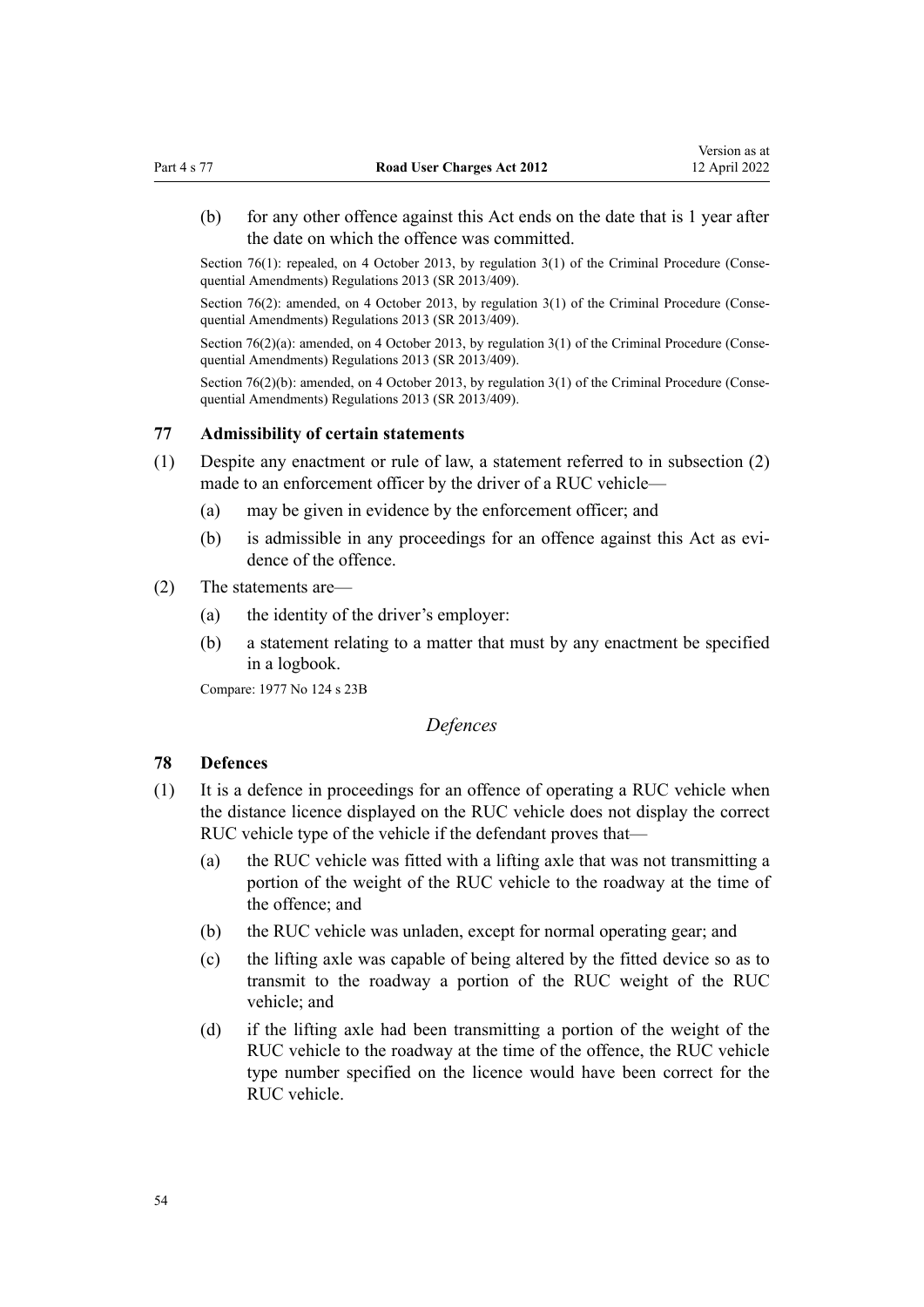| Version as at |                            |                    |
|---------------|----------------------------|--------------------|
| 12 April 2022 | Road User Charges Act 2012 | Part $4 \times 80$ |

- (2) For the purposes of subsection (1), a lifting axle is an axle that is fitted with a device to alter the distribution of weight between the axles of a heavy RUC vehicle.
- (3) It is a defence in proceedings for an offence of operating a RUC vehicle with‐ out a properly working distance recorder under section  $8(5)(a)$  or  $13(1)(a)$  if the defendant proves that—
	- (a) a distance recorder was fitted to the RUC vehicle at the time; and
	- (b) it was not possible to obtain and fit a properly working distance recorder to the RUC vehicle, or to repair the distance recorder fitted to the RUC vehicle, during the period between the time the distance recorder was damaged, altered, or stopped properly working and the time when the alleged offence was committed; and
	- (c) a properly working distance recorder was fitted to the RUC vehicle, or the distance recorder fitted to the RUC vehicle was repaired, as soon as practicable after the commission of the alleged offence.
- (4) Subsection (3) does not apply where the distance recorder stopped properly working because of tampering by the defendant.

Compare: 1977 No 124 [s 23\(2A\), \(3C\), \(3D\), \(4\)](http://legislation.govt.nz/pdflink.aspx?id=DLM19625)

#### *Search warrants*

## **79 Power to issue search warrant in respect of alleged offence**

- (1) An issuing officer (within the meaning of [section 3](http://legislation.govt.nz/pdflink.aspx?id=DLM2136542) of the Search and Surveil‐ lance Act 2012) may issue a search warrant in relation to a place, vehicle, or other thing if, on application made by a constable in the manner provided in [subpart 3](http://legislation.govt.nz/pdflink.aspx?id=DLM2136781) of Part 4 of that Act, he or she is satisfied that there are reasonable grounds—
	- (a) to suspect that an offence has been, is being, or will be committed against this Act; and
	- (b) to believe that the search will find evidential material in respect of the offence in the place, vehicle, or other thing.
- (2) The provisions of [Part 4](http://legislation.govt.nz/pdflink.aspx?id=DLM2136770) of the Search and Surveillance Act 2012 apply.
- (3) Despite subsection (2), [sections 118](http://legislation.govt.nz/pdflink.aspx?id=DLM2136813) and [119](http://legislation.govt.nz/pdflink.aspx?id=DLM2136815) of the Search and Surveillance Act 2012 apply only in respect of a constable.

Section 79: replaced, on 23 April 2014, by [section 12](http://legislation.govt.nz/pdflink.aspx?id=DLM6040518) of the Road User Charges Amendment Act 2014 (2014 No 23).

#### **80 Offence relating to disclosing information acquired during inspection**

(1) A person commits an offence if the person, except in the performance of the person's duties, knowingly discloses any information acquired during an inspection of records or other information under [section 66](#page-48-0) or [67](#page-49-0).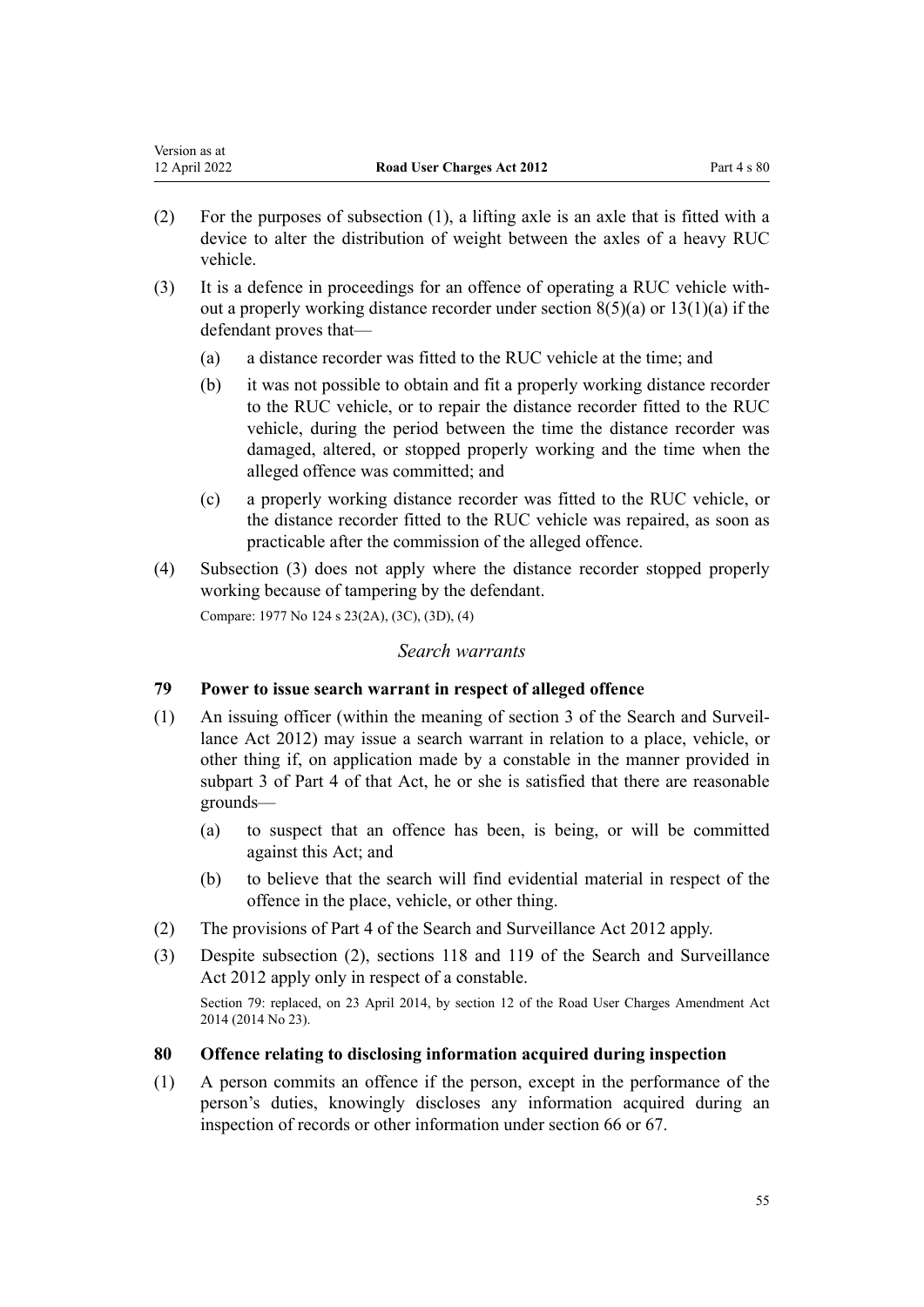- (2) A person who commits an offence against subsection (1) is liable on convic‐ tion,—
	- (a) in the case of an individual, to a fine not exceeding \$25,000:
	- (b) in the case of a body corporate, to a fine not exceeding \$100,000.

Section 80 heading: amended, on 23 April 2014, by [section 13\(1\)](http://legislation.govt.nz/pdflink.aspx?id=DLM6040520) of the Road User Charges Amendment Act 2014 (2014 No 23).

Section 80(1): replaced, on 23 April 2014, by [section 13\(2\)](http://legislation.govt.nz/pdflink.aspx?id=DLM6040520) of the Road User Charges Amendment Act 2014 (2014 No 23).

# *Infringement offences*

# **81 Infringement offences**

- (1) If a person is alleged to have committed an infringement offence, the person may either—
	- (a) be proceeded against by filing a charging document under [section 14](http://legislation.govt.nz/pdflink.aspx?id=DLM3360057) of the Criminal Procedure Act 2011; or
	- (b) be issued with an infringement notice as provided in section 82.
- (2) Proceedings commenced in the way described in subsection (1)(a) do not require leave of a District Court Judge or Registrar under [section 21\(1\)\(a\)](http://legislation.govt.nz/pdflink.aspx?id=DLM311346) of the Summary Proceedings Act 1957.

Section 81(1)(a): amended, on 4 October 2013, by [regulation 3\(1\)](http://legislation.govt.nz/pdflink.aspx?id=DLM5642106) of the Criminal Procedure (Consequential Amendments) Regulations 2013 (SR 2013/409).

Section 81(2): amended, on 4 October 2013, by regulation  $3(1)$  of the Criminal Procedure (Consequential Amendments) Regulations 2013 (SR 2013/409).

## **82 Issue of infringement notice and reminder notices**

[Sections 139](http://legislation.govt.nz/pdflink.aspx?id=DLM435155) and [140](http://legislation.govt.nz/pdflink.aspx?id=DLM435156) of the Land Transport Act 1998 apply with any necessary modifications to the issue of an infringement notice or a reminder notice for an infringement offence under this Act.

#### **83 Infringement fees**

- (1) The infringement fee payable for an infringement offence is the fee prescribed for the offence by regulations made under [section 89.](#page-59-0)
- (2) To avoid doubt, in the case of an infringement offence against section  $10(2)$ , the person must pay the fee prescribed by the regulations made under section 89.
- (3) All infringement fees received under this Act or recovered under the [Summary](http://legislation.govt.nz/pdflink.aspx?id=DLM310742) [Proceedings Act 1957](http://legislation.govt.nz/pdflink.aspx?id=DLM310742) must be paid into a Crown bank account. Compare: 1998 No 110 [s 43\(3\)](http://legislation.govt.nz/pdflink.aspx?id=DLM434669)

#### **84 Courts may impose appropriate fines for infringement offences**

(1) This section applies to an infringement offence, except an offence against [sec‐](#page-15-0) [tion 10\(2\).](#page-15-0)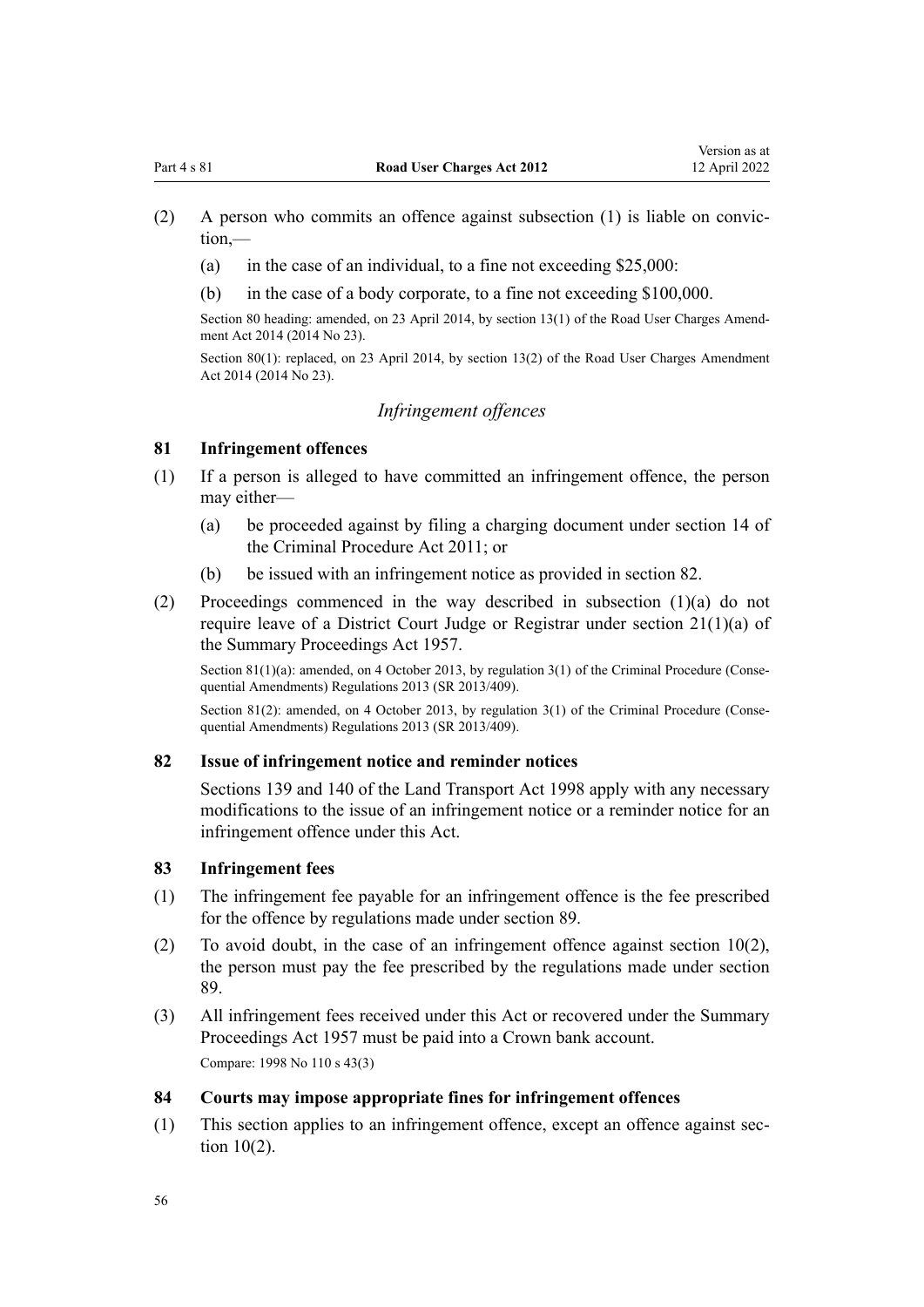<span id="page-56-0"></span>(2) A court may impose a fine for the infringement offence that is not more than the maximum fine prescribed for that offence, whether the fine imposed is more than, the same as, or less than the prescribed infringement fee for that offence.

Compare: 1998 No 110 [s 43A](http://legislation.govt.nz/pdflink.aspx?id=DLM434670)

# Subpart 2—Other matters

# *Regulations*

## **85 Regulations specifying rates of road user charges**

- (1) The Governor-General may, by Order in Council, make regulations specifying rates of road user charges (inclusive of GST) for the distance travelled by a RUC vehicle for the purposes of this Act.
- (2) Regulations made under subsection (1) may specify different rates for—
	- (a) different RUC vehicle types and RUC weights; and
	- (b) distance licences and additional licences.
- (3) Regulations made under subsection (1)—
	- (aa) are secondary legislation (*see* [Part 3](http://legislation.govt.nz/pdflink.aspx?id=DLM7298343) of the Legislation Act 2019 for pub‐ lication requirements); and
	- (a) come into force 42 days after the date of their publication under the [Legislation Act 2019,](http://legislation.govt.nz/pdflink.aspx?id=DLM7298104) or on any later date that may be specified in the order, unless, in the case of an increase to any existing rate, the increase relates only to the GST payable on the rate; and
	- (b) must be confirmed by an Act (*see* [subpart 3](http://legislation.govt.nz/pdflink.aspx?id=DLM7298438) of Part 5 of the Legislation Act 2019).
- (4) *[Repealed]*
- (5) *[Repealed]*
- (6) *[Repealed]*

```
Compare: 1977 No 124 s 20
```

| Legislation Act 2019 requirements for secondary legislation made under this section |                                                                                                  |                                    |  |
|-------------------------------------------------------------------------------------|--------------------------------------------------------------------------------------------------|------------------------------------|--|
| <b>Publication</b>                                                                  | PCO must publish it on the legislation website and notify LA19 s $69(1)(c)$<br>it in the Gazette |                                    |  |
| <b>Presentation</b>                                                                 | The Minister must present it to the House of<br>Representatives                                  | LA19 s 114, Sch 1<br>cl $32(1)(a)$ |  |
| <b>Disallowance</b>                                                                 | It may be disallowed by the House of Representatives                                             | LA19 ss 115, 116                   |  |
| This note is not part of the Act.                                                   |                                                                                                  |                                    |  |

Section 85(3)(aa): inserted, on 28 October 2021, by [section 3](http://legislation.govt.nz/pdflink.aspx?id=LMS268932) of the Secondary Legislation Act 2021 (2021 No 7).

Section 85(3)(a): amended, on 28 October 2021, by [section 3](http://legislation.govt.nz/pdflink.aspx?id=LMS268932) of the Secondary Legislation Act 2021 (2021 No 7).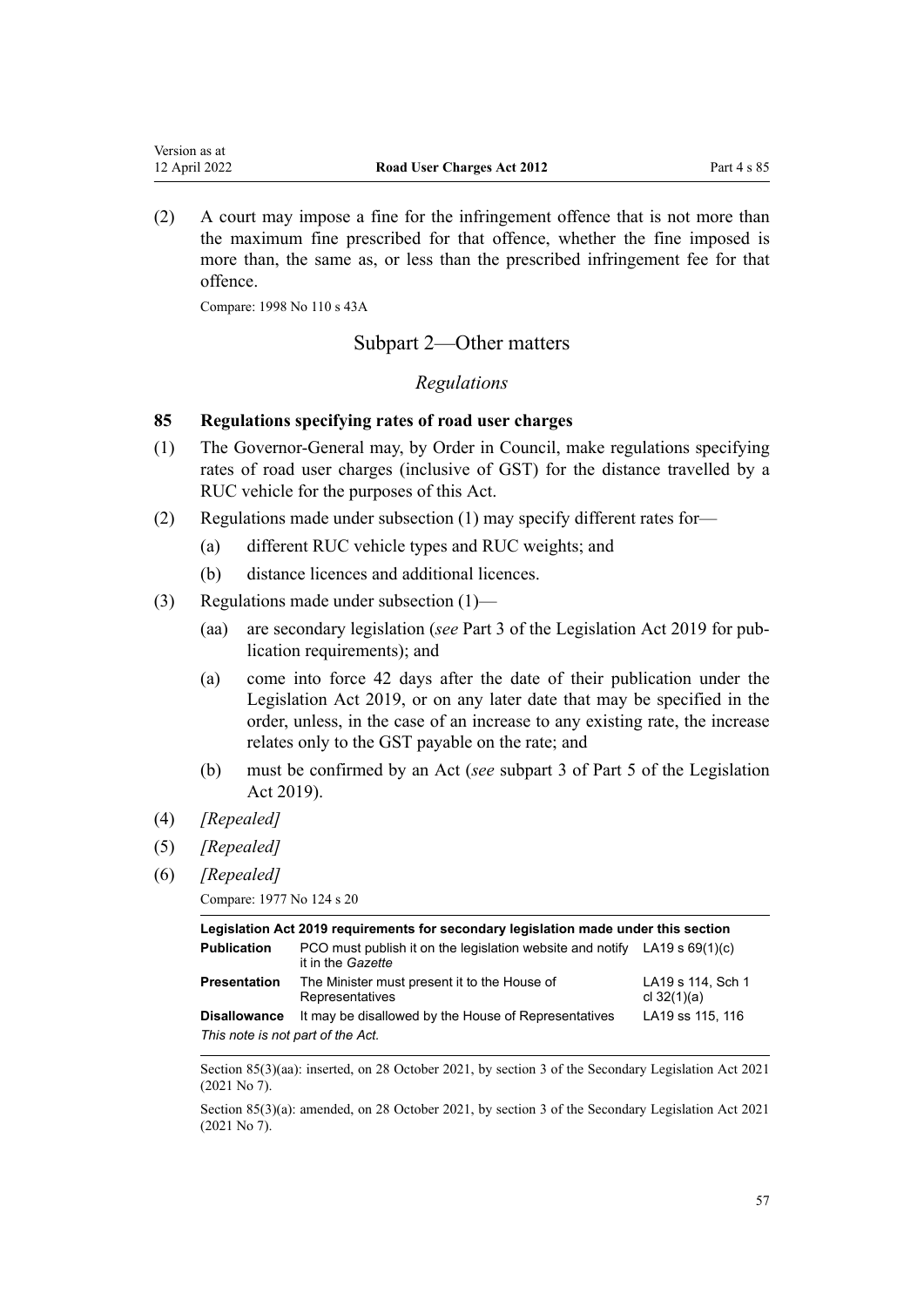Section 85(3)(b): replaced, on 28 October 2021, by [section 3](http://legislation.govt.nz/pdflink.aspx?id=LMS268932) of the Secondary Legislation Act 2021 (2021 No 7).

Section 85(4): repealed, on 1 January 2016, by [section 14](http://legislation.govt.nz/pdflink.aspx?id=DLM6681248) of the Legislation (Confirmable Instruments) Amendment Act 2015 (2015 No 120).

Section 85(5): repealed, on 1 January 2016, by [section 14](http://legislation.govt.nz/pdflink.aspx?id=DLM6681248) of the Legislation (Confirmable Instruments) Amendment Act 2015 (2015 No 120).

Section 85(6): repealed, on 1 January 2016, by [section 14](http://legislation.govt.nz/pdflink.aspx?id=DLM6681248) of the Legislation (Confirmable Instruments) Amendment Act 2015 (2015 No 120).

#### **85A Regulations are confirmable instruments**

#### *[Repealed]*

Section 85A: repealed, on 28 October 2021, by [section 3](http://legislation.govt.nz/pdflink.aspx?id=LMS268932) of the Secondary Legislation Act 2021 (2021 No 7).

# **86 Licence for heavy RUC vehicle invalid 1 month after road user charges rate increased**

- (1) This section applies if a road user charges rate is increased by regulations made under [section 85\(1\),](#page-56-0) unless the increase relates only to the GST payable on the rate.
- (2) Despite any other provision of this Act, a licence for a heavy RUC vehicle that is issued before the increase comes into force is no longer valid after the expiry of 1 month from the date of the increase.

Compare: 1977 No 124 [s 21](http://legislation.govt.nz/pdflink.aspx?id=DLM19196)

### **87 Appointment of RUC collector**

The Governor-General may, by Order in Council, appoint the Agency as the RUC collector for the purposes of this Act instead of the chief executive.

### **88 Regulations relating to administration fees**

- (1) The Governor-General may, by Order in Council, make regulations prescribing administration fees payable by a person specified in subsection (2) to meet, or assist in meeting, the costs and expenses incurred by the RUC collector in the exercise of functions or powers, or in the performance of duties, or the provision of services under this Act, or regulations made under this Act.
- (2) The persons are—
	- (a) an applicant for a RUC licence under [section 15](#page-18-0) or the holder of a licence issued under [section 17](#page-19-0):
	- (b) an applicant for an exemption under [section 40\(1\)](#page-30-0) or the holder of an exemption granted under [section 40\(3\)](#page-30-0):
	- (c) an owner or operator of a RUC vehicle that is registered under an alter‐ native payment scheme.
- (3) Different rates of administration fees may be prescribed for different types or forms of RUC licence, different payment methods, or on any other differential basis.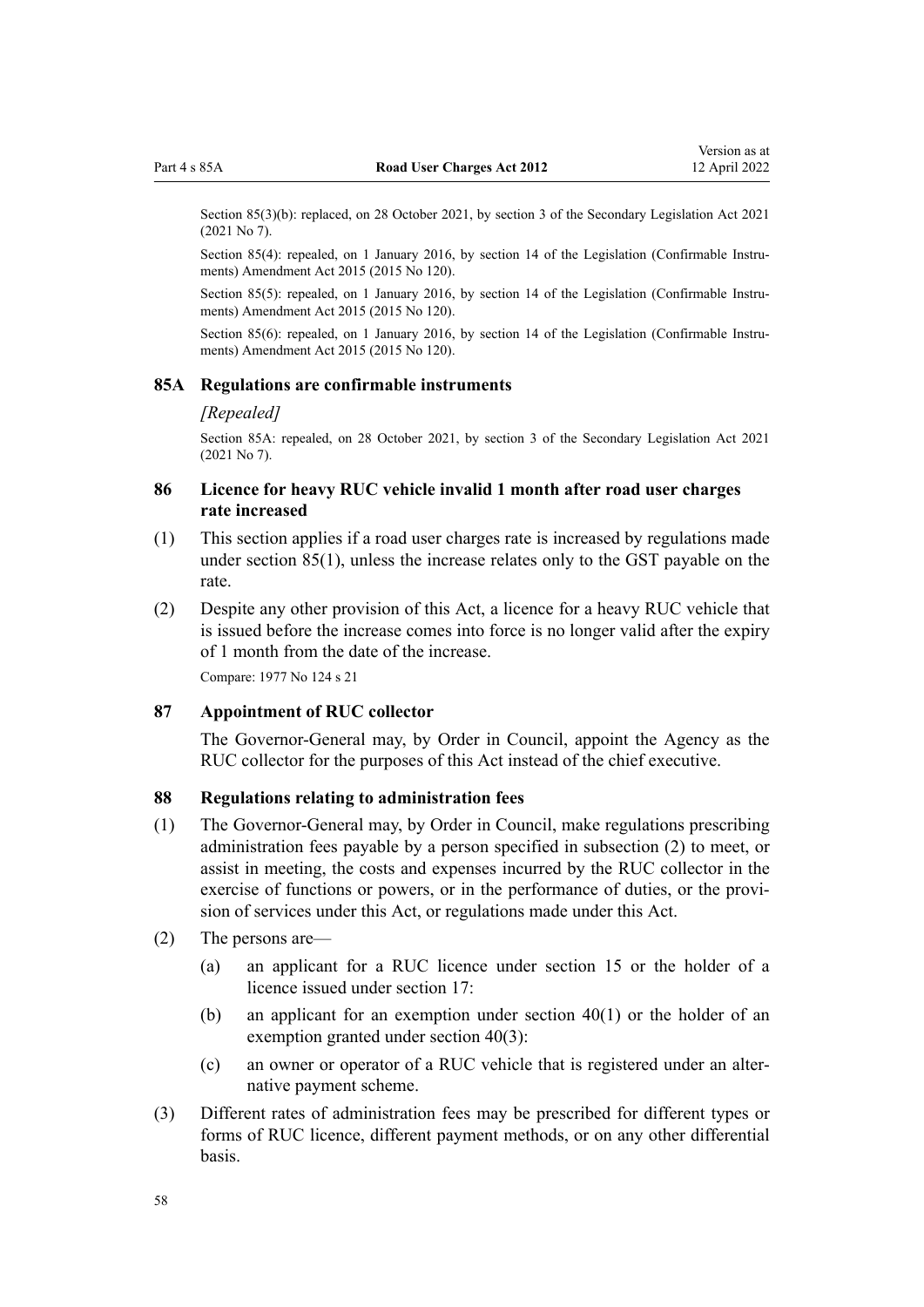(4) Regulations made under subsection (1) may—

Version as at<br>12 April 2022

- (aaa) provide for the fixing of fees (including a means by which they may be calculated and ascertained, or a rate at which they may be calculated or ascertained):
- (aab) provide for the imposition by the person to whom the fees are payable of reasonable charges in connection with the administration of any payment:
- (a) authorise the RUC collector to refund or waive administration fees in any particular case or class of case:
- (b) prescribe the recipient to whom administration fees are payable under this Act.
- (5) However, if there is no prescribed recipient to whom administration fees are to be paid, administration fees must be paid into a Crown bank account.
- (6) Regulations under this section are secondary legislation (*see* [Part 3](http://legislation.govt.nz/pdflink.aspx?id=DLM7298343) of the Legislation Act 2019 for publication requirements).
- (7) If the regulations authorise the RUC collector to refund or waive administra‐ tion fees,—
	- (a) the instrument by which administration fees are refunded or waived is secondary legislation (*see* [Part 3](http://legislation.govt.nz/pdflink.aspx?id=DLM7298343) of the Legislation Act 2019 for publication requirements), unless it applies only to a particular case; and
	- (b) the regulations must contain a statement to that effect.

| Legislation Act 2019 requirements for secondary legislation referred to in subsection (6) |                                                                                                         |                                    |  |
|-------------------------------------------------------------------------------------------|---------------------------------------------------------------------------------------------------------|------------------------------------|--|
| <b>Publication</b>                                                                        | PCO must publish it on the legislation website and notify LA19 s $69(1)(c)$<br>it in the <i>Gazette</i> |                                    |  |
| Presentation                                                                              | The Minister must present it to the House of<br>Representatives                                         | LA19 s 114, Sch 1<br>cl $32(1)(a)$ |  |
| <b>Disallowance</b>                                                                       | It may be disallowed by the House of Representatives                                                    | LA19 ss 115, 116                   |  |
| This note is not part of the Act.                                                         |                                                                                                         |                                    |  |

| Legislation Act 2019 requirements for secondary legislation referred to in subsection (7)(a) |                                                                                                                                                          |                            |
|----------------------------------------------------------------------------------------------|----------------------------------------------------------------------------------------------------------------------------------------------------------|----------------------------|
| <b>Publication</b>                                                                           | See the relevant publication, presentation, and<br>disallowance table in the secondary legislation referred to Sch 1 cl 14<br>in subsection (6)          | LA19 ss 73, 74.            |
| <b>Presentation</b>                                                                          | The Minister must present it to the House of<br>Representatives, unless a transitional exemption applies<br>under Schedule 1 of the Legislation Act 2019 | LA19 s 114, Sch 1<br>cl 32 |
| <b>Disallowance</b>                                                                          | It may be disallowed by the House of Representatives                                                                                                     | LA19 ss 115, 116           |
| This note is not part of the Act.                                                            |                                                                                                                                                          |                            |

Section 88(4)(aaa): inserted, on 11 August 2017, by [section 104\(2\)](http://legislation.govt.nz/pdflink.aspx?id=DLM6960912) of the Land Transport Amendment Act 2017 (2017 No 34).

Section 88(4)(aab): inserted, on 11 August 2017, by [section 104\(2\)](http://legislation.govt.nz/pdflink.aspx?id=DLM6960912) of the Land Transport Amendment Act 2017 (2017 No 34).

Section 88(6): inserted, on 28 October 2021 , by [section 3](http://legislation.govt.nz/pdflink.aspx?id=LMS268932) of the Secondary Legislation Act 2021 (2021 No 7).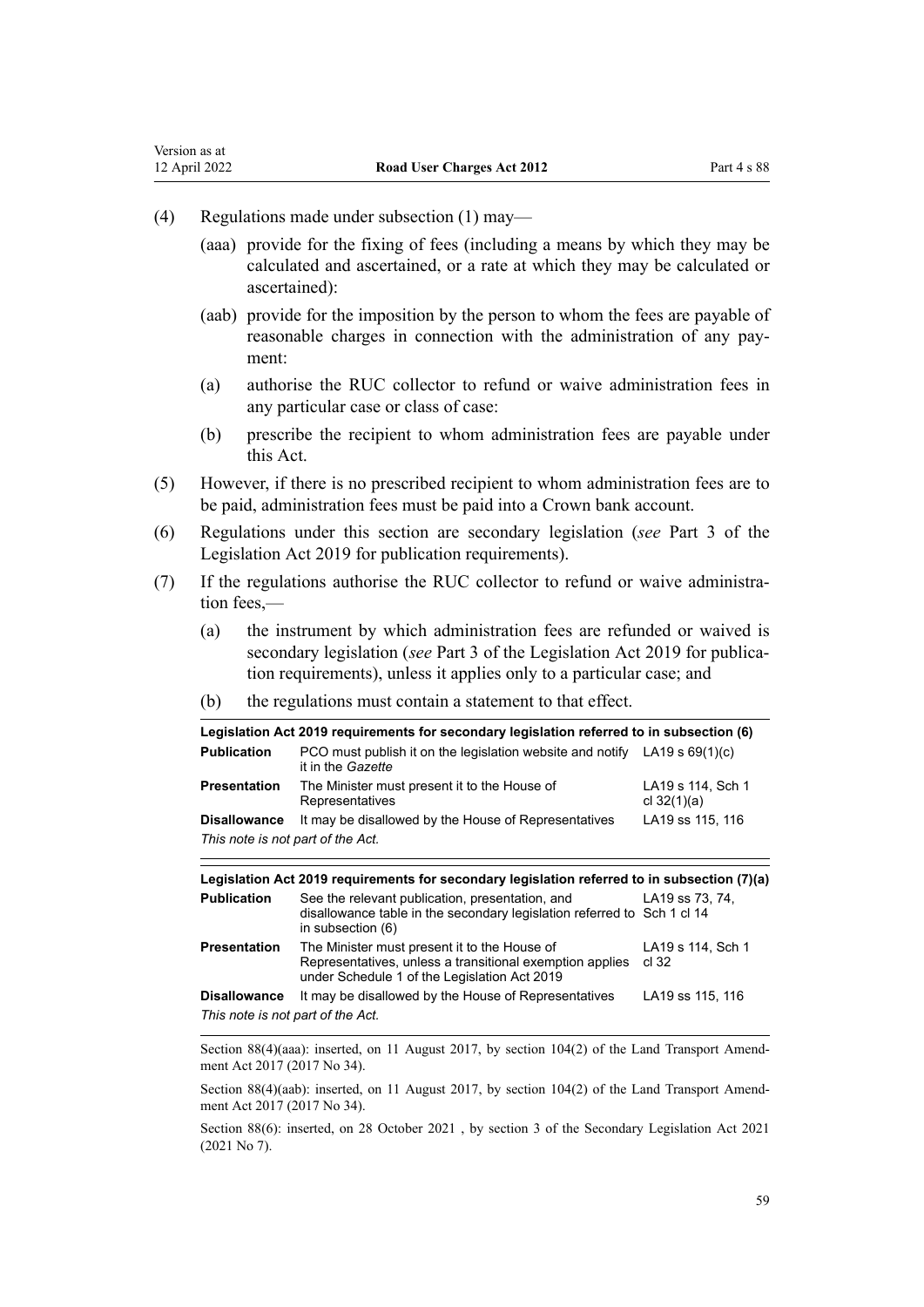<span id="page-59-0"></span>Section 88(7): inserted, on 28 October 2021, by [section 3](http://legislation.govt.nz/pdflink.aspx?id=LMS268932) of the Secondary Legislation Act 2021 (2021 No 7).

# **89 Other regulations**

(1) The Governor-General may, by Order in Council, make regulations for 1 or more of the following purposes:

*RUC vehicle types and RUC weight bands*

(a) prescribing RUC vehicle types for the purposes of this Act and bands of RUC weight for each RUC vehicle type:

*RUC licences*

- (b) specifying the persons who may apply for a licence under [section 15](#page-18-0):
- (c) prescribing the information that must be contained in an application for a RUC licence:
- (d) prescribing the circumstances in which the RUC collector may issue a RUC licence despite the road user charges (or part of the road user charges) payable for the licence not having been paid:
- (e) prescribing the information that must be included on a RUC licence:
- (f) prescribing distance amounts (in kilometres) in which a RUC licence may be sold, including different amounts for different types or forms of licence:

*Display of RUC licence*

(g) specifying requirements for the display or carriage of a licence, includ‐ ing specifying different display or carriage requirements for different classes of RUC vehicle or different types or forms of licence:

*Payments*

- (h) prescribing the methods of payment of road user charges, including different methods of payment for different types or forms of licence:
- (i) prescribing alternative payment schemes for paying road user charges for RUC vehicles issued with an electronic distance recorder, including prescribing different alternative payment schemes for different RUC vehicles:
- (j) specifying forms of evidence of registration under an alternative pay‐ ment scheme for RUC vehicles fitted with an electronic distance recorder:

*Refunds*

(k) prescribing methods for refunding road user charges paid in respect of RUC vehicles fitted with an electronic distance recorder, which may be in addition to or in place of the provisions specified in this Act: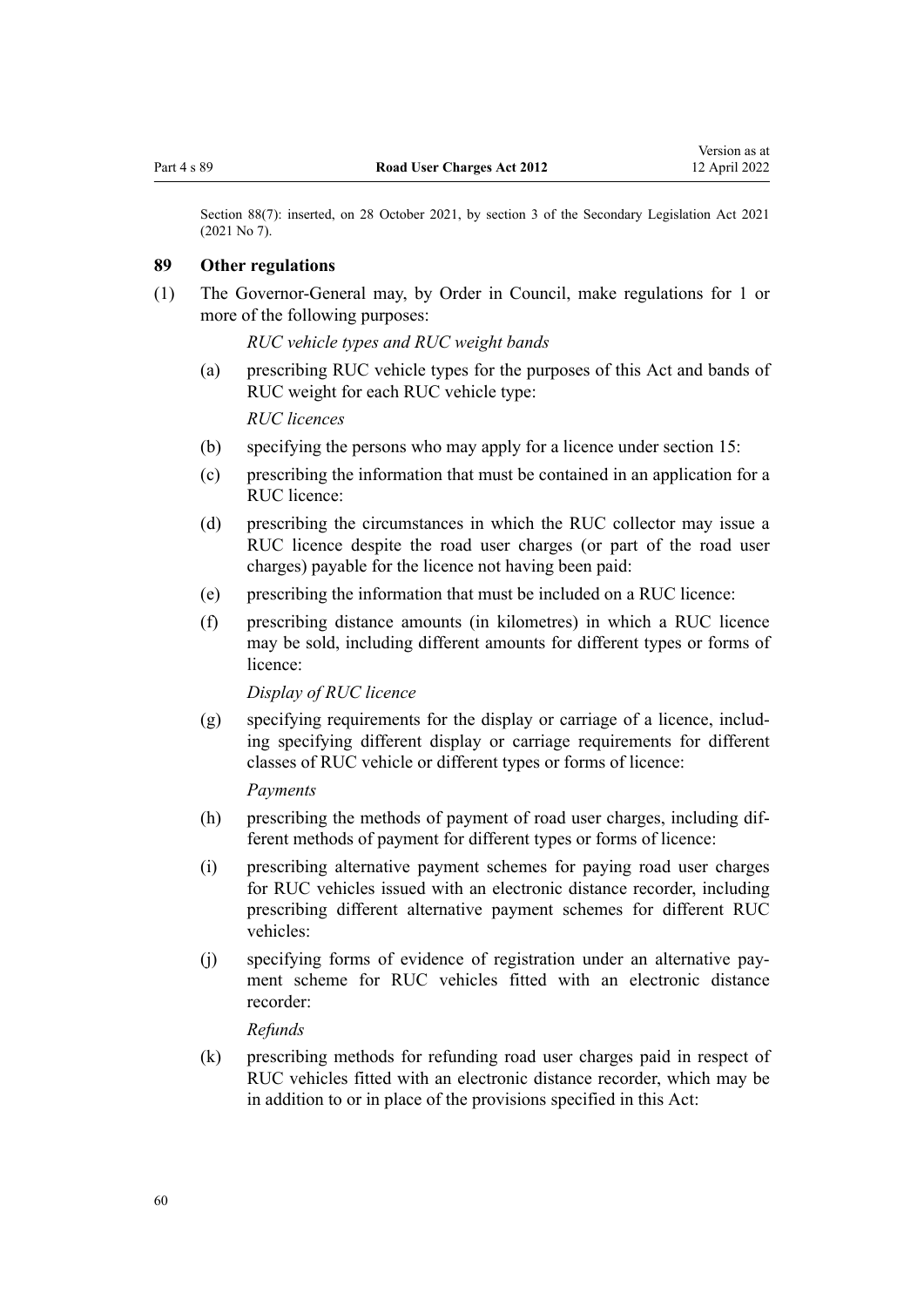#### *Exempt vehicles*

- (l) prescribing or specifying, in relation to exemptions that may be granted under [section 40](#page-30-0),—
	- (i) that an exemption may be granted for any light RUC vehicle or for 1 or more classes of light RUC vehicles as specified in the regulations:
	- (ii) any other criteria that a light RUC vehicle must satisfy in order for the vehicle to qualify for an exemption:
	- (iii) any terms and conditions that apply in respect of an exemption, including the information that the RUC collector may require in order to monitor the ongoing operation of the vehicle under sec[tion 41](#page-31-0):
	- (iv) the information that must be contained in an application for an exemption:
	- (v) the fee payable for an application for an exemption (if any):

#### *Electronic system providers*

(m) regulating the collection, storage, use, or disclosure of information relating to road user charges that is held by an electronic system provider in addition to the provisions specified in this Act:

*Distance recorders*

- (n) prescribing matters in relation to, or specifying requirements for, hubod‐ ometers, electronic distance recorders, odometers, or any other kind of distance recorder approved by the RUC collector, including—
	- (i) prescribing the manner of fitting and maintaining a hubodometer, electronic distance recorder, odometer, or other kind of distance recorder:
	- (ii) regulating the replacement of a hubodometer, electronic distance recorder, odometer, or other kind of distance recorder:
	- (iii) prohibiting or restricting certain actions in respect of a hubodome‐ ter, electronic distance recorder, odometer, or other kind of dis‐ tance recorder:
	- (iv) prescribing permissible forms of modification or repair of a dis‐ tance recorder:

### *Information down-loaded from vehicle management system*

(o) regulating the management of information down-loaded and retained by the RUC collector from a vehicle management system under [section 63:](#page-47-0)

*Infringement offences*

(p) prescribing infringement offences for the purposes of this Act: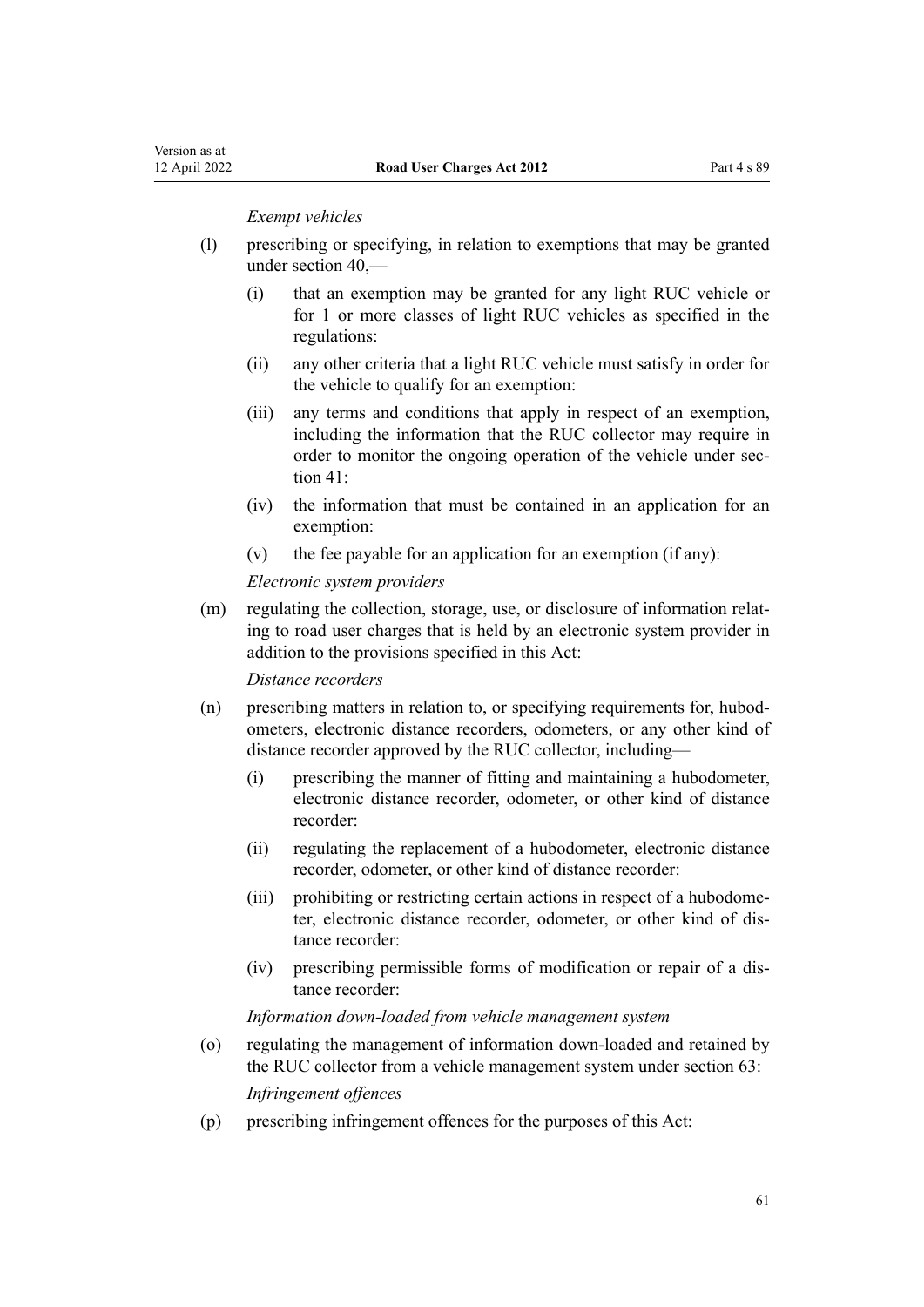- (q) setting the infringement fee payable for an infringement offence, which—
	- (i) for an offence against [section 10\(2\)](#page-15-0) involving a heavy RUC vehicle, may not exceed \$3,000; and
	- (ii) for any other infringement offence, may not exceed—
		- (A) \$1,000 in the case of an individual; or
		- (B) \$2,000 in the case of a body corporate:

*General*

- (r) providing for any other matters contemplated by this Act, necessary for its administration, or necessary for giving it full effect.
- (2) Regulations under this section are secondary legislation (*see* [Part 3](http://legislation.govt.nz/pdflink.aspx?id=DLM7298343) of the Legislation Act 2019 for publication requirements).

Compare: 1977 No 124 [s 24](http://legislation.govt.nz/pdflink.aspx?id=DLM19667)

| Legislation Act 2019 requirements for secondary legislation made under this section |                                                                                                         |                                    |  |
|-------------------------------------------------------------------------------------|---------------------------------------------------------------------------------------------------------|------------------------------------|--|
| <b>Publication</b>                                                                  | PCO must publish it on the legislation website and notify LA19 s $69(1)(c)$<br>it in the <i>Gazette</i> |                                    |  |
| <b>Presentation</b>                                                                 | The Minister must present it to the House of<br>Representatives                                         | LA19 s 114, Sch 1<br>cl $32(1)(a)$ |  |
| <b>Disallowance</b>                                                                 | It may be disallowed by the House of Representatives                                                    | LA19 ss 115, 116                   |  |
| This note is not part of the Act.                                                   |                                                                                                         |                                    |  |

Section 89(1)(g): amended, on 23 April 2014, by [section 14\(1\)\(a\)](http://legislation.govt.nz/pdflink.aspx?id=DLM6040521) of the Road User Charges Amendment Act 2014 (2014 No 23).

Section 89(1)(g): amended, on 23 April 2014, by [section 14\(1\)\(b\)](http://legislation.govt.nz/pdflink.aspx?id=DLM6040521) of the Road User Charges Amendment Act 2014 (2014 No 23).

Section 89(1)(l)(i): replaced, on 23 April 2014, by [section 14\(2\)](http://legislation.govt.nz/pdflink.aspx?id=DLM6040521) of the Road User Charges Amendment Act 2014 (2014 No 23).

Section 89(2): inserted, on 28 October 2021, by [section 3](http://legislation.govt.nz/pdflink.aspx?id=LMS268932) of the Secondary Legislation Act 2021 (2021 No 7).

# **90 Transitional regulations**

- (1) The Governor-General may, by Order in Council, make regulations—
	- (a) prescribing transitional and savings provisions concerning the com‐ mencement of this Act, which may be in addition to or in place of the provisions of this Act:
	- (b) providing that, subject to any conditions that may be specified in the regulations, during a specified transitional period,—
		- (i) specified provisions of this Act (including definitions) do not apply:
		- (ii) specified terms have the meaning given to them by the regulations:
		- (iii) specified provisions repealed or amended or revoked by this Act are to continue to apply: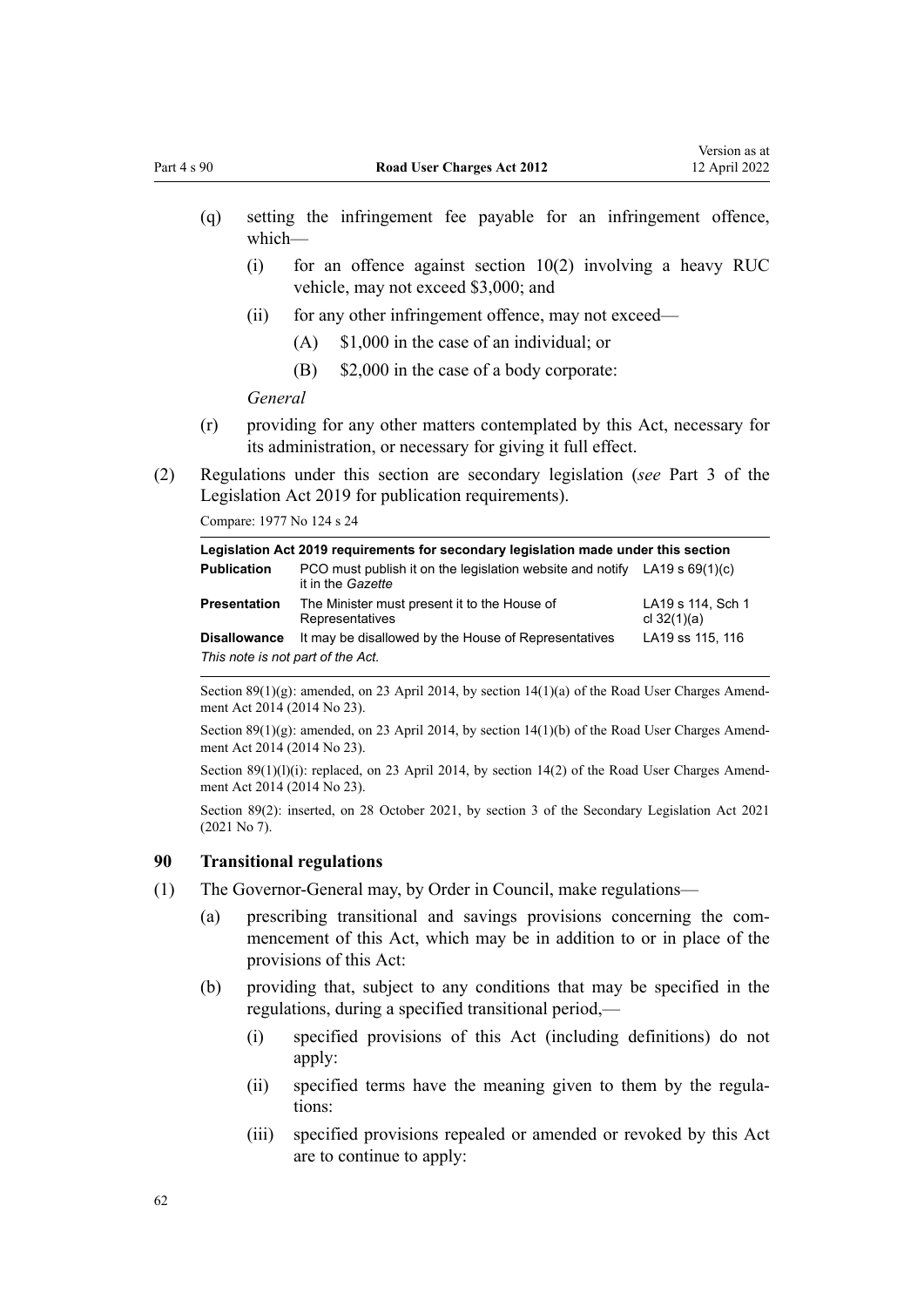- (c) providing for any other matters necessary for facilitating or ensuring an orderly transition from the provisions of the former Act to the provisions of this Act.
- (2) No regulations made under this section may be made, or continue in force, later than 1 year after the date on which this section comes into force.

# *RUC collector specifying rates of road user charges*

Heading: inserted, on 23 April 2014, by [section 15](http://legislation.govt.nz/pdflink.aspx?id=DLM6040522) of the Road User Charges Amendment Act 2014 (2014 No 23).

## **90A RUC collector may, in certain cases, specify rate of road user charges**

- (1) This section applies if—
	- (a) a vehicle is a RUC vehicle or combination vehicle; and
	- (b) the vehicle or combination vehicle requires a licence; and
	- (c) in the rates of road user charges specified in regulations under section 85, there is no rate that applies to the vehicle or combination vehicle.
- (2) The RUC collector may, by notice, specify a RUC vehicle type and rate of road user charge payable in respect of the class of RUC vehicle that includes that vehicle.
- (3) In specifying a rate of road user charge under subsection (2), the RUC collector must use the same methodology as used for the rates of road user charges specified in regulations made under [section 85.](#page-56-0)
- (4) A notice under subsection (2) is secondary legislation (*see* [Part 3](http://legislation.govt.nz/pdflink.aspx?id=DLM7298343) of the Legis‐ lation Act 2019 for publication requirements).

| Legislation Act 2019 requirements for secondary legislation made under this section |                                                                                                                                                                            |                                          |  |
|-------------------------------------------------------------------------------------|----------------------------------------------------------------------------------------------------------------------------------------------------------------------------|------------------------------------------|--|
| <b>Publication</b>                                                                  | The maker must notify it in the Gazette                                                                                                                                    | LA19 ss 73, 74 $(1)(a)$ ,<br>Sch 1 cl 14 |  |
| <b>Presentation</b>                                                                 | It is not required to be presented to the House of<br>Representatives because a transitional exemption applies cl 32(1)(a)<br>under Schedule 1 of the Legislation Act 2019 | LA19 s 114, Sch 1                        |  |
| <b>Disallowance</b><br>This note is not part of the Act.                            | It may be disallowed by the House of Representatives                                                                                                                       | LA19 ss 115, 116                         |  |

Section 90A: inserted, on 23 April 2014, by [section 15](http://legislation.govt.nz/pdflink.aspx?id=DLM6040522) of the Road User Charges Amendment Act 2014 (2014 No 23).

Section 90A(2): amended, on 28 October 2021, by [section 3](http://legislation.govt.nz/pdflink.aspx?id=LMS268932) of the Secondary Legislation Act 2021 (2021 No 7).

Section 90A(4): replaced, on 28 October 2021, by [section 3](http://legislation.govt.nz/pdflink.aspx?id=LMS268932) of the Secondary Legislation Act 2021 (2021 No 7).

# **90B RUC collector to issue assessment for vehicles in respect of which rate specified under section 90A**

(1) After specifying a rate of road user charge under section 90A, the RUC col‐ lector must issue to the owner or operator of the vehicle or combination vehicle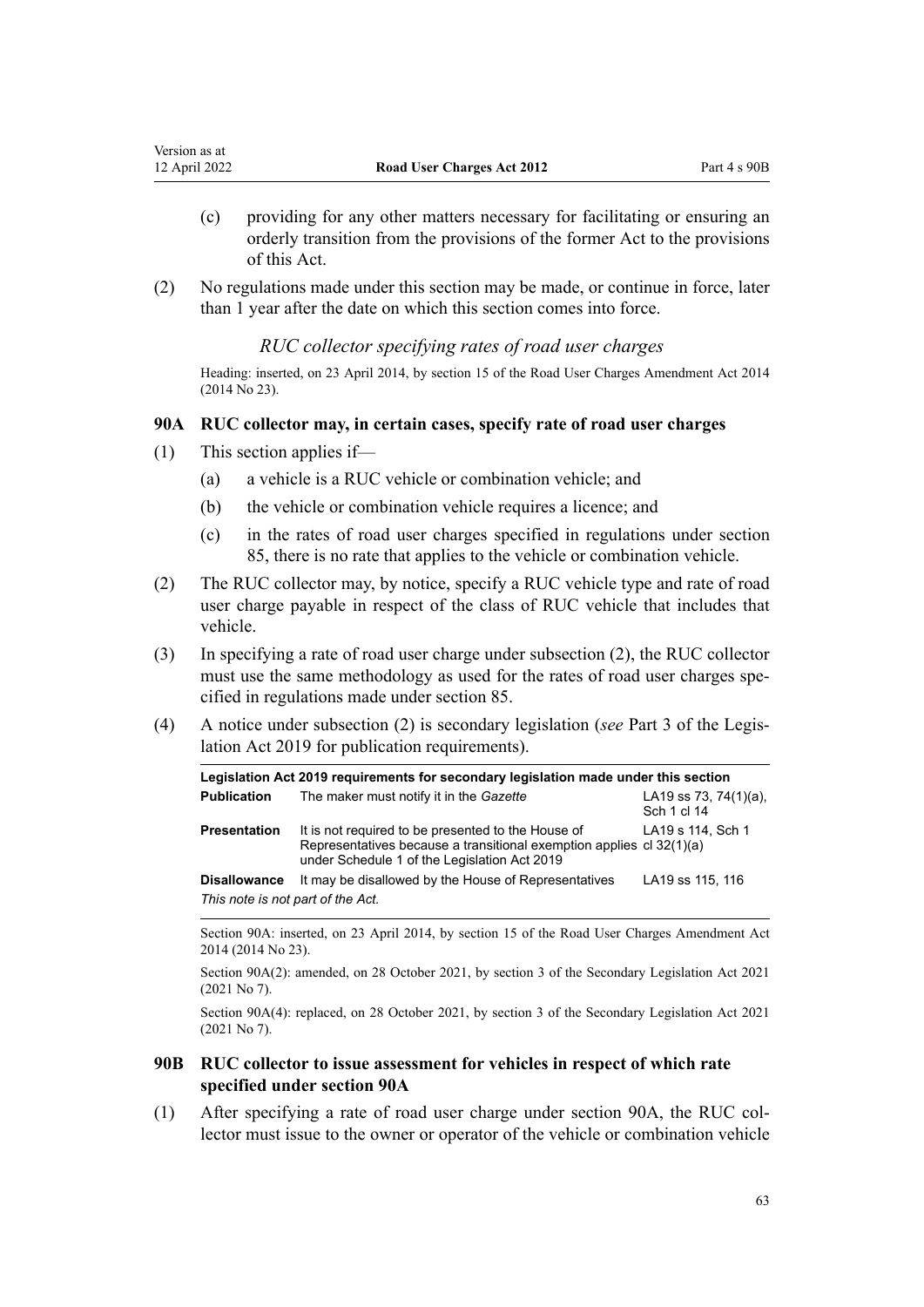<span id="page-63-0"></span>concerned an assessment of the amount of road user charges payable (including GST payable in respect of those charges).

(2) The provisions of this Act apply, with any necessary modifications, to an assessment issued under this section as if it were an assessment issued under section  $53(1)$ .

Section 90B: inserted, on 23 April 2014, by [section 15](http://legislation.govt.nz/pdflink.aspx?id=DLM6040522) of the Road User Charges Amendment Act 2014 (2014 No 23).

# *Delegations*

# **91 Chief executive may delegate functions, duties, or powers to person outside Ministry**

- (1) This section applies if the chief executive is exercising the functions, duties, or powers of the RUC collector under this Act.
- (2) The chief executive may, with the written consent of the Minister, delegate any of the chief executive's functions, duties, or powers as the RUC collector to a person who is not an employee of the Ministry.
- (3) Despite subsection (2), the chief executive may, without the written consent of the Minister, delegate any of the chief executive's functions, duties, or powers as the RUC collector to—
	- (a) the Agency; or
	- (b) any person or class of persons employed in the State services.
- (4) A delegation under subsection (2) or (3) may be—
	- (a) made on any terms and conditions that the chief executive thinks fit; and
	- (b) made to—
		- (i) a specified person or class of persons; or
		- (ii) the holder or holders for the time being of a specified office or specified class of offices; and
	- (c) for a specific period or an indefinite period; and
	- (d) revoked at any time by notice to the delegate.
- (5) A person or class of persons, or the holder or holders for the time being of a specified office or class of offices, to whom any functions, duties, or powers are delegated under this section may perform those functions and duties, or exercise those powers, in the same manner and with the same effect as if they had been imposed or conferred on that person directly by this Act and not by delegation.

Compare: 1977 No 124 [s 23D\(1\), \(2\)–\(4\), \(6\)](http://legislation.govt.nz/pdflink.aspx?id=DLM19662)

# **92 Further provisions relating to delegation**

(1) A person to whom any functions, duties, or powers are delegated under section  $91(2)$  may,—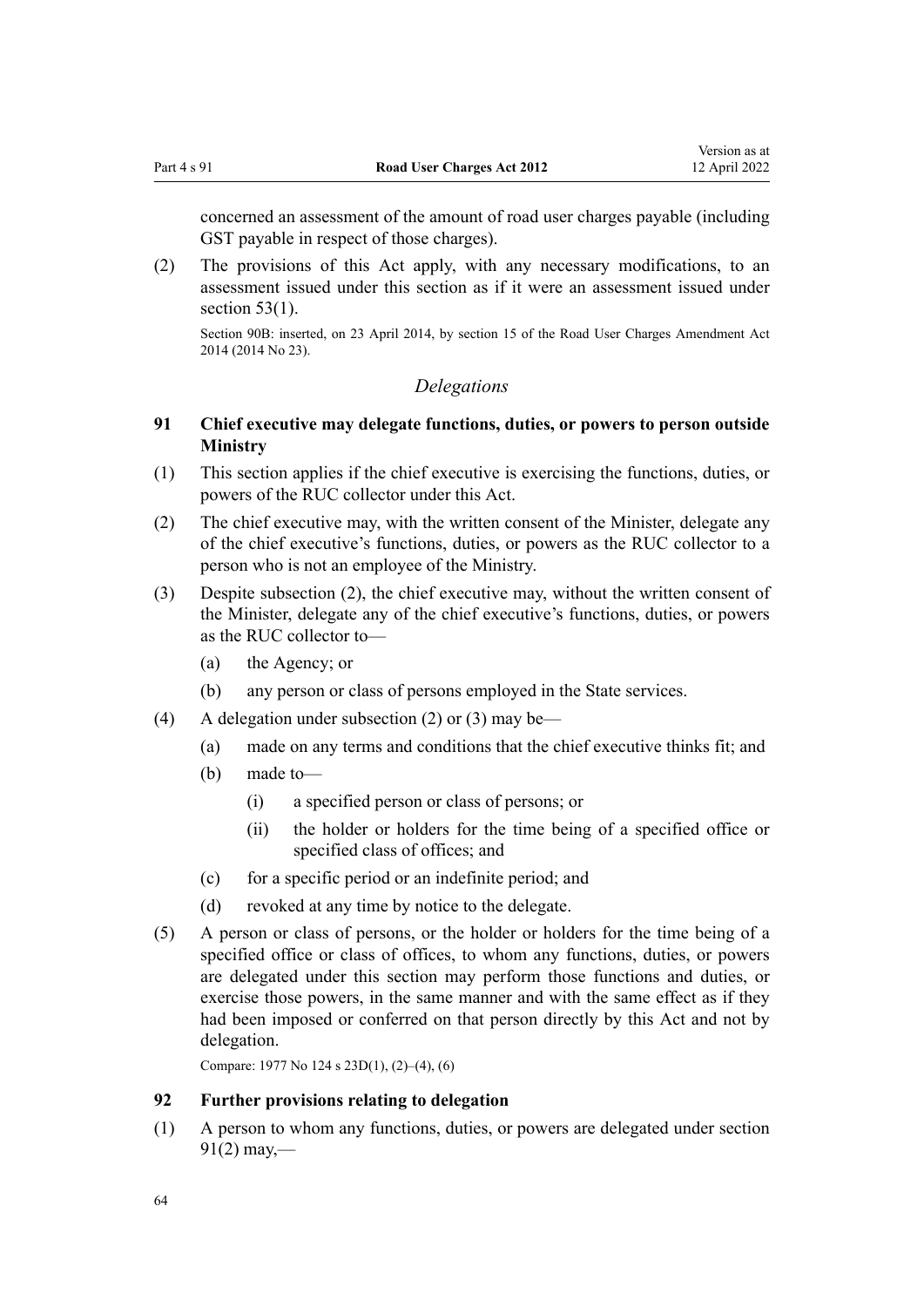- <span id="page-64-0"></span>(a) with the written consent of the chief executive, delegate to any person employed within the State services those functions, duties, or powers of the RUC collector approved by the chief executive:
- (b) with the written consent of the Minister, delegate to any other person those functions, duties, or powers of the RUC collector approved by the Minister.
- (2) A delegation under [section 91](#page-63-0) does not affect—
	- (a) the performance of any function or duty, or the exercise of any power, by the chief executive as the RUC collector; or
	- (b) the responsibility of the chief executive for the actions of a person acting under the delegation.
- (3) A person purporting to act under any delegation under [section 91](#page-63-0) must, if reasonably requested to do so, produce evidence of the person's authority to act under the delegation.

Compare: 1977 No 124 [s 23D\(2A\), \(7\)](http://legislation.govt.nz/pdflink.aspx?id=DLM19662)

## *Notice requirements*

### **93 Notice requirements**

- (1) [Part 1](#page-69-0) of Schedule 2 applies to a notice given under this Act by the RUC col‐ lector.
- (2) [Part 2](#page-70-0) of Schedule 2 applies to a notice given under this Act to the RUC col‐ lector.

Subpart 3—Consequential amendments, repeal and revocation, and transitional and savings provisions

# **94 Consequential amendments to other enactments**

The enactments listed in [Schedule 3](#page-71-0) are consequentially amended in the manner indicated in that schedule.

# **95 Repeal and revocation**

- (1) The [Road User Charges Act 1977](http://legislation.govt.nz/pdflink.aspx?id=DLM18599) (1977 No 124) is repealed.
- (2) The [Road User Charges Regulations 1978](http://legislation.govt.nz/pdflink.aspx?id=DLM61045) (SR 1978/30) are revoked.

## *Transitional and savings provisions*

# **96 Transitional and savings provisions relating to licences issued under former Act**

(1) On and from the commencement of [section 17](#page-19-0) of this Act, a distance licence issued for a light RUC vehicle under [section 10](http://legislation.govt.nz/pdflink.aspx?id=DLM19126) of the former Act and in force immediately before that commencement must be treated as if it were issued under section 17.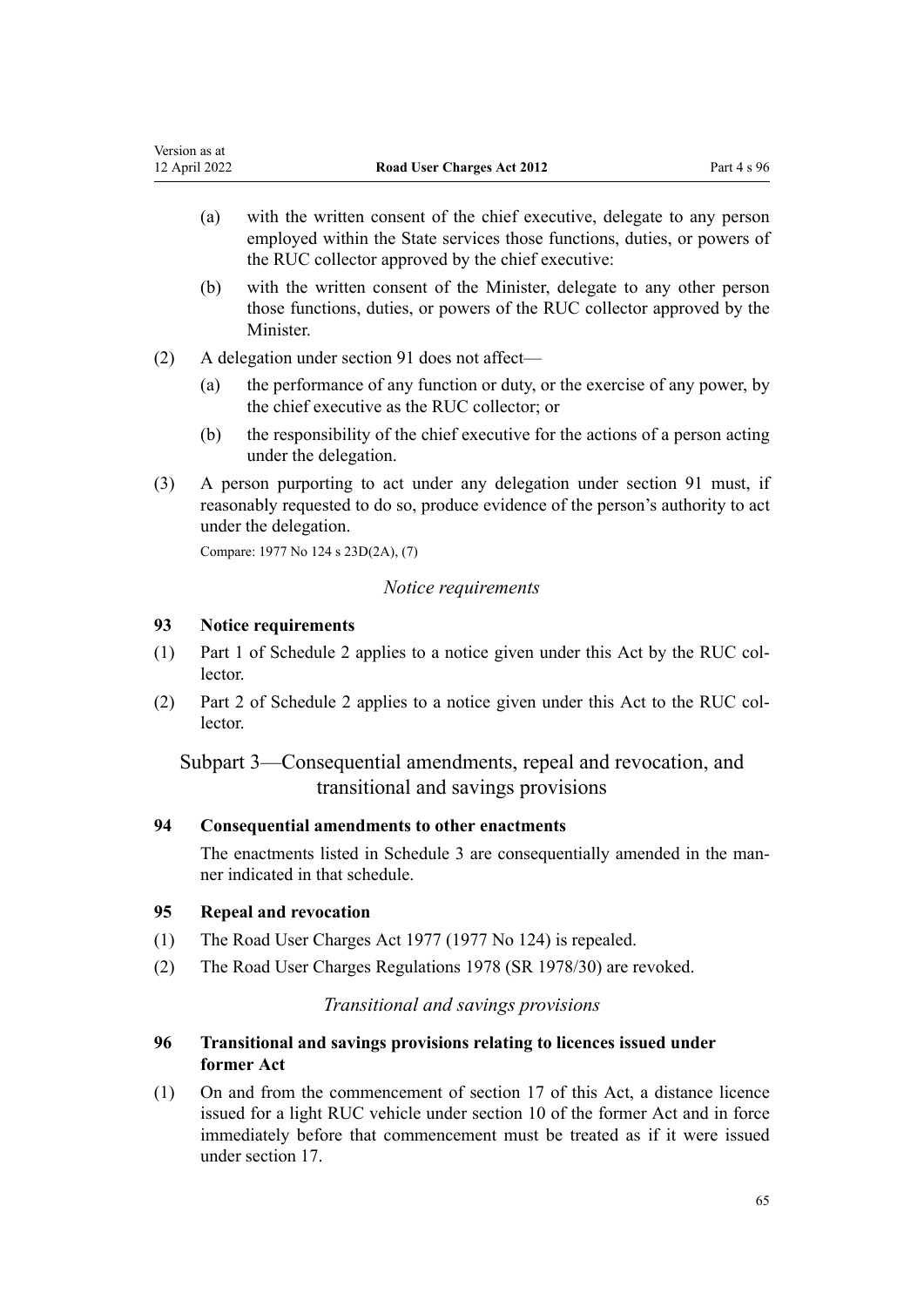- (2) On and from the commencement of [section 17](#page-19-0) of this Act, a distance licence issued for a heavy RUC vehicle under [section 10](http://legislation.govt.nz/pdflink.aspx?id=DLM19126) of the former Act and in force immediately before that commencement—
	- (a) continues in force for 1 month after that commencement; and
	- (b) must be treated as if it were issued under [section 17.](#page-19-0)
- (3) On and from the commencement of [section 17](#page-19-0) of this Act, an authorisation granted to a person to issue a licence under [section 10\(3\)](http://legislation.govt.nz/pdflink.aspx?id=DLM19126) of the former Act and in force immediately before that commencement must be treated as if it were granted under [section 17.](#page-19-0)
- (4) If, after the commencement of [section 53](#page-41-0) of this Act, a distance recorder for a RUC vehicle is reading in excess of the maximum reading specified on the dis‐ tance licence for the vehicle, an assessment may be issued by the RUC collector under section 53(1) for any portion of the unpaid road user charges that were incurred under the former Act in respect of the vehicle as if all of the unpaid road user charges had been incurred under this Act.

# **97 Transitional and savings provisions relating to electronic distance recorders and hubodometers approved under former Act**

- (1) On and from the commencement of [section 43](#page-35-0) of this Act, an electronic dis‐ tance recorder approved under [regulation 6A](http://legislation.govt.nz/pdflink.aspx?id=DLM61080) of the Road User Charges Regulations 1978 and in use immediately before that commencement must be treated as if it were an electronic distance recorder provided by an electronic system provider under [section 43.](#page-35-0)
- (2) On and from the commencement of [section 48](#page-38-0) of this Act, a hubodometer manufactured under a brand name specified in the definition of hubodometer in [regulation 2](http://legislation.govt.nz/pdflink.aspx?id=DLM61050) of the Road User Charges Regulations 1978 and in use immedi‐ ately before that commencement must be treated as if it were approved by the RUC collector under section 48.

# **98 Other transitional and savings provisions**

- (1) Any road user charges that are assessable or payable under the former Act in relation to the period of 6 years immediately before the commencement of [Part](#page-41-0) [3](#page-41-0) of this Act must, despite the repeal of the former Act, be treated as remaining in force and proceedings for the recovery of those road user charges may be enforced, continued, or completed as if this Act had not been passed.
- (2) An inquiry commenced under [section 18A](http://legislation.govt.nz/pdflink.aspx?id=DLM19170) of the former Act that is pending or in progress immediately before the repeal of that section by this Act may be continued or completed (as the case may be) as if this Act had not been passed.
- (3) An assessment for any unpaid road user charges made under [section 18C](http://legislation.govt.nz/pdflink.aspx?id=DLM19177) or [18D](http://legislation.govt.nz/pdflink.aspx?id=DLM19180) of the former Act must, despite the repeal of those provisions, be treated as remaining in force and proceedings for the recovery of those road user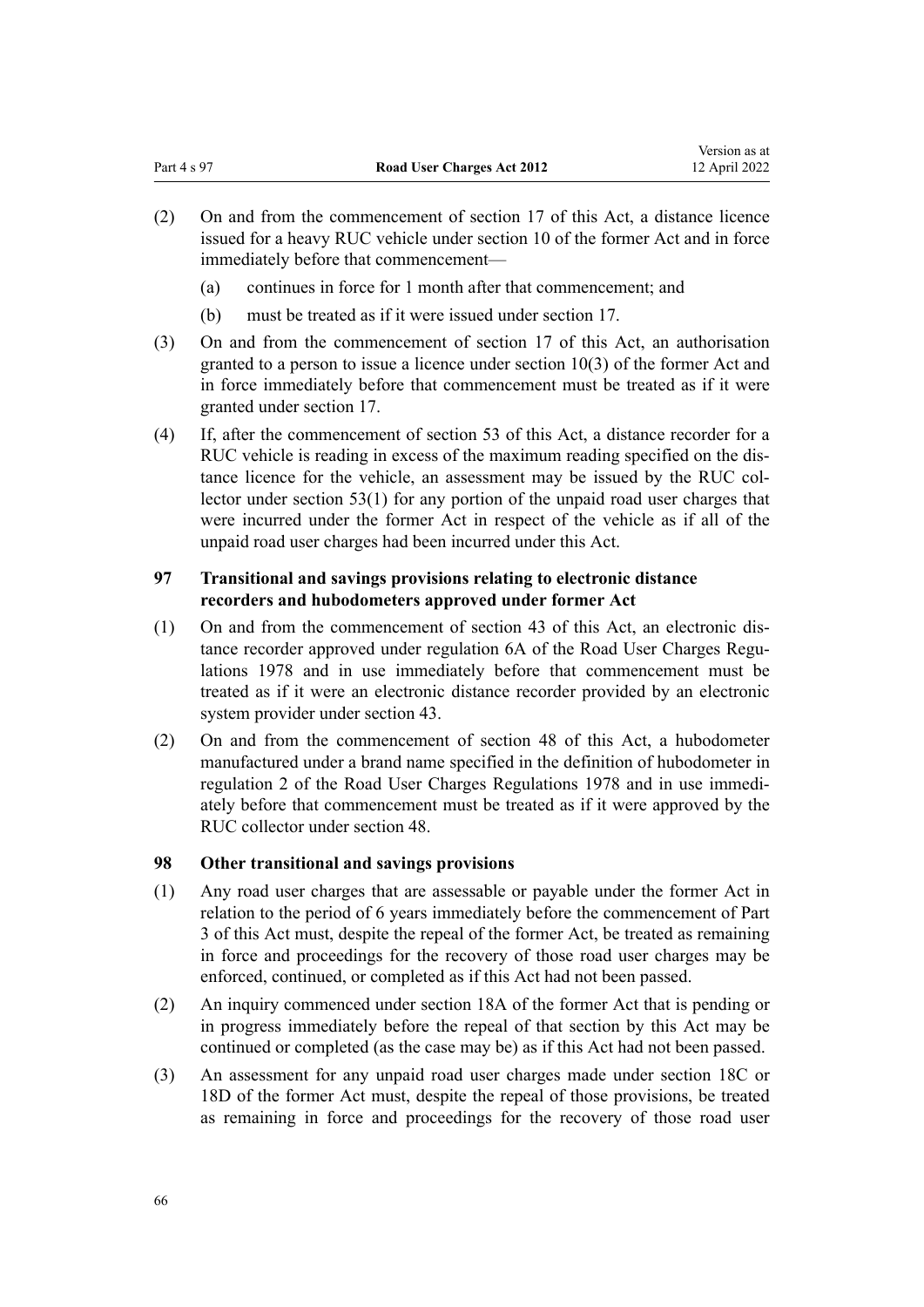charges may be enforced, continued, or completed in accordance with those provisions, as if this Act had not been passed.

(4) All proceedings in respect of an offence committed or alleged to have been committed under the former Act may, despite the repeal of those provisions, be enforced, continued, or completed (as the case may be) as if this Act had not been passed.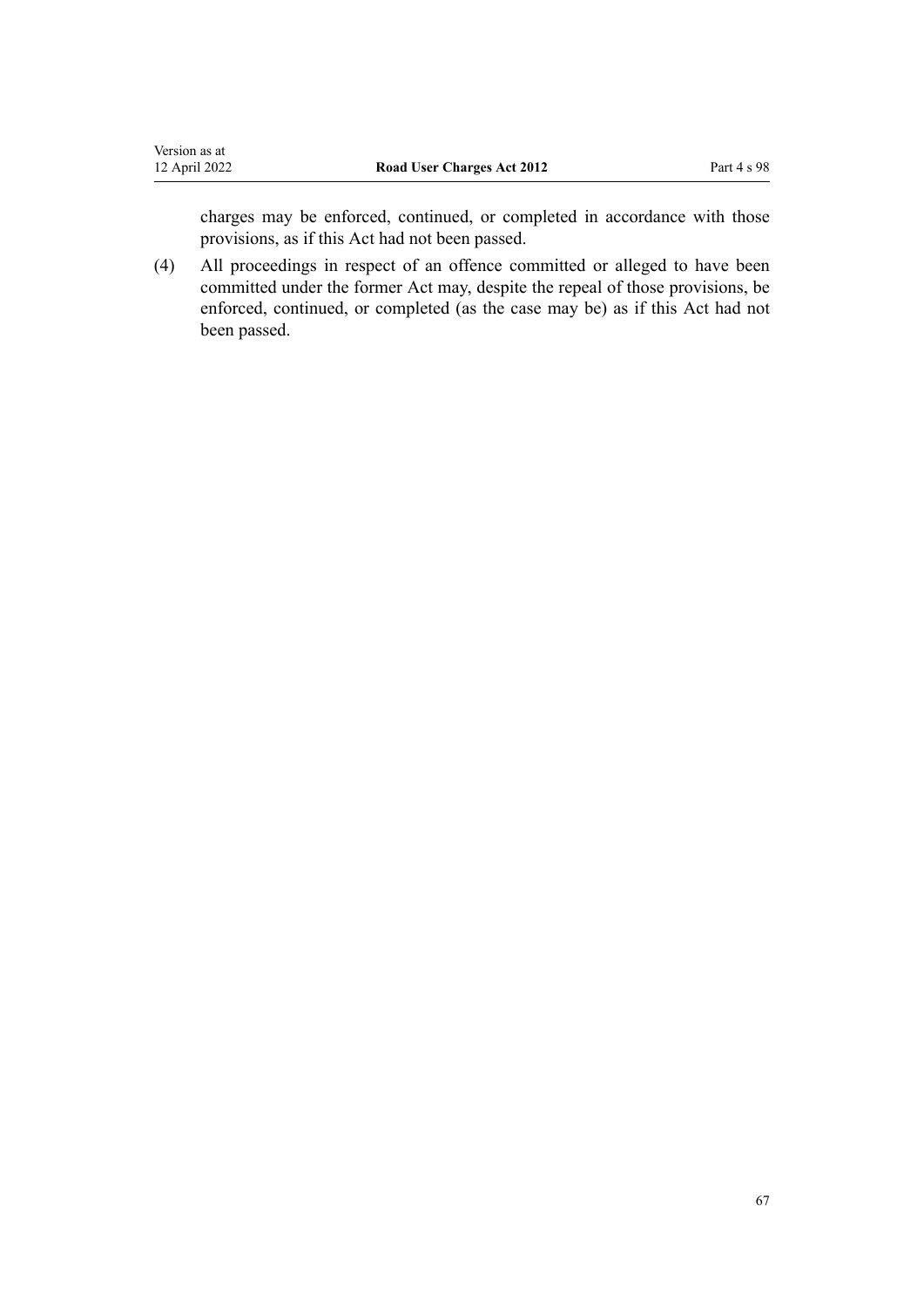# **Schedule 1**

# <span id="page-67-0"></span>**Duties relating to management of RUC information by electronic system providers**

[s 45\(3\)](#page-37-0)

# **1 Duties of electronic system providers relating to collection of RUC information**

- (1) An electronic system provider must collect and store RUC information.
- (2) An electronic system provider must—
	- (a) clearly identify the RUC information it collects; and
	- (b) keep the RUC information separate from other commercial information.
- (3) In this clause, **other commercial information** means information relating to any telematics services or location-based services, including associated com‐ munication services that are provided to the transport operator by an electronic system provider that are not road user charges services.

# **2 Duties of electronic system provider relating to use and disclosure of RUC information**

- (1) An electronic system provider must not use or disclose RUC information col‐ lected under clause 1 except as required or authorised by or under this Act or any other enactment.
- (2) An electronic system provider must take reasonable steps to ensure that the RUC information it collects is protected against unauthorised access or use, misuse, loss, modification, or unauthorised disclosure.
- (3) An electronic system provider must on request from a transport operator dis‐ close RUC information relating to the transport operator to that transport oper‐ ator.
- (4) Subclause (3) is subject to section  $44(3)$  (which provides that an electronic system provider must not disclose that it has made a report to the RUC collector as required by that section).

#### **3 Disclosure of RUC information to RUC collector**

- (1) An electronic system provider must, on request and on the receipt of payment of a reasonable fee by the RUC collector, supply to the RUC collector any spe‐ cified traffic or transport information required by the RUC collector for trans‐ port network planning purposes.
- (2) The information supplied under subclause (1) must—
	- (a) be in a form approved by the RUC collector; and
	- (b) be supplied only in aggregate form and in a way that does not identify any specific transport operator or electronic system provider.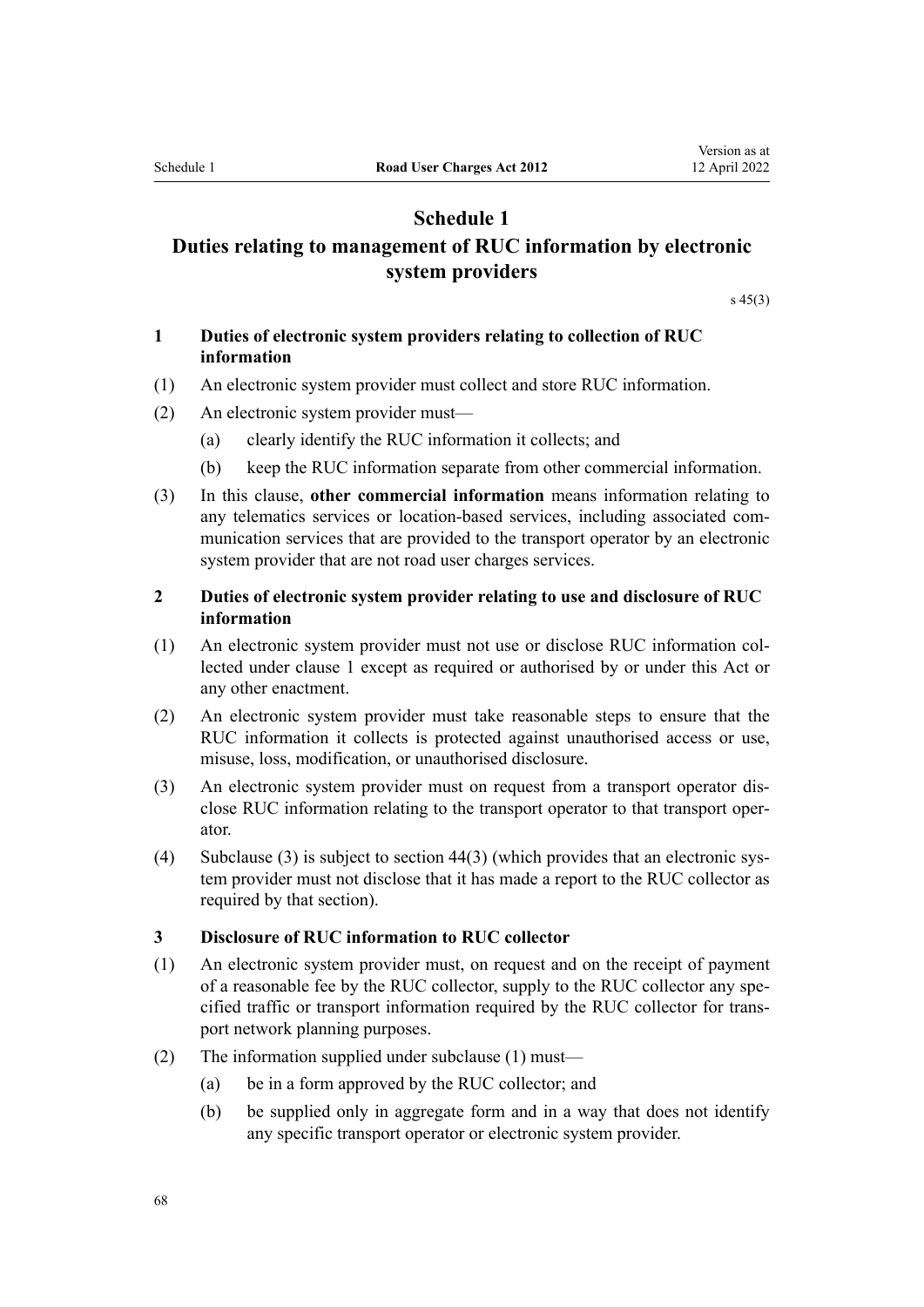# **4 Policy relating to management of RUC information**

- (1) An electronic system provider must prepare, and make publicly available, a document that sets out its policies on the management of RUC information.
- (2) An electronic system provider must include in its contract of service with a transport operator details of the policy referred to in subclause (1).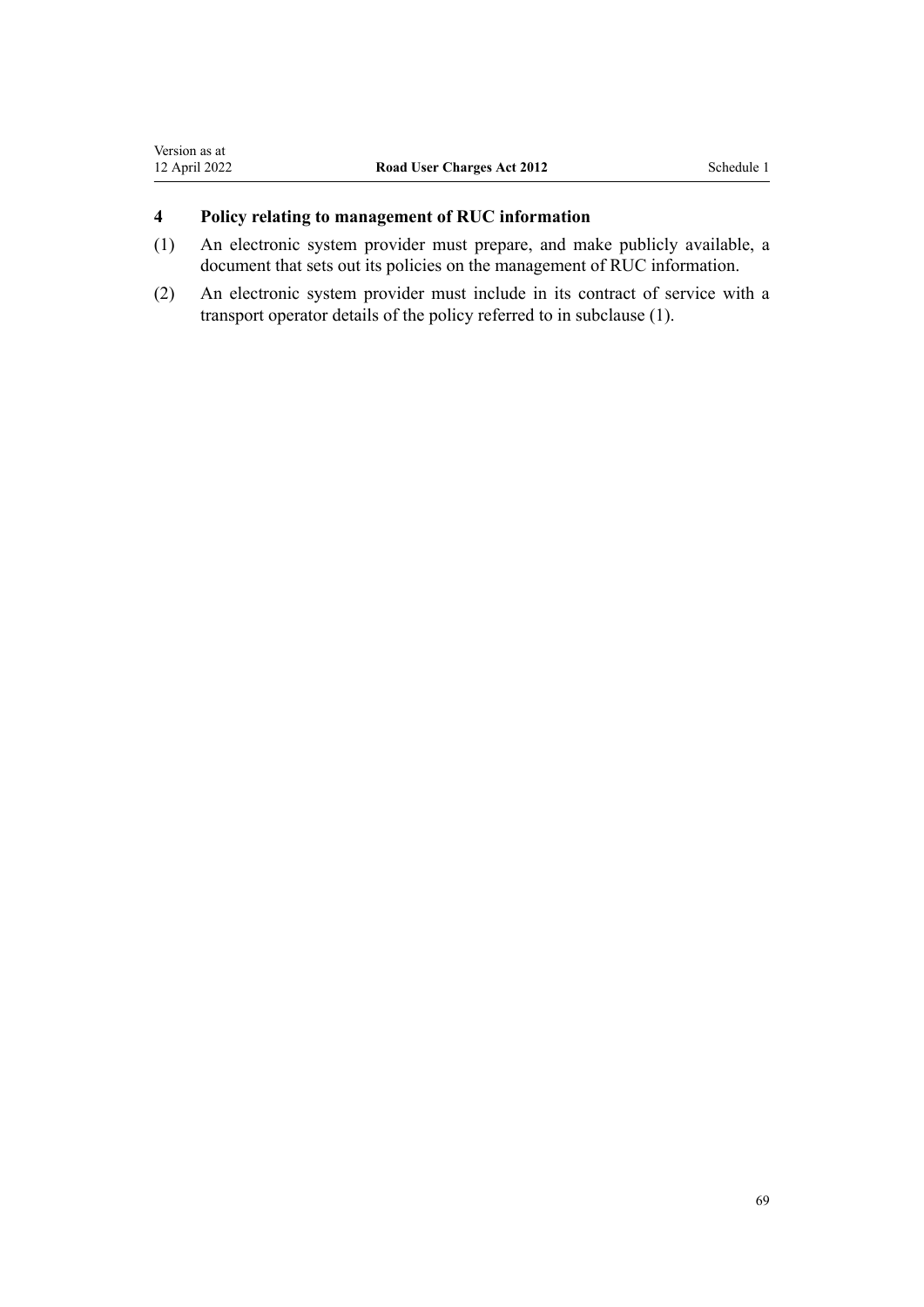# **Schedule 2 Notice requirements**

[s 93](#page-64-0)

# **Part 1 Notice given by RUC collector**

# <span id="page-69-0"></span>**1 Notice given by RUC collector**

- (1) This clause applies if this Act requires the RUC collector to give a notice to a person.
- (2) The notice must be in writing and may be given—
	- (a) to either—
		- (i) the person; or
		- (ii) a representative authorised to act on behalf of the person; and
	- (b) using one of the methods specified in subclause (3).

# (3) The methods are—

- (a) by personal delivery to a person that is not a body corporate:
- (b) by personal delivery to a person that is a body corporate, if the personal delivery is made to the person's office during working hours:
- (c) by an electronic means of communication to the person, if the RUC col‐ lector complies with [Part 4](http://legislation.govt.nz/pdflink.aspx?id=DLM6844429) of the Contract and Commercial Law Act 2017:
- (d) by post—
	- (i) to the street address of the person's usual or last known place of residence; or
	- (ii) to the street address of any of the person's usual or last known places of business; or
	- (iii) to any other address, if the addressee has notified the RUC collector that the person accepts notices at that address.
- (4) For the purposes of subclause  $(3)(d)$ , a notice given by post is treated as having been given at the time the notice would have been delivered in the ordinary course of the post.

Schedule 2 clause  $1(3)(c)$ : amended, on 1 September 2017, by [section 347](http://legislation.govt.nz/pdflink.aspx?id=DLM6844761) of the Contract and Commercial Law Act 2017 (2017 No 5).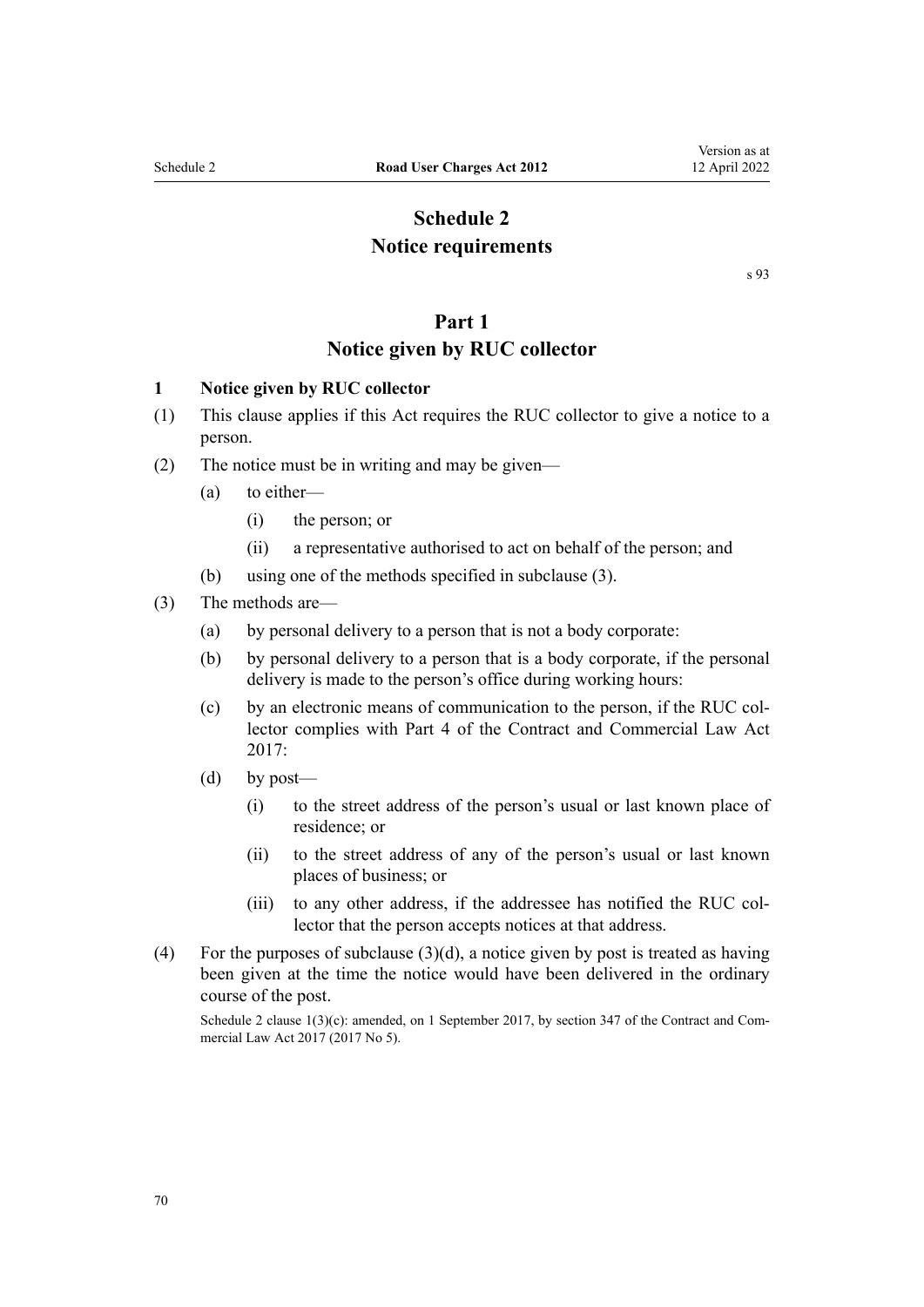# **Part 2 Notice given to RUC collector**

### <span id="page-70-0"></span>**2 Notice given to RUC collector**

- (1) This clause applies if this Act requires a person to give a notice to the RUC collector.
- (2) The notice must be in writing and sent—
	- (a) to an address designated by the RUC collector by notice in the *Gazette*; and
	- (b) using one of the methods specified in subclause (3).
- (3) The methods are—
	- (a) by personal delivery, if the delivery is made during working hours; or
	- (b) by electronic means of communication, if the person complies with [Part](http://legislation.govt.nz/pdflink.aspx?id=DLM6844429) [4](http://legislation.govt.nz/pdflink.aspx?id=DLM6844429) of the Contract and Commercial Law Act 2017; or
	- (c) by post to the street address or post office box number for the office.
- (4) For the purposes of subclause  $(3)(c)$ , a notice given by post is treated as having been given at the time the notice would have been delivered in the ordinary course of the post.

Schedule 2 clause 2(3)(b): amended, on 1 September 2017, by [section 347](http://legislation.govt.nz/pdflink.aspx?id=DLM6844761) of the Contract and Commercial Law Act 2017 (2017 No 5).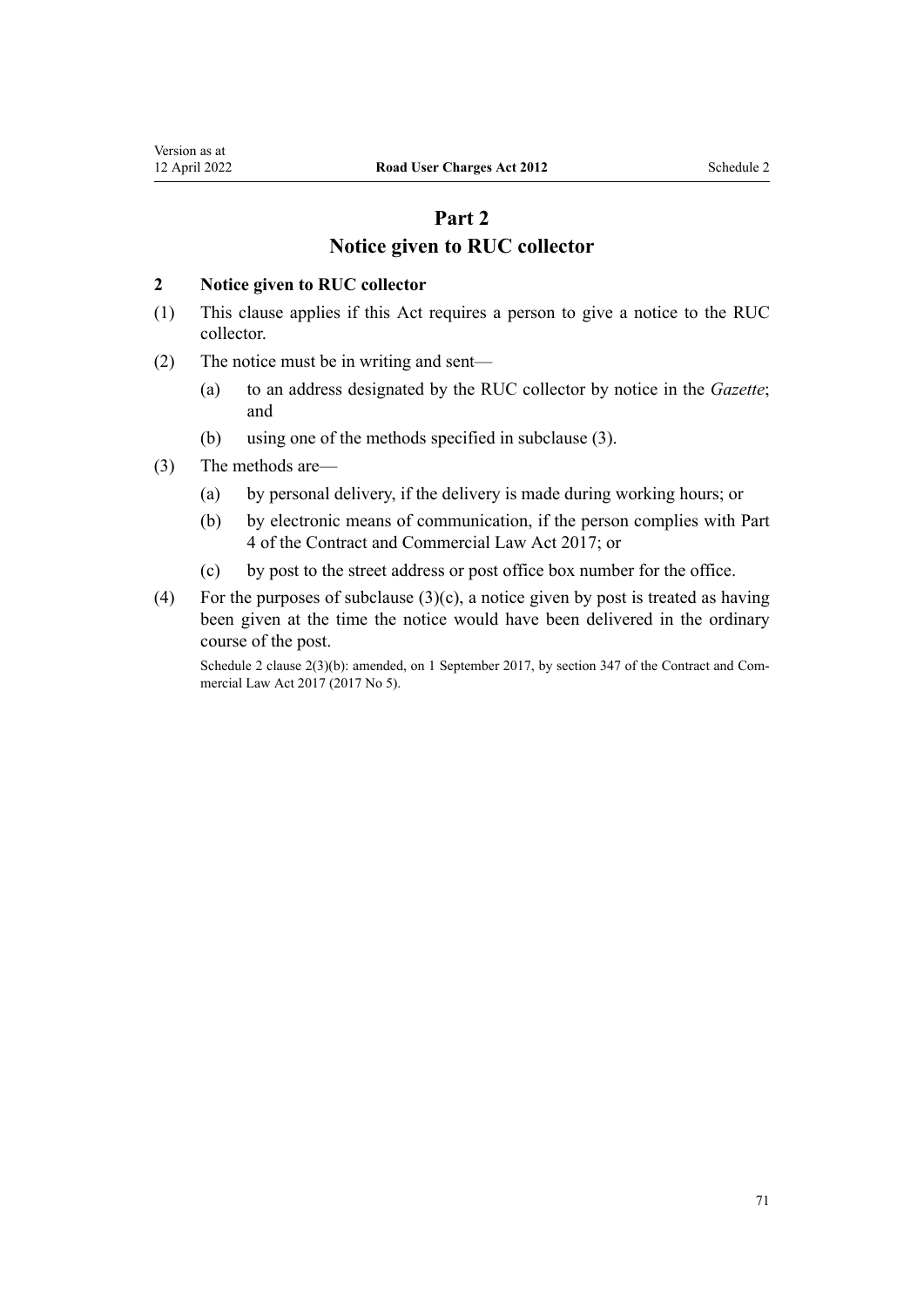# <span id="page-71-0"></span>**Schedule 3 Consequential amendments to other enactments**

[s 94](#page-64-0)

## **Part 1**

# **Amendments to other Acts**

# **Canterbury Earthquake Recovery Act 2011 (2011 No 12)**

[Section 71\(3\)\(s\):](http://legislation.govt.nz/pdflink.aspx?id=DLM3570826) repeal and substitute:

(s) the Road User Charges Act 2012:

#### **Children, Young Persons, and Their Families Act 1989 (1989 No 24)**

Paragraph (a) of the definition of **traffic offence** in [section 2\(1\)](http://legislation.govt.nz/pdflink.aspx?id=DLM147094): omit "Road User Charges Act 1977" and substitute "Road User Charges Act 2012".

#### **Fire Service Act 1975 (1975 No 42)**

Definition of **motor vehicle** in [section 47B:](http://legislation.govt.nz/pdflink.aspx?id=DLM433722) omit "any motor vehicle with a gross laden weight (as defined in section 2(1) of the Road User Charges Act 1977) exceeding 3.5 tonnes" and substitute "a heavy RUC vehicle (as defined in section 5(1) of the Road User Charges Act 2012)".

## **Goods and Services Tax Act 1985 (1985 No 141)**

[Section 5\(6B\)](http://legislation.govt.nz/pdflink.aspx?id=DLM81877): repeal and substitute:

(6B) For the purposes of this Act, any amount of road user charges paid pursuant to the Road User Charges Act 2012 is deemed to be a consideration for a supply of services in the course or furtherance of a taxable activity carried on by the New Zealand Transport Agency.

#### **Land Transport Act 1998 (1998 No 110)**

Definition of **land transport documents** in [section 2\(1\):](http://legislation.govt.nz/pdflink.aspx?id=DLM433619) omit "Road User Charges Act 1977" and substitute "Road User Charges Act 2012".

Paragraph (a) of the definition of **land transport register** in [section 2\(1\):](http://legislation.govt.nz/pdflink.aspx?id=DLM433619) insert ", or the Road User Charges Act 2012" after "Railways Act 2005".

[Section 30ZH\(1\):](http://legislation.govt.nz/pdflink.aspx?id=DLM434631) omit "12 months" in each place where it appears and substitute in each case "36 months".

[Section 30ZH](http://legislation.govt.nz/pdflink.aspx?id=DLM434631): insert after subsection (1):

(1A) Despite anything in subsection (1), if the logbook only contains entries for a light RUC vehicle (as defined in section 5(1) of the Road User Charges Act 2012), the driver must retain the logbook only for a period of 12 months.

[Section 113\(1\)\(a\)](http://legislation.govt.nz/pdflink.aspx?id=DLM435099): omit "Road User Charges Act 1977" and substitute "Road User Charges Act 2012".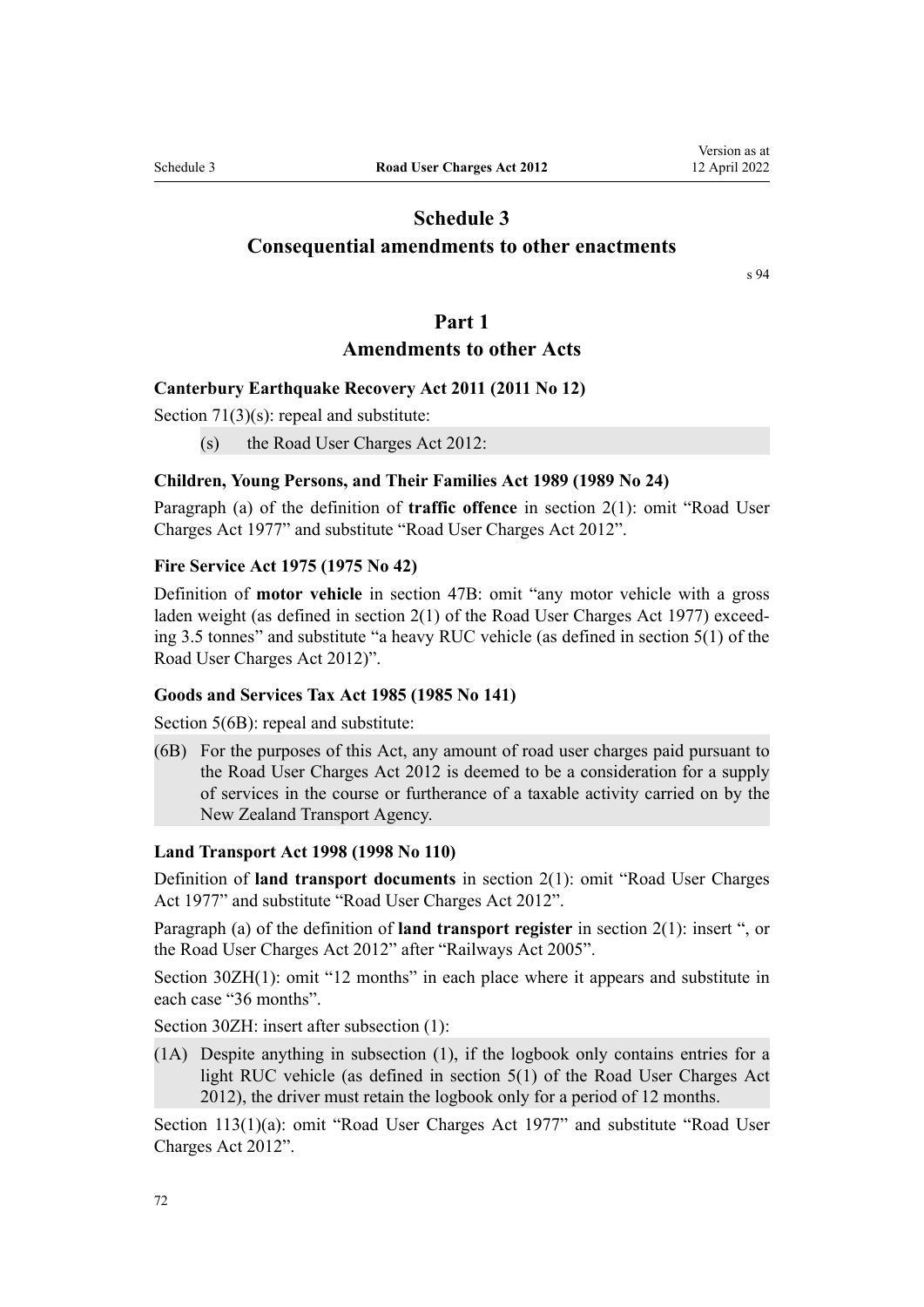# **Land Transport Act 1998 (1998 No 110)***—continued*

[Section 125\(1\)\(c\):](http://legislation.govt.nz/pdflink.aspx?id=DLM435125) omit "Road User Charges Act 1977" and substitute "Road User Charges Act 2012".

[Section 146\(1\)](http://legislation.govt.nz/pdflink.aspx?id=DLM435167): omit "Road User Charges Act 1977" and substitute "Road User Charges Act 2012 (or any regulations made under that Act)".

[Section 147\(1\)](http://legislation.govt.nz/pdflink.aspx?id=DLM435170): omit "Road User Charges Act 1977" and substitute "Road User Charges Act 2012 (or any regulations made under that Act)".

[Section 147\(7\)](http://legislation.govt.nz/pdflink.aspx?id=DLM435170): omit "Road User Charges Act 1977" and substitute "Road User Charges Act 2012 (or any regulations made under that Act)".

Section  $167(1)(e)(iii)$ : repeal.

[Section 168\(1\)\(a\)](http://legislation.govt.nz/pdflink.aspx?id=DLM435411): omit "the Road User Charges Act 1977,".

[Section 168\(6\)](http://legislation.govt.nz/pdflink.aspx?id=DLM435411): repeal.

[Section 208\(1\)\(a\)](http://legislation.govt.nz/pdflink.aspx?id=DLM435637): omit "; or" and substitute ":" and add:

```
(iv) the Road User Charges Act 2012; or
```
[Section 218\(4\)](http://legislation.govt.nz/pdflink.aspx?id=DLM435661): omit "(other than rates of road user charges), which regulation is made under the Transport Act 1962, the Road User Charges Act 1977" and substitute "under the Transport Act 1962".

# **Land Transport Amendment Act 2011 (2011 No 31)**

[Section 7:](http://legislation.govt.nz/pdflink.aspx?id=DLM3556212) paragraph (a) of the definition of **traffic offence** in new [section 91A](http://legislation.govt.nz/pdflink.aspx?id=DLM3556214): omit "Road User Charges Act 1977" and substitute "Road User Charges Act 2012".

# **Land Transport Management Act 2003 (2003 No 118)**

[Section 6\(a\)](http://legislation.govt.nz/pdflink.aspx?id=DLM227124): omit "Schedule 3 of the Road User Charges Act 1977, any additional charges under section 21A of that Act, and any assessments under section 18C or 18D of that Act" and substitute "regulations made under section 85 of the Road User Charges Act 2012 and any assessments for unpaid road user charges under Part 3 of that Act".

# **Land Transport (Road Safety Enforcement) Amendment Act 2001 (2001 No 104)**

[Section 3\(b\):](http://legislation.govt.nz/pdflink.aspx?id=DLM128652) omit "Road User Charges Act 1977" and substitute "Road User Charges Act 2012 (or any regulations made under that Act)".

# **New Zealand Railways Corporation Act 1981 (1981 No 119)**

[Section 119A](http://legislation.govt.nz/pdflink.aspx?id=DLM58271): omit "Road User Charges Act 1977" and substitute "Road User Charges Act 2012".

# **Privacy Act 1993 (1993 No 28)**

Third column of item relating to New Zealand Transport Agency records in [Schedule](http://legislation.govt.nz/pdflink.aspx?id=DLM298798) [5:](http://legislation.govt.nz/pdflink.aspx?id=DLM298798) omit "Road User Charges Act 1977" and substitute "Road User Charges Act 2012".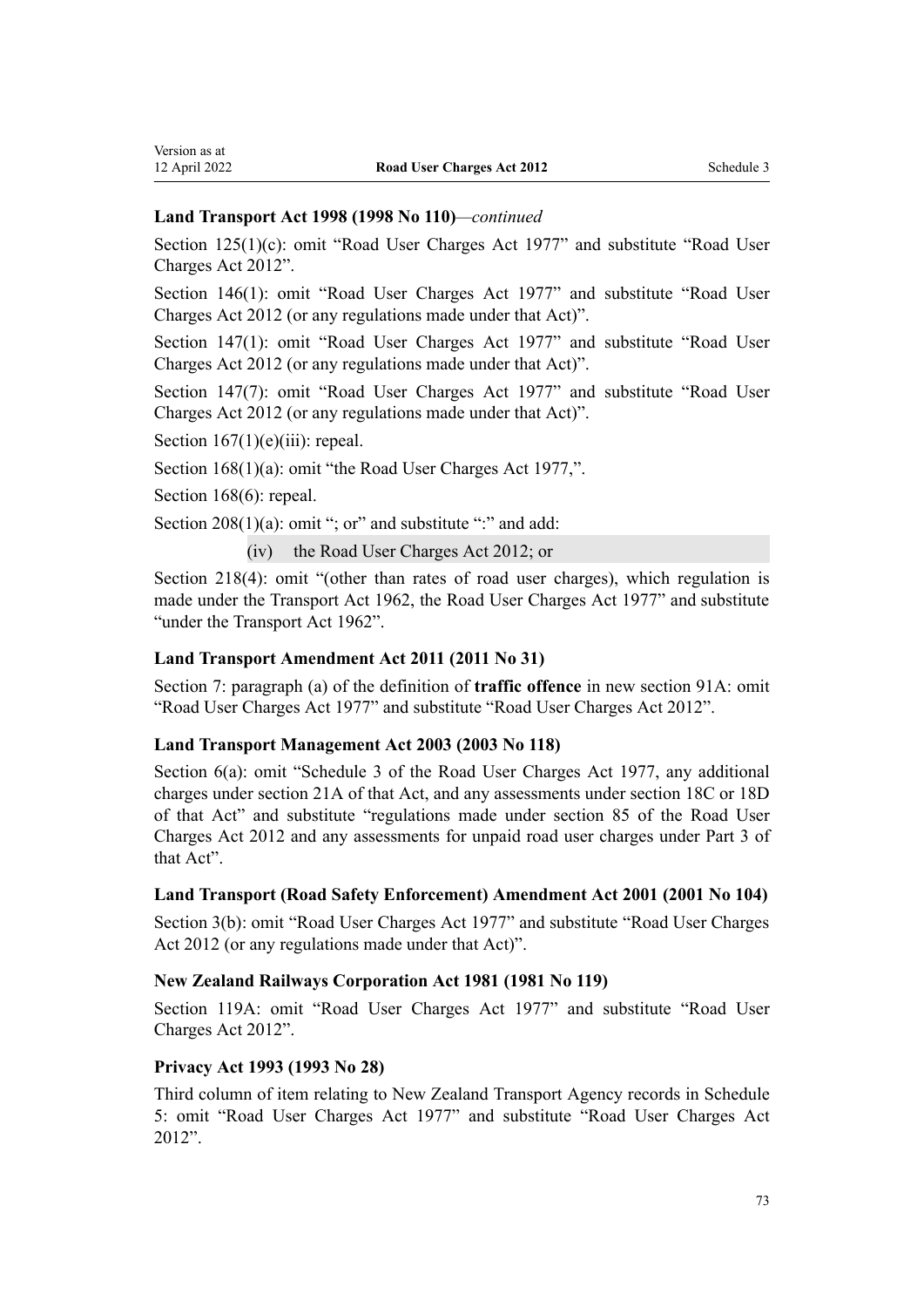# **Sentencing Amendment Act 2011 (2011 No 47)**

[Section 27\(4\):](http://legislation.govt.nz/pdflink.aspx?id=DLM3558569) new [section 137\(3\)\(fb\)](http://legislation.govt.nz/pdflink.aspx?id=DLM136866) of the Sentencing Act 2002: omit "section 9 of the Road User Charges Act 1977" and substitute "the Road User Charges Act 2012".

#### **Summary Proceedings Act 1957 (1957 No 87)**

Paragraph (a) of the definition of **traffic offence** in [section 100A\(1\):](http://legislation.govt.nz/pdflink.aspx?id=DLM2603807) omit "Road User Charges Act 1977" and substitute "Road User Charges Act 2012".

# **Summary Proceedings Amendment Act 2011 (2011 No 32)**

[Section 10:](http://legislation.govt.nz/pdflink.aspx?id=DLM3557960) paragraph (a) of the definition of **traffic offence** in new [section 79\(1\)](http://legislation.govt.nz/pdflink.aspx?id=DLM311866) of the Summary Proceedings Act 1957: omit "Road User Charges Act 1977" and substitute "Road User Charges Act 2012".

[Section 32](http://legislation.govt.nz/pdflink.aspx?id=DLM3558667): new section  $100R(1)(i)$  of the Summary Proceedings Act 1957: omit "section 9 of the Road User Charges Act 1977" and substitute "Road User Charges Act 2012".

# **Part 2**

# **Amendments to regulations**

# **Consumer Information Standards (Used Motor Vehicles) Regulations 2008 (SR 2008/112)**

[Schedule 2:](http://legislation.govt.nz/pdflink.aspx?id=DLM1271232) omit "Road User Charges Act 1977" and substitute "Road User Charges Act 2012".

# **Land Transport Management (Apportionment and Refund of Excise Duty and Excise-Equivalent Duty) Regulations 2004 (SR 2004/238)**

Definition of **licensed vehicle** in [regulation 3\(1\)](http://legislation.govt.nz/pdflink.aspx?id=DLM276777): omit: "Road User Charges Act 1977" and substitute "Road User Charges Act 2012".

# **Land Transport Rule: Vehicle Dimensions and Mass 2002**

Section 5.1(4)(b): omit "Road User Charges Act 1977, have a current licence issued under that Act for the actual gross weight of the vehicle" and substitute "Road User Charges Act 2012, have a current licence issued under that Act (including any licence required by section 12 of that Act)".

Section 5.2(7)(c): omit "Road User Charges Act 1977, have a current licence issued under that Act for the actual gross weight of the vehicle" and substitute "Road User Charges Act 2012, have a current licence issued under that Act (including any licence required by section 12 of that Act)".

Part B of Schedule 2: omit "Ref. 5.1(1)(b)" and substitute "Ref. 5.2(6)(a)".

# **Land Transport Rule: Work Time and Logbooks 2007**

Definition of **distance recorder** in Part 2: omit "Road User Charges Act 1977" and substitute "Road User Charges Act 2012".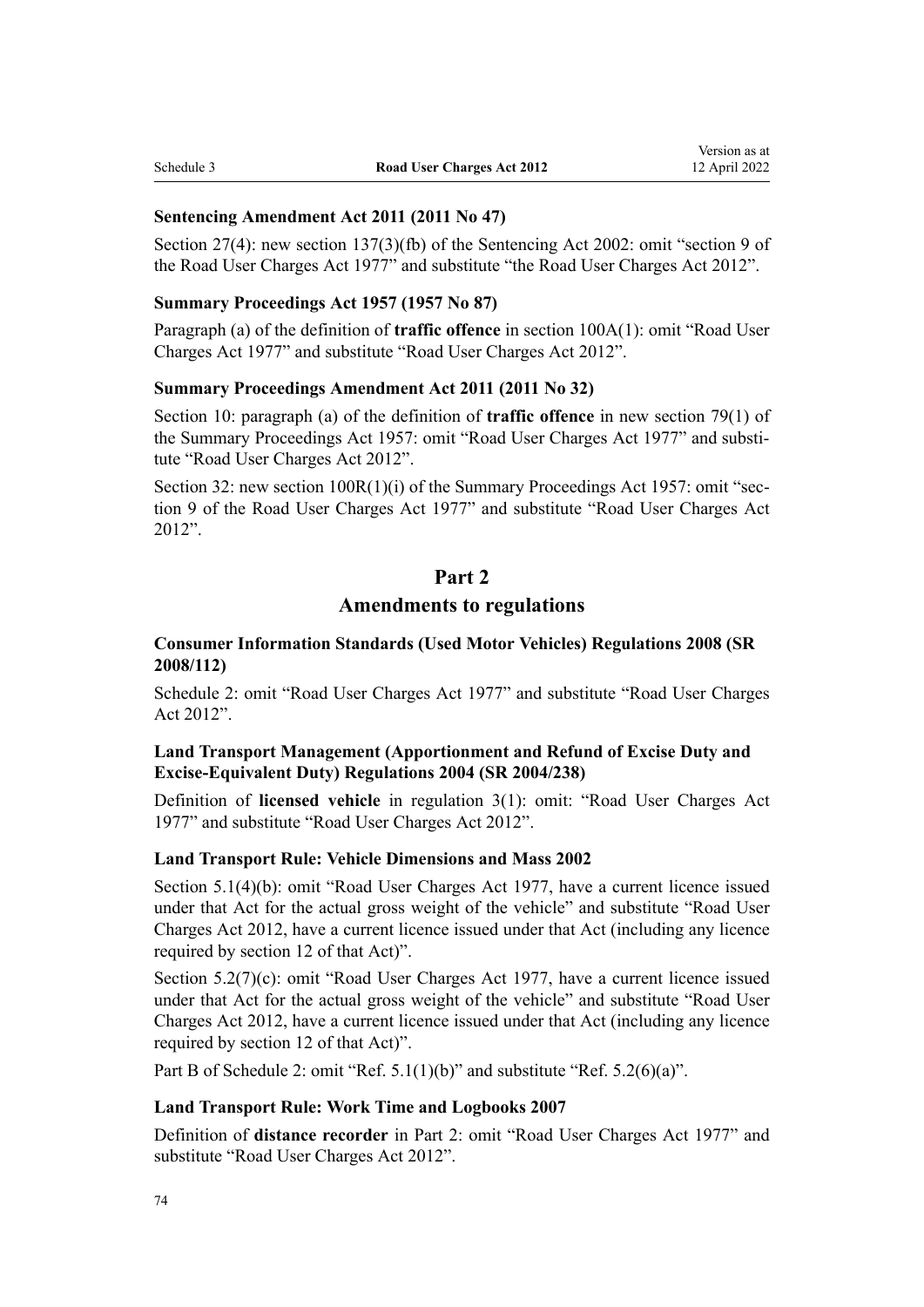# **Land Transport Rule: Work Time and Logbooks 2007***—continued*

Definition of **road user charges** in Part 2: omit "Road User Charges Act 1977" and substitute "Road User Charges Act 2012".

Item relating to distance record in Part 4—Using the logbook form: omit "Hubodom‐ eter" and substitute "electronic distance recorder or hubodometer".